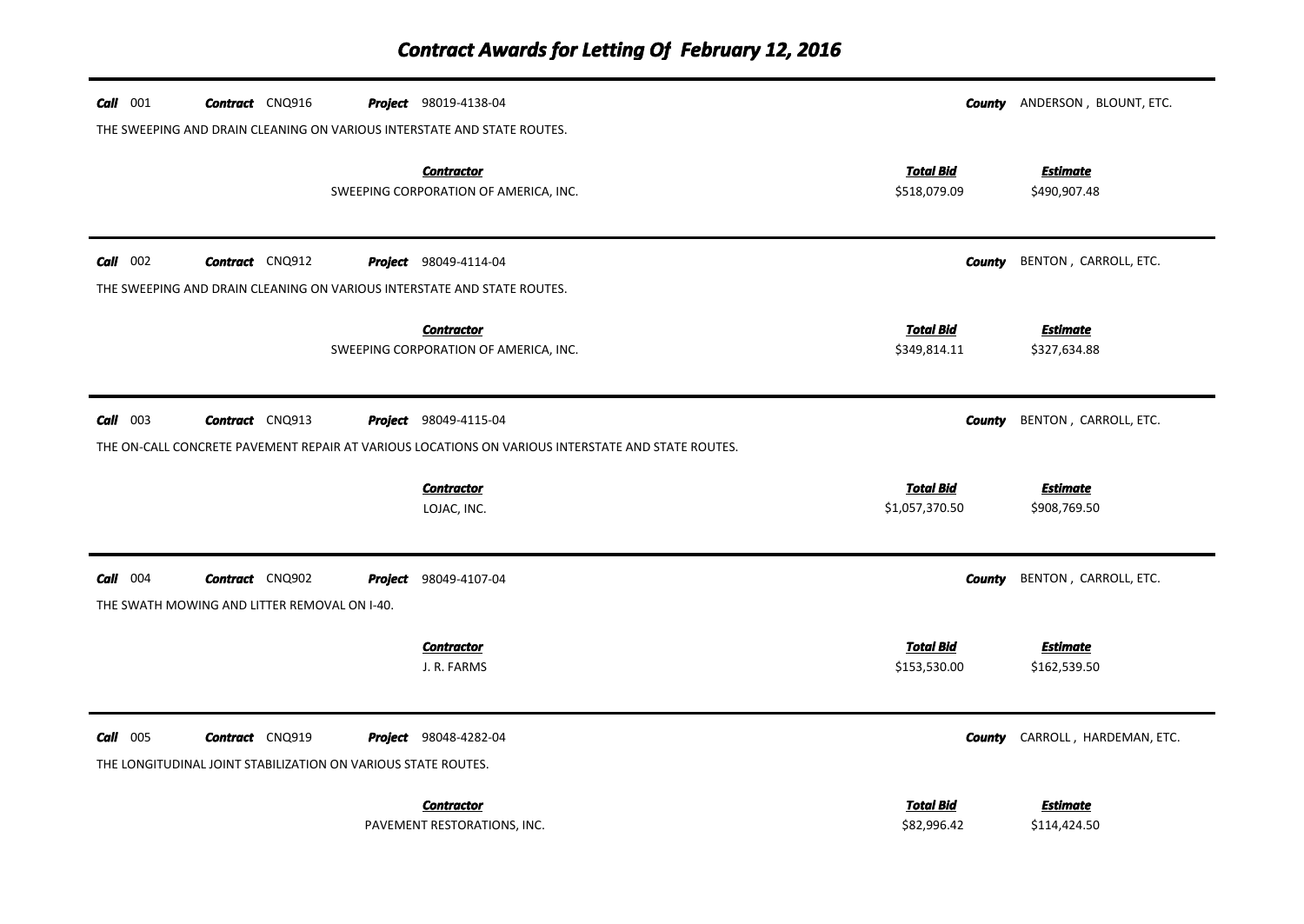| <b>Call</b> 006 | <b>Contract</b> CNQ914                                        |         | Project 98301-4194-04                                                                                                                                     | County                           | CHEATHAM, DAVIDSON, ETC.        |
|-----------------|---------------------------------------------------------------|---------|-----------------------------------------------------------------------------------------------------------------------------------------------------------|----------------------------------|---------------------------------|
|                 |                                                               |         | THE ON-CALL CONCRETE PAVEMENT REPAIR AT VARIOUS LOCATIONS ON VARIOUS INTERSTATE AND STATE ROUTES.                                                         |                                  |                                 |
|                 |                                                               |         | <b>Contractor</b><br>LOJAC, INC.                                                                                                                          | <b>Total Bid</b><br>\$909,381.00 | <b>Estimate</b><br>\$799,638.50 |
| <b>Call</b> 007 | <b>Contract</b> CNQ903                                        |         | <b>Project</b> 98049-4209-04                                                                                                                              | <b>County</b>                    | CHESTER, HARDEMAN, ETC.         |
|                 | THE MOWING AND LITTER REMOVAL ON VARIOUS STATE ROUTES.        |         |                                                                                                                                                           |                                  |                                 |
|                 |                                                               |         | <b>Contractor</b><br>BEAN & BEAN, INC.                                                                                                                    | <b>Total Bid</b><br>\$403,385.00 | <b>Estimate</b><br>\$385,761.55 |
| $Call$ 008      | <b>Contract</b> CNQ910<br>THE MOWING ON VARIOUS STATE ROUTES. | Project | 98029-4204-04                                                                                                                                             | <b>County</b>                    | CLAY, CUMBERLAND, ETC.          |
|                 |                                                               |         | <b>Contractor</b>                                                                                                                                         | <b>Total Bid</b>                 | <b>Estimate</b>                 |
|                 |                                                               |         | ORR CONTRACTING, INC.                                                                                                                                     | \$247,806.95                     | \$162,039.00                    |
| Call 009        | <b>Contract</b> CNQ911<br>THE MOWING ON VARIOUS STATE ROUTES. |         | Project 98029-4205-04                                                                                                                                     | County                           | CLAY, DEKALB, ETC.              |
|                 |                                                               |         | <b>Contractor</b><br>ORR CONTRACTING, INC.                                                                                                                | <b>Total Bid</b><br>\$307,540.00 | <b>Estimate</b><br>\$207,973.84 |
| <b>Call</b> 010 | <b>Contract</b> CNQ901                                        |         | Project STP-101(16),18038-3240-14, STP-101(21), 18038-3241-14<br>THE GRADING, DRAINAGE AND PAVING ON S.R. 101 FROM FIRETOWER ROAD TO NEAR LAKEVIEW DRIVE. | <b>County</b>                    | CUMBERLAND                      |

**ALL BIDS REJECTED**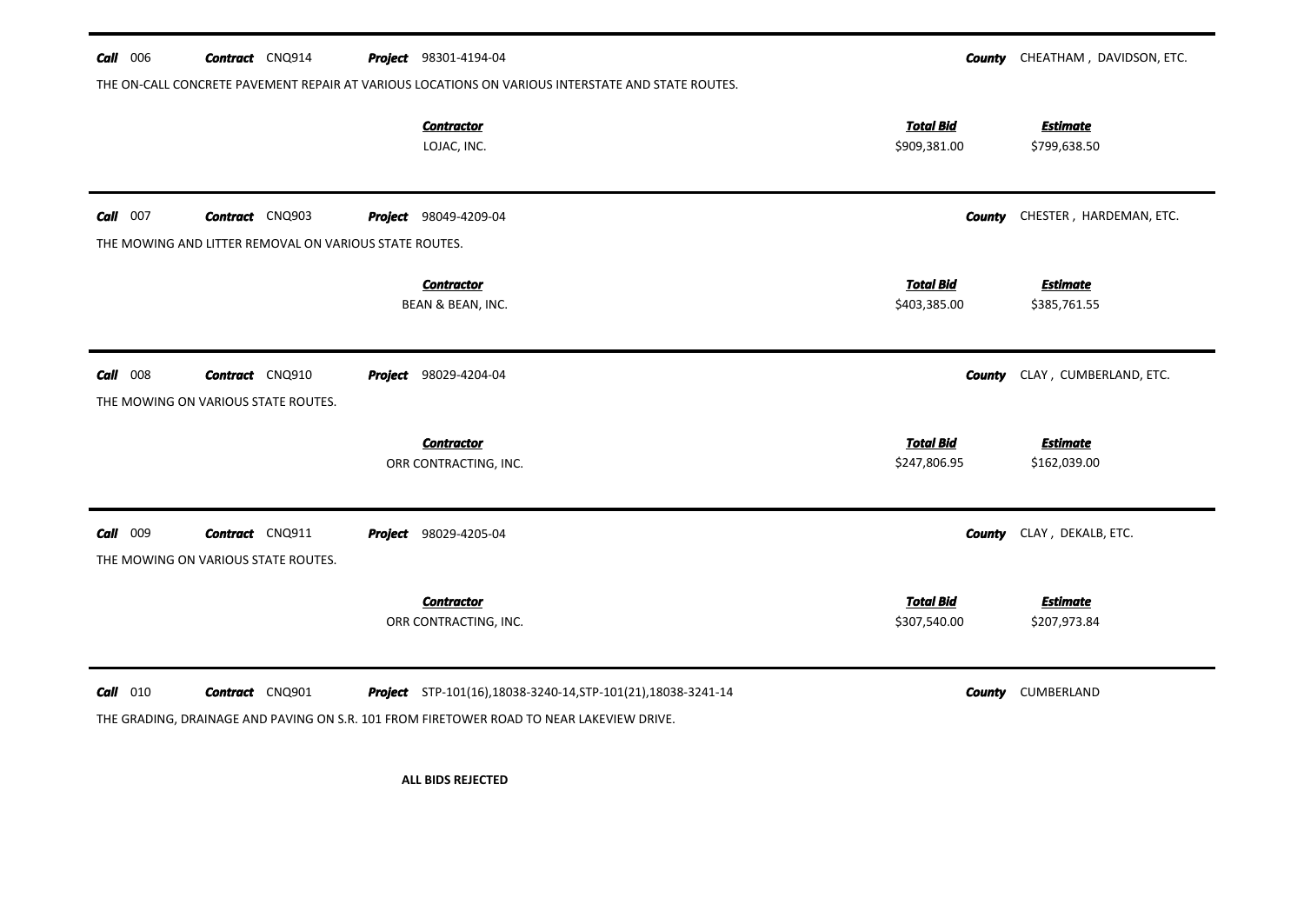| $Call$ 011 | <b>Contract</b> CNQ917                                                                          | Project 19009-4188-04, NH-I-65-2(109), 19009-8188-44                                                                                                       |                                    |               | <b>County</b> DAVIDSON            |
|------------|-------------------------------------------------------------------------------------------------|------------------------------------------------------------------------------------------------------------------------------------------------------------|------------------------------------|---------------|-----------------------------------|
|            |                                                                                                 | THE RESURFACING ON I-65 FROM SOUTH OF ARMORY DRIVE (L.M. 4.50) TO THE U.S. 31 (S.R. 6, 8TH AVENUE SOUTH) BRIDGE (L.M. 8.33), INCLUDING BRIDGE DECK REPAIR. |                                    |               |                                   |
|            |                                                                                                 | <b>Contractor</b><br>LOJAC ENTERPRISES, INC.                                                                                                               | <b>Total Bid</b><br>\$5,735,086.45 |               | <b>Estimate</b><br>\$5,350,309.80 |
| $Call$ 012 | <b>Contract</b> CNQ904<br>THE MOWING AND LITTER REMOVAL ON I-440.                               | <b>Project</b> 19014-4166-04                                                                                                                               |                                    |               | <b>County</b> DAVIDSON            |
|            |                                                                                                 | <b>Contractor</b><br>ORR CONTRACTING, INC.                                                                                                                 | <b>Total Bid</b><br>\$288,340.00   |               | <b>Estimate</b><br>\$171,575.00   |
| $Call$ 013 | <b>Contract</b> CNQ905<br>THE MOWING ON VARIOUS STATE ROUTES.                                   | Project 19948-4202-04                                                                                                                                      |                                    | County        | DAVIDSON                          |
|            |                                                                                                 | <b>Contractor</b><br>BILL LEDFORD & SON, INC.                                                                                                              | <b>Total Bid</b><br>\$175,400.00   |               | <b>Estimate</b><br>\$102,700.00   |
| $Call$ 014 | <b>Contract</b> CNQ915                                                                          | Project 98301-4193-04                                                                                                                                      |                                    | <b>County</b> | DAVIDSON, MONTGOMERY, ETC.        |
|            | THE SWEEPING AND DRAIN CLEANING ON VARIOUS INTERSTATE AND STATE ROUTES.                         |                                                                                                                                                            |                                    |               |                                   |
|            |                                                                                                 | <b>Contractor</b><br>T. P. M., INC. DBA TPM GROUP                                                                                                          | <b>Total Bid</b><br>\$727,951.90   |               | <b>Estimate</b><br>\$716,780.38   |
| $Call$ 015 | <b>Contract</b> CNQ906<br>THE MOWING AND LITTER REMOVAL ON VARIOUS INTERSTATE AND STATE ROUTES. | <b>Project</b> 98049-4113-04                                                                                                                               |                                    | County        | FAYETTE, LAUDERDALE, ETC.         |
|            |                                                                                                 | <b>Contractor</b><br>VANDERBILT LANDSCAPING LLC                                                                                                            | <b>Total Bid</b><br>\$518,192.00   |               | <b>Estimate</b><br>\$519,182.00   |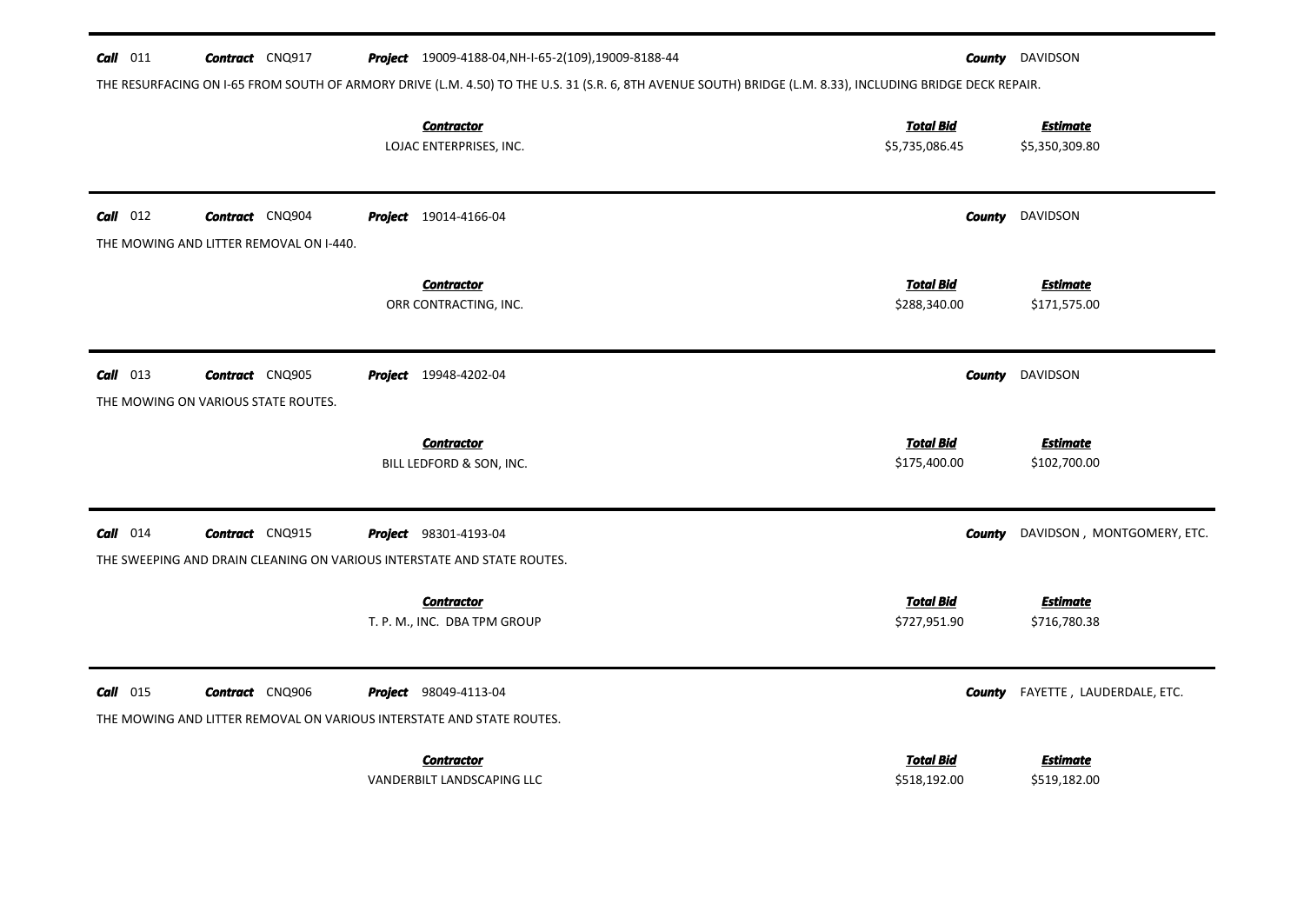| <b>Call</b> 016 | <b>Contract</b> CNQ918                                                          | <b>Project</b> 33052-4248-04               |                                  | <b>County</b> HAMILTON                |
|-----------------|---------------------------------------------------------------------------------|--------------------------------------------|----------------------------------|---------------------------------------|
|                 | THE REPAIR OF THE BRIDGE ON HIXSON PIKE OVER S.R. 153 (L.M. 4.32 L & R).        |                                            |                                  |                                       |
|                 |                                                                                 | ALL BIDS REJECTED                          |                                  |                                       |
| $Call$ 017      | <b>Contract</b> CNQ907<br>THE MOWING ON VARIOUS STATE ROUTES.                   | <b>Project</b> 98301-4295-04               |                                  | <b>County</b> LINCOLN & MOORE         |
|                 |                                                                                 | <b>Contractor</b><br>ORR CONTRACTING, INC. | <b>Total Bid</b><br>\$216,825.00 | <b>Estimate</b><br>\$150,177.90       |
| $Call$ 018      | <b>Contract</b> CNQ908                                                          | Project 60946-4239-04                      |                                  | <b>County MAURY</b>                   |
|                 | THE MOWING AND LITTER REMOVAL ON VARIOUS STATE ROUTES.                          |                                            |                                  |                                       |
|                 |                                                                                 | <b>Contractor</b>                          | <b>Total Bid</b>                 | <b>Estimate</b>                       |
|                 |                                                                                 | VANDERBILT LANDSCAPING LLC                 | \$178,650.00                     | \$164,496.50                          |
| Call 019        | <b>Contract</b> CNQ909<br>THE MOWING ON VARIOUS STATE ROUTES.                   | Project 98301-4292-04                      |                                  | <b>County</b> RUTHERFORD & WILLIAMSON |
|                 |                                                                                 | <b>Contractor</b><br>CAUDILL MOWING, INC.  | <b>Total Bid</b><br>\$112,385.00 | <b>Estimate</b><br>\$97,816.15        |
| $Call$ 020      | <b>Contract</b> CNQ026<br>THE RESURFACING ON VARIOUS CITY STREETS IN OAK RIDGE. | Project STP-M-9115(17),01953-3570-54       |                                  | <b>County ANDERSON</b>                |
|                 |                                                                                 |                                            | <b>Total Bid</b>                 |                                       |
|                 |                                                                                 | <b>Contractor</b><br>ROGERS GROUP, INC.    | \$357,343.36                     | <b>Estimate</b><br>\$346,705.50       |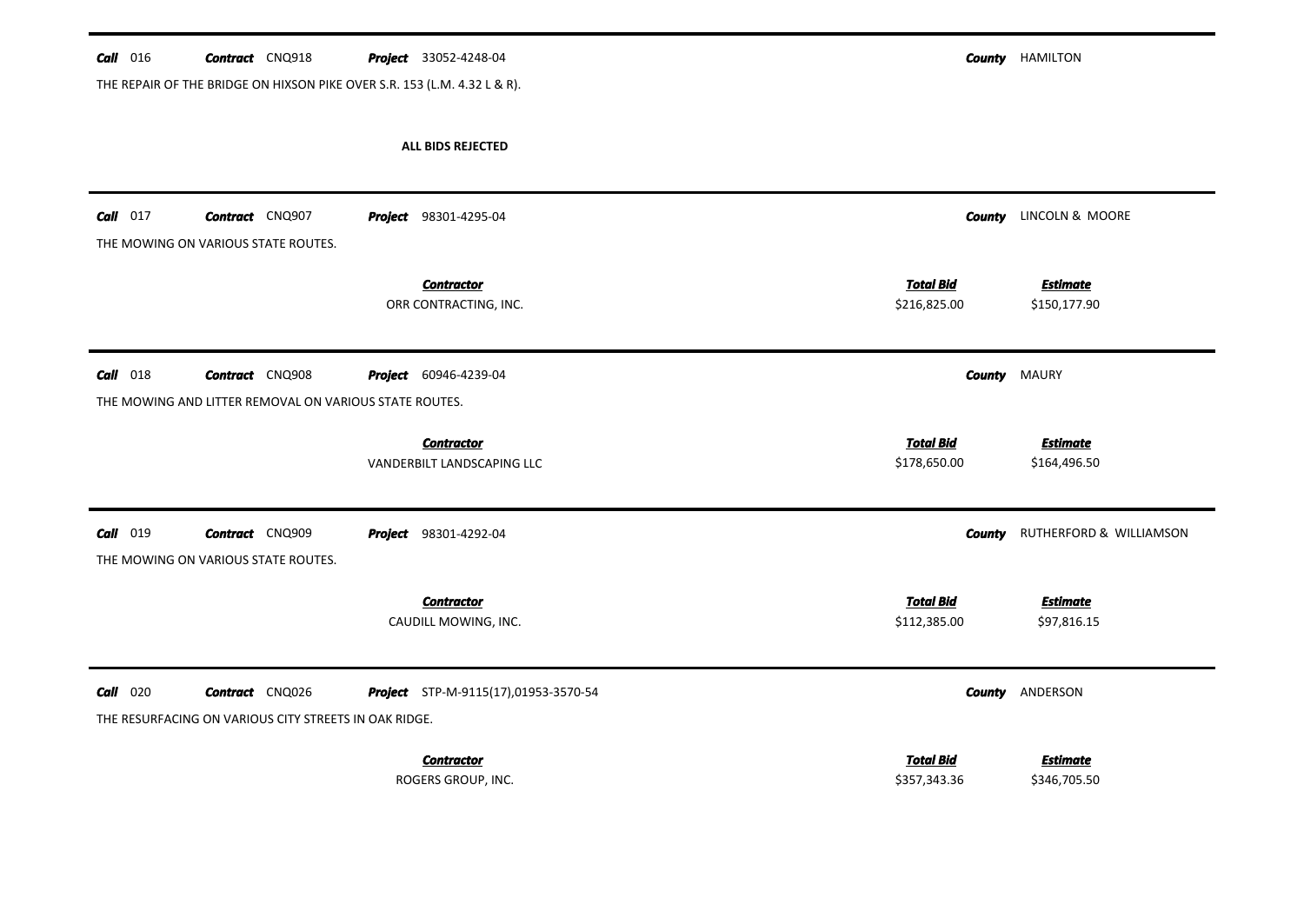| $Call$ 021<br><b>Contract</b> CNQ060                                                    | <b>Project</b> 98019-4141-04,98019-4142-04<br>THE RETRACING OF PAVEMENT MARKINGS WITH SPRAY THERMOPLASTIC AND RANDOM ON-CALL PAVEMENT MARKING ON VARIOUS INTERSTATE AND STATE ROUTES. | County                             | ANDERSON, BLOUNT, ETC.            |
|-----------------------------------------------------------------------------------------|---------------------------------------------------------------------------------------------------------------------------------------------------------------------------------------|------------------------------------|-----------------------------------|
|                                                                                         | <b>Contractor</b><br>SUPERIOR PAVEMENT MARKING, INC.                                                                                                                                  | <b>Total Bid</b><br>\$2,341,410.50 | <b>Estimate</b><br>\$2,493,517.50 |
| $Call$ 022<br><b>Contract</b> CNQ077                                                    | <b>Project</b> 98019-4143-04                                                                                                                                                          | <b>County</b>                      | ANDERSON, BLOUNT, ETC.            |
| THE RETRACING OF PAINTED PAVEMENT MARKING LINES ON VARIOUS INTERSTATE AND STATE ROUTES. |                                                                                                                                                                                       |                                    |                                   |
|                                                                                         | <b>Contractor</b>                                                                                                                                                                     | <b>Total Bid</b>                   | <b>Estimate</b>                   |
|                                                                                         | SUPERIOR PAVEMENT MARKING, INC.                                                                                                                                                       | \$443,969.60                       | \$502,018.00                      |
|                                                                                         |                                                                                                                                                                                       |                                    |                                   |
| $Call$ 023<br><b>Contract</b> CNQ052                                                    | Project 98301-4196-04,98301-4197-04                                                                                                                                                   | County                             | BEDFORD, CHEATHAM, ETC.           |
|                                                                                         | THE RETRACING OF PAVEMENT MARKINGS WITH SPRAY THERMOPLASTIC AND RANDOM ON-CALL PAVEMENT MARKING ON VARIOUS INTERSTATE AND STATE ROUTES.                                               |                                    |                                   |
|                                                                                         | <b>Contractor</b>                                                                                                                                                                     | <b>Total Bid</b>                   | <b>Estimate</b>                   |
|                                                                                         | REYNOLDS SEALING & STRIPING, INC.                                                                                                                                                     | \$2,727,197.00                     | \$2,836,508.00                    |
|                                                                                         |                                                                                                                                                                                       |                                    |                                   |
| $Call$ 024<br><b>Contract</b> CNQ055                                                    | <b>Project</b> 98301-4199-04                                                                                                                                                          | County                             | BEDFORD, CHEATHAM, ETC.           |
| THE RELENSING OF SNOWPLOWABLE PAVEMENT MARKERS ON VARIOUS INTERSTATE AND STATE ROUTES.  |                                                                                                                                                                                       |                                    |                                   |
|                                                                                         |                                                                                                                                                                                       |                                    |                                   |
|                                                                                         | <b>Contractor</b>                                                                                                                                                                     | <b>Total Bid</b>                   | <b>Estimate</b>                   |
|                                                                                         | WL MARKERS, INC.                                                                                                                                                                      | \$465,499.00                       | \$450,714.60                      |
|                                                                                         |                                                                                                                                                                                       |                                    |                                   |
| $Call$ 025<br><b>Contract</b> CNQ050                                                    | <b>Project</b> 98301-4198-04                                                                                                                                                          | <b>County</b>                      | BEDFORD, CHEATHAM, ETC.           |
| THE RETRACING OF PAINTED PAVEMENT MARKING LINES ON VARIOUS INTERSTATE AND STATE ROUTES. |                                                                                                                                                                                       |                                    |                                   |
|                                                                                         | <b>Contractor</b>                                                                                                                                                                     | <b>Total Bid</b>                   | Estimate                          |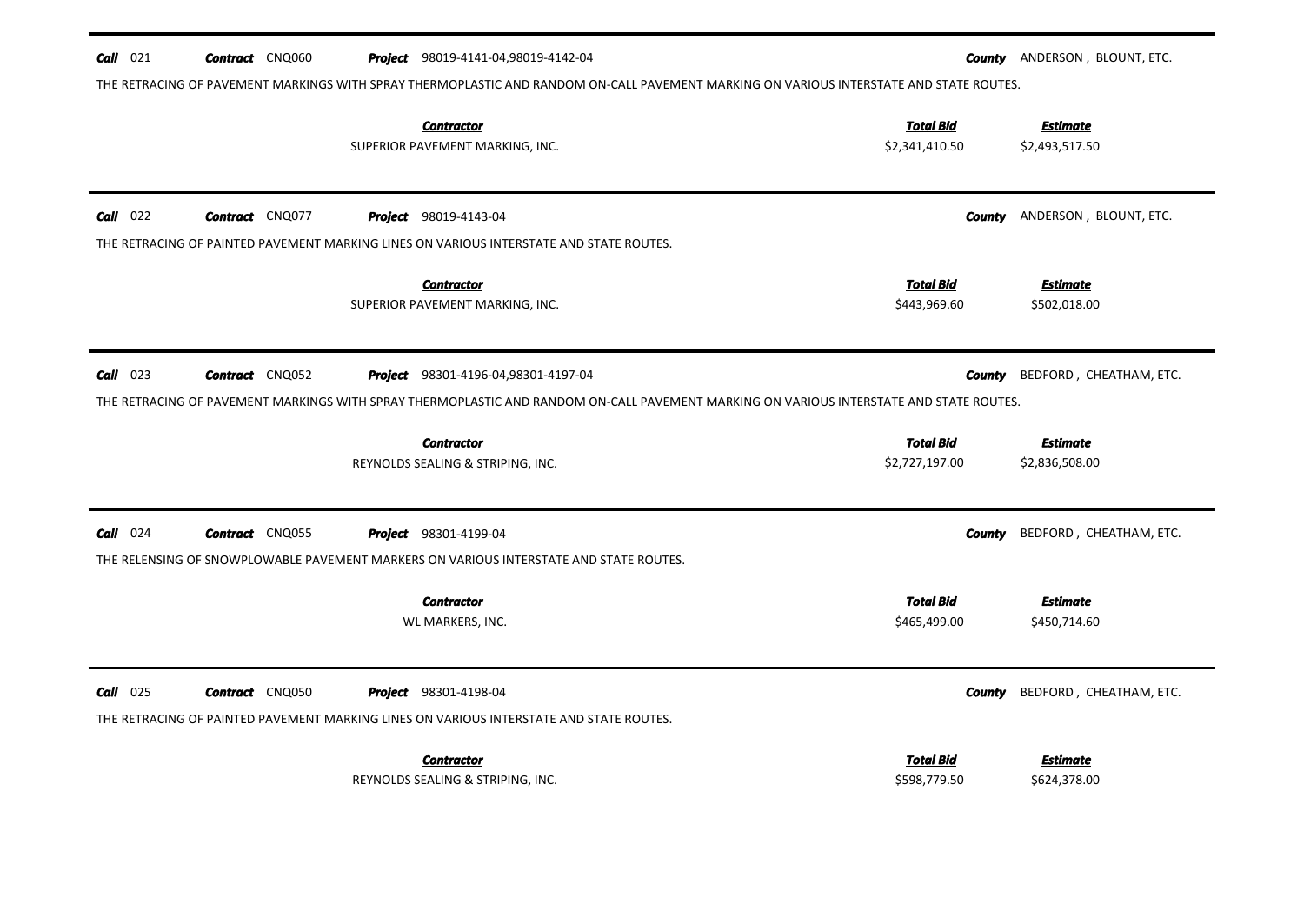| 026<br>Call | <b>Contract</b> CNQ023                                        | Project 98301-4263-04                                                                                                                                                          | County                             | BEDFORD, DAVIDSON, ETC.           |
|-------------|---------------------------------------------------------------|--------------------------------------------------------------------------------------------------------------------------------------------------------------------------------|------------------------------------|-----------------------------------|
|             | THE LONGITUDINAL JOINT STABILIZATION ON VARIOUS STATE ROUTES. | <b>Contractor</b><br>PAVEMENT RESTORATIONS, INC.                                                                                                                               | <b>Total Bid</b><br>\$201,020.11   | <b>Estimate</b><br>\$218,672.85   |
| $Call$ 027  | Contract CNQ054                                               | <b>Project</b> 98049-4117-04,98049-4118-04                                                                                                                                     | <b>County</b>                      | BENTON, CARROLL, ETC.             |
|             |                                                               | THE RETRACING OF PAVEMENT MARKINGS WITH SPRAY THERMOPLASTIC AND RANDOM ON-CALL PAVEMENT MARKING ON VARIOUS INTERSTATE AND STATE ROUTES.                                        |                                    |                                   |
|             |                                                               | <b>Contractor</b><br>PROTECTION SERVICES, INC.                                                                                                                                 | <b>Total Bid</b><br>\$2,255,126.00 | <b>Estimate</b><br>\$2,257,236.00 |
| 028<br>Call | <b>Contract</b> CNQ063                                        | Project 98029-4114-04,98029-4115-04<br>THE RETRACING OF PAVEMENT MARKINGS WITH SPRAY THERMOPLASTIC AND RANDOM ON-CALL PAVEMENT MARKING ON VARIOUS INTERSTATE AND STATE ROUTES. | County                             | BLEDSOE, BRADLEY, ETC.            |
|             |                                                               | <b>Contractor</b><br>REYNOLDS SEALING & STRIPING, INC.                                                                                                                         | <b>Total Bid</b><br>\$1,344,647.50 | <b>Estimate</b><br>\$1,377,549.00 |
| 029<br>Call | <b>Contract</b> CNQ069                                        | <b>Project</b> STP-REG2(187),98029-8211-14<br>THE LONGITUDINAL JOINT STABILIZATION AT VARIOUS LOCATIONS ON VARIOUS STATE ROUTES.                                               | <b>County</b>                      | BLEDSOE, BRADLEY, ETC.            |
|             |                                                               | <b>Contractor</b><br>PAVEMENT RESTORATIONS, INC.                                                                                                                               | <b>Total Bid</b><br>\$281,342.55   | <b>Estimate</b><br>\$309,123.40   |
| $Call$ 030  | <b>Contract</b> CNQ065                                        | <b>Project</b> 98029-4116-04<br>THE RETRACING OF PAINTED PAVEMENT MARKING LINES ON VARIOUS INTERSTATE AND STATE ROUTES.                                                        | <b>County</b>                      | BLEDSOE, BRADLEY, ETC.            |
|             |                                                               | <b>Contractor</b><br>REYNOLDS SEALING & STRIPING, INC.                                                                                                                         | <b>Total Bid</b><br>\$266,858.50   | <b>Estimate</b><br>\$266,673.75   |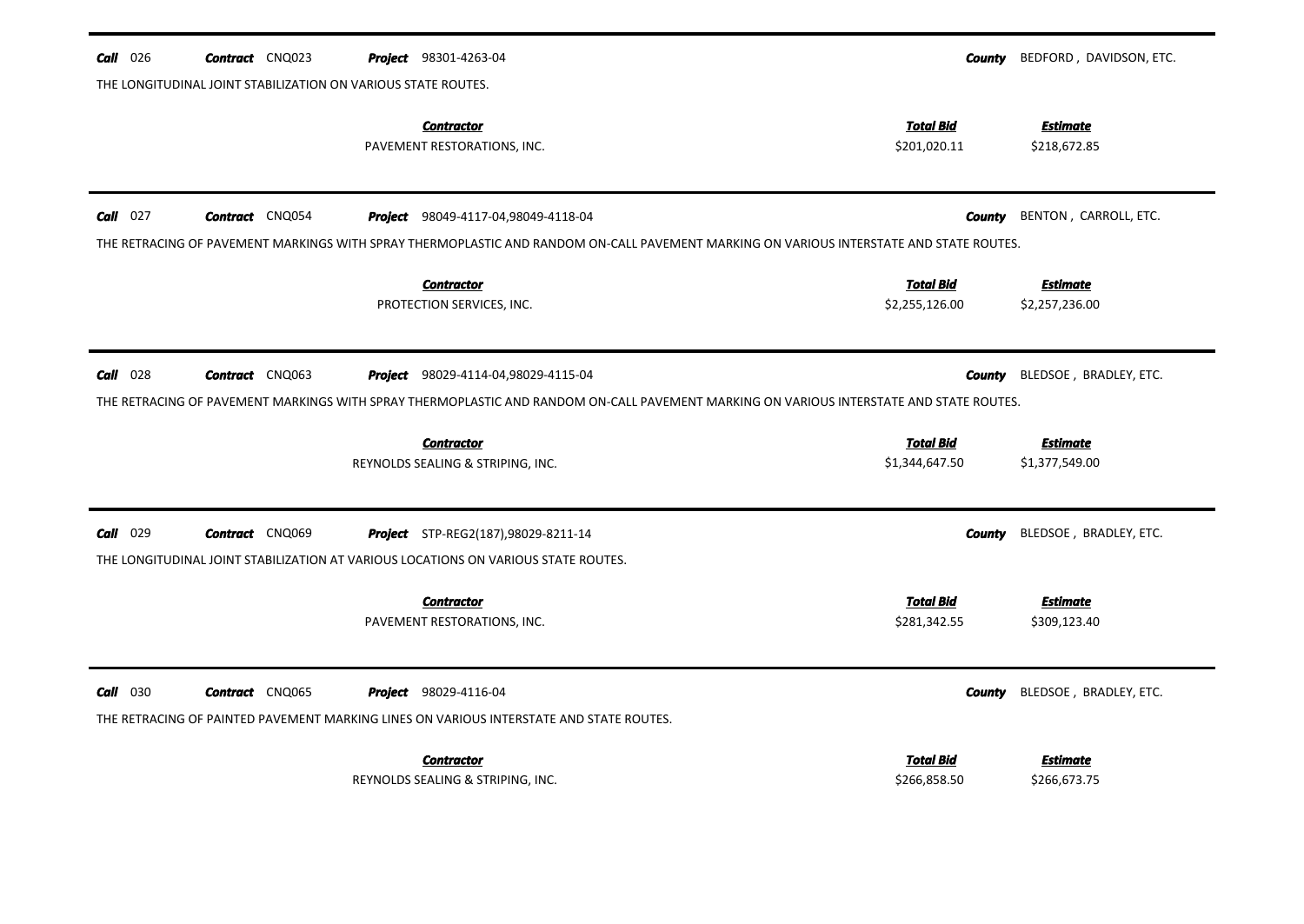| $Call$ 031<br><b>Contract</b> CNQ068<br>Project STP-REG2(189),98029-8213-14<br>THE CRACK SEALING AT VARIOUS LOCATIONS ON VARIOUS STATE ROUTES.                                                                                                                                                                           | County                           | BLEDSOE, COFFEE, ETC.                     |
|--------------------------------------------------------------------------------------------------------------------------------------------------------------------------------------------------------------------------------------------------------------------------------------------------------------------------|----------------------------------|-------------------------------------------|
| <b>Contractor</b><br>AMERICAN STRIPERS, LLC                                                                                                                                                                                                                                                                              | <b>Total Bid</b><br>\$192,868.00 | <b>Estimate</b><br>\$274,292.00           |
| $Call$ 032<br><b>Contract</b> CNQ039<br>Project 04030-4208-04,88025-4210-04, HSIP-284(11), 04030-3208-94,88025-3210-94<br>THE RESURFACING WITH BITUMINOUS SURFACE TREATMENT ON S.R. 284 FROM FALL CREEK FALLS STATE PARK IN VAN BUREN COUNTY, THROUGH BLEDSOE COUNTY TO THE FOUR WAY STOP IN VAN<br><b>BUREN COUNTY.</b> | <b>County</b>                    | <b>BLEDSOE &amp; VAN BUREN</b>            |
| ALL BIDS REJECTED                                                                                                                                                                                                                                                                                                        |                                  |                                           |
| $Call$ 033<br><b>Contract</b> CNQ015<br>Project IM/NH-75-3(154),07100-3141-44<br>THE GRADING, DRAINAGE AND PAVING ON I-75 BETWEEN M.M. 135.0 AND M.M. 140.1 FOR A TRUCK CLIMBING LANE.<br><b>Contractor</b>                                                                                                              | <b>Total Bid</b>                 | <b>County</b> CAMPBELL<br><b>Estimate</b> |
| POTTER SOUTH EAST LLC                                                                                                                                                                                                                                                                                                    | \$12,949,952.94                  | \$13,996,001.75                           |
| Call 034<br><b>Contract</b> CNQ024<br><b>Project</b> 07100-4146-04<br>THE REPAIR OF THE BRIDGE ON STINKING CREEK ROAD OVER I-75 (L.M. 16.36).                                                                                                                                                                            | County                           | CAMPBELL                                  |
| <b>Contractor</b><br>TWIN K CONSTRUCTION, INC.                                                                                                                                                                                                                                                                           | <b>Total Bid</b><br>\$93,750.00  | <b>Estimate</b><br>\$100,626.25           |
| $Call$ 035<br><b>Contract</b> CNQ062<br><b>Project</b> 98019-4144-04<br>THE RELENSING OF SNOWPLOWABLE PAVEMENT MARKERS ON VARIOUS INTERSTATE AND STATE ROUTES.                                                                                                                                                           | <b>County</b>                    | CAMPBELL, CARTER, ETC.                    |
| <b>Contractor</b><br>A & A SAFETY, INC.                                                                                                                                                                                                                                                                                  | <b>Total Bid</b><br>\$205,082.35 | <u>Estimate</u><br>\$214,368.00           |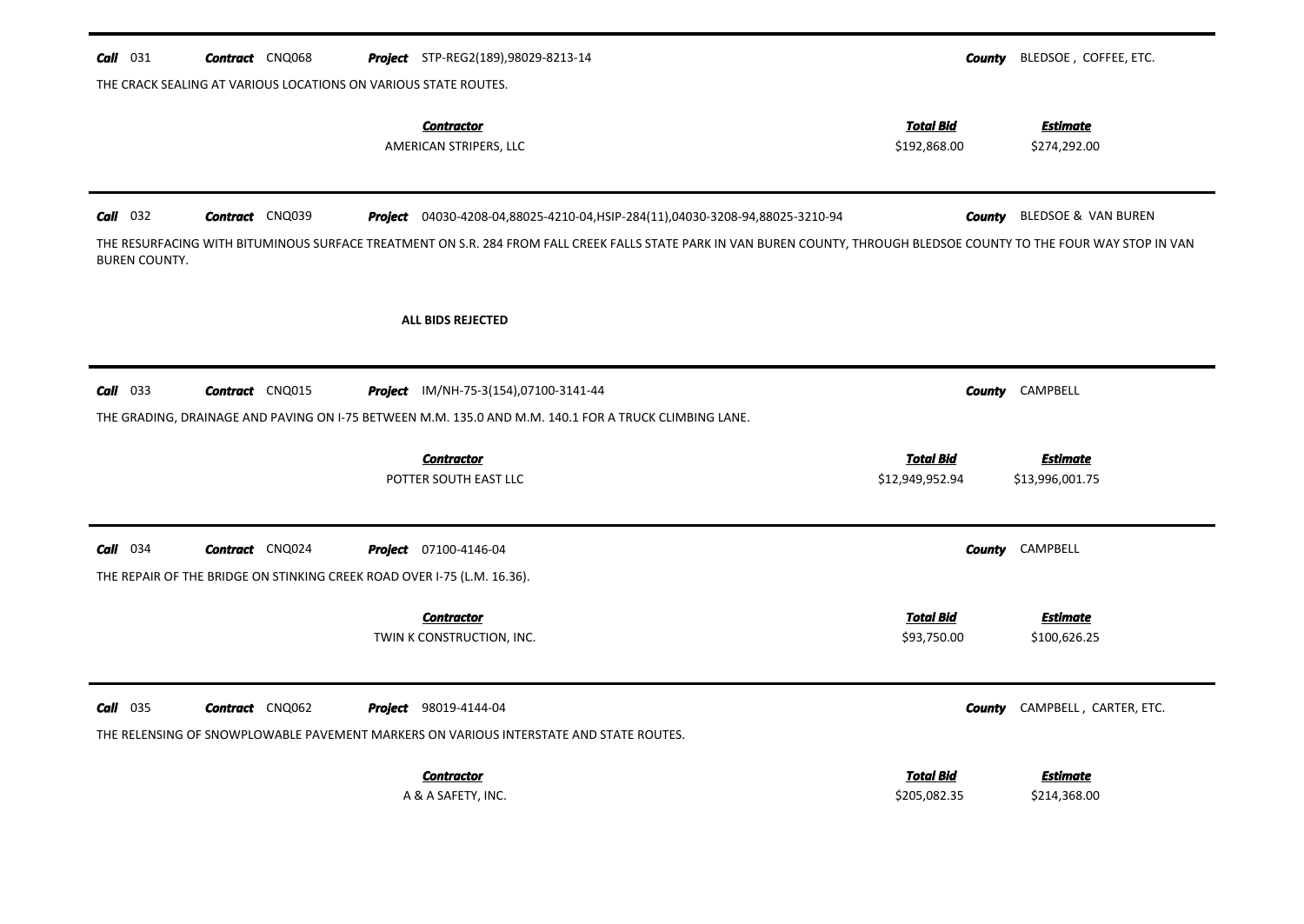| 036<br>Call | <b>Contract</b> CNQ046                                            | <b>Project</b> 08005-4226-04                                                                                                                                               |                                    | <b>County</b> CANNON              |
|-------------|-------------------------------------------------------------------|----------------------------------------------------------------------------------------------------------------------------------------------------------------------------|------------------------------------|-----------------------------------|
|             | THE REPAIR OF THE BRIDGE ON S.R. 145 OVER RUSH CREEK (L.M. 1.43). |                                                                                                                                                                            |                                    |                                   |
|             |                                                                   | <b>Contractor</b><br>JONES BROS. CONTRACTORS, LLC                                                                                                                          | <b>Total Bid</b><br>\$374,956.10   | Estimate<br>\$340,987.25          |
| $Call$ 037  | <b>Contract</b> CNQ025                                            | <b>Project</b> 10016-4217-04<br>THE RESURFACING (MICROSURFACING) ON S.R. 362 FROM OLD S.R. 362 NORTH OF NEW PROPOSED S.R. 362 (L.M. 1.21) TO WEST OF G STREET (L.M. 5.79). | <b>County</b>                      | CARTER                            |
|             |                                                                   | <b>Contractor</b><br>HUDSON CONSTRUCTION COMPANY                                                                                                                           | <b>Total Bid</b><br>\$196,593.50   | <u>Estimate</u><br>\$192,476.60   |
| $Call$ 038  | <b>Contract</b> CNQ053                                            | <b>Project</b> 98049-4119-04<br>THE RETRACING OF PAINTED PAVEMENT MARKING LINES ON VARIOUS INTERSTATE AND STATE ROUTES.                                                    | County                             | CHESTER, CROCKETT, ETC.           |
|             |                                                                   | <b>Contractor</b><br>TRAF-MARK INDUSTRIES, L.L.C.                                                                                                                          | <b>Total Bid</b><br>\$1,286,374.00 | <b>Estimate</b><br>\$1,210,135.00 |
| $Call$ 039  | <b>Contract</b> CNQ005                                            | Project HSIP/PHSIP-128(26),36010-3225-94,HSIP-22(81),12005-3213-94,HSIP-224(15),<br>55019-3209-94                                                                          | County                             | CHESTER, HARDIN, ETC.             |
|             |                                                                   | THE MISCELLANEOUS SAFETY IMPROVEMENTS ON S.R. 22A IN CHESTER COUNTY, S.R. 128 IN HARDIN COUNTY AND S.R. 224 IN MCNAIRY COUNTY.                                             |                                    |                                   |
|             |                                                                   | <b>Contractor</b><br>HIGHWAY MARKINGS, INC.                                                                                                                                | <b>Total Bid</b><br>\$295,886.83   | <b>Estimate</b><br>\$363,327.50   |
| $Call$ 040  | <b>Contract</b> CNQ064                                            | <b>Project</b> 98029-4117-04<br>THE RELENSING OF SNOWPLOWABLE PAVEMENT MARKERS ON VARIOUS INTERSTATE AND STATE ROUTES.                                                     | County                             | CLAY, CUMBERLAND, ETC.            |
|             |                                                                   | <b>Contractor</b><br>K & S MARKERS, INC.                                                                                                                                   | <b>Total Bid</b><br>\$625,234.40   | <b>Estimate</b><br>\$698,446.00   |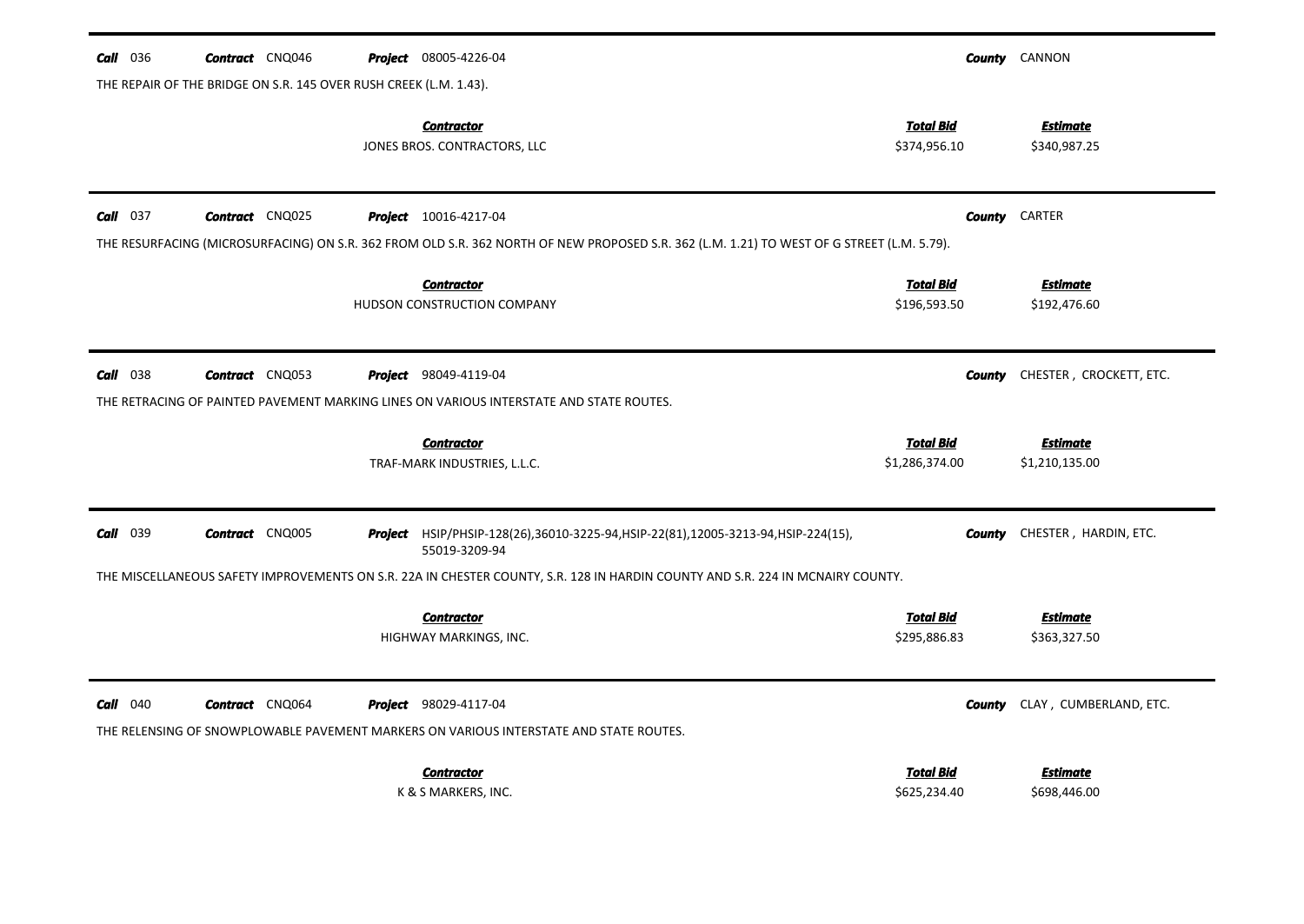| $Call$ 041                                                                                                                                                       | <b>Contract</b> CNQ021                                          |  | <b>Project</b> STP-REG4(186),98049-8216-14                                                                                                                                                             |                                  | <b>County</b> CROCKETT, DYER, ETC. |  |  |
|------------------------------------------------------------------------------------------------------------------------------------------------------------------|-----------------------------------------------------------------|--|--------------------------------------------------------------------------------------------------------------------------------------------------------------------------------------------------------|----------------------------------|------------------------------------|--|--|
| THE LONGITUDINAL JOINT STABILIZATION ON VARIOUS STATE ROUTES.                                                                                                    |                                                                 |  |                                                                                                                                                                                                        |                                  |                                    |  |  |
|                                                                                                                                                                  |                                                                 |  | <b>Contractor</b><br>PAVEMENT RESTORATIONS, INC.                                                                                                                                                       | <b>Total Bid</b><br>\$118,940.00 | <b>Estimate</b><br>\$130,486.08    |  |  |
| $Call$ 042                                                                                                                                                       | <b>Contract</b> CNQ019                                          |  | <b>Project</b> 18004-8226-14,18009-8229-14,STP/HSIP-24(63),18004-3226-94,STP/HSIP-68(44),<br>18009-3229-94                                                                                             | County                           | CUMBERLAND                         |  |  |
|                                                                                                                                                                  |                                                                 |  | THE RESURFACING (MICROSURFACING) ON U.S. 70N (S.R. 24) FROM THE PUTNAM COUNTY LINE TO U.S. 70 (S.R. 1) AND ON S.R. 68 FROM U.S. 127 (S.R. 28) TO EAST OF COX VALLEY ROAD.                              |                                  |                                    |  |  |
|                                                                                                                                                                  |                                                                 |  | <b>Contractor</b><br>HUDSON CONSTRUCTION COMPANY                                                                                                                                                       | <b>Total Bid</b><br>\$995,152.70 | <b>Estimate</b><br>\$1,052,358.75  |  |  |
| <b>Call</b> $043$                                                                                                                                                | <b>Contract</b> CNQ067                                          |  | <b>Project</b> STP-REG2(188),98029-8212-14                                                                                                                                                             | <b>County</b>                    | CUMBERLAND, FENTRESS, ETC.         |  |  |
|                                                                                                                                                                  | THE CRACK SEALING AT VARIOUS LOCATIONS ON VARIOUS STATE ROUTES. |  |                                                                                                                                                                                                        |                                  |                                    |  |  |
|                                                                                                                                                                  |                                                                 |  | <b>Contractor</b><br>AMERICAN STRIPERS, LLC                                                                                                                                                            | <b>Total Bid</b><br>\$250,410.75 | <b>Estimate</b><br>\$353,379.25    |  |  |
| $Call$ 044                                                                                                                                                       | <b>Contract</b> CNQ016                                          |  | Project BR-STP-65(13), 19043-3233-94                                                                                                                                                                   | County                           | DAVIDSON                           |  |  |
| THE CONSTRUCTION OF A CONCRETE BOX BRIDGE ON U.S. 431 (S.R. 65, WHITES CREEK PIKE) OVER EARTHMAN FORK CREEK (L.M. 6.05), INCLUDING GRADING, DRAINAGE AND PAVING. |                                                                 |  |                                                                                                                                                                                                        |                                  |                                    |  |  |
|                                                                                                                                                                  |                                                                 |  |                                                                                                                                                                                                        |                                  |                                    |  |  |
|                                                                                                                                                                  |                                                                 |  | <b>Contractor</b><br>CONCRETE STRUCTURES, INC.                                                                                                                                                         | <b>Total Bid</b><br>\$522,626.90 | <b>Estimate</b><br>\$563,691.25    |  |  |
| $Call$ 045                                                                                                                                                       | <b>Contract</b> CNQ032                                          |  | <b>Project</b> 21001-8275-14, STP/HSIP-26(65), 21001-3275-94<br>THE RESURFACING (MICROSURFACING) ON U.S. 70 (S.R. 26) FROM DOWELLTOWN CITY LIMITS (L.M. 10.88) TO SMITHVILLE CITY LIMITS (L.M. 15.92). | County                           | <b>DEKALB</b>                      |  |  |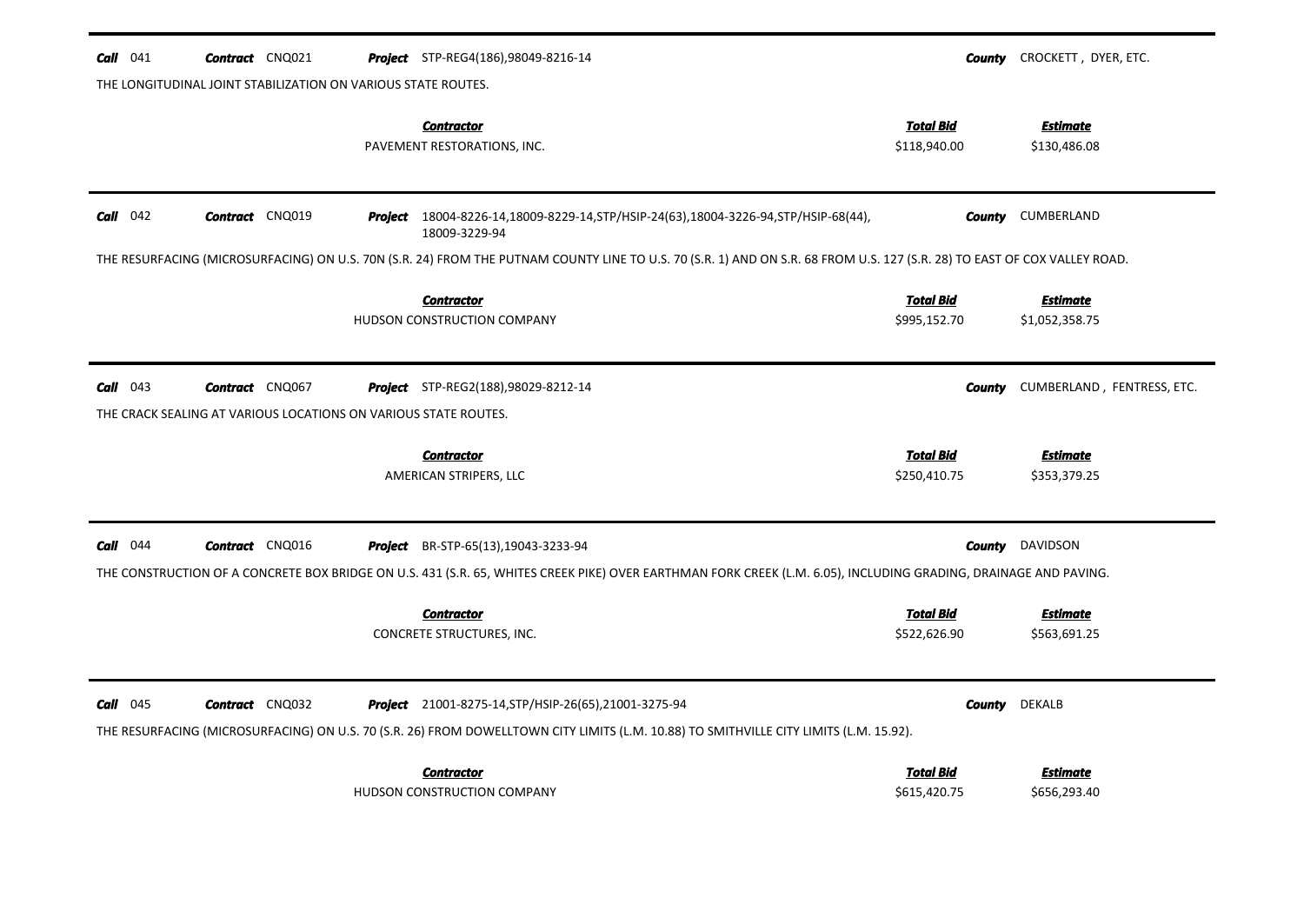| $Call$ 046<br><b>Contract</b> CNQ011        | <b>Project</b> STP/HSIP-46(28),22004-3250-94,22004-8250-14                                                                                         | <b>County</b> DICKSON            |                                 |
|---------------------------------------------|----------------------------------------------------------------------------------------------------------------------------------------------------|----------------------------------|---------------------------------|
|                                             | THE RESURFACING ON S.R. 46 FROM THE HICKMAN COUNTY LINE (L.M. 0.00) TO THE I-40 EASTBOUND RAMP (L.M. 3.57).                                        |                                  |                                 |
|                                             | <b>Contractor</b><br>EUBANK ASPHALT PAVING & SEALING                                                                                               | <b>Total Bid</b><br>\$748,272.20 | <b>Estimate</b><br>\$855,669.30 |
|                                             |                                                                                                                                                    |                                  |                                 |
| <b>Contract</b> CNQ002<br><b>Call</b> $047$ | <b>Project</b> 22013-4204-04,95016-4215-04,HSIP-235(13),22013-3204-94,HSIP-265(16),95016-3215-94                                                   | County                           | DICKSON & WILSON                |
|                                             | THE RESURFACING (MICROSURFACING) ON S.R. 235 FROM S.R. 49 TO THE MONTGOMERY COUNTY LINE, AND ON S.R. 265 FROM S.R. 266 TO U.S. 70 (S.R. 26).       |                                  |                                 |
|                                             | <b>Contractor</b>                                                                                                                                  | <b>Total Bid</b>                 | <b>Estimate</b>                 |
|                                             | HUDSON CONSTRUCTION COMPANY                                                                                                                        | \$592,495.50                     | \$641,981.95                    |
|                                             |                                                                                                                                                    |                                  |                                 |
| $Call$ 048<br><b>Contract</b> CNQ056        | <b>Project</b> 98049-4120-04                                                                                                                       | <b>County</b>                    | DYER, OBION, ETC.               |
|                                             | THE RELENSING OF SNOWPLOWABLE PAVEMENT MARKERS ON VARIOUS INTERSTATE AND STATE ROUTES.                                                             |                                  |                                 |
|                                             |                                                                                                                                                    |                                  |                                 |
|                                             | <b>Contractor</b>                                                                                                                                  | <b>Total Bid</b>                 | <b>Estimate</b>                 |
|                                             | K & S MARKERS, INC.                                                                                                                                | \$122,334.25                     | \$139,704.50                    |
|                                             |                                                                                                                                                    |                                  |                                 |
| $Call$ 049<br><b>Contract</b> CNQ017        | <b>Project</b> 26001-8218-14, NH/HSIP-15(191), 26001-3218-94                                                                                       | <b>County</b>                    | <b>FRANKLIN</b>                 |
|                                             | THE RESURFACING (MICROSURFACING) ON U.S. 64 (S.R. 15) FROM BRANNAN HILL ROAD (L.M. 8.65) TO S.R. 433 (L.M. 13.18).                                 |                                  |                                 |
|                                             | <b>Contractor</b>                                                                                                                                  | <b>Total Bid</b>                 | <b>Estimate</b>                 |
|                                             | HUDSON CONSTRUCTION COMPANY                                                                                                                        | \$535,331.63                     | \$602,122.40                    |
|                                             |                                                                                                                                                    |                                  |                                 |
| $Call$ 050<br><b>Contract</b> CNQ007        | <b>Project</b> HSIP-11(76), 28004-3250-94, HSIP-15(182), 28006-3228-94                                                                             | <b>County</b> GILES              |                                 |
|                                             | THE MISCELLANEOUS SAFETY IMPROVEMENTS ON S.R. 11 FROM MCCREE LANE TO NEAR FALL RIVER ROAD, AND ON U.S. 64 (S.R. 15) FROM PURYEAR ROAD TO S.R. 166. |                                  |                                 |
|                                             | <b>Contractor</b>                                                                                                                                  | <b>Total Bid</b>                 | <u>Estimate</u>                 |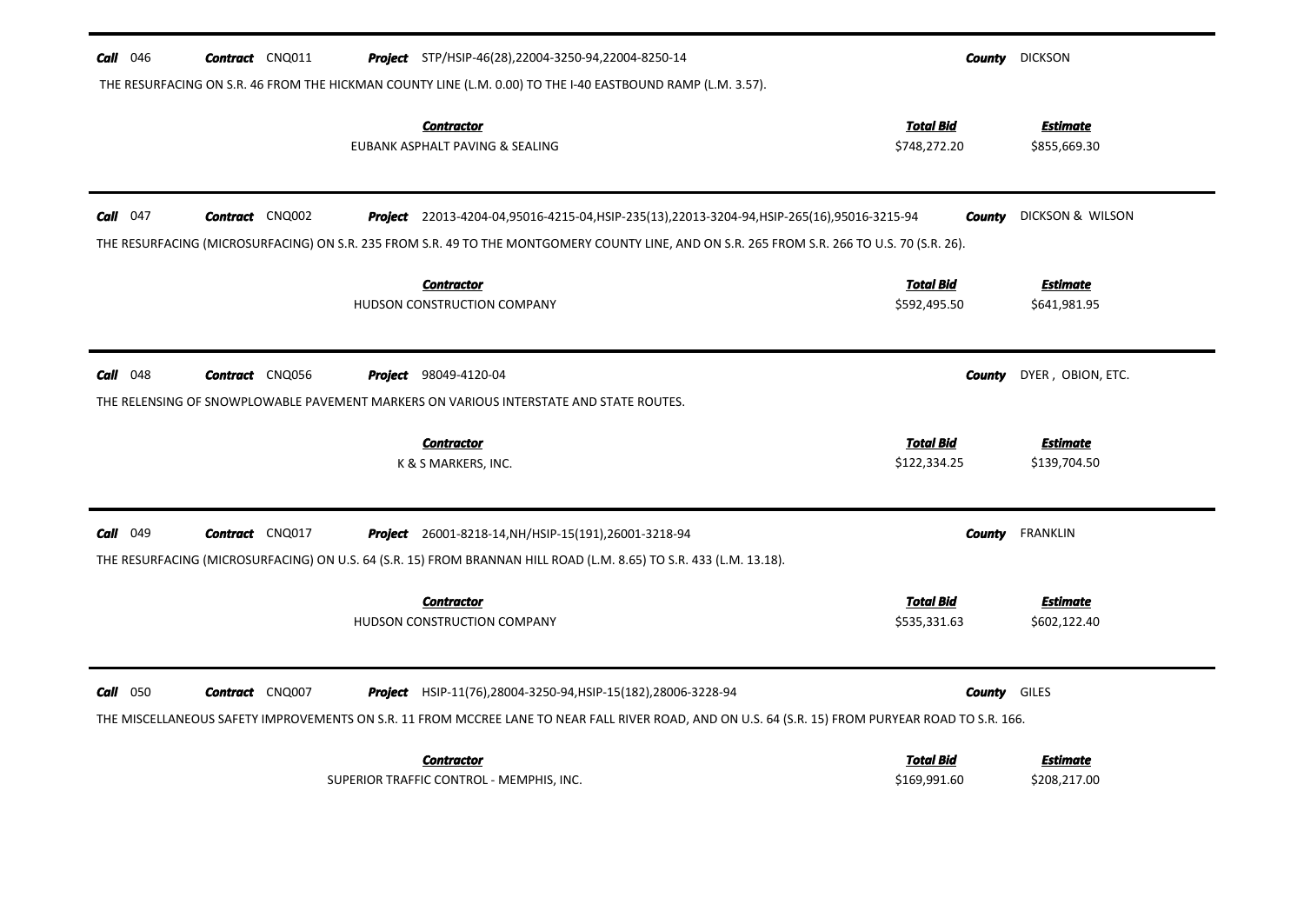| <b>Call</b> 051        | <b>Contract</b> CNQ010                                                                                                                                         |  | Project 28014-4207-04,52016-4233-04, HSIP-166(18), 28014-3207-94, HSIP-274(7), 52016-3233-94                                                                                                                                                        |                                  | <b>County</b> GILES & LINCOLN   |  |  |
|------------------------|----------------------------------------------------------------------------------------------------------------------------------------------------------------|--|-----------------------------------------------------------------------------------------------------------------------------------------------------------------------------------------------------------------------------------------------------|----------------------------------|---------------------------------|--|--|
|                        | THE RESURFACING (MICROSURFACING) ON S.R. 166 FROM THE ALABAMA STATE LINE TO STELLA ROAD, AND ON S.R. 274 FROM THE ALABAMA STATE LINE TO NORTH OF SANDERS ROAD. |  |                                                                                                                                                                                                                                                     |                                  |                                 |  |  |
|                        |                                                                                                                                                                |  | <b>Contractor</b><br>HUDSON CONSTRUCTION COMPANY                                                                                                                                                                                                    | <b>Total Bid</b><br>\$835,163.80 | <b>Estimate</b><br>\$923,616.30 |  |  |
| $Call$ 052             | <b>Contract</b> CNQ044                                                                                                                                         |  | <b>Project</b> 31006-4233-04, HSIP-108(98), 31006-3233-94<br>THE RESURFACING (MICROSURFACING) ON S.R. 108 FROM THE MARION COUNTY LINE (L.M. 0.00) TO S.R. 56 (L.M. 12.02).                                                                          |                                  | <b>County</b> GRUNDY            |  |  |
|                        |                                                                                                                                                                |  | <b>Contractor</b><br>HUDSON CONSTRUCTION COMPANY                                                                                                                                                                                                    | <b>Total Bid</b><br>\$883,093.25 | <b>Estimate</b><br>\$944,658.80 |  |  |
| $Call$ 053             | <b>Contract</b> CNQ027                                                                                                                                         |  | <b>Project</b> 34001-4250-04,34003-4216-04, HSIP-70(20), 34003-3216-94<br>THE RESURFACING (MICROSURFACING) ON S.R. 70 FROM THE HAWKINS COUNTY LINE (L.M. 0.00) TO THE VIRGINIA STATE LINE (L.M. 4.29).                                              |                                  | <b>County HANCOCK</b>           |  |  |
|                        |                                                                                                                                                                |  | <b>Contractor</b><br>HUDSON CONSTRUCTION COMPANY                                                                                                                                                                                                    | <b>Total Bid</b><br>\$365,485.00 | <b>Estimate</b><br>\$381,443.40 |  |  |
| $Call$ 054             | <b>Contract</b> CNQ049                                                                                                                                         |  | <b>Project</b> 44945-4287-04<br>THE REPAIR OF THE BRIDGE ON S.R. 56 OVER NORTH FORK BRANCH (L.M. 20.95), AND ON S.R. 262 OVER WARTRACE CREEK (L.M. 1.00).                                                                                           |                                  | <b>County</b> JACKSON           |  |  |
|                        |                                                                                                                                                                |  | <b>Contractor</b><br>MID-STATE CONSTRUCTION COMPANY, INC.                                                                                                                                                                                           | <b>Total Bid</b><br>\$636,130.21 | <b>Estimate</b><br>\$502,240.80 |  |  |
| $Call$ 055<br>S.R. 92. | <b>Contract</b> CNQ020                                                                                                                                         |  | <b>Project</b> HSIP-1296(11),45950-3526-94, HSIP-66(49),45009-3215-94<br>MISCELLANEOUS SAFETY IMPROVEMENTS INCLUDING HIGH FRICTION SURFACE TREATMENT ON S.R. 66 FROM S.R. 9 TO S.R. 341 AND ON EAST DUMPLIN VALLEY ROAD FROM TALBOTT-KANSAS ROAD TO |                                  | <b>County</b> JEFFERSON         |  |  |

**CONTRACT WITHDRAWN**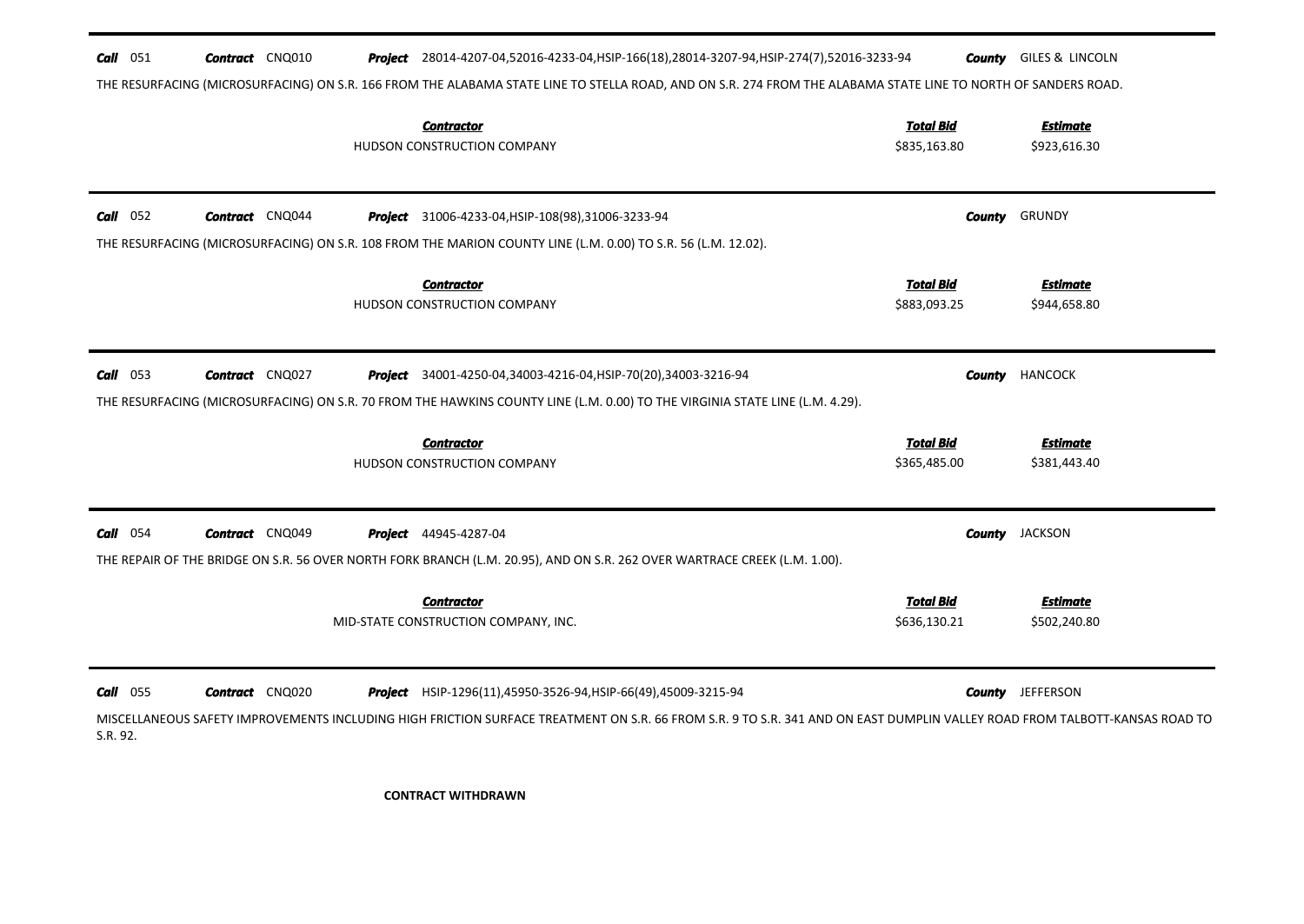| <b>Call</b> 056 | <b>Contract</b> CNQ028                                                       | Project 47043-4212-04,87003-4216-04,87003-4217-04,87006-4216-04, HSIP-61(40),<br>87003-3217-94, HSIP-92(21), 45011-3227-94, 45011-4227-04                                                                                   |                                     | <b>County</b> JEFFERSON, KNOX, ETC. |
|-----------------|------------------------------------------------------------------------------|-----------------------------------------------------------------------------------------------------------------------------------------------------------------------------------------------------------------------------|-------------------------------------|-------------------------------------|
|                 | THE RESURFACING (MICROSURFACING) ON S.R. 92, S.R. 170, S.R. 61 AND S.R. 144. |                                                                                                                                                                                                                             |                                     |                                     |
|                 |                                                                              | <b>Contractor</b><br>NY-MAC ENTERPRISES, INC.                                                                                                                                                                               | <b>Total Bid</b><br>\$1,170,525.00  | <b>Estimate</b><br>\$1,176,402.85   |
| <b>Call</b> 057 | <b>Contract</b> CNQ041                                                       | Project 47028-8257-14, NH/HSIP-158(10), 47028-3257-94<br>THE RESURFACING ON S.R. 158 FROM U.S. 11 (U.S. 70, S.R. 1) (L.M. 0.00) TO I-40 (L.M. 4.55).                                                                        | County                              | KNOX                                |
|                 |                                                                              | <b>Contractor</b><br>ROGERS GROUP, INC.                                                                                                                                                                                     | <b>Total Bid</b><br>\$915,855.64    | <b>Estimate</b><br>\$896,665.00     |
| <b>Call</b> 058 | <b>Contract</b> CNQ029                                                       | <b>Project</b> NH-115(54),47026-3279-14<br>THE GRADING, DRAINAGE, CONSTRUCTION OF THREE (3) BRIDGES, RETAINING WALLS AND PAVING ON U.S. 129 (S.R. 115) FROM NORTH OF MALONEY ROAD (L.M. 2.41) TO WOODSON DRIVE (L.M. 3.74). | County                              | KNOX                                |
|                 |                                                                              |                                                                                                                                                                                                                             |                                     |                                     |
|                 |                                                                              | <b>Contractor</b><br>CHARLES BLALOCK & SONS, INC.                                                                                                                                                                           | <b>Total Bid</b><br>\$70,944,183.28 | <b>Estimate</b><br>\$71,740,152.25  |
| <b>Call</b> 059 | <b>Contract</b> CNQ030                                                       | Project NH-I-640-7(161),47008-3150-44<br>THE GRADING, DRAINAGE, SIGNALS, CONSTRUCTION OF FOUR (4) BRIDGES, RETAINING WALLS AND PAVING ON I-640 AT NORTH BROADWAY INTERCHANGE IN KNOXVILLE (PHASE II) (L.M. 5.38 - L.M.      |                                     | <b>County KNOX</b>                  |
| $6.43$ ).       |                                                                              |                                                                                                                                                                                                                             |                                     |                                     |
|                 |                                                                              | <b>Contractor</b><br>CHARLES BLALOCK & SONS, INC.                                                                                                                                                                           | <b>Total Bid</b><br>\$22,217,026.43 | <b>Estimate</b><br>\$21,205,965.56  |
| Call 060        | <b>Contract</b> CNQ070                                                       | Project 49131-4210-04, HSIP-3(140), 49131-3210-94<br>THE RESURFACING ON U.S. 51 (S.R. 3) FROM NEAR NEW WILSON ROAD (L.M. 15.72) TO THE S.R. 88 RAMP (L.M. 20.18).                                                           |                                     | <b>County</b> LAUDERDALE            |
|                 |                                                                              | <b>Contractor</b><br>FORD CONSTRUCTION COMPANY                                                                                                                                                                              | <b>Total Bid</b><br>\$2,141,154.44  | <b>Estimate</b><br>\$2,132,923.60   |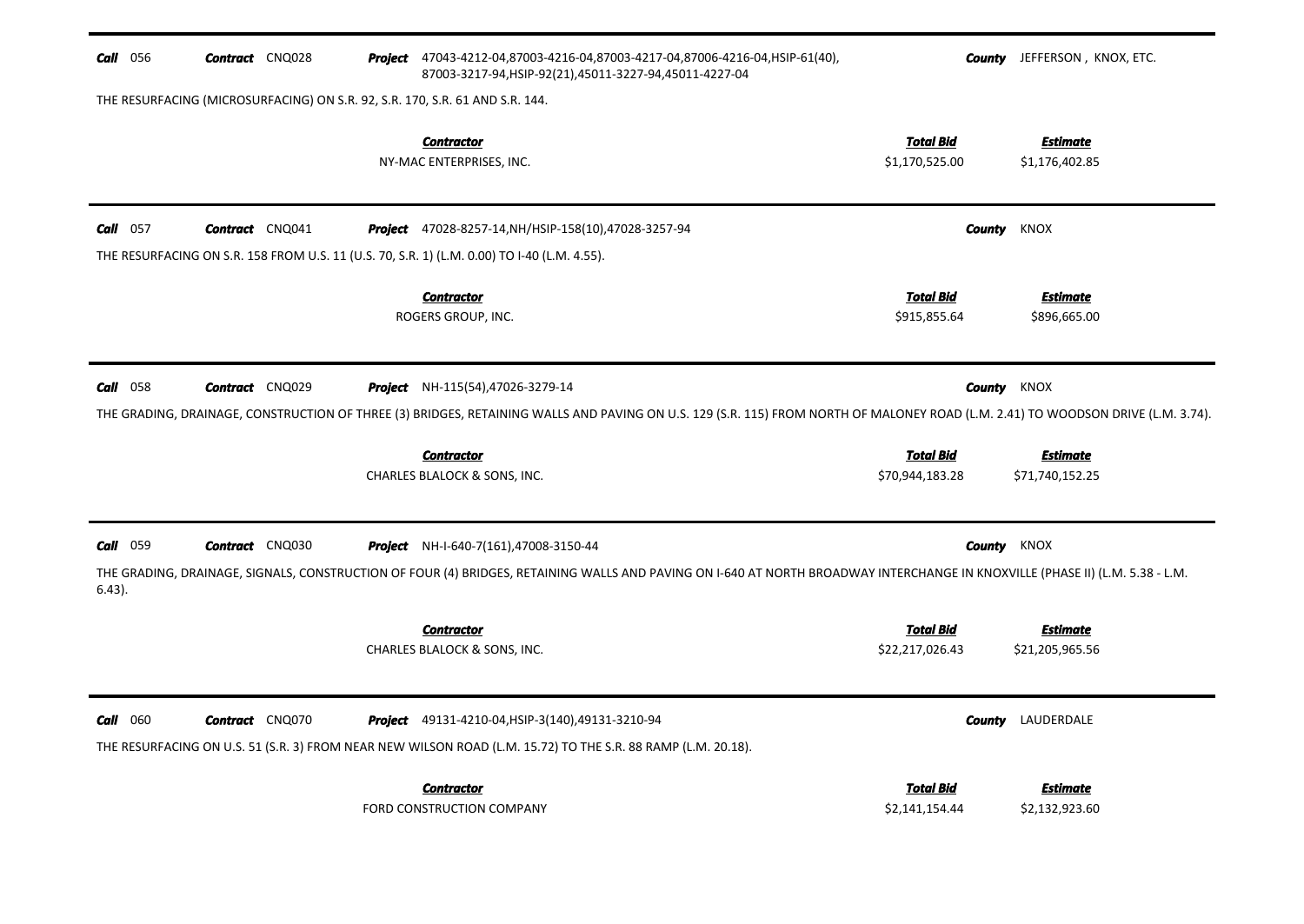| <b>Call</b> 061 | <b>Contract</b> CNQ006                                                                                                                                               |  | <b>Project</b> HSIP/PHSIP-6(100),50001-3266-94,HSIP/PHSIP-6(99),50001-3265-94,HSIP-930(11),<br>50050-3405-94, HSIP-98(8), 50006-3209-94                               |                                    | <b>County</b> LAWRENCE            |  |  |  |
|-----------------|----------------------------------------------------------------------------------------------------------------------------------------------------------------------|--|-----------------------------------------------------------------------------------------------------------------------------------------------------------------------|------------------------------------|-----------------------------------|--|--|--|
|                 | MISCELLANEOUS SAFETY IMPROVEMENTS ON EAST GAINES STREET AND ON S.R. 15 AT THE INTERSECTIONS OF S.R. 6, AND IMPROVEMENTS ON S.R. 98 AND ON OLD FLORENCE-PULASKI ROAD. |  |                                                                                                                                                                       |                                    |                                   |  |  |  |
|                 |                                                                                                                                                                      |  | <b>CONTRACT WITHDRAWN</b>                                                                                                                                             |                                    |                                   |  |  |  |
| <b>Call</b> 062 | <b>Contract</b> CNQ001                                                                                                                                               |  | <b>Project</b> 50007-4208-04, HSIP-227(7), 50007-3208-94                                                                                                              | County                             | LAWRENCE                          |  |  |  |
|                 |                                                                                                                                                                      |  | THE RESURFACING WITH BITUMINOUS SEAL COAT ON S.R. 227 FROM THE WAYNE COUNTY LINE (L.M. 0.00) TO WEST OF MAIN STREET (L.M. 6.50).                                      |                                    |                                   |  |  |  |
|                 |                                                                                                                                                                      |  | <b>Contractor</b><br>WAYNE COUNTY ROCK INC.                                                                                                                           | <b>Total Bid</b><br>\$486,964.74   | <b>Estimate</b><br>\$521,364.50   |  |  |  |
| <b>Call</b> 063 | <b>Contract</b> CNQ061                                                                                                                                               |  | <b>Project</b> BR-STP-197(10),57034-3205-94                                                                                                                           | County                             | <b>MADISON</b>                    |  |  |  |
|                 |                                                                                                                                                                      |  | THE CONSTRUCTION OF TWO (2) CONCRETE I-BEAM BRIDGES ON S.R. 197 OVER BRANCH (L.M. 8.56 AND L.M. 8.66), INCLUDING GRADING, DRAINAGE AND PAVING.                        |                                    |                                   |  |  |  |
|                 |                                                                                                                                                                      |  | <b>Contractor</b><br>FORD CONSTRUCTION COMPANY                                                                                                                        | <b>Total Bid</b><br>\$1,590,945.90 | <b>Estimate</b><br>\$1,954,404.50 |  |  |  |
| <b>Call</b> 064 | <b>Contract</b> CNQ003                                                                                                                                               |  | <b>Project</b> 59024-4209-04, HSIP-271(10), 59024-3209-94                                                                                                             | County                             | MARSHALL                          |  |  |  |
|                 |                                                                                                                                                                      |  | THE RESURFACING (MICROSURFACING) ON S.R. 271 FROM U.S. 431 (S.R. 50) (L.M. 0.00) TO U.S. 31A (S.R. 11) (L.M. 6.34).                                                   |                                    |                                   |  |  |  |
|                 |                                                                                                                                                                      |  | <b>Contractor</b><br>HUDSON CONSTRUCTION COMPANY                                                                                                                      | <b>Total Bid</b><br>\$446,612.45   | Estimate<br>\$503,234.75          |  |  |  |
| <b>Call</b> 065 | <b>Contract</b> CNQ014                                                                                                                                               |  | <b>Project</b> 60002-3297-04                                                                                                                                          | County                             | <b>MAURY</b>                      |  |  |  |
| PAVING.         |                                                                                                                                                                      |  | THE CONSTRUCTION OF TURN LANES ON S.R. 243 FROM WEST OF INDUSTRIAL PARK ROAD TO THE CULVERT EAST OF LUCIUS POLK LANE IN MT. PLEASANT, INCLUDING GRADING, DRAINAGE AND |                                    |                                   |  |  |  |
|                 |                                                                                                                                                                      |  | <b>Contractor</b><br>CIVIL CONSTRUCTORS, LLC                                                                                                                          | <b>Total Bid</b><br>\$1,092,020.40 | <b>Estimate</b><br>\$1,191,988.52 |  |  |  |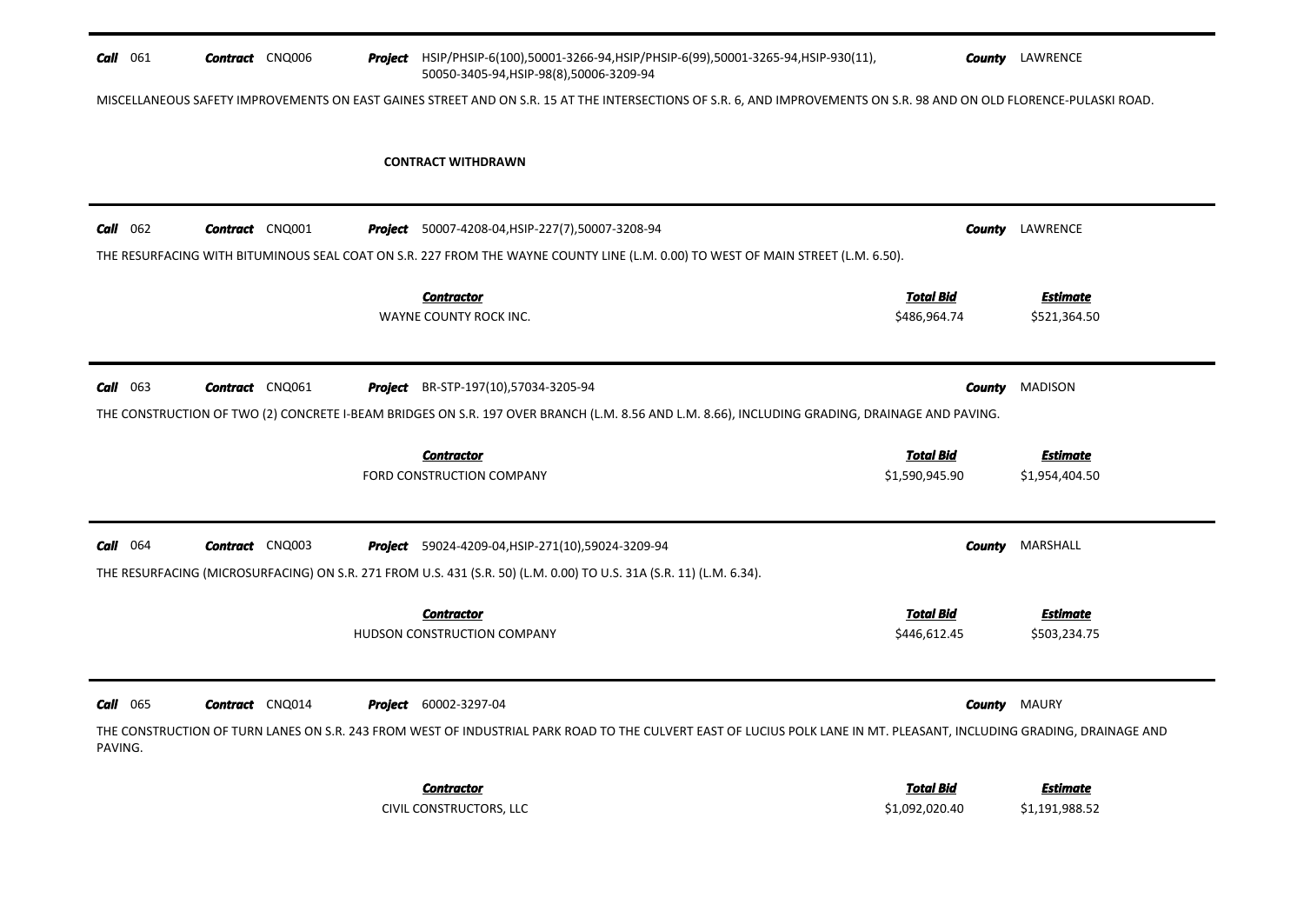| <b>Call</b> 066   |                        | <b>Contract</b> CNQ008 | <b>Project</b> HSIP-5521(10),94091-3503-94,PHSIP-6(105),60002-3294-94                                                                                             |                                  | <b>County</b> MAURY & WILLIAMSON |
|-------------------|------------------------|------------------------|-------------------------------------------------------------------------------------------------------------------------------------------------------------------|----------------------------------|----------------------------------|
|                   |                        |                        | MISCELLANEOUS SAFETY IMPROVEMENTS ON U.S. 43 (S.R. 6) NORTHBOUND NEAR INDUSTRIAL PARK ROAD AND AT THE INTERSECTION OF SUNSET ROAD AND RAGSDALE ROAD.              |                                  |                                  |
|                   |                        |                        | <b>ALL BIDS REJECTED</b>                                                                                                                                          |                                  |                                  |
| <b>Call</b> $067$ | <b>Contract</b> CNQ042 |                        | <b>Project</b> STP/HSIP-58(49),61003-3262-94,61003-8262-14,STP/HSIP-68(45),61005-3213-94,<br>61005-8213-14                                                        | <b>County</b> MEIGS              |                                  |
|                   |                        |                        | THE RESURFACING (MICROSURFACING) ON S.R. 58 FROM NORTH OF TEN MILE ROAD TO THE ROANE COUNTY LINE, AND ON S.R. 68 FROM THE RHEA COUNTY LINE TO S.R. 58.            |                                  |                                  |
|                   |                        |                        | <b>Contractor</b><br>HUDSON CONSTRUCTION COMPANY                                                                                                                  | <b>Total Bid</b><br>\$709,822.90 | Estimate<br>\$733,441.50         |
| <b>Call</b> 068   | <b>Contract</b> CNQ018 |                        | <b>Project</b> 63950-3679-04                                                                                                                                      | County                           | MONTGOMERY                       |
|                   |                        |                        | THE GRADING, DRAINAGE, SIGNALS AND PAVING AT THE NEW PARK AND RIDE FACILITY, INCLUDING THE INTERSECTION AT S.R. 76 AND SOUTH GATEWAY PLAZA BOULEVARD (L.M. 17.9). |                                  |                                  |
|                   |                        |                        | <b>Contractor</b><br>PARCHMAN CONSTRUCTION COMPANY, INC.                                                                                                          | Total Bid<br>\$1,231,805.92      | Estimate<br>\$1,415,319.15       |
| <b>Call</b> 069   | <b>Contract</b> CNQ033 |                        | <b>Project</b> 65008-4233-04, HSIP-62(42), 65008-3233-94                                                                                                          | <b>County</b>                    | MORGAN                           |
|                   |                        |                        | THE RESURFACING (MICROSURFACING) ON S.R. 62 FROM WHITE CREEK BRIDGE (L.M. 8.11) TO U.S. 27 (S.R. 29) (L.M. 20.16), INCLUDING BRIDGE DECK REPAIR.                  |                                  |                                  |
|                   |                        |                        | <b>Contractor</b><br>HUDSON CONSTRUCTION COMPANY                                                                                                                  | <b>Total Bid</b><br>\$598,517.66 | <b>Estimate</b><br>\$631,076.05  |
| $Call$ 071        | <b>Contract</b> CNQ051 |                        | Project STP/HSIP-52(79),67003-3218-94,67003-8218-14,STP/HSIP-85(24),67005-3214-94,<br>67005-8214-14                                                               |                                  | <b>County OVERTON</b>            |
|                   |                        |                        | THE RESURFACING (MICROSURFACING) ON S.R. 52 FROM EAST OF S.R. 294 TO WEST OF PAT CARR ROAD AND ON S.R. 85 FROM DAVIS ROAD TO S.R. 111.                            |                                  |                                  |
|                   |                        |                        |                                                                                                                                                                   |                                  |                                  |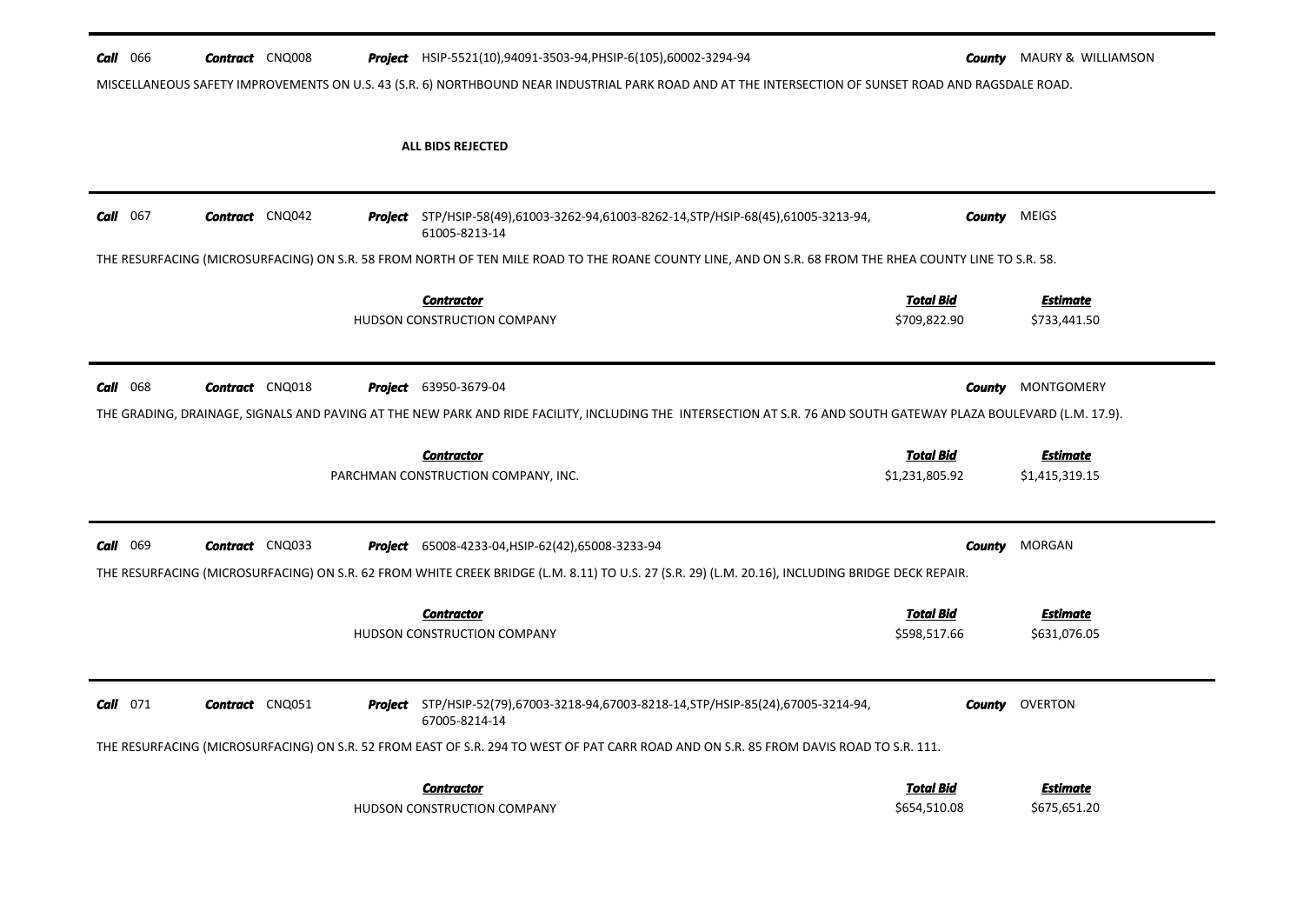| $Call$ 072<br><b>Contract</b> CNQ035      | <b>Project</b> 70068-4208-04, HSIP-40(35), 70068-3208-94                                                                                                         | <b>County</b> POLK                 |                                   |
|-------------------------------------------|------------------------------------------------------------------------------------------------------------------------------------------------------------------|------------------------------------|-----------------------------------|
|                                           | THE RESURFACING ON U.S. 64/74 (S.R. 40) FROM MILE POST 17.0 (L.M. 16.95) TO EAST OF THE OCOEE WHITE WATER CENTER (L.M. 20.54).                                   |                                    |                                   |
|                                           | <b>Contractor</b><br>TALLEY CONSTRUCTION COMPANY, INC.                                                                                                           | <b>Total Bid</b><br>\$1,248,264.72 | <b>Estimate</b><br>\$1,298,562.80 |
| $Call$ 073<br><b>Contract</b> CNQ034      | Project NH/HSIP-30(75),70001-3210-94,70001-8210-14                                                                                                               | County                             | POLK                              |
|                                           | THE RESURFACING (MICROSURFACING) ON U.S. 411 (S.R. 30) FROM THE MCMINN COUNTY LINE (L.M. 0.00) TO S.R. 33 (L.M. 2.65).                                           |                                    |                                   |
|                                           | <b>Contractor</b><br>HUDSON CONSTRUCTION COMPANY                                                                                                                 | <b>Total Bid</b><br>\$482,780.00   | <b>Estimate</b><br>\$506,787.00   |
| <b>Call</b> 074<br><b>Contract</b> CNQ036 | <b>Project</b> STP/HSIP-68(42),70006-3242-94,70006-8242-14                                                                                                       | <b>County</b>                      | <b>POLK</b>                       |
|                                           | THE RESURFACING (MICROSURFACING) ON S.R. 68 FROM THE CSXT RAILROAD CROSSING (L.M. 13.91) TO EAST OF MAIN STREET (L.M. 21.61).                                    |                                    |                                   |
|                                           | <b>Contractor</b><br>HUDSON CONSTRUCTION COMPANY                                                                                                                 | <b>Total Bid</b><br>\$742,851.25   | <b>Estimate</b><br>\$671,176.65   |
| $Call$ 075<br><b>Contract</b> CNQ038      | Project 77041-4224-04,77041-8224-14, NH/HSIP-111(99), 77041-3224-94                                                                                              | County                             | SEQUATCHIE                        |
|                                           | THE RESURFACING ON S.R. 111 FROM WEST OF LEWIS CHAPEL ROAD (L.M. 4.35) TO THE BRIDGE OVER EAST VALLEY ROAD (L.M. 7.60), INCLUDING BRIDGE DECK REPAIR.            |                                    |                                   |
|                                           | <b>Contractor</b><br>TINSLEY ASPHALT, LLC                                                                                                                        | Total Bid<br>\$1,294,739.50        | <b>Estimate</b><br>\$1,426,466.05 |
| <b>Call</b> 076<br><b>Contract</b> CNQ045 | <b>Project</b> 78013-4237-04, HSIP-73(65), 78013-3237-94<br>THE RESURFACING ON U.S. 321 (S.R. 73) FROM S.R. 71 (L.M. 11.12) TO EAST OF GLADES ROAD (L.M. 13.90). | <b>County</b> SEVIER               |                                   |
|                                           | <b>ALL BIDS REJECTED</b>                                                                                                                                         |                                    |                                   |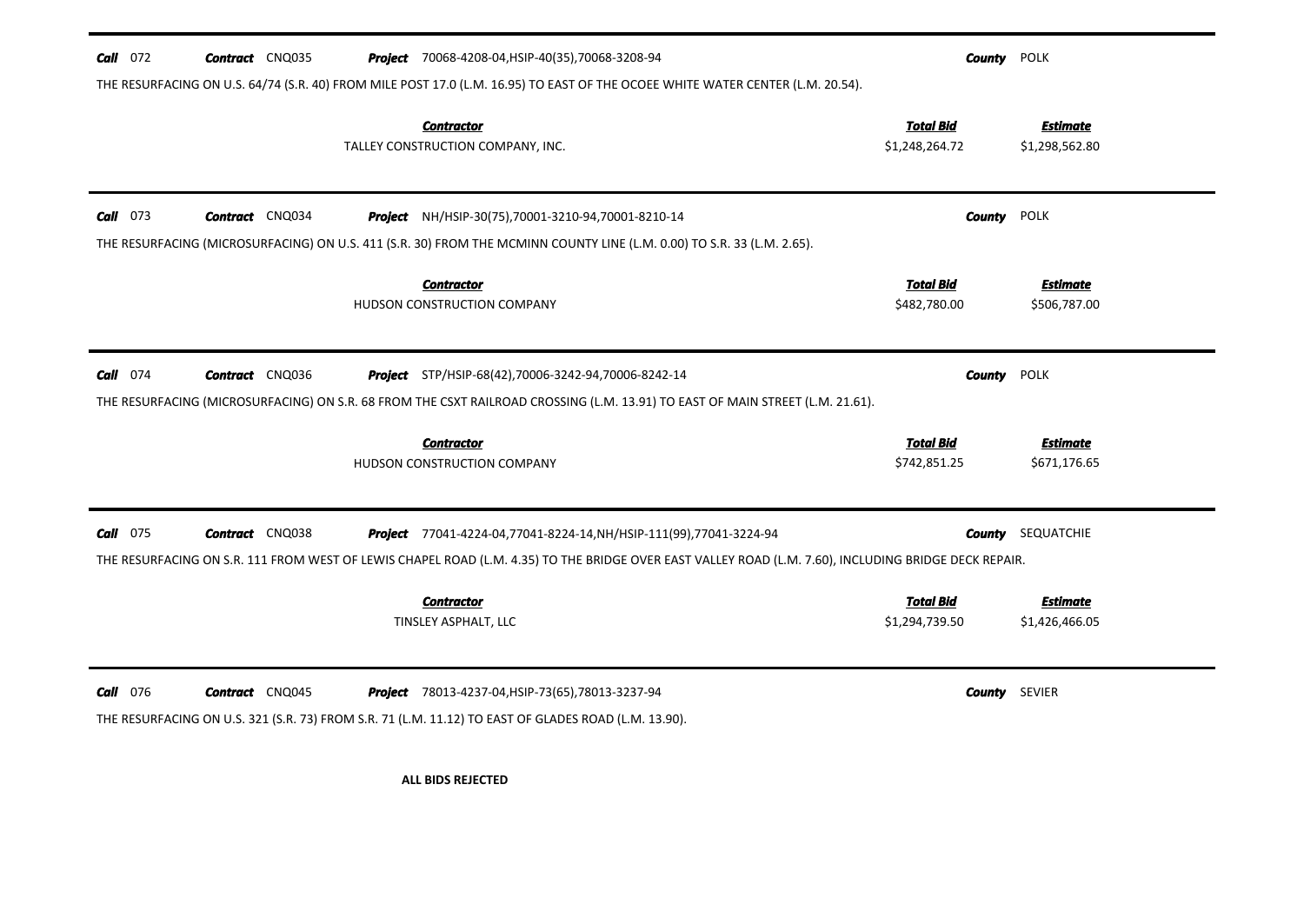| <b>Call</b> 077 | <b>Contract</b> CNQ058                                               | <b>Project</b> 78008-4259-04                                                                                                                                 |                                  | <b>County</b> SEVIER            |
|-----------------|----------------------------------------------------------------------|--------------------------------------------------------------------------------------------------------------------------------------------------------------|----------------------------------|---------------------------------|
|                 |                                                                      | THE SLOPE STABILIZATION AND DEBRIS REMOVAL ON U.S. 441 (S.R. 71) NEAR S.R. 73 (L.M. 16.30).                                                                  |                                  |                                 |
|                 |                                                                      | <b>Contractor</b><br>CHARLES BLALOCK & SONS, INC.                                                                                                            | <b>Total Bid</b><br>\$498,669.69 | <b>Estimate</b><br>\$462,540.00 |
|                 |                                                                      |                                                                                                                                                              |                                  |                                 |
| <b>Call</b> 078 | <b>Contract</b> CNQ072                                               | Project BR-STP-1(283), 79011-3266-94                                                                                                                         |                                  | <b>County</b> SHELBY            |
|                 |                                                                      | THE CONSTRUCTION OF A WELDED STEEL PLATE GIRDER BRIDGE ON U.S. 70 (S.R. 1) OVER THE LOOSAHATCHIE RIVER (L.M. 30.36), INCLUDING GRADING, DRAINAGE AND PAVING. |                                  |                                 |
|                 |                                                                      | <b>Contractor</b>                                                                                                                                            | <b>Total Bid</b>                 | <b>Estimate</b>                 |
|                 |                                                                      | FORD CONSTRUCTION COMPANY                                                                                                                                    | \$7,633,810.60                   | \$8,445,627.43                  |
|                 |                                                                      |                                                                                                                                                              |                                  |                                 |
| <b>Call</b> 079 | <b>Contract</b> CNQ074                                               | <b>Project</b> 79008-4152-04                                                                                                                                 |                                  | <b>County</b> SHELBY            |
|                 | THE REPAIR OF THE BRIDGE ON JEFFERSON AVENUE OVER I-240 (L.M. 1.77). |                                                                                                                                                              |                                  |                                 |
|                 |                                                                      | <b>Contractor</b>                                                                                                                                            | <b>Total Bid</b>                 | <b>Estimate</b>                 |
|                 |                                                                      | CHRIS-HILL CONSTRUCTION CO., LLC                                                                                                                             | \$303,855.20                     | \$258,688.10                    |
|                 |                                                                      |                                                                                                                                                              |                                  |                                 |
| <b>Call</b> 080 | <b>Contract</b> CNQ073                                               | Project 79034-4216-04,79034-4217-04                                                                                                                          |                                  | <b>County</b> SHELBY            |
|                 |                                                                      | THE REPAIR OF THE BRIDGE ON S.R. 205 OVER OVERFLOW (L.M. 2.34) AND THE WOLF RIVER (L.M. 2.51).                                                               |                                  |                                 |
|                 |                                                                      |                                                                                                                                                              |                                  |                                 |
|                 |                                                                      | <b>CONTRACT WITHDRAWN</b>                                                                                                                                    |                                  |                                 |
|                 |                                                                      |                                                                                                                                                              |                                  |                                 |
| $Call$ 081      | <b>Contract</b> CNQ013                                               | <b>Project</b> NH/HSIP-376(4),83003-3206-94,83003-8206-14                                                                                                    |                                  | <b>County</b> SUMNER            |
|                 |                                                                      | THE RESURFACING ON U.S. 231 (S.R. 376) FROM THE TROUSDALE COUNTY LINE (L.M. 0.00) TO U.S. 31E (S.R. 6) (L.M. 3.39).                                          |                                  |                                 |
|                 |                                                                      | <b>Contractor</b>                                                                                                                                            | <b>Total Bid</b>                 | <b>Estimate</b>                 |
|                 |                                                                      | ROGERS GROUP, INC.                                                                                                                                           | \$497,211.00                     | \$573,998.15                    |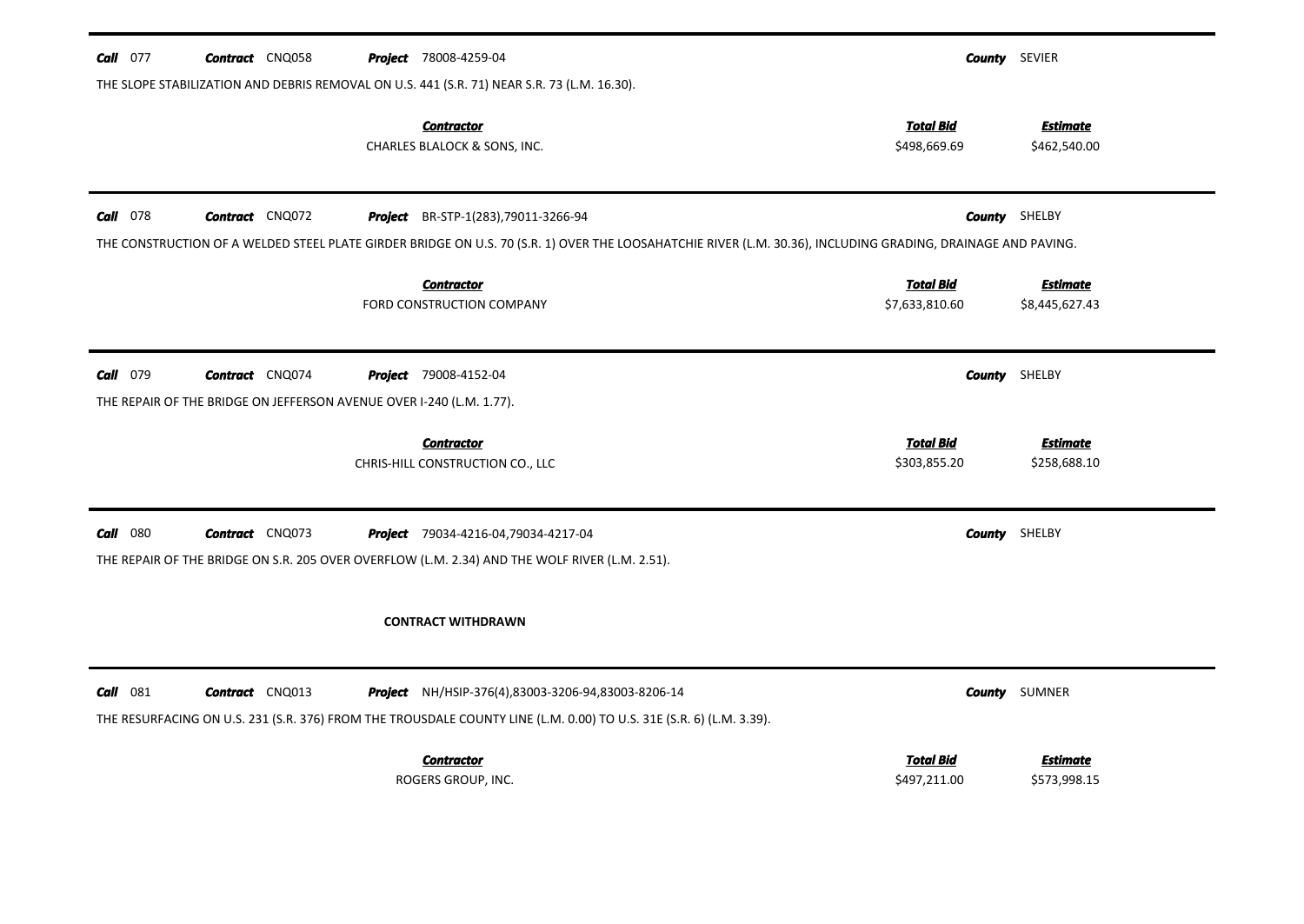| Call<br>082 | <b>Contract</b> CNQ071 | <b>Project</b> NH/HSIP-3(138),84102-3214-94,84102-8214-14<br>THE RESURFACING ON U.S. 51 (S.R. 3) FROM THE SHELBY COUNTY LINE (L.M. 0.00) TO WOODLAWN AVENUE (L.M. 9.60). |                                          |                                           |                                    | <b>County</b> TIPTON              |
|-------------|------------------------|--------------------------------------------------------------------------------------------------------------------------------------------------------------------------|------------------------------------------|-------------------------------------------|------------------------------------|-----------------------------------|
|             |                        | <b>Contractor</b><br>LEHMAN-ROBERTS COMPANY                                                                                                                              |                                          |                                           | <b>Total Bid</b><br>\$5,536,820.65 | <b>Estimate</b><br>\$5,458,084.67 |
| 083<br>Call | <b>Contract</b> CNQ075 | Project<br>89008-4222-04, HSIP-56(80), 89008-3222-94<br>THE RESURFACING (MICROSURFACING) ON S.R. 56 FROM THE GRUNDY COUNTY LINE (L.M. 0.00) TO S.R. 127 (L.M. 10.58).    |                                          |                                           | County                             | WARREN                            |
|             |                        | <b>Contractor</b><br>HUDSON CONSTRUCTION COMPANY                                                                                                                         |                                          |                                           | <b>Total Bid</b><br>\$575,259.75   | <b>Estimate</b><br>\$623,428.80   |
| Call<br>084 | <b>Contract</b> CNQ009 | <b>Project</b> STP/HSIP-106(38),94014-3236-94,94014-8236-14<br>THE RESURFACING ON U.S. 431 (S.R. 106) FROM THE MAURY COUNTY LINE (L.M. 0.00) TO CRITZ LANE (L.M. 6.10).  |                                          |                                           | <b>County</b>                      | WILLIAMSON                        |
|             |                        | <b>Contractor</b><br>ROGERS GROUP, INC.                                                                                                                                  |                                          |                                           | <b>Total Bid</b><br>\$774,614.60   | <b>Estimate</b><br>\$935,381.40   |
|             |                        | <b>Letting Totals -</b>                                                                                                                                                  | <b>Total Awarded</b><br>\$170,666,295.50 | <b>Total Estimate</b><br>\$173,301,677.09 |                                    |                                   |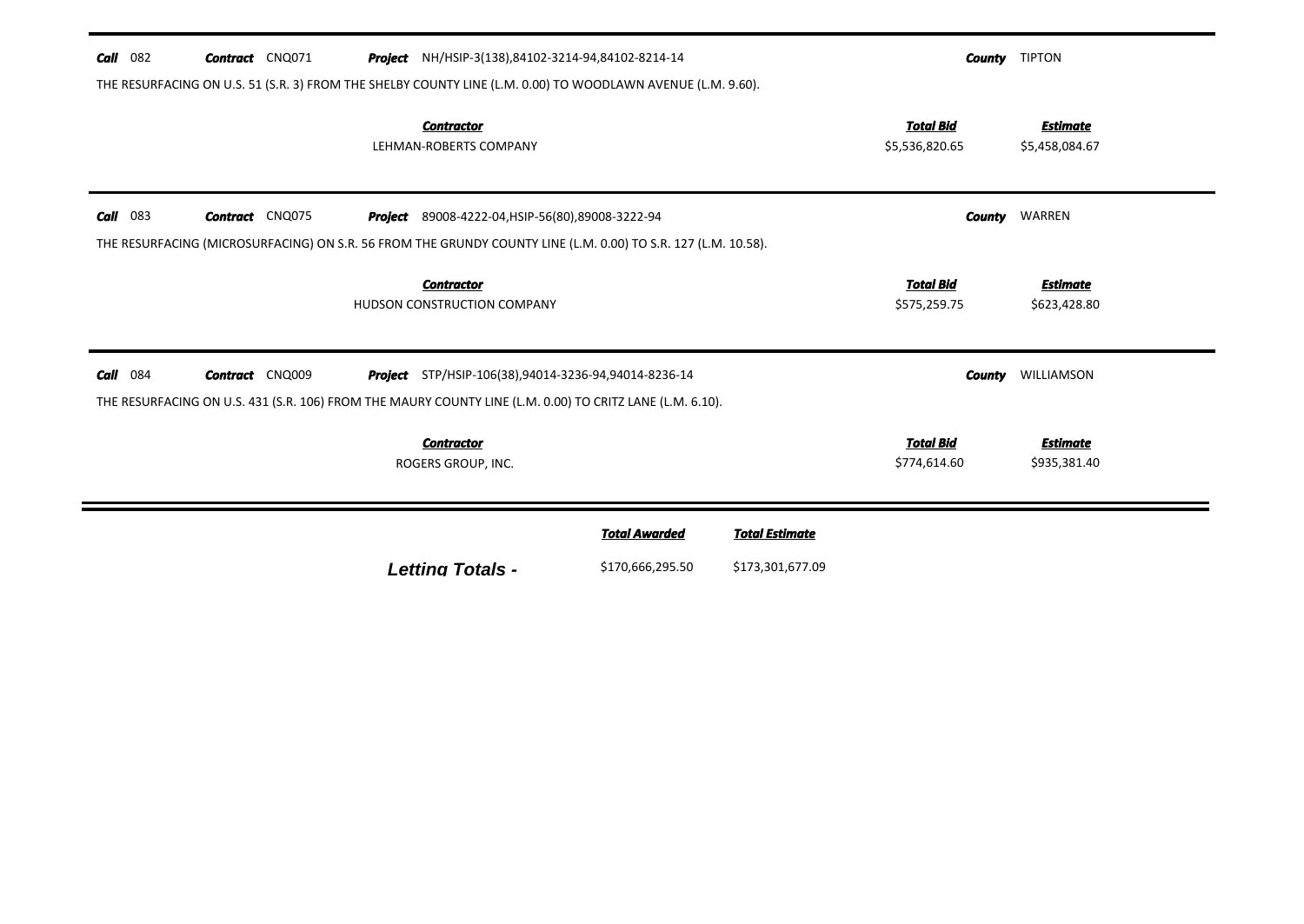## *Contract Awards for Letting Of March 04, 2016*

| $Call$ 001 | <b>Contract</b> CNQ031 | <b>Project</b> NH/TN-I-69(53),66269-3111-14                                                                                                             |                      |                       | County                              | OBION                       |
|------------|------------------------|---------------------------------------------------------------------------------------------------------------------------------------------------------|----------------------|-----------------------|-------------------------------------|-----------------------------|
|            |                        | THE GRADING, DRAINAGE, CONSTRUCTION OF EIGHT (8) BRIDGES ON FUTURE I-69 FROM 0.2 MILE SOUTH OF U.S. 51 (S.R. 3) TO 0.2 MILE SOUTH OF U.S. 45W (S.R. 5). |                      |                       |                                     |                             |
|            |                        | <b>Contractor</b><br>FORD CONSTRUCTION COMPANY                                                                                                          |                      |                       | <u>Total Bid</u><br>\$46,312,136.86 | Estimate<br>\$47,848,882.54 |
|            |                        |                                                                                                                                                         | <b>Total Awarded</b> | <b>Total Estimate</b> |                                     |                             |
|            |                        | Letting Totals -                                                                                                                                        | \$46,312,136.86      | \$47,848,882.54       |                                     |                             |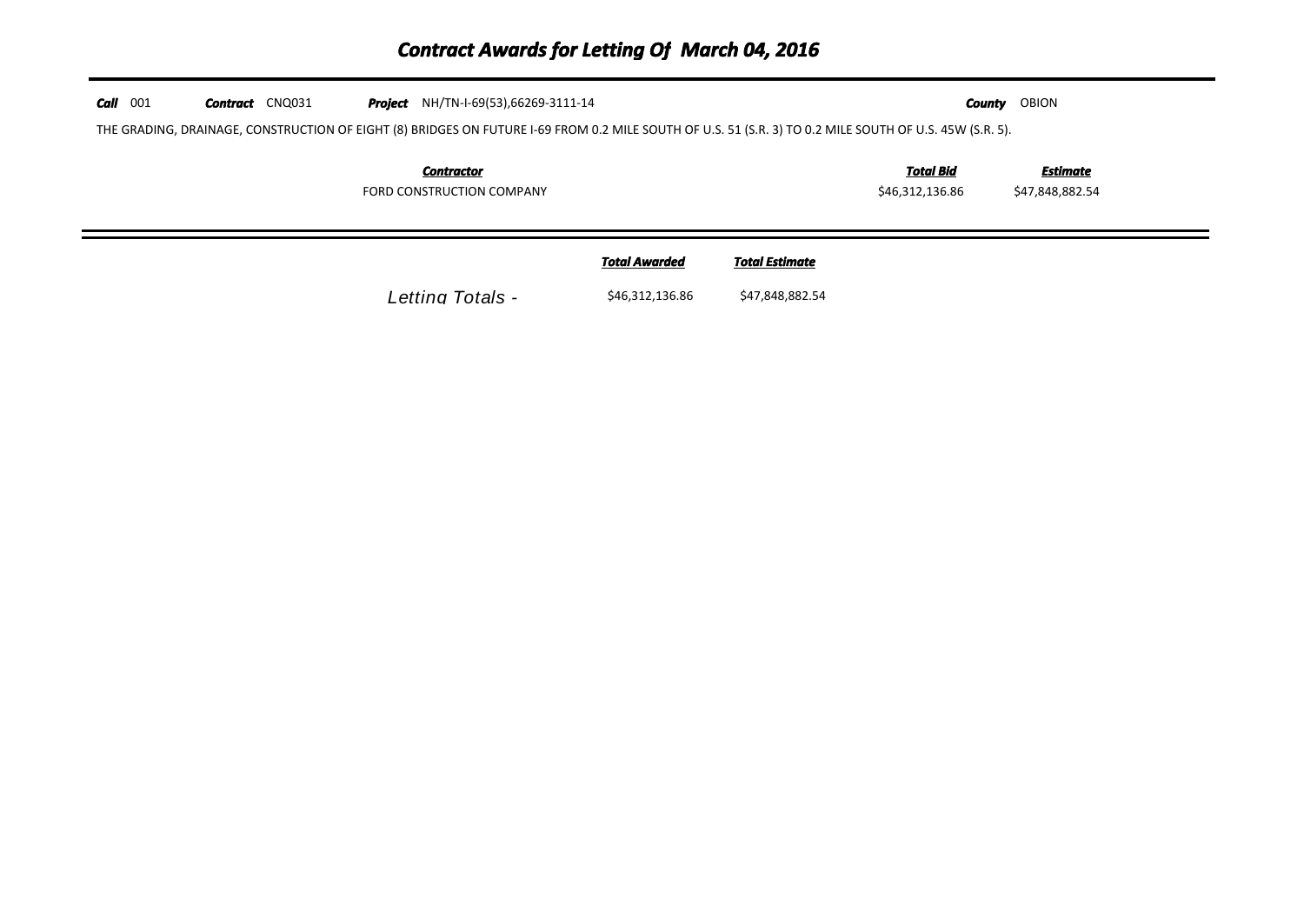| Call 001        | <b>Contract</b> CNQ923                                                   | <b>Project</b> 33052-4248-04 |                                                                                                                                                                | County               | HAMILTON               |
|-----------------|--------------------------------------------------------------------------|------------------------------|----------------------------------------------------------------------------------------------------------------------------------------------------------------|----------------------|------------------------|
|                 | THE REPAIR OF THE BRIDGE ON HIXSON PIKE OVER S.R. 153 (L.M. 4.32 L & R). |                              |                                                                                                                                                                |                      |                        |
|                 |                                                                          |                              | ALL BIDS REJECTED                                                                                                                                              |                      |                        |
|                 |                                                                          |                              |                                                                                                                                                                |                      |                        |
| $Call$ 002      | <b>Contract</b> CNQ900                                                   |                              | Project BR-NH-40(27), 70004-3299-94, TN-FLAP(7), 70068-3203-94                                                                                                 | <b>County POLK</b>   |                        |
|                 |                                                                          |                              | THE CONSTRUCTION OF A CONCRETE BULB-TEE BEAM BRIDGE ON U.S. 64 (S.R. 40) OVER BRANCH AND TOHA OLD LINE RAILROAD, INCLUDING ROCKFALL MITIGATION NEAR L.M. 8.30. |                      |                        |
|                 |                                                                          |                              | <b>Contractor</b>                                                                                                                                              | <b>Total Bid</b>     | <b>Estimate</b>        |
|                 |                                                                          |                              | TALLEY CONSTRUCTION COMPANY, INC.                                                                                                                              | \$6,889,744.10       | \$6,867,415.91         |
| $Call$ 003      | <b>Contract</b> CNQ924                                                   |                              | <b>Project</b> 78013-4237-04, HSIP-73(65), 78013-3237-94                                                                                                       | <b>County</b> SEVIER |                        |
|                 |                                                                          |                              | THE RESURFACING ON U.S. 321 (S.R. 73) FROM S.R. 71 (L.M. 11.12) TO EAST OF GLADES ROAD (L.M. 13.90).                                                           |                      |                        |
|                 |                                                                          |                              | <b>Contractor</b>                                                                                                                                              | <b>Total Bid</b>     | <b>Estimate</b>        |
|                 |                                                                          |                              | CHARLES BLALOCK & SONS, INC.                                                                                                                                   | \$1,214,669.71       | \$1,075,320.00         |
| $Call$ 004      | <b>Contract</b> CNQ122                                                   |                              | <b>Project</b> STP/HSIP-170(12),01024-3220-94,01024-8220-14                                                                                                    | County               | ANDERSON               |
|                 |                                                                          |                              | THE RESURFACING ON S.R. 170 FROM U.S. 441 (S.R. 71) (L.M. 0.00) TO THE UNION COUNTY LINE (L.M. 5.55).                                                          |                      |                        |
|                 |                                                                          |                              | <b>Contractor</b>                                                                                                                                              | <b>Total Bid</b>     | <b>Estimate</b>        |
|                 |                                                                          |                              | APAC-ATLANTIC, INC.                                                                                                                                            | \$339,134.15         | \$413,125.00           |
| <b>Call</b> 005 | <b>Contract</b> CNQ120                                                   | <b>Project</b> 98019-4118-04 |                                                                                                                                                                | County               | ANDERSON, BLOUNT, ETC. |
|                 |                                                                          |                              | THE ON-CALL GUARDRAIL REPAIR AND NEW GUARDRAIL INSTALLATION ON VARIOUS INTERSTATES AND STATE ROUTES.                                                           |                      |                        |
|                 |                                                                          |                              | <b>Contractor</b>                                                                                                                                              | <b>Total Bid</b>     | <b>Estimate</b>        |
|                 |                                                                          |                              | TENNESSEE GUARDRAIL, INC.                                                                                                                                      | \$2,246,151.00       | \$1,945,796.00         |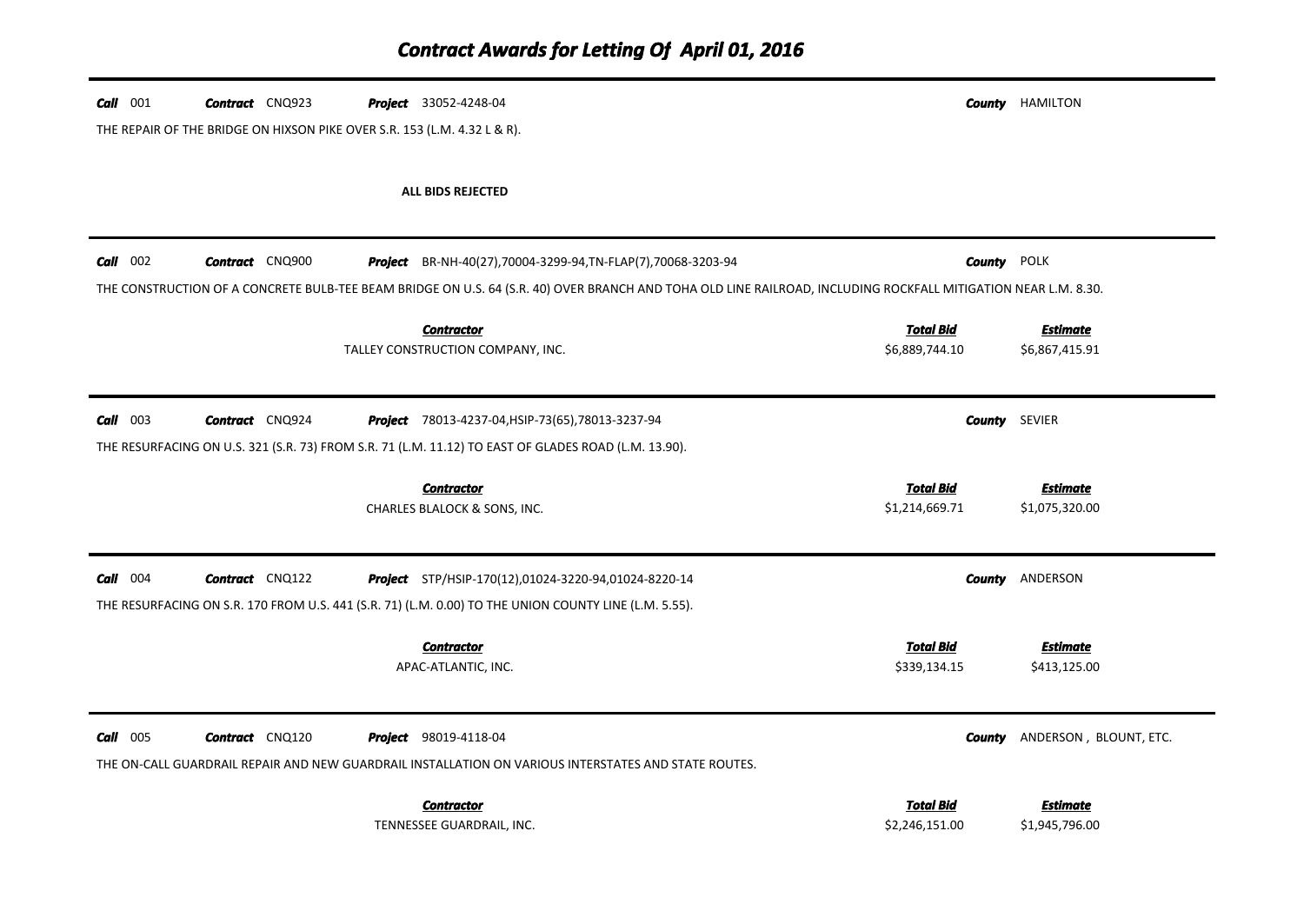| $Call$ 006 | <b>Contract</b> CNQ134 | Project 98019-4145-04                                                                                                               |                                    | <b>County</b> ANDERSON, BLOUNT, ETC. |
|------------|------------------------|-------------------------------------------------------------------------------------------------------------------------------------|------------------------------------|--------------------------------------|
|            |                        | THE RANDOM ON-CALL ATTENUATOR REPAIRS ON VARIOUS INTERSTATE AND STATE ROUTES.                                                       |                                    |                                      |
|            |                        | <b>Contractor</b><br>LU, INC.                                                                                                       | <b>Total Bid</b><br>\$544,722.30   | <b>Estimate</b><br>\$581,780.05      |
| $Call$ 007 | <b>Contract</b> CNQ150 | <b>Project</b> 98301-4166-04                                                                                                        | <b>County</b>                      | BEDFORD, CHEATHAM, ETC.              |
|            |                        | THE ON-CALL GUARDRAIL REPAIR AND NEW GUARDRAIL INSTALLATION ON VARIOUS INTERSTATE AND STATE ROUTES.                                 |                                    |                                      |
|            |                        | <b>Contractor</b><br>R.D. CONSTRUCTION, LLC                                                                                         | <b>Total Bid</b><br>\$2,128,577.50 | <b>Estimate</b><br>\$2,140,652.50    |
| $Call$ 008 | <b>Contract</b> CNQ116 | <b>Project</b> 98048-4198-04<br>THE ON-CALL GUARDRAIL REPAIR AND NEW GUARDRAIL INSTALLATION ON VARIOUS INTERSTATE AND STATE ROUTES. | <b>County</b>                      | BENTON, CARROLL, ETC.                |
|            |                        | <b>Contractor</b><br>F8TH CONSTRUCTION COMPANY, LLC                                                                                 | <b>Total Bid</b><br>\$1,195,842.00 | <b>Estimate</b><br>\$1,199,610.00    |
| Call 009   | <b>Contract</b> CNQ125 | <b>Project</b> 98049-4121-04                                                                                                        | County                             | BENTON, CARROLL, ETC.                |
|            |                        | THE RANDOM ON-CALL ATTENUATOR REPAIR ON VARIOUS INTERSTATE AND STATE ROUTES.                                                        |                                    |                                      |
|            |                        | <b>Contractor</b><br>LU, INC.                                                                                                       | <b>Total Bid</b><br>\$536,812.05   | <b>Estimate</b><br>\$617,956.40      |
| $Call$ 010 | <b>Contract</b> CNQ140 | <b>Project</b> 98028-4188-04<br>THE ON-CALL GUARDRAIL REPAIR AND NEW GUARDRAIL INSTALLATION ON VARIOUS INTERSTATE AND STATE ROUTES. | <b>County</b>                      | BLEDSOE, BRADLEY, ETC.               |
|            |                        | <b>Contractor</b><br>CUMBERLAND GUARDRAIL, INC.                                                                                     | <b>Total Bid</b><br>\$1,394,120.00 | <b>Estimate</b><br>\$1,353,130.00    |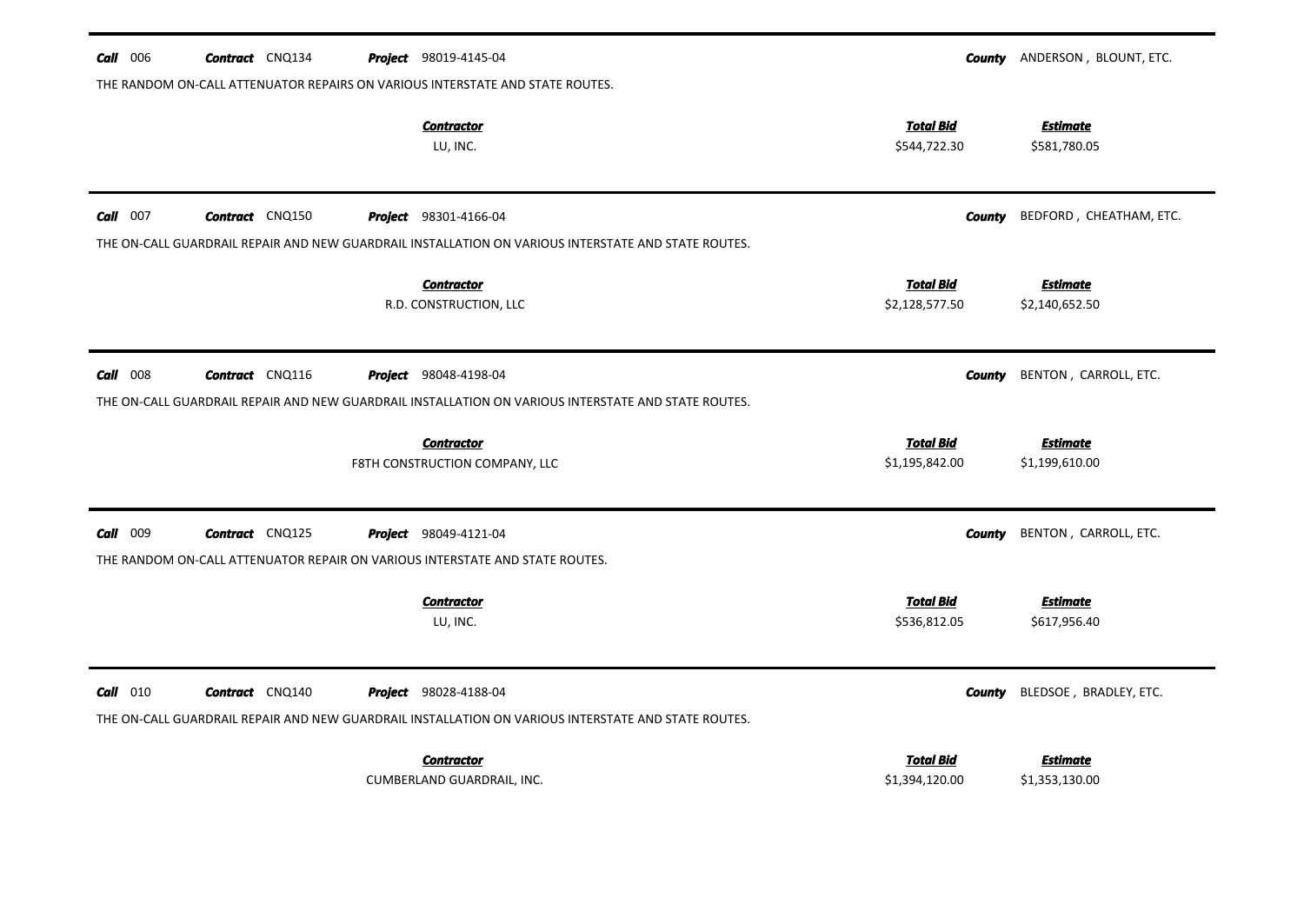| $Call$ 011                                                                                                                                          | <b>Contract</b> CNQ130 |  | Project PHSIP/STP-SIP-1156(3),06946-3528-94, PHSIP/STP-SIP-311(30),06007-3242-94                                                                        | County                           | <b>BRADLEY</b>                  |  |  |
|-----------------------------------------------------------------------------------------------------------------------------------------------------|------------------------|--|---------------------------------------------------------------------------------------------------------------------------------------------------------|----------------------------------|---------------------------------|--|--|
| THE INSTALLATION OF SIGNALS ON S.R. 311 AT KING STREET (L.M. 4.54), AND ON 20TH STREET NE AT THE S.R. 60 NORTHBOUND RAMPS (L.M. 0.10) IN CLEVELAND. |                        |  |                                                                                                                                                         |                                  |                                 |  |  |
|                                                                                                                                                     |                        |  | <b>Contractor</b><br>STANSELL ELECTRIC COMPANY, INC.                                                                                                    | <b>Total Bid</b><br>\$759,052.10 | <b>Estimate</b><br>\$685,498.00 |  |  |
| $Call$ 012                                                                                                                                          | <b>Contract</b> CNQ138 |  | <b>Project</b> 98029-4118-04                                                                                                                            | County                           | BRADLEY, DEKALB, ETC.           |  |  |
|                                                                                                                                                     |                        |  | THE RANDOM ON-CALL ATTENUATOR REPAIR ON VARIOUS INTERSTATE AND STATE ROUTES.                                                                            |                                  |                                 |  |  |
|                                                                                                                                                     |                        |  | <b>Contractor</b><br>LU, INC.                                                                                                                           | <b>Total Bid</b><br>\$451,077.61 | <b>Estimate</b><br>\$502,324.85 |  |  |
| $Call$ 013                                                                                                                                          | <b>Contract</b> CNQ129 |  | Project STP/HSIP-1(356),08001-3246-94,08001-8246-14                                                                                                     | County                           | CANNON                          |  |  |
|                                                                                                                                                     |                        |  | THE RESURFACING ON U.S. 70S (S.R. 1) FROM HOLLIS CREEK ROAD (L.M. 3.47) TO EAST OF OLD MURFREESBORO ROAD (L.M. 5.66).                                   |                                  |                                 |  |  |
|                                                                                                                                                     |                        |  | <b>Contractor</b><br>TINSLEY ASPHALT, LLC                                                                                                               | <b>Total Bid</b><br>\$687,348.20 | <b>Estimate</b><br>\$693,803.00 |  |  |
| $Call$ 014                                                                                                                                          | <b>Contract</b> CNQ112 |  | <b>Project</b> HSIP-52(80),14002-3256-94,14002-4256-04                                                                                                  |                                  | <b>County</b> CLAY              |  |  |
|                                                                                                                                                     |                        |  | THE RESURFACING ON S.R. 52 FROM THE MACON COUNTY LINE (L.M. 0.00) TO LITTLE TRACE CREEK (L.M. 4.69).                                                    |                                  |                                 |  |  |
|                                                                                                                                                     |                        |  | <b>Contractor</b><br>ROGERS GROUP, INC.                                                                                                                 | <b>Total Bid</b><br>\$474,467.64 | <b>Estimate</b><br>\$449,259.50 |  |  |
| $Call$ 015                                                                                                                                          | <b>Contract</b> CNQ123 |  | <b>Project</b> STP/HSIP-160(11), 15013-3218-94, 15013-8218-14<br>THE RESURFACING ON S.R. 160 FROM U.S. 321 (S.R. 35) TO SOUTH BUCKNER ROAD (L.M. 5.22). | County                           | <b>COCKE</b>                    |  |  |
|                                                                                                                                                     |                        |  | <b>Contractor</b><br>NEWPORT PAVING COMPANY, INC.                                                                                                       | <b>Total Bid</b><br>\$616,669.71 | <b>Estimate</b><br>\$613,485.50 |  |  |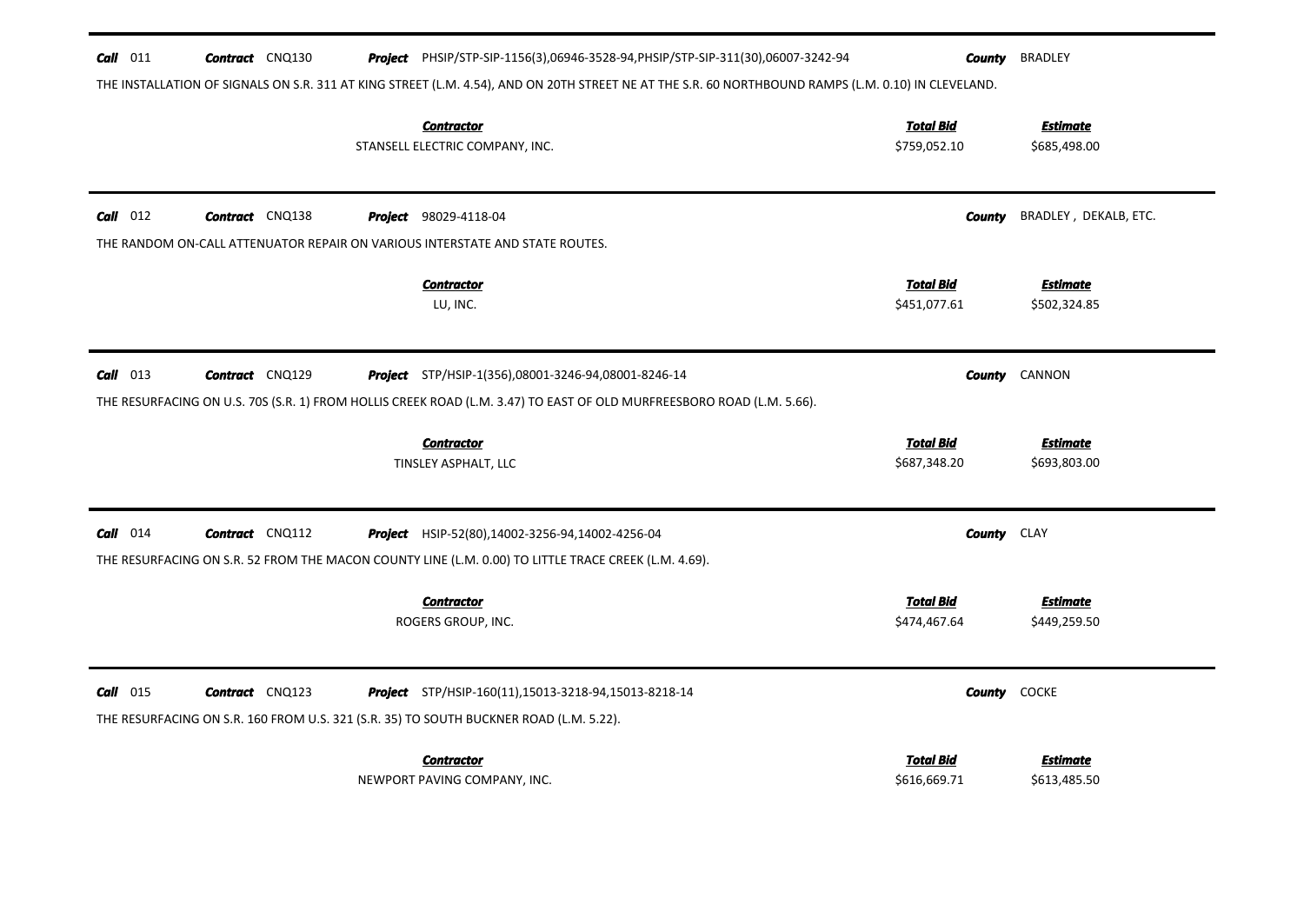| $Call$ 016      | <b>Contract</b> CNQ111 | <b>Project</b> STP/HSIP-392(5),18083-3212-94,18083-8212-14                                                                                                           |                                    | <b>County</b> CUMBERLAND          |
|-----------------|------------------------|----------------------------------------------------------------------------------------------------------------------------------------------------------------------|------------------------------------|-----------------------------------|
|                 |                        | THE RESURFACING ON S.R. 392 FROM S.R. 28 (MAIN STREET) (L.M. 2.78) TO U.S. 70E (S.R. 1) (L.M. 5.28).                                                                 |                                    |                                   |
|                 |                        | <b>Contractor</b><br>ROGERS GROUP, INC.                                                                                                                              | <b>Total Bid</b><br>\$1,307,734.90 | <b>Estimate</b><br>\$1,377,476.70 |
| $Call$ 017      | <b>Contract</b> CNQ090 | <b>Project</b> 19057-4223-04, HSIP-254(9), 19057-3223-94                                                                                                             | County                             | DAVIDSON                          |
|                 |                        | THE RESURFACING ON S.R. 254 (OLD HICKORY BOULEVARD) FROM S.R. 100 (L.M. 0.00) TO U.S. 431 (S.R. 106) (L.M. 2.77) IN NASHVILLE.                                       |                                    |                                   |
|                 |                        | <b>Contractor</b><br>LOJAC ENTERPRISES, INC.                                                                                                                         | <b>Total Bid</b><br>\$549,236.00   | <b>Estimate</b><br>\$500,807.50   |
| <b>Call</b> 018 | <b>Contract</b> CNQ084 | Project NH/HSIP-155(26),19076-3249-94,19076-8249-14, NH/HSIP-6(115), 19027-3224-94,<br>19027-8224-14                                                                 |                                    | <b>County</b> DAVIDSON            |
|                 |                        | THE RESURFACING USING OGFC ON U.S. 31E (S.R. 6) FROM BRIARVILLE ROAD TO THE S.R. 155 UNDERPASS, AND ON S.R. 155 FROM THE MCGAVOCK PIKE RAMP TO THE BRIDGE OVER I-65. |                                    |                                   |
|                 |                        | <b>Contractor</b><br>ROGERS GROUP, INC.                                                                                                                              | <b>Total Bid</b><br>\$3,597,711.00 | <b>Estimate</b><br>\$3,867,722.60 |
| Call<br>019     | <b>Contract</b> CNQ151 | <b>Project</b> 98302-4101-04<br>THE RANDOM ON-CALL ATTENUATOR REPAIR ON VARIOUS INTERSTATE AND STATE ROUTES.                                                         | County                             | DAVIDSON, HUMPHREYS, ETC.         |
|                 |                        | <b>Contractor</b><br>LU, INC.                                                                                                                                        | <u>Total Bid</u><br>\$605,163.05   | Estimate<br>\$647,781.47          |
| $Call$ 020      | <b>Contract</b> CNQ087 | Project NH/HSIP-1(358),22002-3249-94,22002-8249-14, NH/HSIP-1(360),22002-3251-94,<br>22002-8251-14, STP/HSIP-1(359), 22002-3250-94, 22002-8250-14                    | <b>County</b>                      | <b>DICKSON</b>                    |
|                 |                        | THE RESURFACING ON U.S. 70 (S.R. 1) FROM VALLEY WOOD DRIVE (L.M. 6.69) TO CORLEW DRIVE (L.M. 14.00), IN DICKSON.                                                     |                                    |                                   |
|                 |                        | <b>Contractor</b><br>EUBANK ASPHALT PAVING & SEALING                                                                                                                 | <b>Total Bid</b><br>\$1,734,281.30 | <b>Estimate</b><br>\$1,834,838.50 |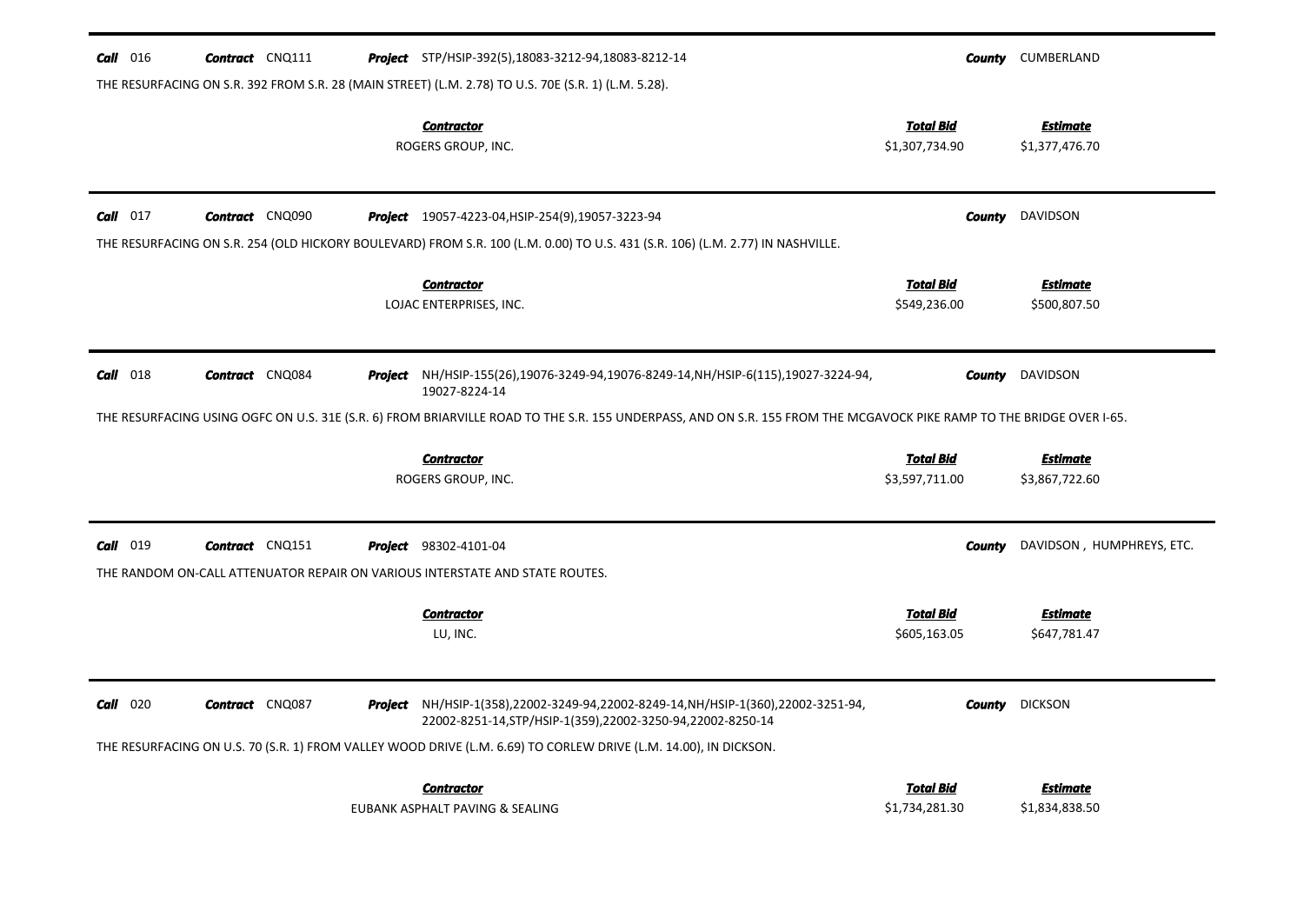| $Call$ 021<br><b>Contract</b> CNQ142                                                       | Project 27004-4281-04, STP/HSIP-43(39), 27004-3281-94, 27004-8281-14                                                                                                                                                   |                                    | <b>County GIBSON</b>              |
|--------------------------------------------------------------------------------------------|------------------------------------------------------------------------------------------------------------------------------------------------------------------------------------------------------------------------|------------------------------------|-----------------------------------|
|                                                                                            | THE RESURFACING ON U.S. 45E (S.R. 43) FROM NORTH OF CADES/ATWOOD ROAD (L.M. 14.25) TO THE WEAKLEY COUNTY LINE (L.M. 24.26), INCLUDING BRIDGE DECK REPAIR.                                                              |                                    |                                   |
|                                                                                            | <b>Contractor</b><br>DELTA CONTRACTING COMPANY, LLC                                                                                                                                                                    | <b>Total Bid</b><br>\$5,386,100.96 | <b>Estimate</b><br>\$5,680,975.70 |
| $Call$ 022<br><b>Contract</b> CNQ118                                                       | Project 30009-4233-04,90010-4214-04, HSIP-93(19), 30009-3233-94                                                                                                                                                        | County                             | <b>GREENE &amp; WASHINGTON</b>    |
| THE RESURFACING ON S.R. 93 FROM S.R. 351 IN GREENE COUNTY TO S.R. 81 IN WASHINGTON COUNTY. |                                                                                                                                                                                                                        |                                    |                                   |
|                                                                                            | <b>Contractor</b><br>SUMMERS-TAYLOR, INC.                                                                                                                                                                              | <b>Total Bid</b><br>\$869,125.25   | <b>Estimate</b><br>\$920,735.70   |
| $Call$ 023<br><b>Contract</b> CNQ127                                                       | <b>Project</b> 32002-4232-04, NH/HSIP-32(87), 32002-3232-94, 32002-8232-14<br>THE RESURFACING ON U.S. 25E (S.R. 32) FROM PROGRESS PARKWAY (L.M. 0.69) TO COLLEGE PARK DRIVE (L.M. 6.01), INCLUDING BRIDGE DECK REPAIR. | County                             | <b>HAMBLEN</b>                    |
|                                                                                            | <b>Contractor</b><br>APAC-ATLANTIC, INC.                                                                                                                                                                               | <b>Total Bid</b><br>\$1,329,900.70 | <b>Estimate</b><br>\$1,377,368.25 |
| $Call$ 024<br><b>Contract</b> CNQ102                                                       | <b>Project</b> 35007-4222-04                                                                                                                                                                                           | <b>County</b>                      | HARDEMAN                          |
| THE REPAIR OF THE BRIDGE ON S.R. 100 OVER OVERFLOW (L.M. 7.58).                            |                                                                                                                                                                                                                        |                                    |                                   |
|                                                                                            | <b>Contractor</b><br>FORD CONSTRUCTION COMPANY                                                                                                                                                                         | <b>Total Bid</b><br>\$1,248,472.95 | <b>Estimate</b><br>\$1,264,727.75 |
| $Call$ 025<br><b>Contract</b> CNQ098                                                       | Project 37022-4217-04,37022-4218-04, HSIP-31(14), 37022-3217-94<br>THE RESURFACING ON S.R. 31 FROM U.S. 11W (S.R. 1) (L.M. 0.00) TO ADAMS LANE (L.M. 4.50), INCLUDING BRIDGE DECK REPAIR.                              | <b>County</b>                      | <b>HAWKINS</b>                    |
|                                                                                            | <b>Contractor</b><br>APAC-ATLANTIC, INC.                                                                                                                                                                               | <b>Total Bid</b><br>\$494,517.99   | Estimate<br>\$487,716.80          |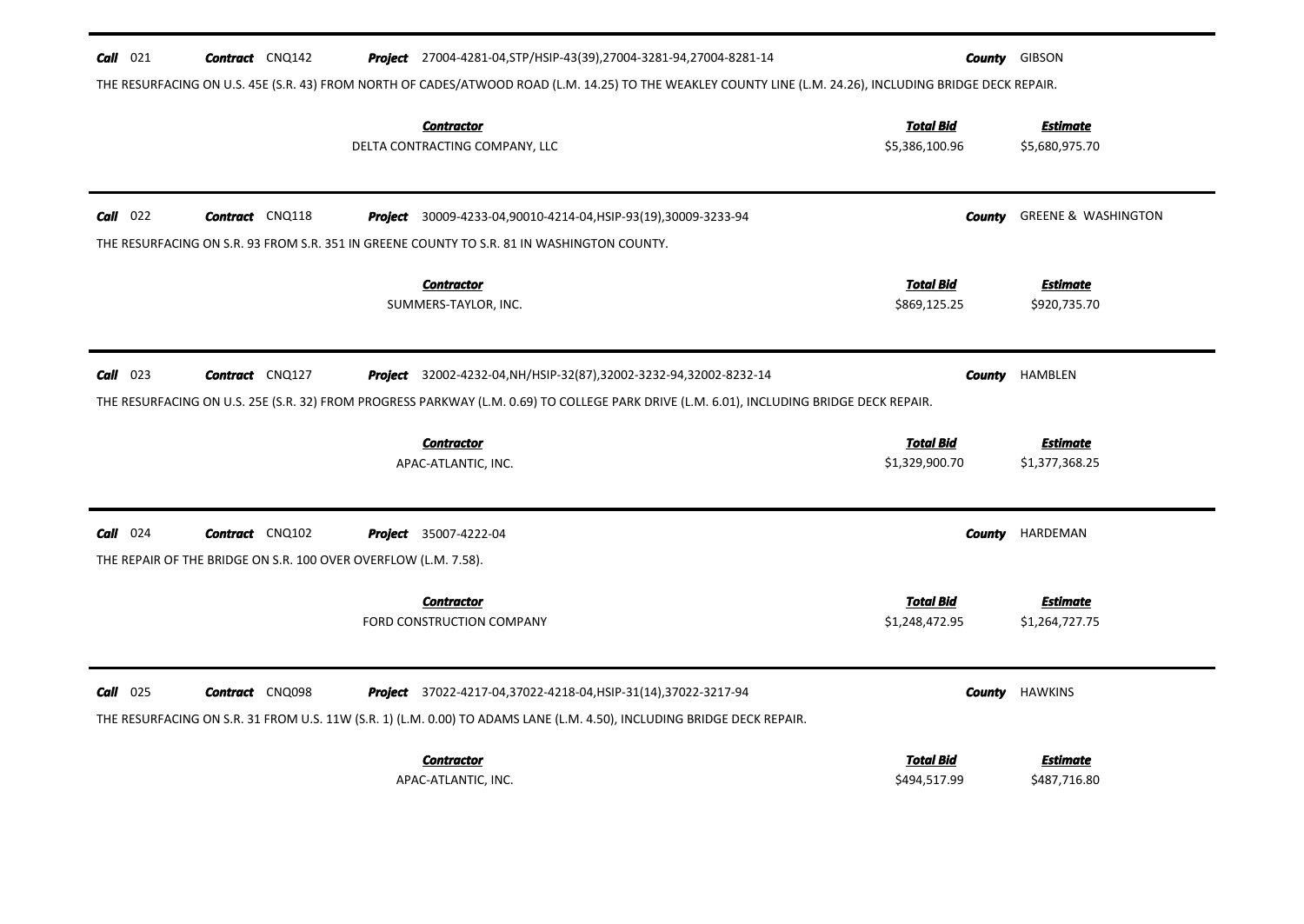| $Call$ 026 | <b>Contract</b> CNQ141 | <b>Project</b> 38007-4230-04, STP/HSIP-76(98), 38007-3230-94, 38007-8230-14                                                                                                     |                                    | <b>County</b> HAYWOOD             |
|------------|------------------------|---------------------------------------------------------------------------------------------------------------------------------------------------------------------------------|------------------------------------|-----------------------------------|
|            |                        | THE RESURFACING (HOT IN-PLACE RECYCLING WITH THIN MIX OVERLAY OR FULL DEPTH OVERLAY) ON S.R 76 FROM THE TWO-LANE SECTION (L.M. 9.70) TO U.S. 70 (U.S. 79, S.R. 1) (L.M. 12.76). |                                    |                                   |
|            |                        | <b>Contractor</b>                                                                                                                                                               | <b>Total Bid</b>                   | <b>Estimate</b>                   |
|            |                        | FORD CONSTRUCTION COMPANY                                                                                                                                                       | \$1,288,172.70                     | \$1,438,397.55                    |
| $Call$ 027 | <b>Contract</b> CNQ107 | <b>Project</b> 38001-4194-04                                                                                                                                                    | County                             | <b>HAYWOOD</b>                    |
|            |                        | THE REPAIR OF BRIDGES OVER I-40 AT HAWKINS LANE (L.M. 0.47) AND S.R. 19 (L.M. 16.62).                                                                                           |                                    |                                   |
|            |                        | <b>Contractor</b>                                                                                                                                                               | <b>Total Bid</b>                   | <b>Estimate</b>                   |
|            |                        | THOMSON & THOMSON, INC.                                                                                                                                                         | \$906,149.35                       | \$892,423.50                      |
|            |                        |                                                                                                                                                                                 |                                    |                                   |
| $Call$ 028 | <b>Contract</b> CNQ109 | <b>Project</b> HSIP-54(38),40003-3220-94,HSIP-904(10),40945-3477-94,HSIP-904(11),40945-3478-94                                                                                  | County                             | <b>HENRY</b>                      |
|            |                        | THE MISCELLANEOUS SAFETY IMPROVEMENTS ON S.R. 54 FROM SMITH ROAD TO THE KENTUCKY STATE LINE AND IN TWO LOCATIONS ON ELKHORN ROAD.                                               |                                    |                                   |
|            |                        | <b>Contractor</b>                                                                                                                                                               | <b>Total Bid</b>                   | <b>Estimate</b>                   |
|            |                        | SUPERIOR TRAFFIC CONTROL - MEMPHIS, INC.                                                                                                                                        | \$290,240.25                       | \$381,955.00                      |
|            |                        |                                                                                                                                                                                 |                                    |                                   |
| Call 029   | <b>Contract</b> CNQ094 | <b>Project</b> 41049-4229-04, HSIP-230(15), 41049-3229-94                                                                                                                       | County                             | <b>HICKMAN</b>                    |
|            |                        | THE RESURFACING ON S.R. 230 FROM EAST OF DODD HOLLOW ROAD (L.M. 15.80) TO THE HUMPHREYS COUNTY LINE (L.M. 22.97).                                                               |                                    |                                   |
|            |                        | <b>Contractor</b>                                                                                                                                                               | <b>Total Bid</b>                   | <u>Estimate</u>                   |
|            |                        | EUBANK ASPHALT PAVING & SEALING                                                                                                                                                 | \$612,541.00                       | \$653,106.60                      |
| $Call$ 030 | <b>Contract</b> CNQ083 | Project STP/HSIP-50(58),41007-3238-94,41007-8238-14                                                                                                                             | County                             | <b>HICKMAN</b>                    |
|            |                        | THE RESURFACING ON S.R. 50 FROM WEST OF TRACE CREEK ROAD (L.M. 11.60) TO S.R. 48 (L.M. 17.68).                                                                                  |                                    |                                   |
|            |                        |                                                                                                                                                                                 |                                    |                                   |
|            |                        | <b>Contractor</b><br>ROGERS GROUP, INC.                                                                                                                                         | <b>Total Bid</b><br>\$1,062,000.00 | <b>Estimate</b><br>\$1,191,446.60 |
|            |                        |                                                                                                                                                                                 |                                    |                                   |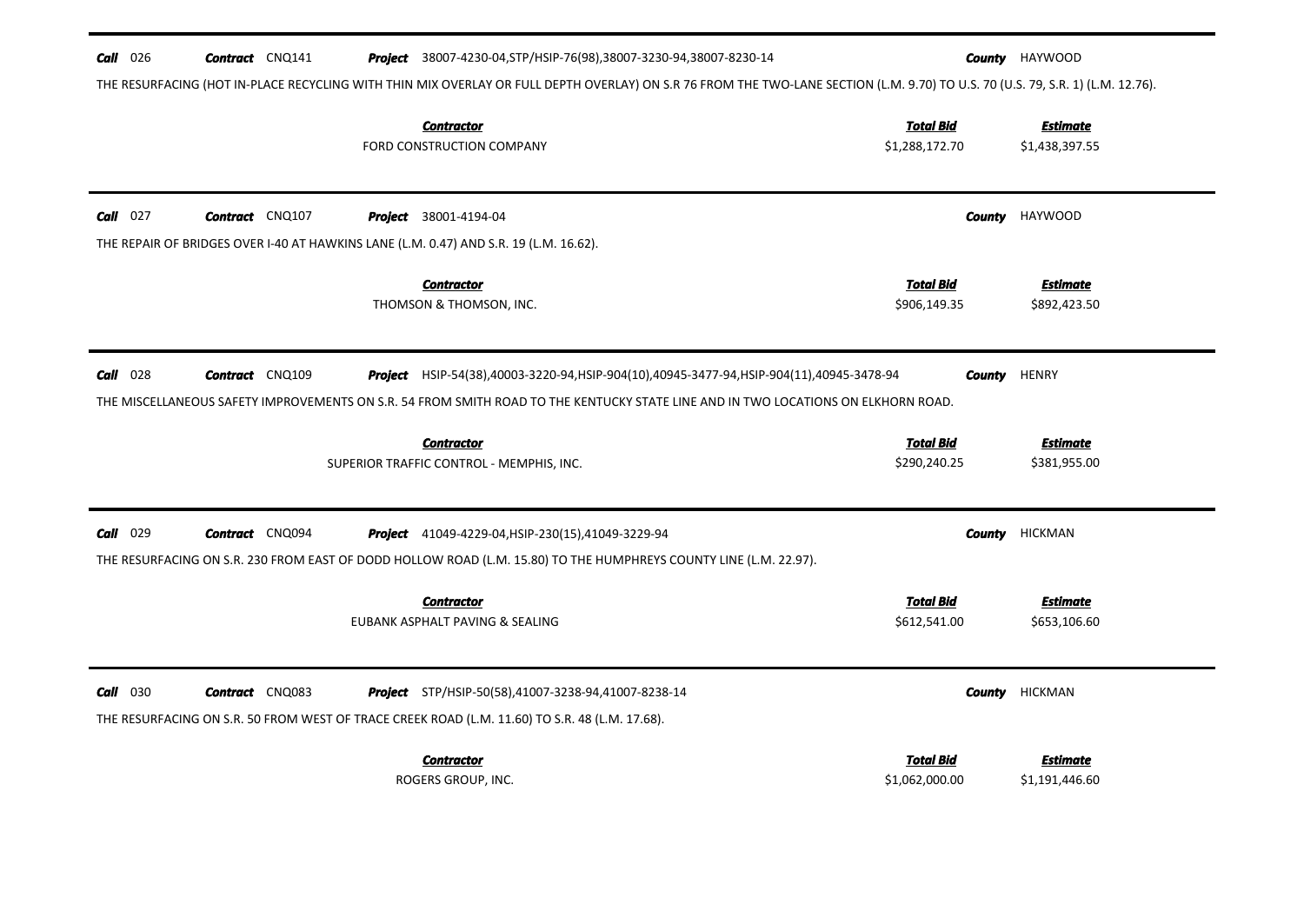| $Call$ 031 | <b>Contract</b> CNQ092                                      | <b>Project</b> 42005-4233-04, HSIP-149(13), 42005-3233-94                                                                                                                       |                                  | <b>County</b> HOUSTON           |
|------------|-------------------------------------------------------------|---------------------------------------------------------------------------------------------------------------------------------------------------------------------------------|----------------------------------|---------------------------------|
|            |                                                             | THE RESURFACING ON S.R. 149 FROM S.R. 49 (L.M. 0.00) TO THE STEWART COUNTY LINE (L.M. 3.99).                                                                                    |                                  |                                 |
|            |                                                             | <b>Contractor</b><br>EUBANK ASPHALT PAVING & SEALING                                                                                                                            | <b>Total Bid</b><br>\$488,870.75 | <b>Estimate</b><br>\$566,127.00 |
| $Call$ 032 | <b>Contract</b> CNQ091                                      | Project STP/HSIP-13(67),42001-3218-94,42001-8218-14                                                                                                                             |                                  | <b>County HOUSTON</b>           |
|            |                                                             | THE RESURFACING ON S.R. 13 FROM S.R. 49 (L.M. 6.85) TO THE MONTGOMERY COUNTY LINE (L.M. 13.71).                                                                                 |                                  |                                 |
|            |                                                             | <b>Contractor</b><br>EUBANK ASPHALT PAVING & SEALING                                                                                                                            | <b>Total Bid</b><br>\$815,683.50 | <b>Estimate</b><br>\$935,848.60 |
| $Call$ 033 | <b>Contract</b> CNQ040                                      | Project STP-M-9106(15),45945-8588-54                                                                                                                                            |                                  | <b>County</b> JEFFERSON         |
|            | THE RESURFACING ON VARIOUS LOCAL STREETS IN JEFFERSON CITY. |                                                                                                                                                                                 |                                  |                                 |
|            |                                                             |                                                                                                                                                                                 |                                  |                                 |
|            |                                                             | <b>Contractor</b><br>APAC-ATLANTIC, INC.                                                                                                                                        | <b>Total Bid</b><br>\$355,721.50 | <b>Estimate</b><br>\$334,473.80 |
| $Call$ 034 | <b>Contract</b> CNQ146                                      | Project PHSIP-I-275-3(134),47005-3159-94                                                                                                                                        | County                           | <b>KNOX</b>                     |
|            |                                                             | THE IMPROVEMENT OF THE INTERCHANGE ON I-275 AT THE I-640 EASTBOUND RAMP (EXIT 3).                                                                                               |                                  |                                 |
|            |                                                             | <b>ALL BIDS REJECTED</b>                                                                                                                                                        |                                  |                                 |
| $Call$ 035 | <b>Contract</b> CNQ119                                      | <b>Project</b> STP/HSIP-131(44),47027-3225-94,47027-8225-14<br>THE RESURFACING ON S.R. 131 FROM NEAR HOLLY CREST LANE (L.M. 16.75) TO NORTH OF U.S. 441 (S.R. 33) (L.M. 20.24). | County                           | KNOX                            |
|            |                                                             | <b>Contractor</b>                                                                                                                                                               | <b>Total Bid</b>                 | <b>Estimate</b>                 |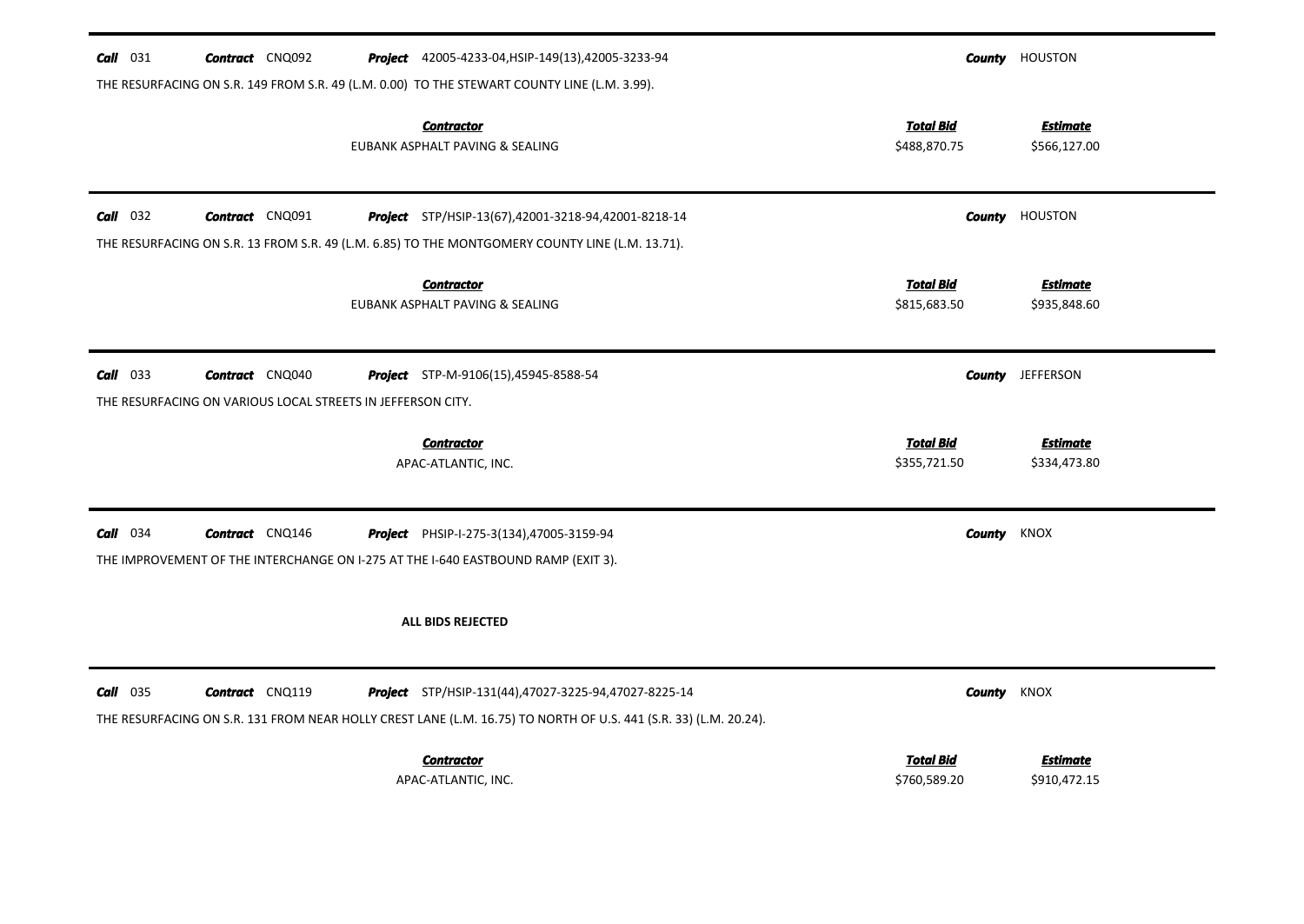| <b>Call</b> 036 | <b>Contract</b> CNQ128 | <b>Project</b> STP/HSIP-19(51),49004-3233-94,49004-8233-14                                                                                                       |                                    | <b>County</b> LAUDERDALE          |
|-----------------|------------------------|------------------------------------------------------------------------------------------------------------------------------------------------------------------|------------------------------------|-----------------------------------|
|                 |                        | THE RESURFACING ON S.R. 19 FROM NEAR ARP-CENTRAL ROAD (L.M. 16.00) TO NEAR VOLUNTEER DRIVE (L.M. 18.99).<br><b>Contractor</b><br>FORD CONSTRUCTION COMPANY       | <b>Total Bid</b><br>\$636,383.65   | <b>Estimate</b><br>\$611,317.00   |
| $Call$ 037      | <b>Contract</b> CNQ086 | <b>Project</b> 56011-4218-04, HSIP-261(3), 56011-3218-94                                                                                                         | <b>County</b>                      | <b>MACON</b>                      |
|                 |                        | THE RESURFACING ON S.R. 261 FROM ANTIOCH ROAD (L.M. 6.88) TO THE KENTUCKY STATE LINE (L.M. 13.41).<br><b>Contractor</b><br>ROGERS GROUP, INC.                    | <b>Total Bid</b><br>\$729,353.00   | <b>Estimate</b><br>\$730,011.70   |
| <b>Call</b> 038 | <b>Contract</b> CNQ085 | <b>Project</b> STP/HSIP-56(81),56006-3212-94,56006-8212-14                                                                                                       | County                             | MACON                             |
|                 |                        | THE RESURFACING ON S.R. 56 FROM SPIVEY STREET (L.M. 10.51) TO THE KENTUCKY STATE LINE (L.M. 20.09).                                                              |                                    |                                   |
|                 |                        | <b>Contractor</b><br>CHARLES DEWEESE CONSTRUCTION, INC                                                                                                           | <u>Total Bid</u><br>\$958,190.19   | <b>Estimate</b><br>\$980,113.75   |
| <b>Call</b> 039 | <b>Contract</b> CNQ103 | <b>Project</b> BR-STP-18(28),57010-3215-94<br>THE CONSTRUCTION OF A CONCRETE BOX BRIDGE OVER MERIDIAN CREEK (L.M. 4.70), INCLUDING GRADING, DRAINAGE AND PAVING. | County                             | <b>MADISON</b>                    |
|                 |                        | <b>Contractor</b><br>JONES BROS., INC.                                                                                                                           | <b>Total Bid</b><br>\$750,768.87   | <b>Estimate</b><br>\$912,566.00   |
| $Call$ 040      | <b>Contract</b> CNQ133 | Project NH/HSIP-20(64),57012-3212-94,57012-8212-14,STP/HSIP-152(20),57018-3213-94,<br>57018-8213-14                                                              | County                             | MADISON                           |
|                 |                        | THE RESURFACING ON U.S. 412 (S.R. 20) FROM LIBERTY/CLAYBROOK ROAD TO THE HENDERSON COUNTY LINE AND ON S.R. 152 FROM NEAR HARTMUS ROAD TO U.S. 412 (S.R. 20).     |                                    |                                   |
|                 |                        | <b>Contractor</b><br>DELTA CONTRACTING COMPANY, LLC                                                                                                              | <b>Total Bid</b><br>\$1,236,485.05 | <b>Estimate</b><br>\$1,368,801.25 |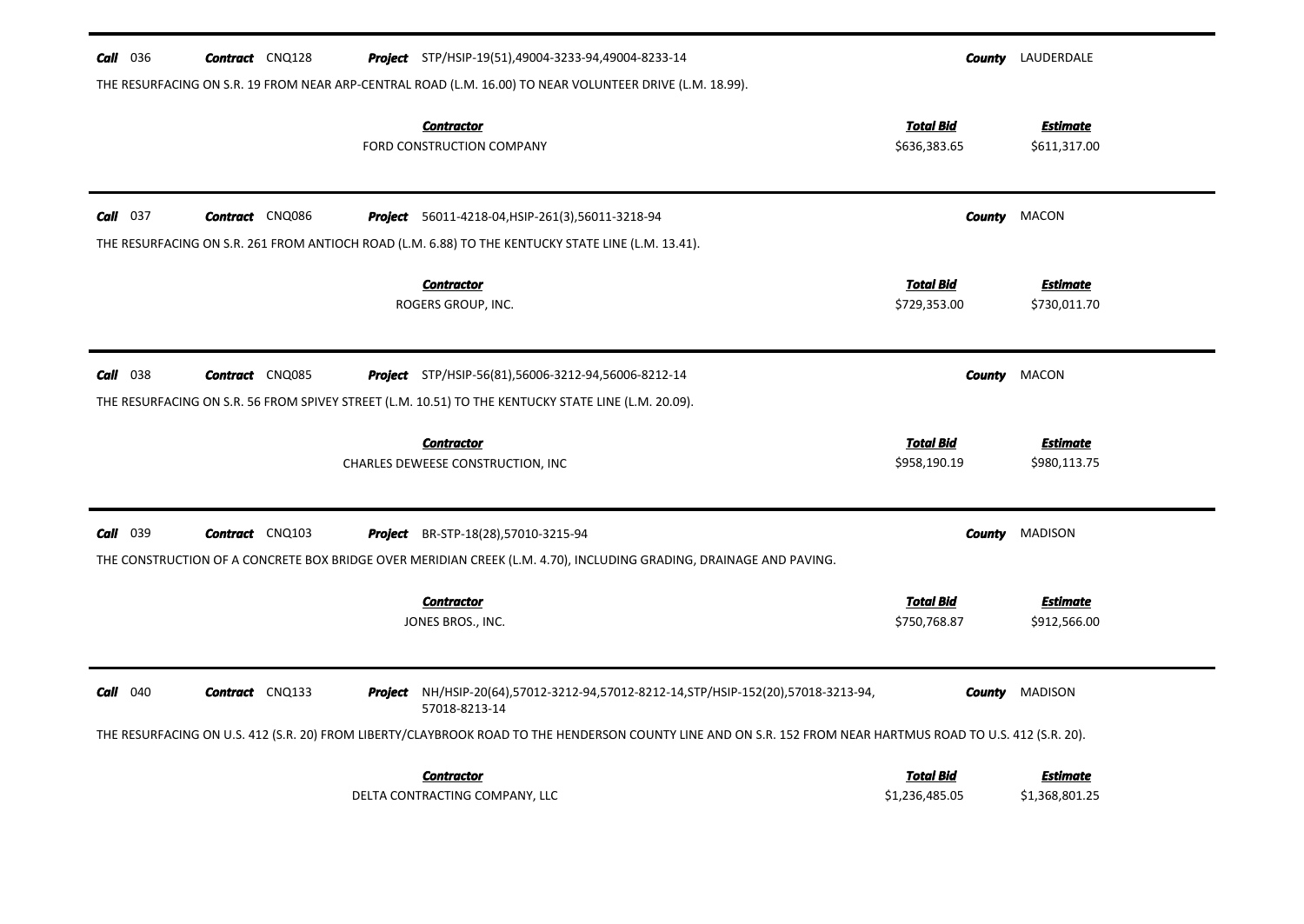| $Call$ 041        | <b>Contract</b> CNQ079                                                 | Project 59003-4222-04, HSIP-11(85), 59003-3222-94                                                                                                      |                                  | <b>County</b> MARSHALL            |
|-------------------|------------------------------------------------------------------------|--------------------------------------------------------------------------------------------------------------------------------------------------------|----------------------------------|-----------------------------------|
|                   |                                                                        | THE RESURFACING ON U.S. 31A (S.R. 11) FROM SOUTH OF S.R. 50 (L.M. 12.66) TO SOUTH OF S.R. 271 (L.M. 17.70).                                            |                                  |                                   |
|                   |                                                                        | <b>Contractor</b><br>LINCOLN PAVING, LLC                                                                                                               | <b>Total Bid</b><br>\$617,357.95 | <b>Estimate</b><br>\$644,401.90   |
| <b>Call</b> $042$ | <b>Contract</b> CNQ101                                                 | Project 60018-4216-04, HSIP-245(8), 60018-3216-94                                                                                                      | County                           | MAURY                             |
|                   |                                                                        | THE RESURFACING ON S.R. 245 FROM NEELY HOLLOW ROAD (L.M. 6.33) TO S.R. 50 (L.M. 11.97).                                                                |                                  |                                   |
|                   |                                                                        | <b>Contractor</b><br>ROGERS GROUP, INC.                                                                                                                | <b>Total Bid</b><br>\$749,900.00 | <b>Estimate</b><br>\$829,870.10   |
| $Call$ 043        | <b>Contract</b> CNQ106                                                 | <b>Project</b> 55022-4213-04                                                                                                                           | County                           | <b>MCNAIRY</b>                    |
|                   | THE REPAIR OF THE BRIDGE ON S.R. 117 OVER SNAKE CREEK (L.M. 4.73).     |                                                                                                                                                        |                                  |                                   |
|                   |                                                                        | <b>Contractor</b><br>VOLUNTEER BRIDGE CONSTRUCTION, INC.                                                                                               | <b>Total Bid</b><br>\$872,619.40 | <b>Estimate</b><br>\$1,248,958.80 |
| $Call$ 044        | <b>Contract</b> CNQ126                                                 | <b>Project</b> 61003-4261-04                                                                                                                           | County                           | MEIGS                             |
|                   | THE REPAIR OF THE BRIDGE ON S.R. 58 OVER BIG SEWEE CREEK (L.M. 22.84). |                                                                                                                                                        |                                  |                                   |
|                   |                                                                        | <b>Contractor</b><br>WILSON CONSTRUCTION GROUP LLC                                                                                                     | <b>Total Bid</b><br>\$629,737.56 | Estimate<br>\$639,863.50          |
| $Call$ 045        | <b>Contract</b> CNQ099                                                 | Project 62007-4250-04, STP/HSIP-68(43), 62007-3250-94, 62007-8250-14                                                                                   | County                           | <b>MONROE</b>                     |
|                   |                                                                        | THE RESURFACING ON S.R. 68 FROM EAST OF COKER CREEK ELEMENTARY SCHOOL (L.M. 34.15) TO THE POLK COUNTY LINE (L.M. 39.18), INCLUDING BRIDGE DECK REPAIR. |                                  |                                   |
|                   |                                                                        | <b>Contractor</b><br>ROGERS GROUP, INC.                                                                                                                | <b>Total Bid</b><br>\$452,949.10 | <b>Estimate</b><br>\$448,261.90   |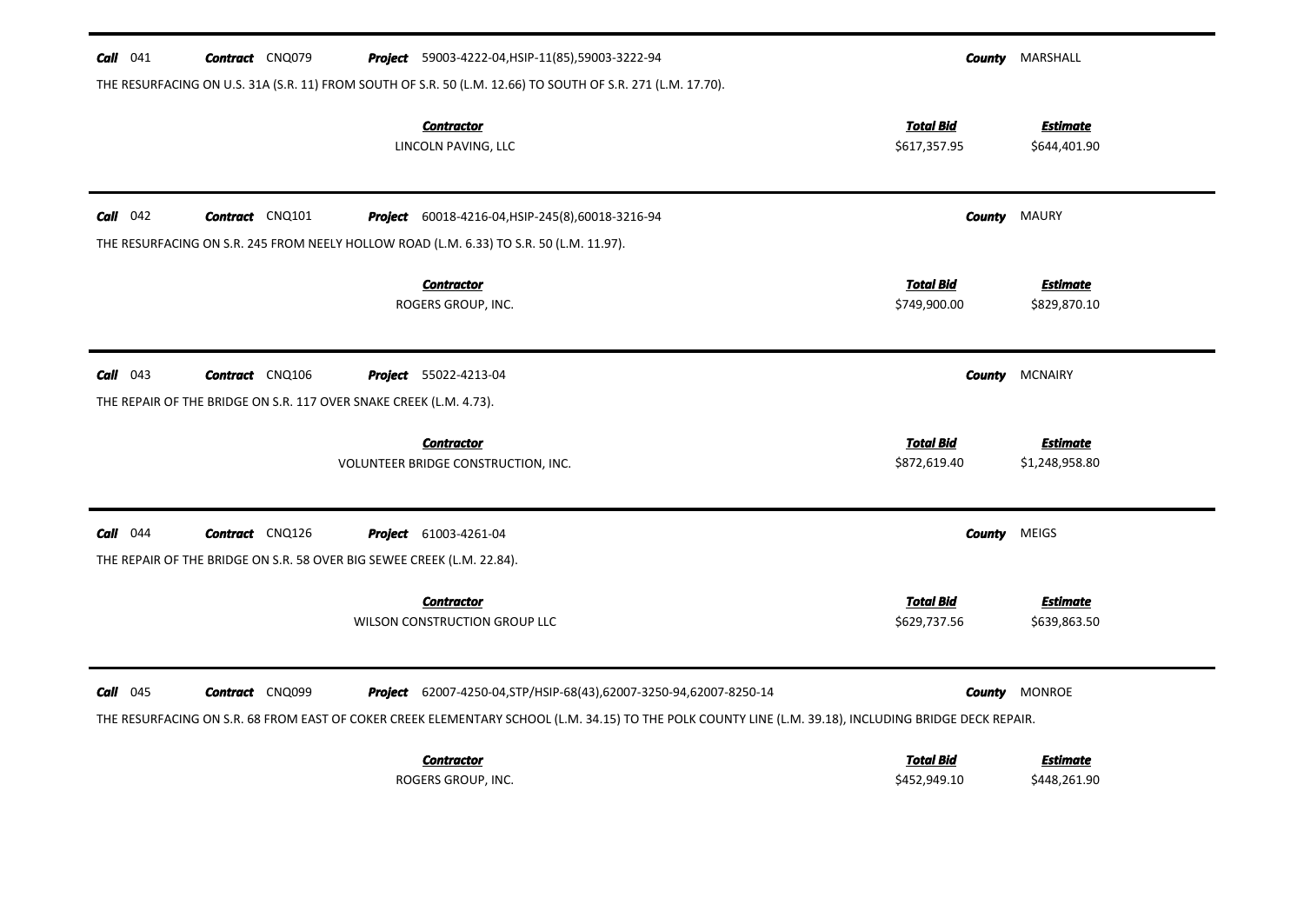| <b>Call</b> $046$ | <b>Contract</b> CNQ080                                            | <b>Project</b> 63013-4209-04, HSIP-48(53), 63013-3209-94                                                                                                          |                                  | <b>County</b> MONTGOMERY        |
|-------------------|-------------------------------------------------------------------|-------------------------------------------------------------------------------------------------------------------------------------------------------------------|----------------------------------|---------------------------------|
|                   |                                                                   | THE RESURFACING ON S.R. 48 FROM THE DICKSON COUNTY LINE (L.M. 0.00) TO S.R. 13 (L.M. 5.18).<br><b>Contractor</b>                                                  | <b>Total Bid</b>                 | <b>Estimate</b>                 |
|                   |                                                                   | EUBANK ASPHALT PAVING & SEALING                                                                                                                                   | \$475,327.25                     | \$554,764.05                    |
| $Call$ 047        | <b>Contract</b> CNQ147                                            | <b>Project</b> 64005-4222-04                                                                                                                                      |                                  | <b>County MOORE</b>             |
|                   | THE REPAIR OF THE BRIDGE ON S.R. 55 OVER GOOD BRANCH (L.M. 2.77). |                                                                                                                                                                   |                                  |                                 |
|                   |                                                                   | <b>Contractor</b><br>JONES BROS., INC.                                                                                                                            | <b>Total Bid</b><br>\$569,547.50 | <b>Estimate</b><br>\$595,529.50 |
|                   |                                                                   |                                                                                                                                                                   |                                  |                                 |
| $Call$ 048        | <b>Contract</b> CNQ121                                            | <b>Project</b> NH/HSIP-29(97),65001-3271-94,65001-8271-14                                                                                                         | <b>County</b>                    | MORGAN                          |
|                   |                                                                   | THE RESURFACING ON U.S. 27 (S.R. 29) FROM WEST OF FREYTAG STREET (L.M. 11.45) TO EAST OF VANDERPOOL ROAD (L.M. 14.69).                                            |                                  |                                 |
|                   |                                                                   | <b>Contractor</b>                                                                                                                                                 | <b>Total Bid</b>                 | <b>Estimate</b>                 |
|                   |                                                                   | ROGERS GROUP, INC.                                                                                                                                                | \$564,113.48                     | \$564,418.25                    |
| <b>Call</b> 049   | <b>Contract</b> CNQ076                                            | Project NH-29(86),65001-3268-14                                                                                                                                   |                                  | <b>County</b> MORGAN            |
|                   |                                                                   | THE GRADING, DRAINAGE, CONSTRUCTION OF RETAINING WALLS AND PAVING ON U.S. 27 (S.R. 29) FROM SOUTH OF WHETSTONE ROAD (L.M. 1.67) TO NORTH OF S.R. 328 (L.M. 3.70). |                                  |                                 |
|                   |                                                                   | <b>Contractor</b>                                                                                                                                                 | <b>Total Bid</b>                 | <b>Estimate</b>                 |
|                   |                                                                   | CHARLES BLALOCK & SONS, INC.                                                                                                                                      | \$32,989,471.33                  | \$35,935,516.05                 |
| $Call$ 050        | <b>Contract</b> CNQ131                                            | Project 67005-4215-04, HSIP-85(25), 67005-3215-94                                                                                                                 |                                  | <b>County</b> OVERTON           |
|                   |                                                                   | THE RESURFACING ON S.R. 85 FROM THE JACKSON COUNTY LINE (L.M. 0.00) TO DAVIS ROAD (L.M. 5.63).                                                                    |                                  |                                 |
|                   |                                                                   | <b>Contractor</b>                                                                                                                                                 | <b>Total Bid</b>                 | <b>Estimate</b>                 |
|                   |                                                                   | ROGERS GROUP, INC.                                                                                                                                                | \$648,591.85                     | \$685,137.00                    |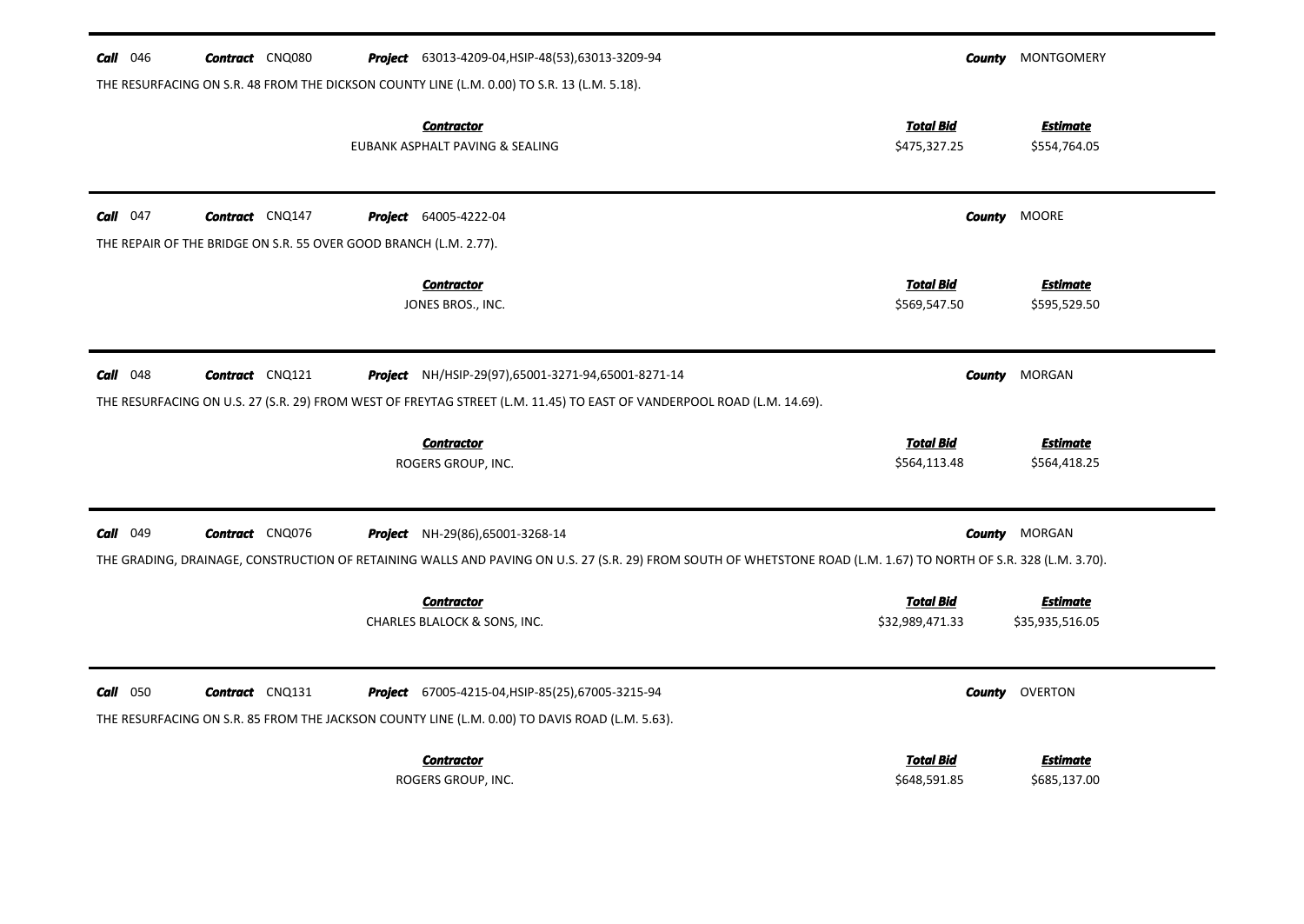| $Call$ 051 |  | <b>Contract</b> CNQ082 |  |  | <b>Project</b> 67004-4215-04 |
|------------|--|------------------------|--|--|------------------------------|
|------------|--|------------------------|--|--|------------------------------|

THE REPAIR OF THE BRIDGE ON S.R. 84 OVER BRANCH (L.M. 10.16).

*County* OVERTON

## **ALL BIDS REJECTED**

| $Call$ 052  | <b>Contract</b> CNQ095 |         | <b>Project</b> 68006-4217-04, HSIP-128(30), 68006-3217-94                                                                                                                                     | <b>County</b>                      | PERRY                             |
|-------------|------------------------|---------|-----------------------------------------------------------------------------------------------------------------------------------------------------------------------------------------------|------------------------------------|-----------------------------------|
|             |                        |         | THE RESURFACING ON S.R. 128 FROM THE WAYNE COUNTY LINE (L.M. 0.00) TO HOLDER CEMETERY ROAD (L.M. 6.05).<br><b>Contractor</b><br>DELTA CONTRACTING COMPANY, LLC                                | <b>Total Bid</b><br>\$984,692.00   | <b>Estimate</b><br>\$987,843.00   |
| 053<br>Call | <b>Contract</b> CNQ081 |         | <b>Project</b> NH/HSIP-20(63),68002-3236-94,68002-8236-14<br>THE RESURFACING ON U.S. 412 (S.R. 20) FROM THE DECATUR COUNTY LINE (L.M. 0.00) TO WEST OF DEER VALLEY ROAD (L.M. 6.13).          | <b>County</b>                      | PERRY                             |
|             |                        |         | <b>Contractor</b><br>DELTA CONTRACTING COMPANY, LLC                                                                                                                                           | Total Bid<br>\$648,795.00          | <b>Estimate</b><br>\$646,790.25   |
| 054<br>Call | <b>Contract</b> CNQ037 | Project | BRZE-7300(22),73950-3544-94<br>THE CONSTRUCTION OF A CONCRETE I-BEAM BRIDGE ON MARGRAVE DRIVE OVER NORFOLK SOUTHERN RAILROAD (L.M. 0.45) IN HARRIMAN, INCLUDING GRADING, DRAINAGE AND PAVING. | <b>County</b>                      | <b>ROANE</b>                      |
|             |                        |         | <b>Contractor</b><br>JONES BROS., INC.                                                                                                                                                        | <b>Total Bid</b><br>\$1,619,859.80 | <b>Estimate</b><br>\$1,593,323.50 |
| 055<br>Call | <b>Contract</b> CNQ089 |         | <b>Project</b> STIP/HSIP-25(52),74006-3219-94,74006-8219-14<br>THE RESURFACING ON S.R. 25 FROM EAST OF SIMMONS ROAD (L.M. 11.55) TO U.S. 31W (S.R. 41) (L.M. 17.37).                          | County                             | ROBERTSON                         |
|             |                        |         | <b>Contractor</b><br>ROGERS GROUP, INC.                                                                                                                                                       | <b>Total Bid</b><br>\$629,178.00   | <b>Estimate</b><br>\$671,174.75   |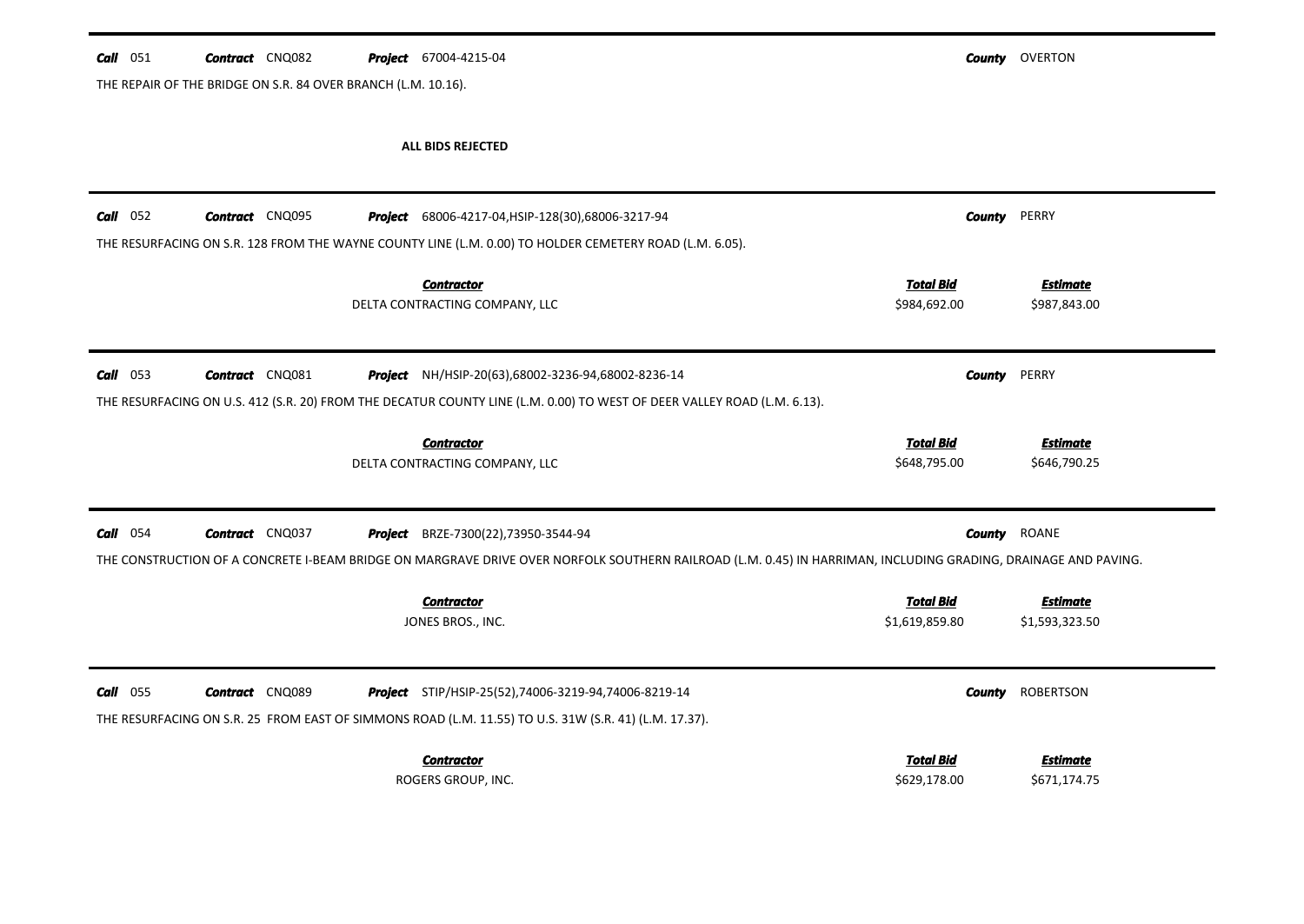| <b>Call</b> 056 | <b>Contract</b> CNQ088 | <b>Project</b> STP/HSIP-49(43),74008-3226-94,74008-8226-14                                                                                                                                 |                                    | <b>County</b> ROBERTSON           |
|-----------------|------------------------|--------------------------------------------------------------------------------------------------------------------------------------------------------------------------------------------|------------------------------------|-----------------------------------|
|                 |                        | THE RESURFACING ON S.R. 49 FROM S.R. 52 (L.M. 23.51) TO THE KENTUCKY STATE LINE (L.M. 27.16).                                                                                              |                                    |                                   |
|                 |                        | <b>Contractor</b><br>LOJAC ENTERPRISES, INC.                                                                                                                                               | <b>Total Bid</b><br>\$395,233.60   | <b>Estimate</b><br>\$412,525.10   |
| Call 057        | <b>Contract</b> CNQ096 | <b>Project</b> 75013-4250-04, HSIP-269(29), 75013-3250-94                                                                                                                                  | County                             | RUTHERFORD                        |
|                 |                        | THE RESURFACING ON S.R. 269 FROM U.S. 31A (S.R. 11, HORTON HIGHWAY) (L.M. 0.00) TO VERSAILLES ROAD (L.M. 4.99).                                                                            |                                    |                                   |
|                 |                        | <b>Contractor</b><br>ROGERS GROUP, INC.                                                                                                                                                    | <b>Total Bid</b><br>\$451,973.93   | <b>Estimate</b><br>\$452,851.90   |
| 058<br>Call     | <b>Contract</b> CNQ117 | Project 78014-4211-04, HSIP-139(9), 78014-3211-94<br>THE RESURFACING ON S.R. 139 FROM U.S. 25W (U.S. 70, S.R. 9) (L.M. 0.00) TO THE JEFFERSON COUNTY LINE (L.M. 10.03).                    |                                    | <b>County</b> SEVIER              |
|                 |                        | <b>Contractor</b><br>CHARLES BLALOCK & SONS, INC.                                                                                                                                          | <b>Total Bid</b><br>\$1,238,369.71 | <b>Estimate</b><br>\$1,098,467.50 |
| Call 059        | <b>Contract</b> CNQ059 | Project HSIP-2814(4),79960-3598-94                                                                                                                                                         |                                    | <b>County</b> SHELBY              |
|                 |                        | THE IMPROVEMENT OF THE INTERSECTION ON SOUTH PERKINS ROAD AT OLD LAMAR AVENUE AND HUNGERFORD ROAD IN MEMPHIS, INCLUDING GRADING, DRAINAGE, SIGNALS AND PAVING.                             |                                    |                                   |
|                 |                        | <b>Contractor</b><br>DIXIELAND CONTRACTORS, INC.                                                                                                                                           | <b>Total Bid</b><br>\$978,337.75   | <b>Estimate</b><br>\$932,698.00   |
| <b>Call</b> 060 | <b>Contract</b> CNQ108 | <b>Project</b> 79187-4234-04<br>THE REPAIR OF BRIDGES ON S.R. 385 OVER GULF STREAM ROAD (L.M. 8.98 L&R), THE CSXT RAILROAD (L.M. 9.10 L&R), AND U.S. 70 (U.S. 79, S.R. 1) (L.M. 9.23 L&R). | <b>County</b>                      | SHELBY                            |
|                 |                        | <b>Contractor</b><br>BELL & ASSOCIATES CONSTRUCTION, L.P.                                                                                                                                  | <b>Total Bid</b><br>\$1,727,147.90 | <b>Estimate</b><br>\$1,474,840.25 |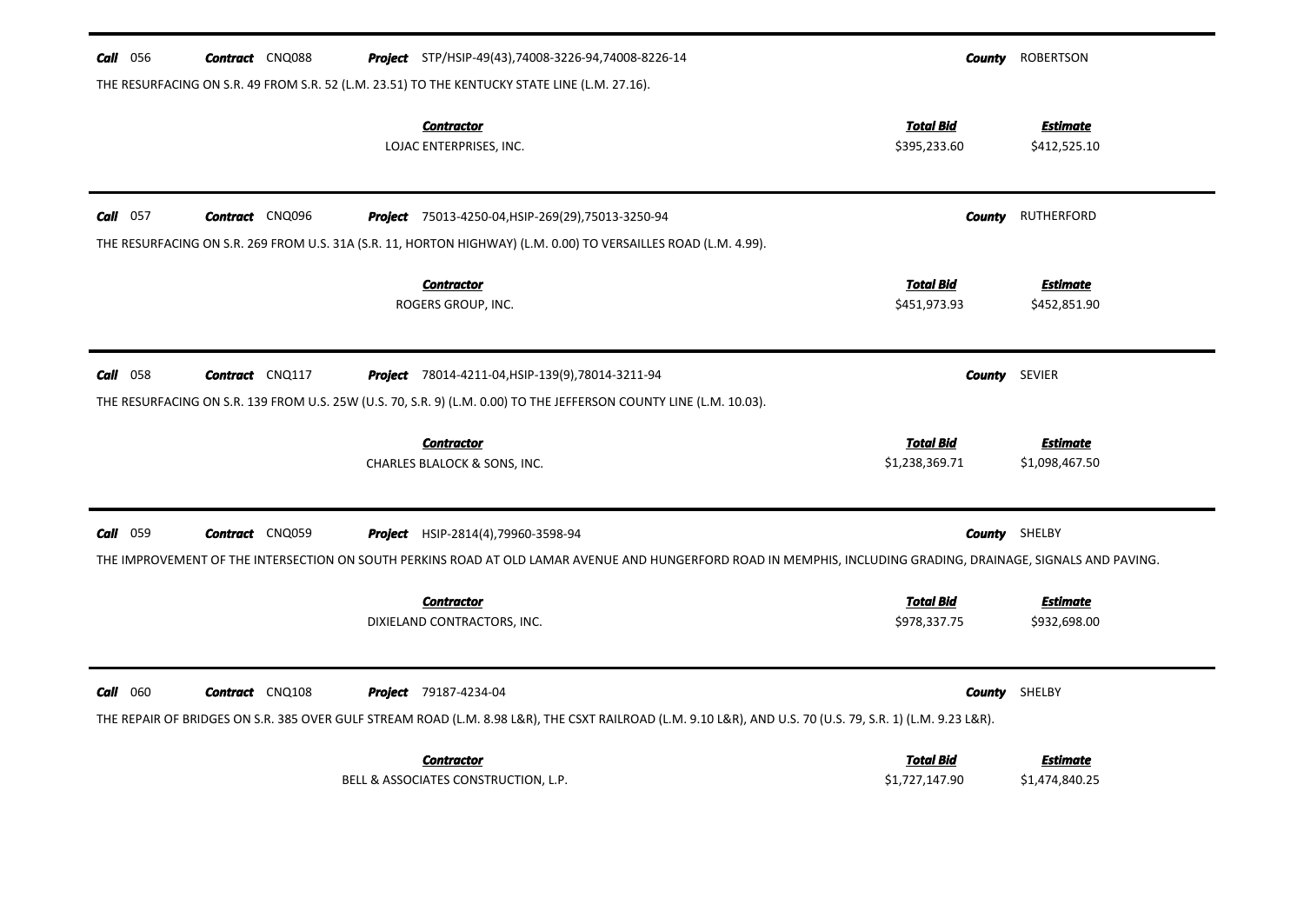| 061<br>Call       | <b>Contract</b> CNQ043                                                         | <b>Project</b> HSIP-109(36),83011-3233-94                                                                                                                                                           |                                    | <b>County</b> SUMNER              |
|-------------------|--------------------------------------------------------------------------------|-----------------------------------------------------------------------------------------------------------------------------------------------------------------------------------------------------|------------------------------------|-----------------------------------|
|                   |                                                                                | THE MISCELLANEOUS SAFETY IMPROVEMENTS ON S.R. 109 AT THE INTERSECTION OF OLD S.R. 109 IN GALLATIN (L.M. 7.53), INCLUDING GRADING, DRAINAGE AND PAVING.                                              |                                    |                                   |
|                   |                                                                                | <b>Contractor</b><br>CHARLES DEWEESE CONSTRUCTION, INC                                                                                                                                              | <b>Total Bid</b><br>\$1,429,427.49 | <b>Estimate</b><br>\$1,783,493.00 |
| $Call$ 062        | <b>Contract</b> CNQ113                                                         | <b>Project</b> PHSIP-6(106),83077-3216-94                                                                                                                                                           |                                    | <b>County</b> SUMNER              |
| $19.16$ ).        |                                                                                | MISCELLANEOUS SAFETY IMPROVEMENTS INCLUDING GRADING, DRAINAGE AND PAVING ON U.S. 31E (S.R. 6) AT THE INTERSECTION OF DESHEA CREEK ROAD AND BRIGHTS LANE (L.M. 18.91 TO L.M.                         |                                    |                                   |
|                   |                                                                                | <b>Contractor</b><br>CHARLES DEWEESE CONSTRUCTION, INC                                                                                                                                              | <b>Total Bid</b><br>\$279,373.04   | <b>Estimate</b><br>\$380,814.00   |
| 063<br>Call       | <b>Contract</b> CNQ115                                                         | <b>Project</b> 92137-4220-04<br>THE REPAIR OF BRIDGES OVER S.R. 22 AT OLD SALEM ROAD (L.M. 22.76) AND TERRELL ROAD (L.M. 28.85).                                                                    | County                             | WEAKLEY                           |
|                   |                                                                                | <b>Contractor</b><br>JONES BROS., INC.                                                                                                                                                              | <b>Total Bid</b><br>\$780,048.10   | <b>Estimate</b><br>\$1,114,222.50 |
| 064<br>Call       | <b>Contract</b> CNQ124                                                         | <b>Project</b> STP/HSIP-135(22),93016-3208-94,93016-8208-14                                                                                                                                         |                                    | <b>County WHITE</b>               |
|                   | THE RESURFACING ON S.R. 135 FROM S.R. 289 (L.M. 0.00) TO S.R. 136 (L.M. 5.62). |                                                                                                                                                                                                     |                                    |                                   |
|                   |                                                                                | <b>Contractor</b><br>ROGERS GROUP, INC.                                                                                                                                                             | <b>Total Bid</b><br>\$383,518.45   | <b>Estimate</b><br>\$444,059.00   |
| <b>Call</b> $065$ | <b>Contract</b> CNQ093                                                         | <b>Project</b> 94005-4213-04, HSIP-248(14), 94005-3213-94<br>THE RESURFACING ON S.R. 248 (GOOSE CREEK BYPASS) FROM U.S. 31 (S.R. 6) (L.M. 0.00) TO U.S. 431 (S.R. 106, LEWISBURG PIKE) (L.M. 2.81). |                                    | <b>County</b> WILLIAMSON          |
|                   |                                                                                | <b>Contractor</b><br>LOJAC ENTERPRISES, INC.                                                                                                                                                        | <b>Total Bid</b><br>\$377,992.50   | <b>Estimate</b><br>\$400,932.00   |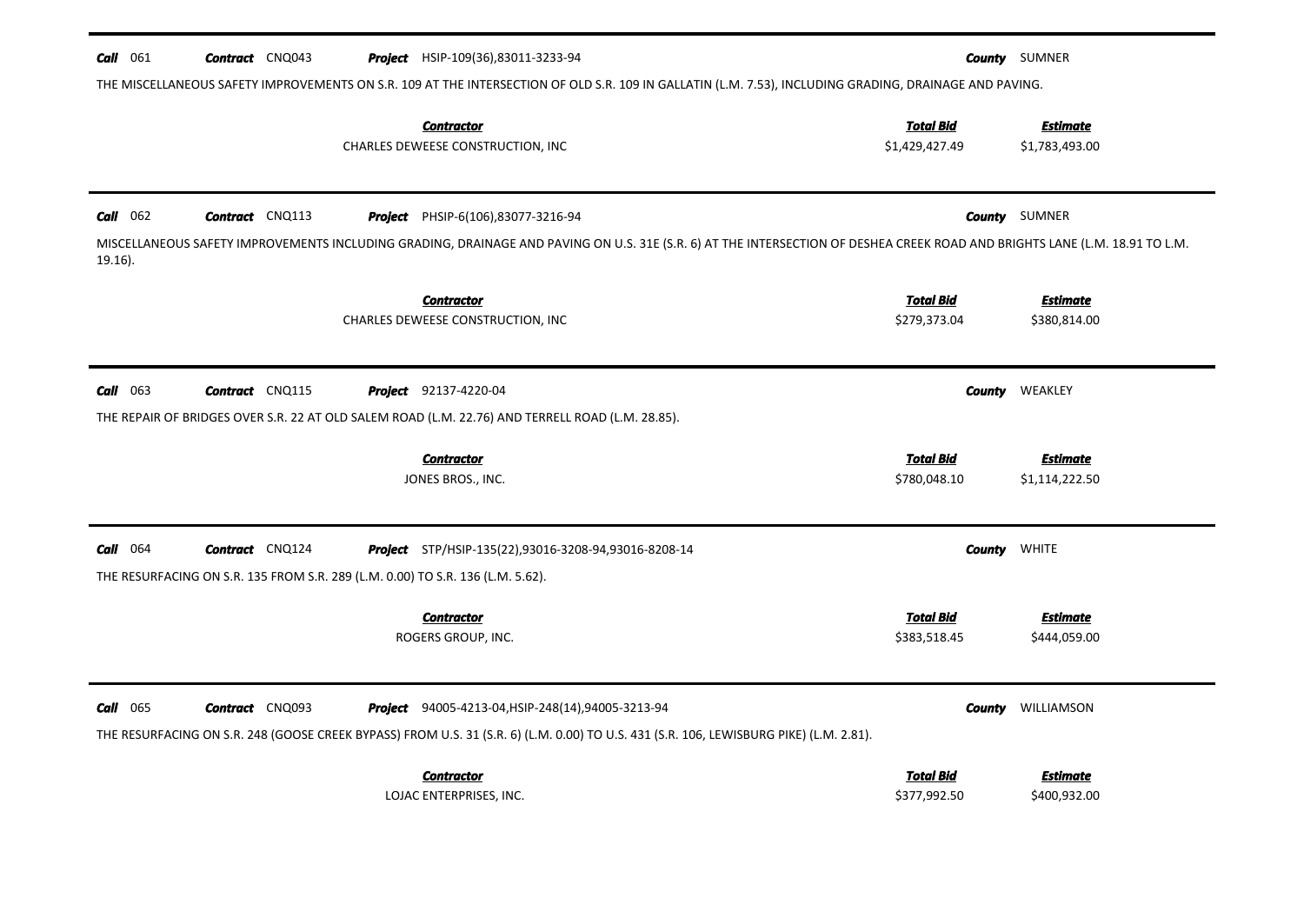|             | <b>Contract</b> CNQ148 | <b>Project</b> PHSIP-6(102),94003-3272-94                                                                                                           |  |                                    | <b>County WILLIAMSON</b>          |  |
|-------------|------------------------|-----------------------------------------------------------------------------------------------------------------------------------------------------|--|------------------------------------|-----------------------------------|--|
|             |                        | THE MISCELLANEOUS SAFETY IMPROVEMENTS ON U.S. 31 (S.R. 6) FROM S.R. 248 (L.M. 5.73) TO S.R. 397 (L.M. 10.00).                                       |  |                                    |                                   |  |
|             |                        | <b>Contractor</b><br>C & D SAFETY COMPANY, LLC                                                                                                      |  | <b>Total Bid</b><br>\$153,400.30   | <b>Estimate</b><br>\$185,949.25   |  |
| 067<br>Call | <b>Contract</b> CNQ097 | Project 95023-4211-04, HSIP-266(23), 95023-3211-94                                                                                                  |  |                                    | <b>County WILSON</b>              |  |
|             |                        | THE RESURFACING ON S.R. 266 FROM S.R. 265 (L.M. 10.23) TO MORIAH DRIVE (L.M. 15.00).                                                                |  |                                    |                                   |  |
|             |                        | <b>Contractor</b><br>LOJAC ENTERPRISES, INC.                                                                                                        |  | <b>Total Bid</b><br>\$388,311.50   | <b>Estimate</b><br>\$390,688.65   |  |
| $Call$ 068  | <b>Contract</b> CNQ922 | <b>Project</b> STP-101(21), 18038-3241-14<br>THE UTILITY RELOCATION ON S.R. 101 FROM FIRETOWER ROAD TO EAST OF WESTCHESTER DRIVE/CATOOSA BOULEVARD. |  | County                             | CUMBERLAND                        |  |
|             |                        |                                                                                                                                                     |  |                                    |                                   |  |
|             |                        | <b>Contractor</b><br>DAVIS H. ELLIOT CONSTRUCTION COMPANY, INC.                                                                                     |  | <b>Total Bid</b><br>\$4,369,172.00 | <b>Estimate</b><br>\$4,415,942.79 |  |
| Call<br>069 | <b>Contract</b> CNQ212 | <b>Project</b> 01999-3606-04<br>THE INSTALLATION OF A SALT BIN ROOF AT TDOT'S MAINTENANCE FACILITY IN CLINTON.                                      |  |                                    | <b>County ANDERSON</b>            |  |
|             |                        | <b>Contractor</b><br>WILSON CONSTRUCTION GROUP LLC                                                                                                  |  | <b>Total Bid</b><br>\$74,000.00    | <b>Estimate</b><br>\$82,150.00    |  |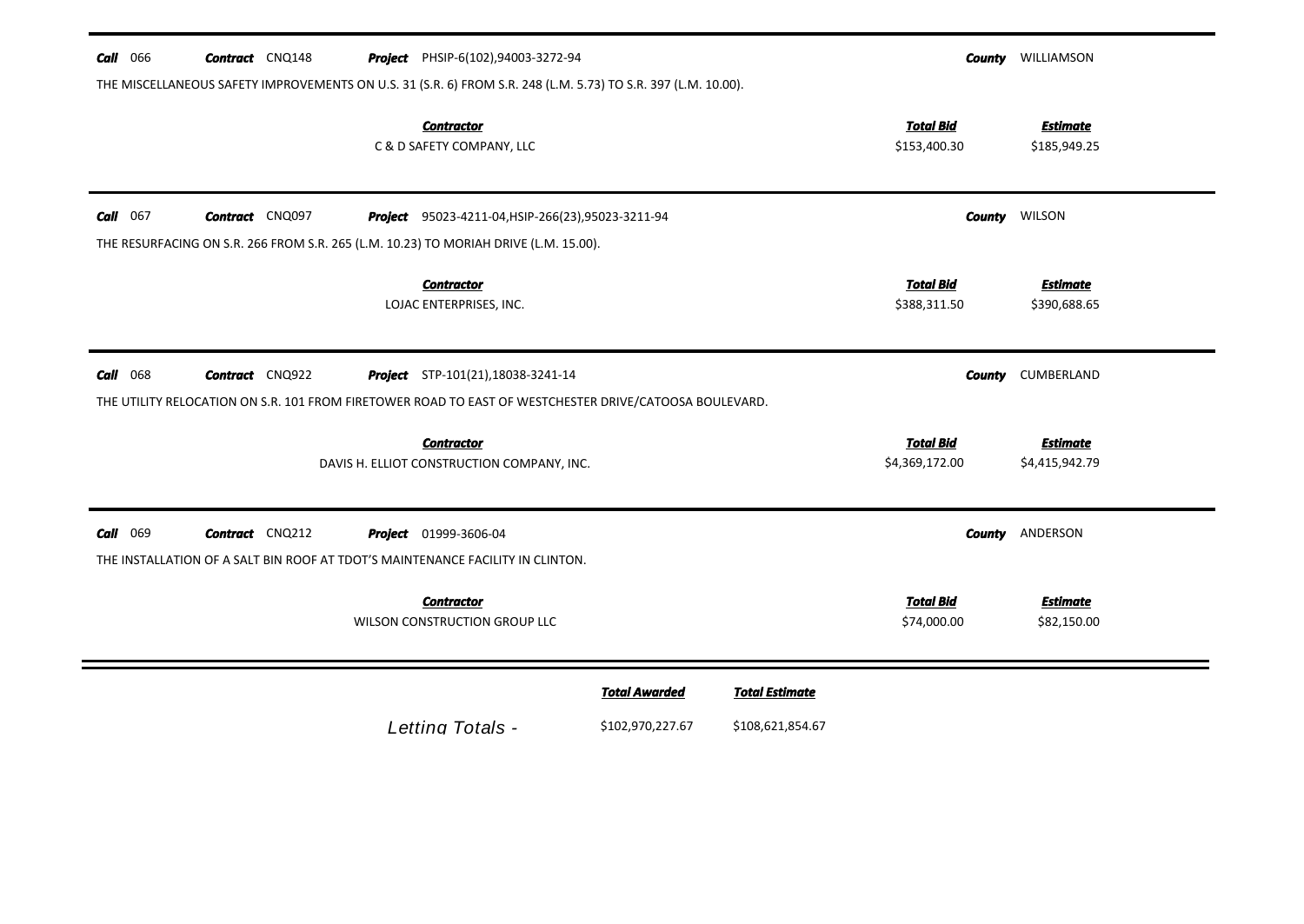| $Call$ 001 | <b>Contract</b> CNQ926 | Project PHSIP-I-275-3(134),47005-3159-94                                          | <b>County KNOX</b>               |                                 |
|------------|------------------------|-----------------------------------------------------------------------------------|----------------------------------|---------------------------------|
|            |                        | THE IMPROVEMENT OF THE INTERCHANGE ON I-275 AT THE I-640 EASTBOUND RAMP (EXIT 3). |                                  |                                 |
|            |                        |                                                                                   |                                  |                                 |
|            |                        | <b>ALL BIDS REJECTED</b>                                                          |                                  |                                 |
|            |                        |                                                                                   |                                  |                                 |
| $Call$ 002 | <b>Contract</b> CNQ211 | <b>Project</b> 98019-4146-04                                                      | County                           | ANDERSON, BLOUNT, ETC.          |
|            |                        | THE RANDOM ON-CALL SIGNING ON VARIOUS INTERSTATES AND STATE ROUTES.               |                                  |                                 |
|            |                        | <b>Contractor</b>                                                                 | <b>Total Bid</b>                 | <b>Estimate</b>                 |
|            |                        | LAW SIGNS LLC                                                                     | \$209,145.00                     | \$229,535.00                    |
|            |                        |                                                                                   |                                  |                                 |
| $Call$ 003 | <b>Contract</b> CNQ199 | <b>Project</b> 98302-4103-04                                                      | <b>County</b>                    | BEDFORD, CHEATHAM, ETC.         |
|            |                        | THE RANDOM ON-CALL SIGNING ON VARIOUS INTERSTATES AND STATE ROUTES.               |                                  |                                 |
|            |                        |                                                                                   |                                  |                                 |
|            |                        | <b>Contractor</b>                                                                 | <b>Total Bid</b>                 | <b>Estimate</b>                 |
|            |                        | LAW SIGNS LLC                                                                     | \$183,481.25                     | \$173,377.00                    |
|            |                        |                                                                                   |                                  |                                 |
| $Call$ 004 | <b>Contract</b> CNQ214 | <b>Project</b> 98049-4122-04                                                      | <b>County</b>                    | BENTON, CARROLL, ETC.           |
|            |                        | THE RANDOM ON-CALL SIGNING ON VARIOUS INTERSTATES AND STATE ROUTES.               |                                  |                                 |
|            |                        |                                                                                   |                                  |                                 |
|            |                        | <b>Contractor</b><br><b>LAW SIGNS LLC</b>                                         | <b>Total Bid</b><br>\$217,184.00 | <b>Estimate</b><br>\$220,235.75 |
|            |                        |                                                                                   |                                  |                                 |
| $Call$ 005 | <b>Contract</b> CNQ207 | <b>Project</b> 98029-4119-04                                                      | <b>County</b>                    | BLEDSOE, BRADLEY, ETC.          |
|            |                        | THE RANDOM ON-CALL SIGNING ON VARIOUS INTERSTATES AND STATE ROUTES.               |                                  |                                 |
|            |                        | <b>Contractor</b>                                                                 | <b>Total Bid</b>                 | <b>Estimate</b>                 |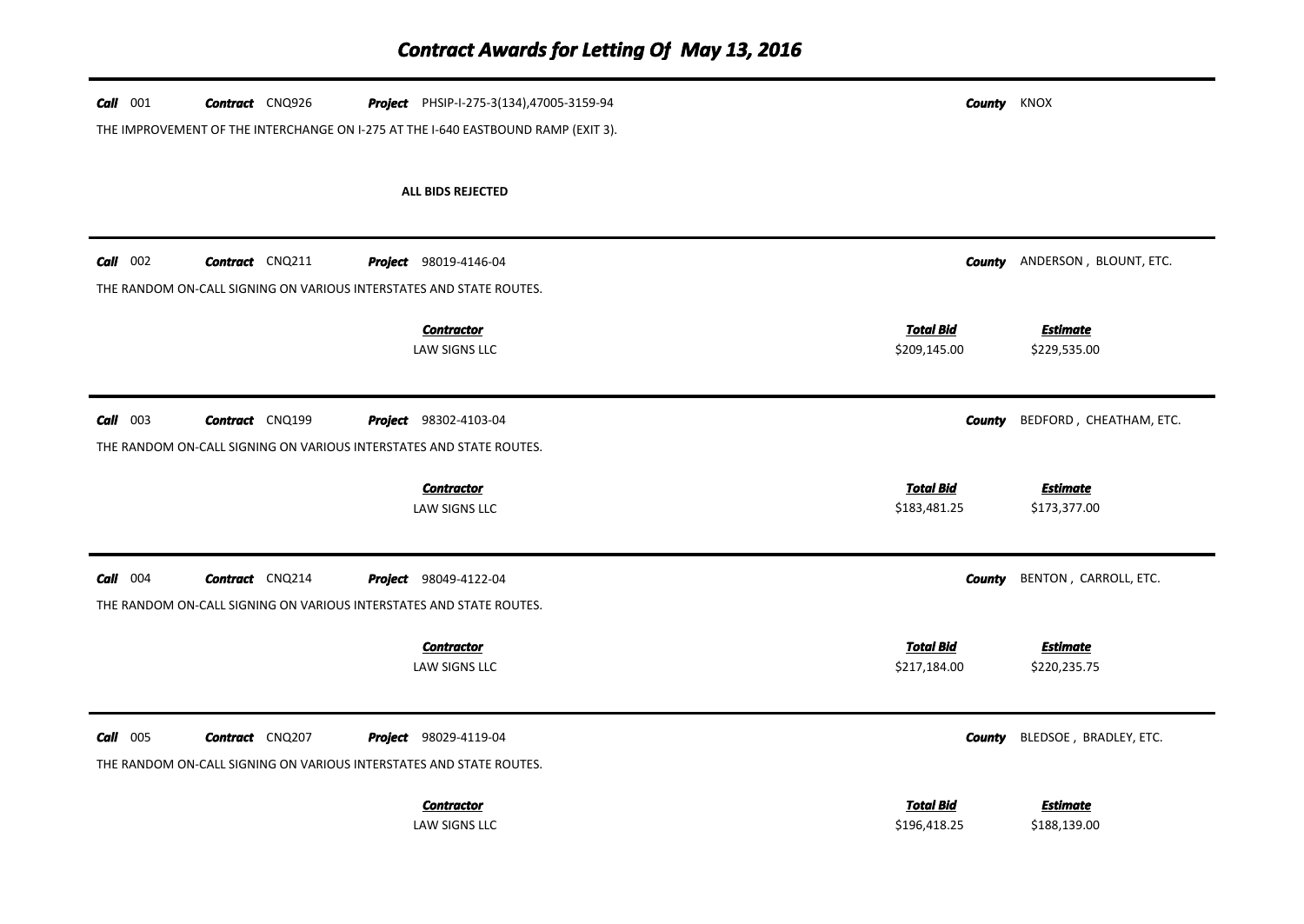| Call<br>006                                                     | <b>Contract</b> CNQ175 | <b>Project</b> HSIP-146(6),21007-3226-94, HSIP-53(49),08002-3233-94<br>THE MISCELLANEOUS SAFETY IMPROVEMENTS ON S.R. 53 FROM STONES RIVER ROAD TO TATE ROAD, AND ON S.R. 146 FROM THE CANNON COUNTY LINE TO GAME RIDGE ROAD. | County                             | CANNON & DEKALB                   |
|-----------------------------------------------------------------|------------------------|------------------------------------------------------------------------------------------------------------------------------------------------------------------------------------------------------------------------------|------------------------------------|-----------------------------------|
|                                                                 |                        | <b>Contractor</b><br>SUPERIOR TRAFFIC CONTROL - MEMPHIS, INC.                                                                                                                                                                | <b>Total Bid</b><br>\$147,734.07   | <b>Estimate</b><br>\$153,665.25   |
| 007<br>Call                                                     | <b>Contract</b> CNQ203 | <b>Project</b> 19047-4236-04                                                                                                                                                                                                 | County                             | DAVIDSON                          |
| THE TUNNEL CLEANING OF THE THOMPSON LANE UNDERPASS ON S.R. 155. |                        | <b>Contractor</b><br>DIAMOND SPECIALIZED, INC.                                                                                                                                                                               | <b>Total Bid</b><br>\$64,100.00    | <b>Estimate</b><br>\$64,100.00    |
| Call<br>008                                                     | <b>Contract</b> CNQ218 | <b>Project</b> NH-I-098-3(27),98302-3102-44                                                                                                                                                                                  | County                             | DAVIDSON, DICKSON, ETC.           |
|                                                                 |                        | THE ANNUAL PREVENTATIVE AND UNSCHEDULED MAINTENANCE ON THE NASHVILLE SMARTWAY I.T.S. SYSTEM EQUIPMENT, INCLUDING THE TRANSPORTATION MANAGEMENT CENTER (2016-2018).                                                           |                                    |                                   |
|                                                                 |                        | <b>Contractor</b><br>STANSELL ELECTRIC COMPANY, INC.                                                                                                                                                                         | <b>Total Bid</b><br>\$6,231,500.00 | <b>Estimate</b><br>\$6,460,000.00 |
| Call 009                                                        | <b>Contract</b> CNQ194 | Project NH/HSIP-7(32),28003-3224-94,28003-8224-14, STP/HSIP-11(86),28004-3251-94,<br>28004-8251-14, STP/HSIP-7(33), 28003-3225-94, 28003-8225-14                                                                             | County                             | <b>GILES</b>                      |
|                                                                 |                        | THE RESURFACING ON S.R. 11 FROM WEST OF SOUTH 5TH STREET TO U.S. 31 (S.R. 7) AND ON U.S. 31 (S.R. 7) FROM SOUTH OF COLLEGE STREET TO NORTH OF PIGEON ROOST ROAD.                                                             |                                    |                                   |
|                                                                 |                        | <b>ALL BIDS REJECTED</b>                                                                                                                                                                                                     |                                    |                                   |
| $Call$ 010                                                      | <b>Contract</b> CNQ057 | <b>Project</b> STP-66(52),32006-3234-14,45009-3216-14<br>THE PAVING ON S.R. 66 FROM NORTH OF I-81 IN JEFFERSON COUNTY TO S.R. 160 IN MORRISTOWN.                                                                             | County                             | <b>HAMBLEN &amp; JEFFERSON</b>    |
|                                                                 |                        | ALL BIDS REJECTED                                                                                                                                                                                                            |                                    |                                   |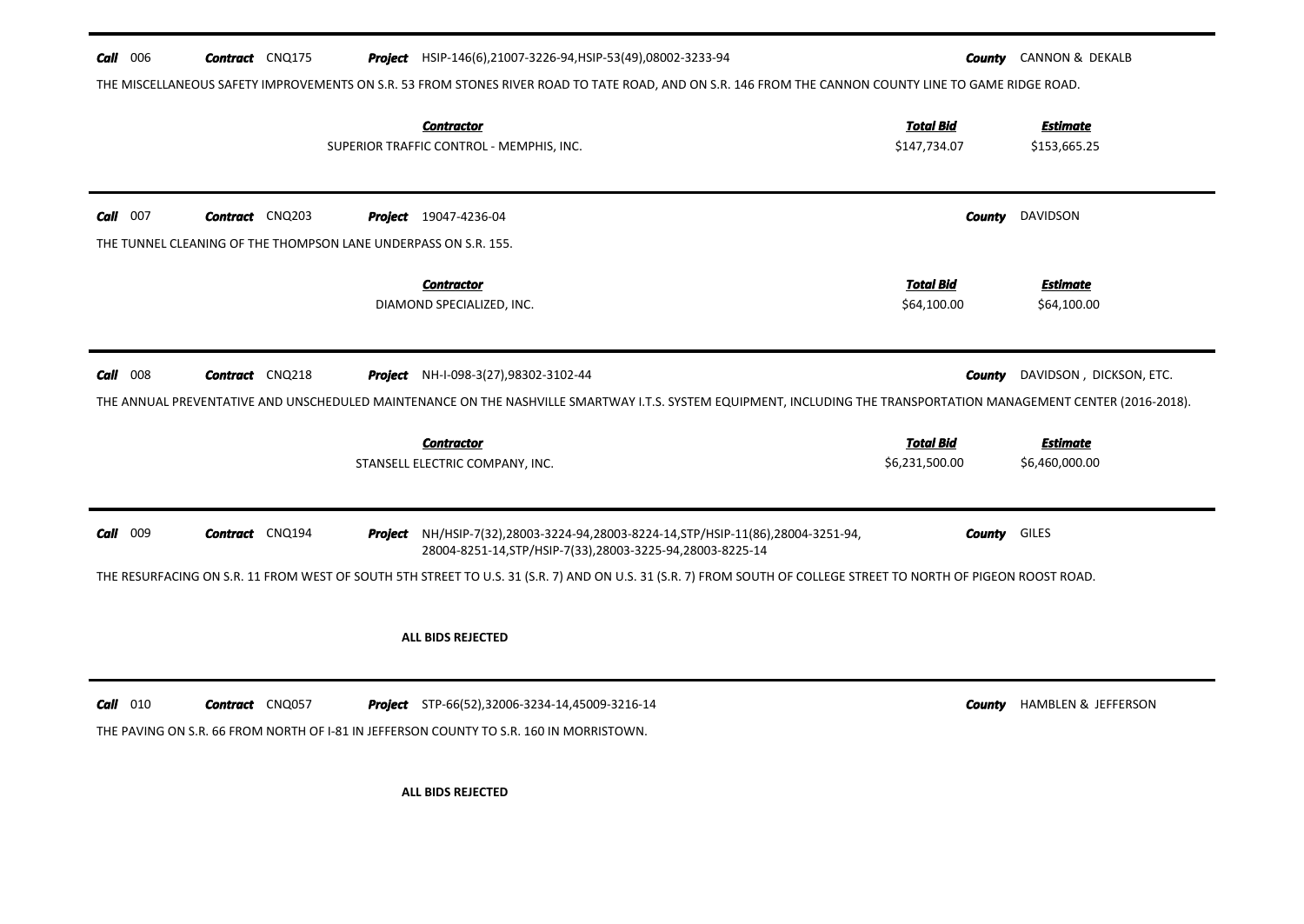| Call 011   | <b>Contract</b> CNQ174 |         | <b>Project</b> 33948-4243-04<br>THE TUNNEL CLEANING OF THE MCCALLIE TUNNEL ON U.S.11 (U.S. 64, S.R. 2), THE STRINGERS RIDGE TUNNEL ON U.S. 127 (S.R. 8), AND THE BACHMAN TUBES ON U.S. 41 (U.S. 76, S.R. 8).                                                                 |                                    | <b>County</b> HAMILTON            |
|------------|------------------------|---------|------------------------------------------------------------------------------------------------------------------------------------------------------------------------------------------------------------------------------------------------------------------------------|------------------------------------|-----------------------------------|
|            |                        |         | <b>Contractor</b><br>DIAMOND SPECIALIZED, INC.                                                                                                                                                                                                                               | <b>Total Bid</b><br>\$185,775.00   | <b>Estimate</b><br>\$186,952.50   |
| $Call$ 012 | <b>Contract</b> CNQ020 |         | <b>Project</b> HSIP-1296(11),45950-3526-94, HSIP-66(49),45009-3215-94<br>MISCELLANEOUS SAFETY IMPROVEMENTS ON S.R. 66 FROM S.R. 9 TO S.R. 341 AND ON EAST DUMPLIN VALLEY ROAD FROM TALBOTT-KANSAS ROAD TO S.R. 92.                                                           | County                             | <b>JEFFERSON</b>                  |
|            |                        |         | <b>Contractor</b><br>VOLUNTEER HIGHWAY SUPPLY CO. INC.                                                                                                                                                                                                                       | <b>Total Bid</b><br>\$154,817.50   | <b>Estimate</b><br>\$183,659.25   |
| $Call$ 013 | <b>Contract</b> CNQ201 |         | <b>Project</b> 47010-4246-04<br>THE TUNNEL CLEANING ON THE HENLEY STREET CONNECTOR TUNNEL ON S.R. 1 AND THE SMARTFIX TUNNEL ON S.R. 158 (JAMES WHITE PARKWAY).                                                                                                               | County                             | KNOX                              |
|            |                        |         | <b>Contractor</b><br>DIAMOND SPECIALIZED, INC.                                                                                                                                                                                                                               | <b>Total Bid</b><br>\$119,000.00   | <b>Estimate</b><br>\$120,000.00   |
| $Call$ 014 | <b>Contract</b> CNQ139 |         | <b>Project</b> 49131-4209-04, HSIP-3(141), 49131-3209-94, STP-SIP-NH-3(119), 49131-3203-94<br>THE RESURFACING ON U.S. 51 (S.R. 3) FROM NEAR S.R. 19 (LAKE DRIVE) TO NEAR WILSON ROAD, AND IMPROVEMENT OF THE INTERSECTION ON U.S. 51 (S.R. 3) AT INDUSTRIAL DRIVE IN RIPLEY. | County                             | LAUDERDALE                        |
|            |                        |         | <b>Contractor</b><br>FORD CONSTRUCTION COMPANY                                                                                                                                                                                                                               | <b>Total Bid</b><br>\$4,613,753.85 | <b>Estimate</b><br>\$4,484,989.40 |
| $Call$ 015 | <b>Contract</b> CNQ006 | Project | HSIP/PHSIP-6(100),50001-3266-94,HSIP/PHSIP-6(99),50001-3265-94,HSIP-930(11),<br>50050-3405-94, HSIP-98(8), 50006-3209-94                                                                                                                                                     | County                             | LAWRENCE                          |
|            |                        |         | MISCELLANEOUS SAFETY IMPROVEMENTS ON S.R. 6 AT THE INTERSECTIONS OF EAST GAINES STREET AND ALSO S.R. 15, INCLUDING IMPROVEMENTS ON S.R. 98 AND ON OLD FLORENCE-PULASKI ROAD.<br><b>Contractor</b><br>C & D SAFETY COMPANY, LLC                                               | <b>Total Bid</b><br>\$197,277.00   | <b>Estimate</b><br>\$232,496.25   |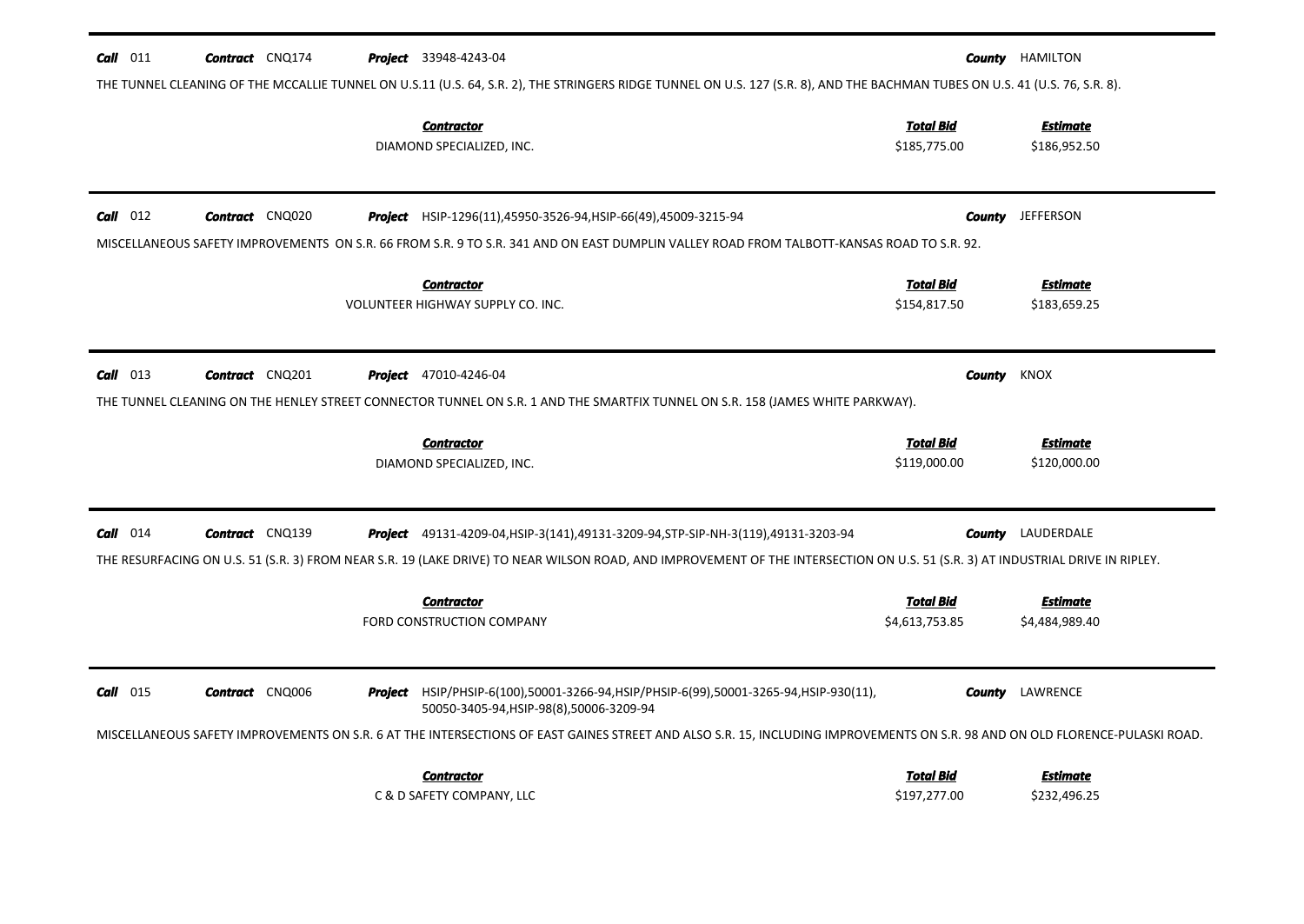| <b>Call</b> 016<br><b>Contract</b> CNQ180                                                                                                              | <b>Project</b> NH/HSIP-15(193),50002-3251-94,50002-8251-14                                                                                                                                                                                | LAWRENCE<br>County                |  |
|--------------------------------------------------------------------------------------------------------------------------------------------------------|-------------------------------------------------------------------------------------------------------------------------------------------------------------------------------------------------------------------------------------------|-----------------------------------|--|
| THE RESURFACING ON U.S. 64 (S.R. 15) FROM WEST OF DAVID CROCKETT ELEMENTARY SCHOOL (L.M. 12.64) TO EAST OF COLUMBIA AVENUE (L.M. 16.02).               |                                                                                                                                                                                                                                           |                                   |  |
| <b>Contractor</b><br>ROGERS GROUP, INC.                                                                                                                | <b>Total Bid</b><br>\$901,682.00                                                                                                                                                                                                          | <b>Estimate</b><br>\$847,248.30   |  |
| $Call$ 017<br><b>Contract</b> CNQ171<br>THE RESURFACING ON S.R. 242 FROM SOUTH OF HUDSON ROAD (L.M. 28.20) TO S.R. 240 (L.M. 34.20).                   | <b>Project</b> STP/HSIP-242(157),50013-3227-94,50013-8227-14                                                                                                                                                                              | LAWRENCE<br>County                |  |
| <b>Contractor</b><br>ROGERS GROUP, INC.                                                                                                                | <b>Total Bid</b><br>\$609,782.00                                                                                                                                                                                                          | <b>Estimate</b><br>\$785,306.00   |  |
| <b>Call</b> 018<br><b>Contract</b> CNQ170                                                                                                              | <b>Project</b> NH/HSIP-20(66),51001-3219-94,51001-8219-14                                                                                                                                                                                 | LEWIS<br>County                   |  |
| THE RESURFACING ON U.S. 412 (S.R. 20) FROM THE PERRY COUNTY LINE (L.M. 0.00) TO WEST LINDEN AVENUE (L.M. 5.67).                                        |                                                                                                                                                                                                                                           |                                   |  |
| <b>Contractor</b><br>EUBANK ASPHALT PAVING & SEALING                                                                                                   | <b>Total Bid</b><br>\$591,939.20                                                                                                                                                                                                          | <b>Estimate</b><br>\$712,824.80   |  |
| Call 019<br><b>Contract</b> CNQ196                                                                                                                     | <b>Project</b> 57009-4265-04, NH/HSIP-186(17), 57009-3265-94, 57009-8265-14<br>THE RESURFACING ON S.R. 186 FROM CARRIAGE HOUSE DRIVE (L.M. 3.09) TO CHANNING WAY (L.M. 4.44), INCLUDING I-40 AND VANN DRIVE RAMPS AND BRIDGE DECK REPAIR. | <b>MADISON</b><br>County          |  |
| <b>Contractor</b><br>DELTA CONTRACTING COMPANY, LLC                                                                                                    | <b>Total Bid</b><br>\$1,964,449.25                                                                                                                                                                                                        | <b>Estimate</b><br>\$2,101,116.55 |  |
| $Call$ 020<br><b>Contract</b> CNQ181<br>55004-8242-14                                                                                                  | Project 55022-4214-04, HSIP-117(11), 55022-3214-94, NH/HSIP-15(195), 55004-3242-94,                                                                                                                                                       | <b>MCNAIRY</b><br>County          |  |
| THE RESURFACING ON U.S. 64 (S.R. 15) FROM THE END OF THE 4 LANE SECTION TO THE HARDIN COUNTY LINE, AND ON S.R. 117 FROM S.R. 142 TO U.S. 64 (S.R. 15). |                                                                                                                                                                                                                                           |                                   |  |
| <b>Contractor</b><br>STANDARD CONSTRUCTION COMPANY, INC.                                                                                               | <b>Total Bid</b><br>\$3,484,996.20                                                                                                                                                                                                        | <b>Estimate</b><br>\$3,134,194.95 |  |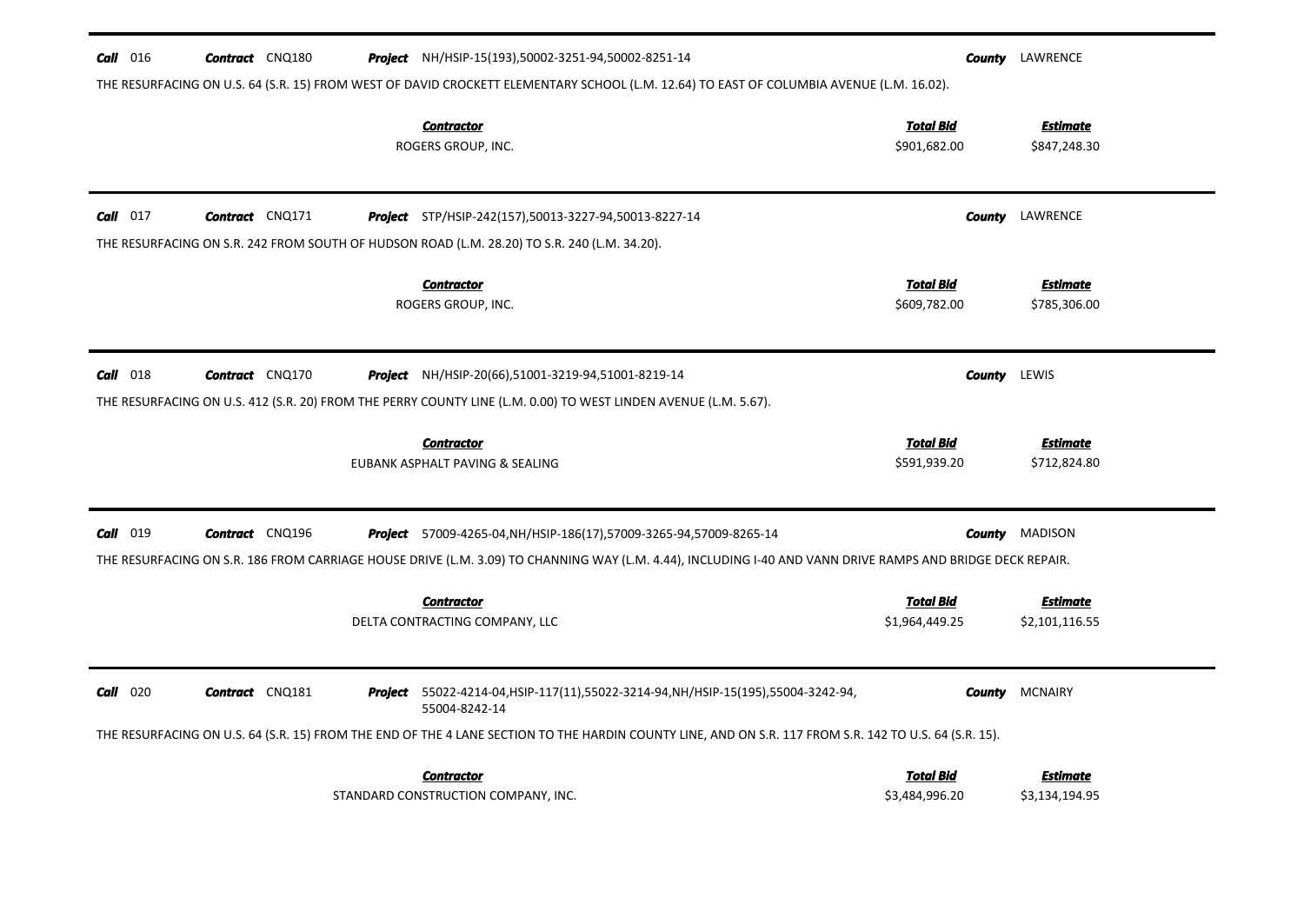| $Call$ 021 | <b>Contract</b> CNQ132 | <b>Project</b> 66112-4216-04, NH/HSIP-215(10), 66112-3216-94, 66112-8216-14<br>THE RESURFACING ON U.S. 45E (S.R. 215) FROM U.S. 45E (S.R. 43) (L.M. 0.00) TO THE KENTUCKY STATE LINE (L.M. 2.07), INCLUDING BRIDGE DECK REPAIR. |                                    | <b>County</b> OBION               |
|------------|------------------------|---------------------------------------------------------------------------------------------------------------------------------------------------------------------------------------------------------------------------------|------------------------------------|-----------------------------------|
|            |                        | <b>Contractor</b><br>FORD CONSTRUCTION COMPANY                                                                                                                                                                                  | <b>Total Bid</b><br>\$1,440,811.29 | <b>Estimate</b><br>\$1,468,785.75 |
| $Call$ 022 | <b>Contract</b> CNQ208 | <b>Project</b> NH/HSIP-3(137),66001-3282-94,66001-8282-14                                                                                                                                                                       | County                             | OBION                             |
|            |                        | THE RESURFACING ON U.S. 51 (S.R. 3) FROM WALKER TANNER ROAD (L.M. 16.02) TO S.R. 431 (L.M. 17.83).                                                                                                                              |                                    |                                   |
|            |                        | <b>Contractor</b><br>FORD CONSTRUCTION COMPANY                                                                                                                                                                                  | <b>Total Bid</b><br>\$1,332,577.40 | Estimate<br>\$1,316,587.55        |
| $Call$ 023 | <b>Contract</b> CNQ167 | <b>Project</b> NH/HSIP-20(65),68002-3237-94,68002-8237-14                                                                                                                                                                       | County                             | PERRY                             |
|            |                        | THE RESURFACING ON U.S. 412 (S.R. 20) FROM THE BUFFALO RIVER (L.M. 12.90) TO EAST OF JACKSON CEMETERY ROAD (L.M. 19.00).                                                                                                        |                                    |                                   |
|            |                        | <b>Contractor</b><br>EUBANK ASPHALT PAVING & SEALING                                                                                                                                                                            | <b>Total Bid</b><br>\$769,472.50   | <b>Estimate</b><br>\$964,502.75   |
| $Call$ 024 | <b>Contract</b> CNQ136 | <b>Project</b> 71950-3503-04                                                                                                                                                                                                    | County                             | PUTNAM                            |
|            |                        | THE GRADING, DRAINAGE AND PAVING ON A S.I.A. ROUTE SERVING INSTITUTIONAL WHOLESALE IN ALGOOD.                                                                                                                                   |                                    |                                   |
|            |                        |                                                                                                                                                                                                                                 |                                    |                                   |
|            |                        | <b>CONTRACT WITHDRAWN</b>                                                                                                                                                                                                       |                                    |                                   |
| $Call$ 025 | <b>Contract</b> CNQ164 | <b>Project</b> STP/HSIP-65(19),74011-3208-94,74011-8208-14                                                                                                                                                                      | County                             | <b>ROBERTSON</b>                  |
|            |                        | THE RESURFACING ON U.S. 431 (S.R. 65) FROM NORTH OF U.S. 41 (S.R. 11) (L.M. 7.70) TO BRICK SCHOOL ROAD (L.M. 14.49).                                                                                                            |                                    |                                   |
|            |                        | <b>Contractor</b>                                                                                                                                                                                                               | <b>Total Bid</b>                   | Estimate                          |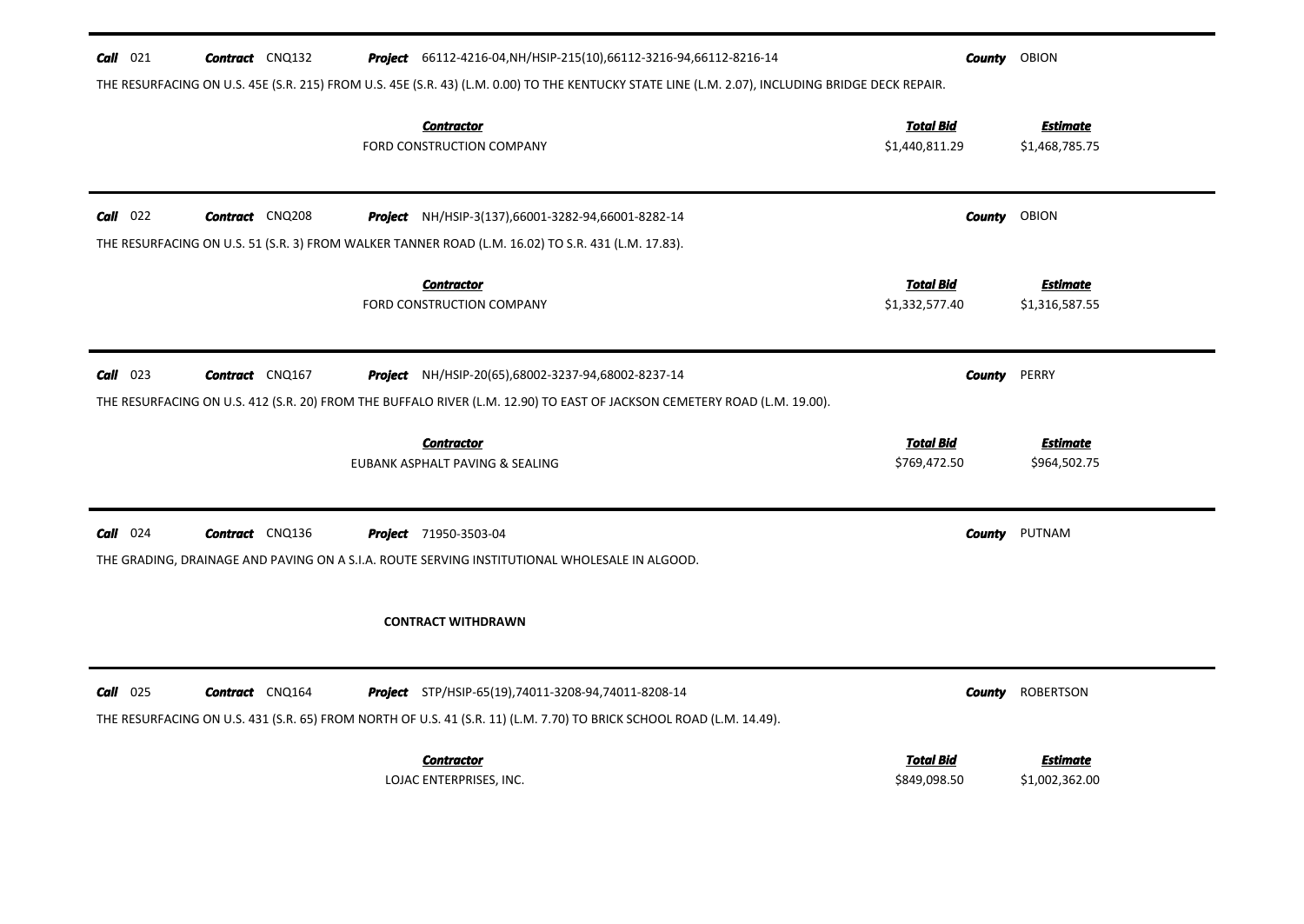| $Call$ 026 | <b>Contract</b> CNQ159 | <b>Project</b> STP/HSIP-346(10),82022-3206-94,82022-8206-14                                                                                                                                                                                     |                                    | <b>County</b> SULLIVAN            |
|------------|------------------------|-------------------------------------------------------------------------------------------------------------------------------------------------------------------------------------------------------------------------------------------------|------------------------------------|-----------------------------------|
|            |                        | THE RESURFACING ON S.R. 346 FROM THE HAWKINS COUNTY LINE (L.M. 0.00) TO S.R. 36 (L.M. 1.92).<br><b>Contractor</b>                                                                                                                               | <b>Total Bid</b>                   | <b>Estimate</b>                   |
|            |                        | W-L CONSTRUCTION & PAVING, INC.                                                                                                                                                                                                                 | \$304,452.06                       | \$356,884.90                      |
| $Call$ 027 | <b>Contract</b> CNQ172 | <b>Project</b> HPP/NH-109(14),83010-3219-14<br>THE GRADING, DRAINAGE, CONSTRUCTION OF RETAINING WALLS AND PAVING ON S.R. 109 FROM ODOM'S BEND ROAD TO THE S.R. 109 BYPASS SOUTH OF GALLATIN.                                                    | County                             | SUMNER                            |
|            |                        | <b>Contractor</b>                                                                                                                                                                                                                               | <b>Total Bid</b>                   | <b>Estimate</b>                   |
|            |                        | JONES BROS. CONTRACTORS, LLC                                                                                                                                                                                                                    | \$15,580,919.01                    | \$14,595,242.00                   |
| $Call$ 028 | <b>Contract</b> CNQ168 | <b>Project</b> 83018-4222-04, HSIP-258(13), 83018-3222-94<br>THE RESURFACING ON S.R. 258 FROM NEW HOPE ROAD (L.M. 8.10) TO THE ROBERTSON COUNTY LINE (L.M. 13.54).                                                                              | County                             | SUMNER                            |
|            |                        | <b>Contractor</b><br>ROGERS GROUP, INC.                                                                                                                                                                                                         | <b>Total Bid</b><br>\$631,777.00   | <b>Estimate</b><br>\$651,876.50   |
| $Call$ 029 | <b>Contract</b> CNQ160 | Project 90002-4263-04, STP-NH/HSIP-34(107), 90002-3263-94, 90002-8263-14<br>THE RESURFACING ON U.S. 321 (U.S. 11E, S.R. 34) FROM THE GREENE COUNTY LINE (L.M. 0.00) TO SOUTH OF PERSIMMON RIDGE ROAD (L.M. 9.05), INCLUDING BRIDGE DECK REPAIR. |                                    | <b>County</b> WASHINGTON          |
|            |                        | <b>Contractor</b><br>SUMMERS-TAYLOR, INC.                                                                                                                                                                                                       | <b>Total Bid</b><br>\$3,346,619.45 | <b>Estimate</b><br>\$3,800,044.45 |
| $Call$ 030 | <b>Contract</b> CNQ178 | Project STP/HSIP-114(15),91007-3217-94,91007-8217-14<br>THE RESURFACING ON S.R. 114 FROM U.S. 64 (S.R. 15) (L.M. 0.00) TO THE HARDIN COUNTY LINE (L.M. 7.89).                                                                                   | County                             | WAYNE                             |
|            |                        | <b>Contractor</b><br>DELTA CONTRACTING COMPANY, LLC                                                                                                                                                                                             | <b>Total Bid</b><br>\$1,349,865.00 | <b>Estimate</b><br>\$1,285,008.50 |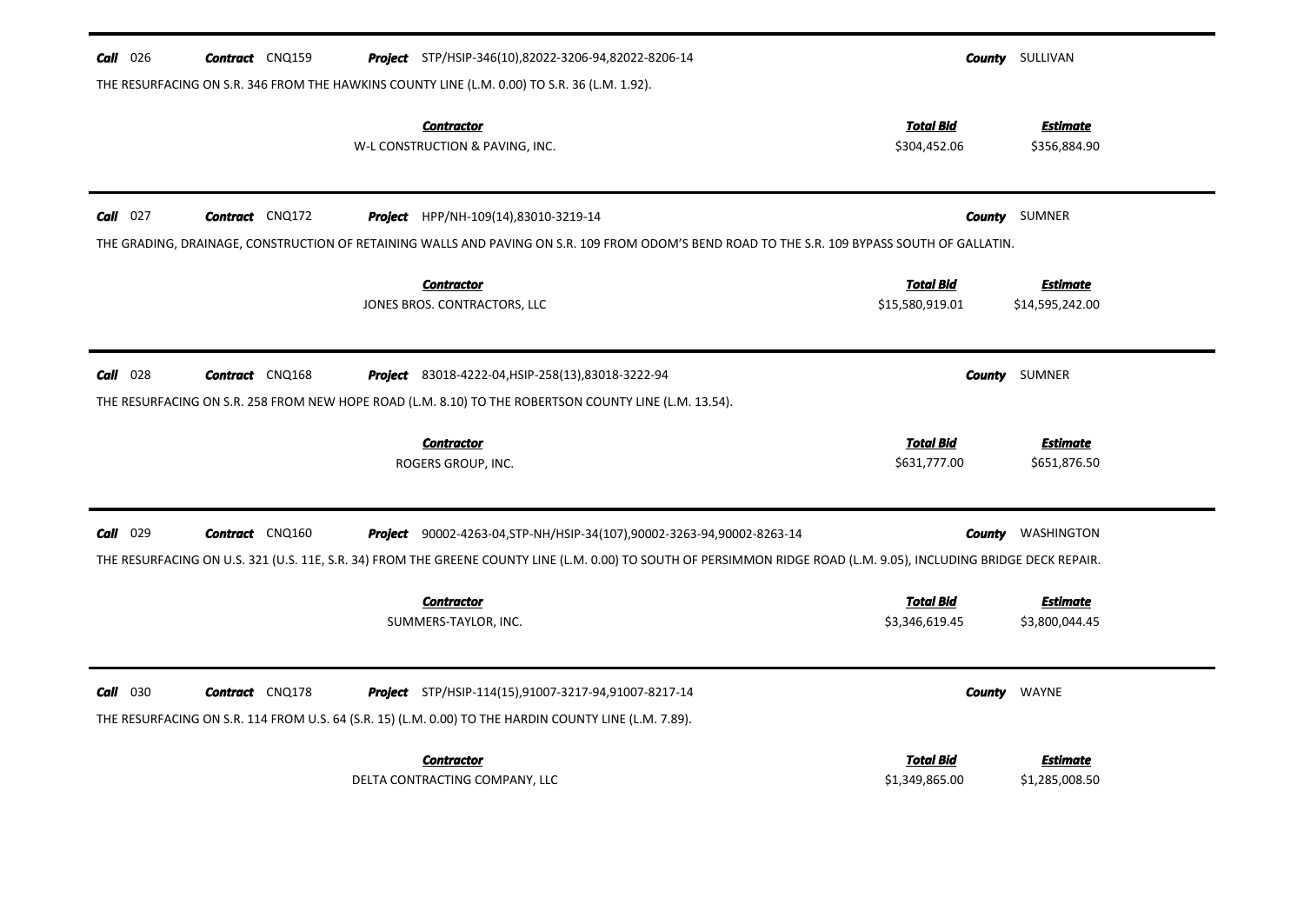| <b>Call</b> 031 | <b>Contract</b> CNQ183 | <b>Project</b> STP/HSIP-124(9),92009-3226-94,92009-8226-14                                                                                                                                                                  |                      |                       | County                              | WEAKLEY                            |
|-----------------|------------------------|-----------------------------------------------------------------------------------------------------------------------------------------------------------------------------------------------------------------------------|----------------------|-----------------------|-------------------------------------|------------------------------------|
|                 |                        | THE RESURFACING ON S.R. 124 FROM STAFFORDS STORE ROAD (L.M. 6.36) TO THE CARROLL COUNTY LINE (L.M. 15.77).                                                                                                                  |                      |                       |                                     |                                    |
|                 |                        | <b>Contractor</b><br>FORD CONSTRUCTION COMPANY                                                                                                                                                                              |                      |                       | Total Bid<br>\$2,233,170.34         | <b>Estimate</b><br>\$2,260,691.05  |
| $Call$ 032      | <b>Contract</b> CNQ213 | <b>Project</b> NH/HSIP-166(12),60017-3218-94<br>THE CONSTRUCTION OF A NEW INTERCHANGE INCLUDING A CONCRETE BULB-TEE BEAM BRIDGE AND PAVING WITH PORTLAND CEMENT CONCRETE ON S.R. 166 AT U.S. 43 (S.R. 6) IN MOUNT PLEASANT. |                      |                       |                                     | <b>County MAURY</b>                |
|                 |                        | <b>Contractor</b><br>JONES BROS., INC.                                                                                                                                                                                      |                      |                       | <u>Total Bid</u><br>\$14,443,203.31 | <b>Estimate</b><br>\$14,231,736.98 |
|                 |                        |                                                                                                                                                                                                                             | <b>Total Awarded</b> | <b>Total Estimate</b> |                                     |                                    |
|                 |                        | Letting Totals -                                                                                                                                                                                                            | \$62,355,000.43      | \$62,211,562.43       |                                     |                                    |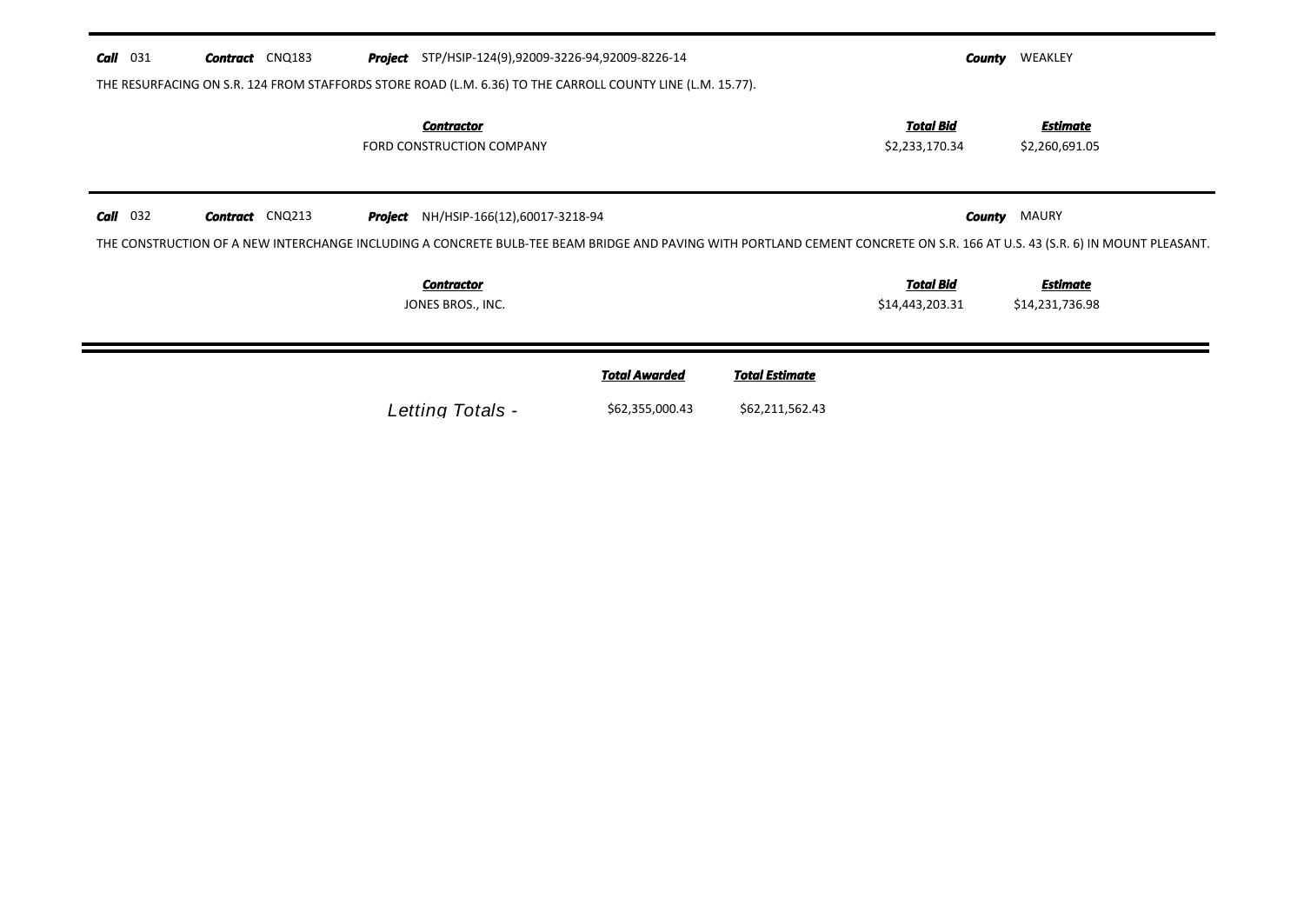# *Contract Awards for Letting Of June 24, 2016*

| $Call$ 001 | <b>Contract</b> CNQ925                         | <b>Project</b> STP-SIP-97(10),26009-3295-94                                                                                                             |                                    | <b>County</b> FRANKLIN            |
|------------|------------------------------------------------|---------------------------------------------------------------------------------------------------------------------------------------------------------|------------------------------------|-----------------------------------|
|            |                                                | THE IMPROVEMENT OF THE INTERSECTION ON S.R. 97 AT BEANS CREEK ROAD (L.M. 4.70), INCLUDING GRADING, DRAINAGE AND PAVING.                                 |                                    |                                   |
|            |                                                | <b>Contractor</b><br>BLEVINS ENTERPRISES, INC.                                                                                                          | <b>Total Bid</b><br>\$444,933.42   | <b>Estimate</b><br>\$410,989.75   |
|            |                                                |                                                                                                                                                         |                                    |                                   |
| $Call$ 002 | <b>Contract</b> CNQ239                         | <b>Project</b> 98049-4123-04                                                                                                                            | <b>County</b>                      | BENTON, CARROLL, ETC.             |
|            | THE FENCE REPAIR ON VARIOUS INTERSTATE ROUTES. |                                                                                                                                                         |                                    |                                   |
|            |                                                | <b>Contractor</b>                                                                                                                                       | <b>Total Bid</b>                   | <b>Estimate</b>                   |
|            |                                                | LAW SIGNS LLC                                                                                                                                           | \$213,001.00                       | \$270,800.00                      |
| $Call$ 003 | <b>Contract</b> CNQ161                         | <b>Project</b> 05002-4239-04, R-NH/HSIP-35(63), 05002-3239-94, 05002-8239-14                                                                            |                                    | <b>County</b> BLOUNT              |
|            |                                                | THE RESURFACING ON U.S. 411 (S.R. 35) FROM U.S. 129 (S.R. 115) (L.M. 0.00) TO NORTH OF ELLIS ROAD (L.M. 2.61), INCLUDING BRIDGE DECK REPAIR.            |                                    |                                   |
|            |                                                |                                                                                                                                                         |                                    |                                   |
|            |                                                |                                                                                                                                                         |                                    |                                   |
|            |                                                | <b>Contractor</b><br>APAC-ATLANTIC, INC.                                                                                                                | <b>Total Bid</b><br>\$1,637,139.50 | <b>Estimate</b><br>\$1,405,193.35 |
|            |                                                |                                                                                                                                                         |                                    |                                   |
| $Call$ 004 | <b>Contract</b> CNQ173                         | Project NH/HSIP-2(248),06002-3223-94,06002-8223-14, R-NH/HSIP-2(247),06005-3218-94,<br>06005-8218-14                                                    | County                             | <b>BRADLEY</b>                    |
|            |                                                | THE RESURFACING ON U.S. 11BP (S.R. 2) FROM SOUTH LEE HIGHWAY (U.S. 11, U.S. 64, S.R. 2) AND GROVE AVENUE (L.M. 8.89) TO PAUL HUFF PARKWAY (L.M. 12.82). |                                    |                                   |
|            |                                                | <b>Contractor</b>                                                                                                                                       | <b>Total Bid</b>                   | <b>Estimate</b>                   |
|            |                                                | TALLEY CONSTRUCTION COMPANY, INC.                                                                                                                       | \$2,616,866.99                     | \$2,446,538.35                    |
| $Call$ 005 | <b>Contract</b> CNQ154                         | Project R-STP/HSIP-9(87),07002-3244-94,07002-8244-14                                                                                                    |                                    | <b>County</b> CAMPBELL            |
|            |                                                | THE RESURFACING ON U.S. 25W (S.R. 9) FROM STINKING CREEK ROAD (L.M. 13.43) TO DUFF ROAD (L.M. 19.06).                                                   |                                    |                                   |
|            |                                                | <b>Contractor</b>                                                                                                                                       | <b>Total Bid</b>                   | <b>Estimate</b>                   |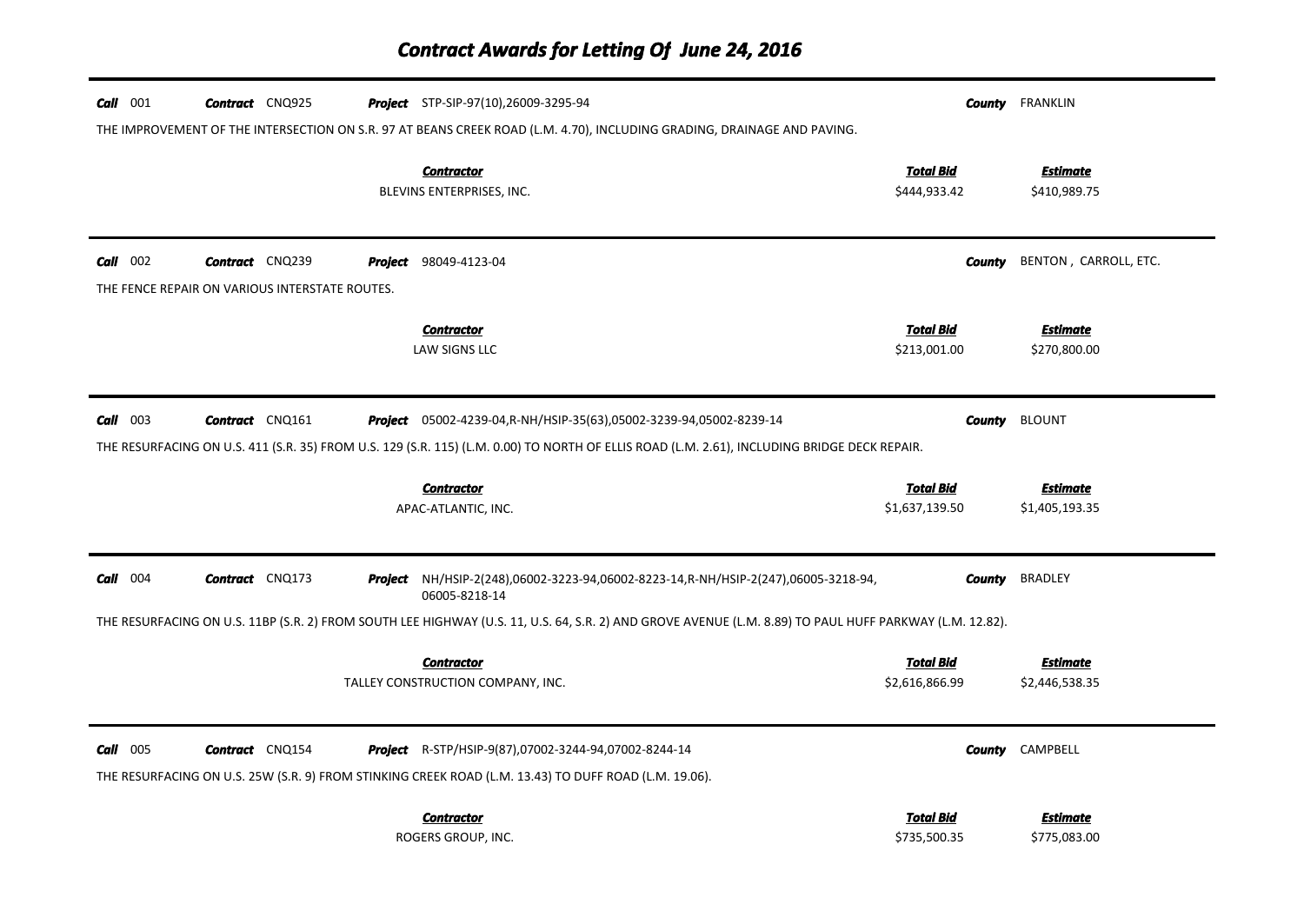| $Call$ 006 | <b>Contract</b> CNQ105                                                                  | Project HSIP-145(4),08005-3227-94, R-HSIP-145(4),08005-4227-04                                                                                    |                                  | <b>County</b> CANNON            |
|------------|-----------------------------------------------------------------------------------------|---------------------------------------------------------------------------------------------------------------------------------------------------|----------------------------------|---------------------------------|
|            |                                                                                         | THE RESURFACING ON S.R. 145 FROM U.S. 70S (S.R. 1) (L.M. 0.00) TO NORTH OF LOCKE CREEK ROAD OVERPASS (L.M. 3.57).                                 |                                  |                                 |
|            |                                                                                         | <b>Contractor</b><br>TINSLEY ASPHALT, LLC                                                                                                         | <b>Total Bid</b><br>\$291,325.50 | <b>Estimate</b><br>\$315,655.85 |
| $Call$ 007 | <b>Contract</b> CNQ186                                                                  | Project R-STP/HSIP-281(4),08030-3204-94,08030-8204-14                                                                                             |                                  | <b>County</b> CANNON            |
|            |                                                                                         | THE RESURFACING ON S.R. 281 FROM WEST OF U.S. 70S (S.R. 1) (L.M. 4.18) TO S.R. 146 (L.M. 6.07).                                                   |                                  |                                 |
|            |                                                                                         | <b>Contractor</b><br>TINSLEY ASPHALT, LLC                                                                                                         | <b>Total Bid</b><br>\$194,097.00 | <b>Estimate</b><br>\$205,028.50 |
| $Call$ 008 | <b>Contract</b> CNQ233                                                                  | <b>Project</b> R-BR-STP-424(4),09023-3216-94                                                                                                      |                                  | <b>County</b> CARROLL           |
|            |                                                                                         | THE CONSTRUCTION OF A CONCRETE BULB-TEE BEAM BRIDGE ON S.R. 424 OVER ROAN CREEK (L.M. 11.61), INCLUDING GRADING, DRAINAGE AND PAVING.             |                                  |                                 |
|            |                                                                                         | <b>Contractor</b>                                                                                                                                 | <b>Total Bid</b>                 | <b>Estimate</b>                 |
|            |                                                                                         | DEMENT CONSTRUCTION COMPANY, LLC                                                                                                                  | \$989,797.10                     | \$1,120,906.20                  |
| Call 009   | <b>Contract</b> CNQ176                                                                  | Project R-STP/HSIP-12(55),11005-3228-94,11005-8228-14<br>THE RESURFACING ON S.R. 12 FROM S.R. 455 (L.M. 5.85) TO BRUCE BRADLEY ROAD (L.M. 12.50). | County                           | CHEATHAM                        |
|            |                                                                                         | <b>Contractor</b>                                                                                                                                 | <b>Total Bid</b>                 | <b>Estimate</b>                 |
|            |                                                                                         | EUBANK ASPHALT PAVING & SEALING                                                                                                                   | \$994,025.50                     | \$924,415.00                    |
| $Call$ 010 | <b>Contract</b> CNQ235<br>THE MISCELLANEOUS SAFETY IMPROVEMENTS ON VARIOUS LOCAL ROADS. | <b>Project</b> HSIP-1400(26),14945-3454-94                                                                                                        | County                           | <b>CLAY</b>                     |
|            |                                                                                         |                                                                                                                                                   |                                  |                                 |
|            |                                                                                         | <b>Contractor</b><br>SUPERIOR PAVEMENT MARKING, INC.                                                                                              | <b>Total Bid</b><br>\$280,312.15 | <b>Estimate</b><br>\$310,080.25 |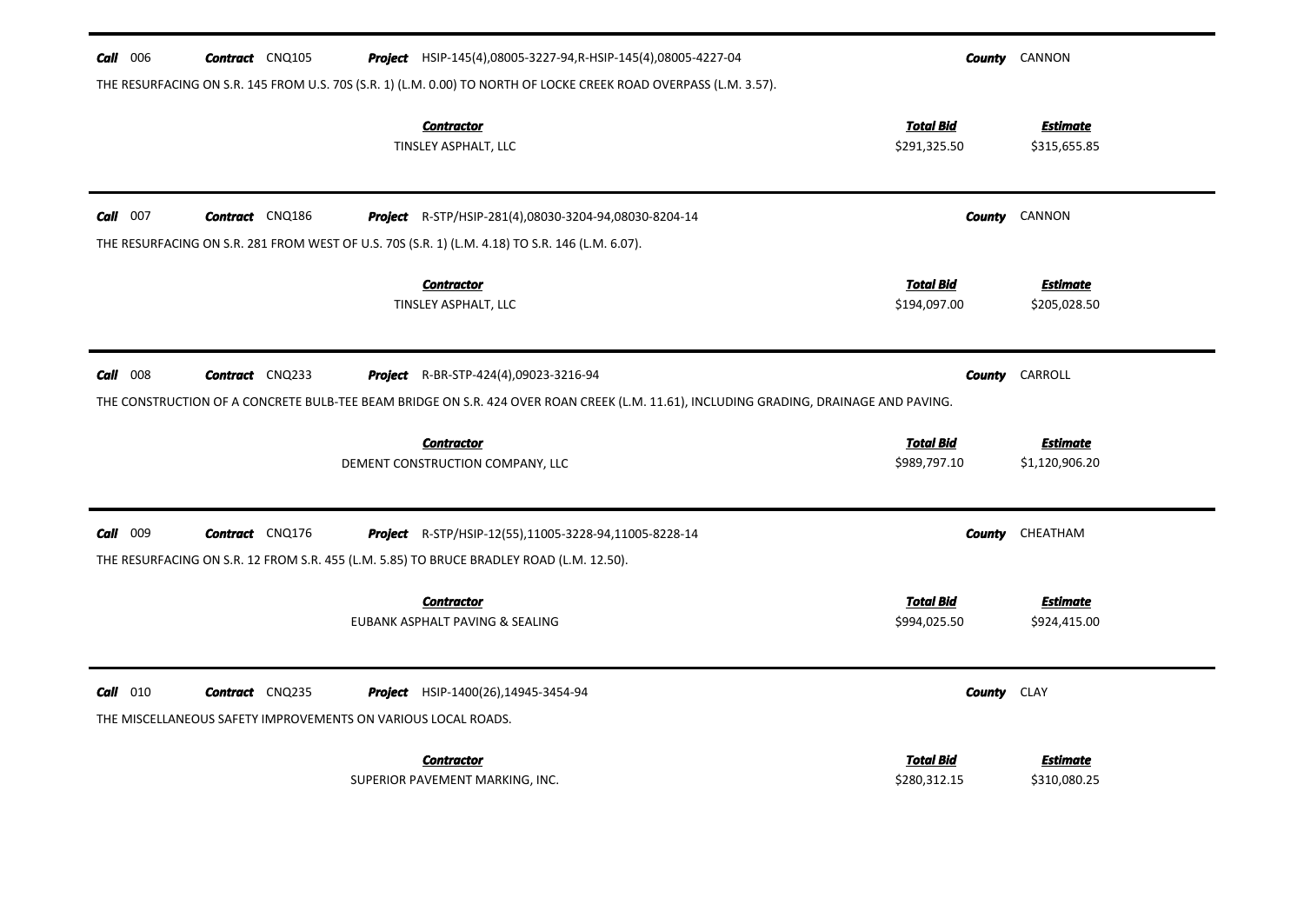#### **Call** 011 **Contract** CNQ155 **Project** R-HSIP-9(88),15003-3240-94,15003-4240-04 **County** COCKE

-

Ξ.

THE RESURFACING ON U.S. 25 (S.R. 9) FROM S.R. 107 (L.M. 17.19) TO THE NORTH CAROLINA STATE LINE (L.M. 24.80).

### ALL BIDS REJECTED

| $Call$ 012 | <b>Contract</b> CNQ240 | Project<br>PHSIP/STP-SIP-53(48),16007-3227-94                                                                                                                       | THE INSTALLATION OF FLASHING SCHOOL SPEED LIMIT SIGNS ON S.R. 53 AT THE COFFEE COUNTY MIDDLE SCHOOL (L.M. 2.94 - L.M. 3.20).                   | <b>COFFEE</b><br><b>County</b>    |
|------------|------------------------|---------------------------------------------------------------------------------------------------------------------------------------------------------------------|------------------------------------------------------------------------------------------------------------------------------------------------|-----------------------------------|
|            |                        | <b>Contractor</b><br>DAVIS H. ELLIOT CONSTRUCTION COMPANY, INC.                                                                                                     | <b>Total Bid</b><br>\$41,162.00                                                                                                                | <b>Estimate</b><br>\$48,200.00    |
| $Call$ 013 | <b>Contract</b> CNQ187 | Project<br>R-NH/HSIP-16(53),16005-3241-94,16005-8241-14<br>THE RESURFACING ON U.S. 41A (S.R. 16) FROM EAST OF S.R. 269 (L.M. 2.04) TO S.R. 130/S.R. 55 (L.M. 4.36). |                                                                                                                                                | <b>COFFEE</b><br><b>County</b>    |
|            |                        | <b>Contractor</b><br>ROGERS GROUP, INC.                                                                                                                             | <b>Total Bid</b><br>\$1,049,582.80                                                                                                             | <b>Estimate</b><br>\$1,021,026.25 |
| $Call$ 014 | <b>Contract</b> CNQ234 | Project<br>IM/NH-40-4(81),19005-3159-44<br>THE GRADING, DRAINAGE AND PAVING ON I-40 EB AT THE INTERCHANGE OF I-440 SOUTH (L.M. 13.83 - L.M. 14.23).                 |                                                                                                                                                | <b>DAVIDSON</b><br><b>County</b>  |
|            |                        | <b>Contractor</b><br>LOJAC ENTERPRISES, INC.                                                                                                                        | <b>Total Bid</b><br>\$2,073,192.15                                                                                                             | <b>Estimate</b><br>\$2,542,635.75 |
| $Call$ 015 | <b>Contract</b> CNQ185 | R-NH/HSIP-45(29),19042-3273-94,19042-8273-14<br>Project                                                                                                             | THE RESURFACING ON S.R. 45 (OLD HICKORY BOULEVARD) FROM U.S. 70 (S.R. 24) (L.M. 15.67) TO NORTH OF THE I-40 EB RAMP IN NASHVILLE (L.M. 17.44). | <b>DAVIDSON</b><br><b>County</b>  |
|            |                        | <b>Contractor</b><br>LOJAC ENTERPRISES, INC.                                                                                                                        | <b>Total Bid</b><br>\$1,313,315.25                                                                                                             | <b>Estimate</b><br>\$1,343,954.30 |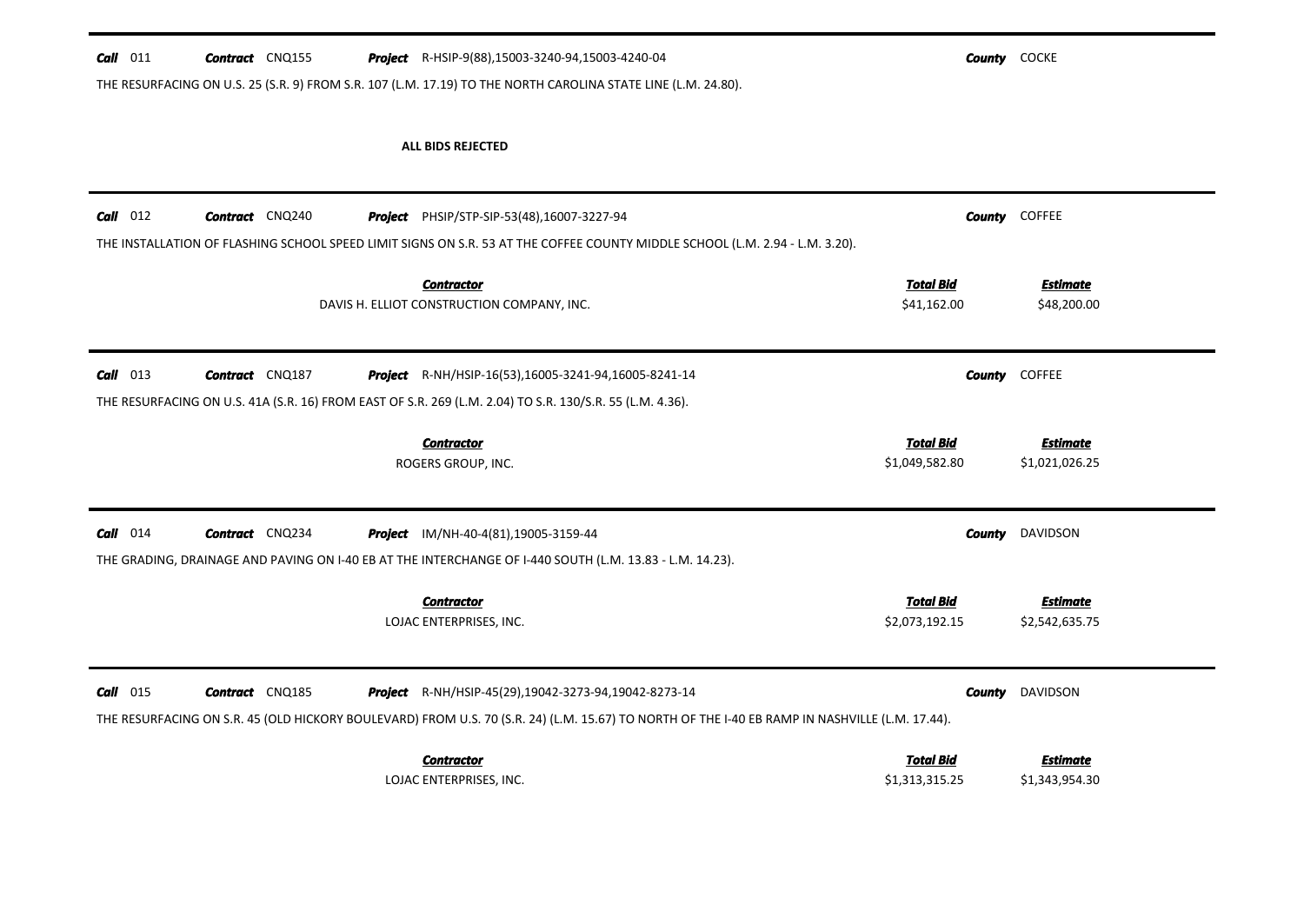| $Call$ 016  | <b>Contract</b> CNQ227 | <b>Project</b> R-PHSIP-155(25), 19076-3248-94                                                                                                                                              | County                             | DAVIDSON                          |
|-------------|------------------------|--------------------------------------------------------------------------------------------------------------------------------------------------------------------------------------------|------------------------------------|-----------------------------------|
|             |                        | THE MISCELLANEOUS SAFETY IMPROVEMENTS ON S.R. 155 (BRILEY PARKWAY) FROM GLASTONBURY DRIVE (L.M. 5.86) TO NORTH OF KAREN DRIVE (L.M. 6.02).<br><b>Contractor</b><br>LOJAC ENTERPRISES, INC. | <b>Total Bid</b><br>\$241,674.00   | <b>Estimate</b><br>\$290,216.50   |
| $Call$ 017  | <b>Contract</b> CNQ215 | <b>Project</b> 19074-4258-04                                                                                                                                                               | County                             | DAVIDSON                          |
|             |                        | THE INSTALLATION OF AN OVERHEAD SIGN STRUCTURE ON S.R. 155 WB (L.M. 25.90).                                                                                                                |                                    |                                   |
|             |                        | <b>Contractor</b><br>LOJAC SAFETY, INC.                                                                                                                                                    | <b>Total Bid</b><br>\$79,572.00    | <b>Estimate</b><br>\$136,855.50   |
| Call 018    | <b>Contract</b> CNQ197 | Project PHSIP/NH-SIP-15(187),24003-3251-94, PHSIP/STP-SIP-76(90),24009-3219-94,<br>R-NH/HSIP-15(192),24003-3252-94,24003-8252-14                                                           |                                    | <b>County</b> FAYETTE             |
| ELEMENTARY. |                        | THE RESURFACING ON U.S. 64 (S.R. 15) FROM THE 5 LANE SECTION TO NEAR TOMLIN ROAD, AND THE INSTALLATION OF SIGNALS ON S.R. 15 AT WARREN ROAD AND ON S.R. 76 AT SOMERVILLE                   |                                    |                                   |
|             |                        | <b>Contractor</b>                                                                                                                                                                          | <b>Total Bid</b>                   | <b>Estimate</b>                   |
|             |                        | STANDARD CONSTRUCTION COMPANY, INC.                                                                                                                                                        | \$1,424,507.65                     | \$1,411,283.50                    |
| Call 019    | <b>Contract</b> CNQ241 | Project R-NH/HSIP-28(60),25043-3205-94,25043-8205-14,R-NH/HSIP-28(61),69001-3219-94,<br>69001-8219-14                                                                                      | County                             | FENTRESS & PICKETT                |
|             |                        | THE RESURFACING ON U.S. 127 (S.R. 28) FROM NORTH OF OLD S.R. 28 TO SOUTH OF DRY BRANCH BRIDGE AND FROM SOUTH OF THE HOLBERT CREEK BRIDGE TO THE KENTUCKY STATE LINE.                       |                                    |                                   |
|             |                        | <b>ALL BIDS REJECTED</b>                                                                                                                                                                   |                                    |                                   |
| $Call$ 020  | <b>Contract</b> CNQ188 | <b>Project</b> HSIP-16(52), 26004-3245-94, 26004-4245-04<br>THE RESURFACING ON U.S. 41A (S.R. 16) FROM EAST OF STEWART LANE (L.M. 4.33) TO PETERS ROAD & PEABODY ROAD (L.M. 7.98).         |                                    | <b>County</b> FRANKLIN            |
|             |                        | <b>Contractor</b><br>TINSLEY ASPHALT, LLC                                                                                                                                                  | <b>Total Bid</b><br>\$1,267,486.40 | <b>Estimate</b><br>\$1,241,962.60 |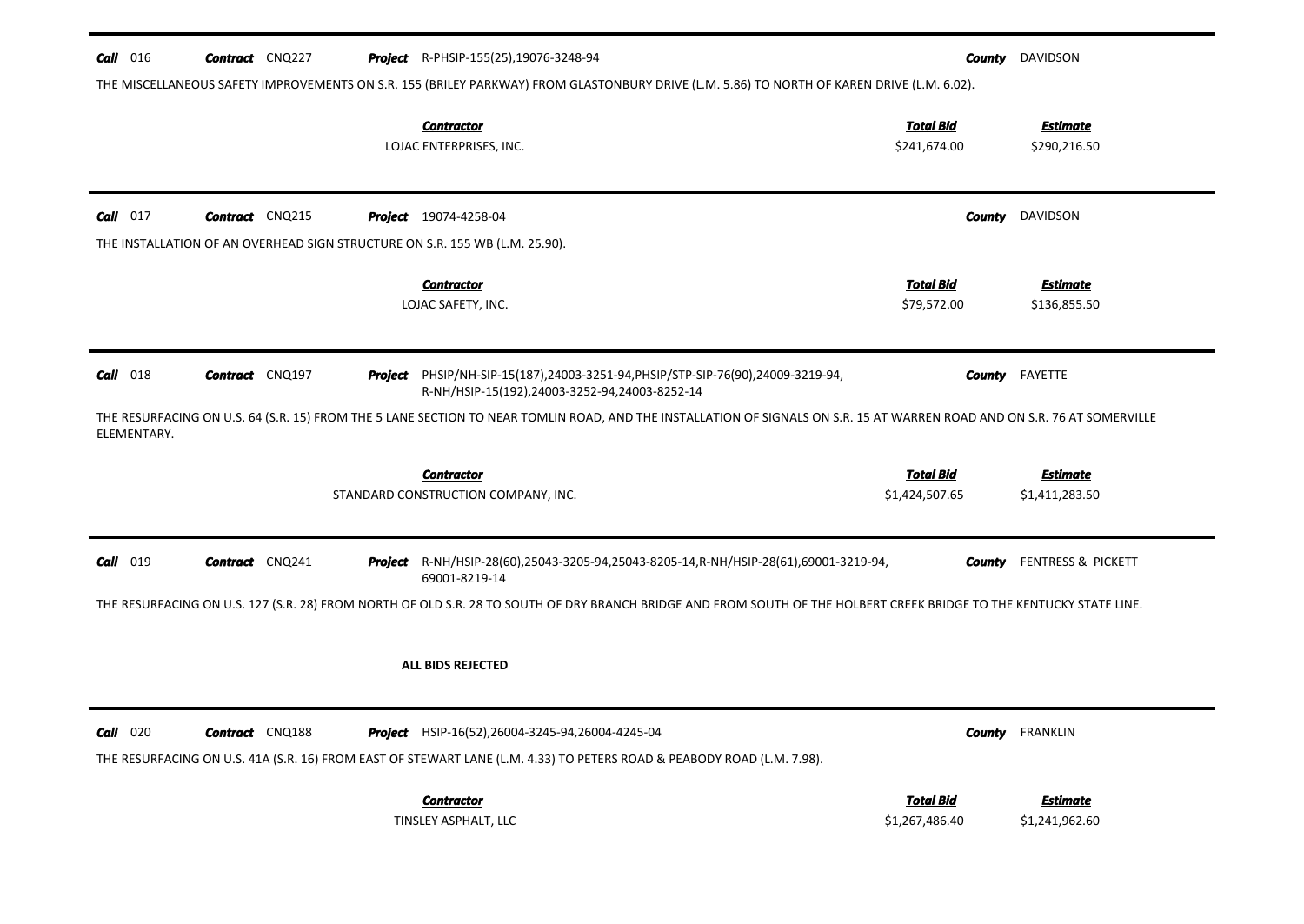| $Call$ 021            | <b>Contract</b> CNQ195                                                                  | Project 27010-4207-04,27037-4205-04, HSIP-185(10), 27037-3205-94, HSIP-77(45), 27010-3207-94                                                                                                                                                                                                                                  | County                             | <b>GIBSON</b>                     |
|-----------------------|-----------------------------------------------------------------------------------------|-------------------------------------------------------------------------------------------------------------------------------------------------------------------------------------------------------------------------------------------------------------------------------------------------------------------------------|------------------------------------|-----------------------------------|
|                       |                                                                                         | THE RESURFACING ON S.R. 77 FROM THE DYER COUNTY LINE TO U.S. 45W (S.R. 5), AND ON S.R. 185 FROM U.S. 45W (S.R. 5) TO THE 90 DEGREE TURN.                                                                                                                                                                                      |                                    |                                   |
|                       |                                                                                         | <b>Contractor</b><br>DELTA CONTRACTING COMPANY, LLC                                                                                                                                                                                                                                                                           | <b>Total Bid</b><br>\$2,385,134.70 | <b>Estimate</b><br>\$2,297,633.40 |
| $Call$ 022            | <b>Contract</b> CNQ193                                                                  | <b>Project</b> R-NH/HSIP-153(10),33052-3249-94,33052-8249-14<br>THE RESURFACING ON S.R. 153 FROM THE S.R. 319 UNDERPASS (L.M. 8.89) TO NORTH OF GRUBB ROAD (L.M. 10.85).                                                                                                                                                      | County                             | <b>HAMILTON</b>                   |
|                       |                                                                                         | <b>Contractor</b><br>WRIGHT BROTHERS CONSTRUCTION COMPANY, INC.                                                                                                                                                                                                                                                               | <b>Total Bid</b><br>\$1,450,031.62 | <b>Estimate</b><br>\$1,495,279.85 |
| $Call$ 023<br>COUNTY. | <b>Contract</b> CNQ192                                                                  | Project R-NH/HSIP-60(31),61004-3213-94,61004-8213-14,R-NH/HSIP-60(32),61004-3214-94,<br>61004-8214-14, R-STP/HSIP-60(30), 33047-3217-94, 33047-8217-14<br>THE RESURFACING ON S.R. 60 ALONG THE MEIGS/HAMILTON COUNTY LINE BEGINNING AT THE BRADLEY COUNTY LINE IN MEIGS COUNTY EXTENDING TO THE MEIGS COUNTY LINE IN HAMILTON | County                             | HAMILTON & MEIGS                  |
|                       |                                                                                         | <b>Contractor</b><br>TALLEY CONSTRUCTION COMPANY, INC.                                                                                                                                                                                                                                                                        | <b>Total Bid</b><br>\$767,978.45   | <b>Estimate</b><br>\$755,789.05   |
| $Call$ 024            | <b>Contract</b> CNQ242<br>THE MISCELLANEOUS SAFETY IMPROVEMENTS ON VARIOUS LOCAL ROADS. | <b>Project</b> HSIP-3400(10),34945-3431-94                                                                                                                                                                                                                                                                                    | County                             | <b>HANCOCK</b>                    |
|                       |                                                                                         | <b>Contractor</b><br>SUPERIOR PAVEMENT MARKING, INC.                                                                                                                                                                                                                                                                          | <b>Total Bid</b><br>\$234,738.52   | <b>Estimate</b><br>\$272,659.50   |
| $Call$ 025            | <b>Contract</b> CNQ226                                                                  | <b>Project</b> BR-STP-76(75),38007-3228-94<br>THE CONSTRUCTION OF A CONCRETE BULB-TEE BEAM BRIDGE ON S.R. 76 OVER THE HATCHIE RIVER (L.M. 8.98), INCLUDING GRADING, DRAINAGE AND PAVING.                                                                                                                                      |                                    | <b>County</b> HAYWOOD             |
|                       |                                                                                         | <b>Contractor</b><br>DEMENT CONSTRUCTION COMPANY, LLC                                                                                                                                                                                                                                                                         | <b>Total Bid</b><br>\$2,942,314.51 | <b>Estimate</b><br>\$2,963,627.00 |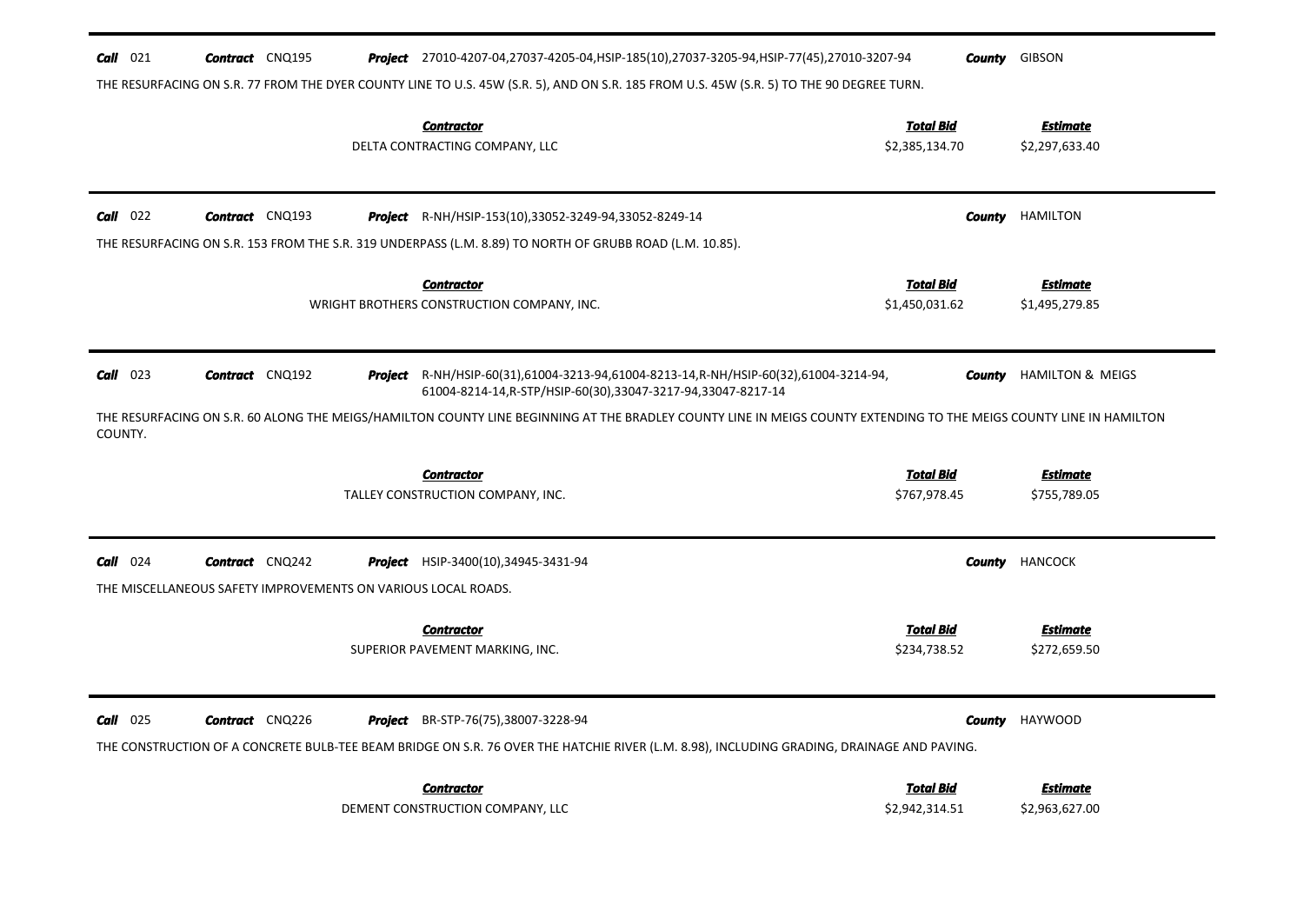| $Call$ 026 | <b>Contract</b> CNQ229 | <b>Project</b> 43946-3420-04                                                                                                                  |                  | <b>County</b> HUMPHREYS |
|------------|------------------------|-----------------------------------------------------------------------------------------------------------------------------------------------|------------------|-------------------------|
|            |                        | THE RESURFACING ON A S.I.A. ROUTE SERVING MULTIPLE INDUSTRIES ON SCEPTER ROAD.                                                                |                  |                         |
|            |                        | <b>Contractor</b>                                                                                                                             | <b>Total Bid</b> | <b>Estimate</b>         |
|            |                        | EUBANK ASPHALT PAVING & SEALING                                                                                                               | \$987,533.10     | \$1,045,729.70          |
|            |                        |                                                                                                                                               |                  |                         |
| $Call$ 027 | <b>Contract</b> CNQ200 | <b>Project</b> R-HSIP-135(23),44008-3231-94,44008-4231-04                                                                                     |                  | <b>County</b> JACKSON   |
|            |                        | THE RESURFACING ON S.R. 135 FROM SOUTH OF SPRING CREEK ROAD (L.M. 7.67) TO S.R. 53 (L.M. 15.74).                                              |                  |                         |
|            |                        | <b>Contractor</b>                                                                                                                             | <b>Total Bid</b> | <b>Estimate</b>         |
|            |                        | LOJAC ENTERPRISES, INC.                                                                                                                       | \$999,749.15     | \$1,173,195.45          |
|            |                        |                                                                                                                                               |                  |                         |
| $Call$ 028 | <b>Contract</b> CNQ249 | <b>Project</b> NH-I-40-7(174),47100-8115-44                                                                                                   | County           | KNOX                    |
|            |                        | THE RESURFACING ON I-40 FROM THE RAMP TO WEST OF DALE AVENUE (L.M. 17.84) TO THE BRIDGE OVER BLACKSTOCK AVENUE AND CSX RAILROAD (L.M. 18.91). |                  |                         |
|            |                        | <b>Contractor</b>                                                                                                                             | <b>Total Bid</b> | <b>Estimate</b>         |
|            |                        | ROGERS GROUP, INC.                                                                                                                            | \$2,022,939.90   | \$1,546,755.10          |
|            |                        |                                                                                                                                               |                  |                         |
|            |                        |                                                                                                                                               |                  |                         |
| $Call$ 029 | <b>Contract</b> CNQ156 | <b>Project</b> R-NH/HSIP-1(357),47009-3295-94,47009-8295-14                                                                                   | County           | KNOX                    |
|            |                        | THE RESURFACING ON U.S. 11 (U.S. 70, S.R. 1) FROM TOWANDA TRAIL (SEQUOYA HILLS) (L.M. 15.53) TO S.R. 158 (L.M. 17.30).                        |                  |                         |
|            |                        | <b>Contractor</b>                                                                                                                             | <b>Total Bid</b> | <b>Estimate</b>         |
|            |                        | ROGERS GROUP, INC.                                                                                                                            | \$389,909.30     | \$403,528.50            |
|            |                        |                                                                                                                                               |                  |                         |
| $Call$ 030 | <b>Contract</b> CNQ190 | <b>Project</b> R-NH/HSIP-62(43),47023-3267-94,47023-8267-14                                                                                   | County           | <b>KNOX</b>             |
|            |                        | THE RESURFACING ON S.R. 62 FROM TEXAS AVENUE (L.M. 13.89) TO S.R. 1 (HENLEY STREET) (L.M. 16.51).                                             |                  |                         |
|            |                        | <b>Contractor</b>                                                                                                                             | Total Bid        | <b>Estimate</b>         |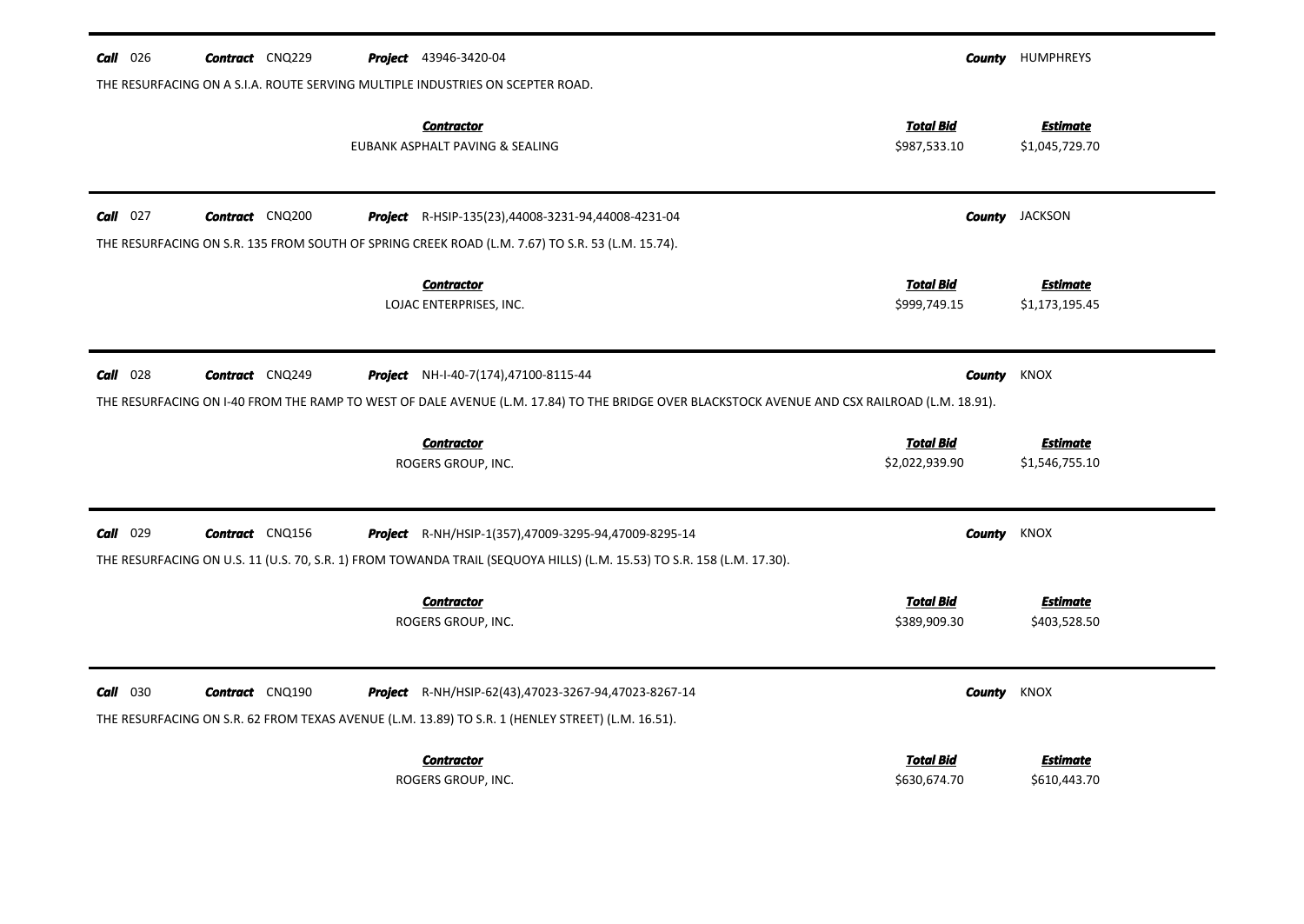| $Call$ 031 | <b>Contract</b> CNQ232                                        | <b>Project</b> R-BR-STP-21(12),48001-3206-94                                                                             |                                  | <b>County</b> LAKE |                                   |
|------------|---------------------------------------------------------------|--------------------------------------------------------------------------------------------------------------------------|----------------------------------|--------------------|-----------------------------------|
|            |                                                               | THE CONSTRUCTION OF A CONCRETE I-BEAM BRIDGE ON S.R. 21 OVER BRANCH (L.M. 1.20), INCLUDING GRADING, DRAINAGE AND PAVING. |                                  |                    |                                   |
|            |                                                               | <b>Contractor</b><br>FORD CONSTRUCTION COMPANY                                                                           | <b>Total Bid</b><br>\$812,441.00 |                    | <b>Estimate</b><br>\$969,277.20   |
| $Call$ 032 | <b>Contract</b> CNQ223                                        | Project HSIP-5200(28),52946-3412-94                                                                                      |                                  | County             | LINCOLN                           |
|            | THE MISCELLANEOUS SAFETY IMPROVEMENTS ON VARIOUS LOCAL ROADS. |                                                                                                                          |                                  |                    |                                   |
|            |                                                               | <b>Contractor</b><br>C & D SAFETY COMPANY, LLC                                                                           | <b>Total Bid</b><br>\$222,800.05 |                    | <b>Estimate</b><br>\$254,417.00   |
| $Call$ 033 | <b>Contract</b> CNQ169                                        | <b>Project</b> R-NH/HSIP-15(194),52004-3230-94,52004-8230-14                                                             |                                  | <b>County</b>      | LINCOLN                           |
|            |                                                               | THE RESURFACING ON U.S. 64 (S.R. 15) FROM S.R. 244 (L.M. 6.56) TO EAST OF OLD BETHEL ROAD (L.M. 10.30).                  |                                  |                    |                                   |
|            |                                                               | <b>Contractor</b><br>LINCOLN PAVING, LLC                                                                                 | <b>Total Bid</b><br>\$954,190.42 |                    | <b>Estimate</b><br>\$1,027,547.25 |
| $Call$ 034 | <b>Contract</b> CNQ162                                        | Project R-STP/HSIP-50(59),52006-3210-94,52006-8210-14                                                                    |                                  | County             | LINCOLN                           |
|            |                                                               | THE RESURFACING ON U.S. 431 (S.R. 50) FROM S.R. 273 (L.M. 12.41) TO U.S. 231 (S.R. 10) (L.M. 13.45) IN FAYETTEVILLE.     |                                  |                    |                                   |
|            |                                                               | <b>Contractor</b><br>LINCOLN PAVING, LLC                                                                                 | <b>Total Bid</b><br>\$497,189.65 |                    | <b>Estimate</b><br>\$498,056.00   |
| $Call$ 035 | <b>Contract</b> CNQ236                                        | <b>Project</b> 52946-3411-04                                                                                             |                                  | <b>County</b>      | LINCOLN                           |
|            |                                                               | THE GRADING, DRAINAGE AND PAVING ON A S.I.A. ROUTE SERVING GENERAL PRODUCTS PARTNERS, LLC.                               |                                  |                    |                                   |
|            |                                                               | <b>Contractor</b><br>LINCOLN PAVING, LLC                                                                                 | <b>Total Bid</b><br>\$914,502.95 |                    | Estimate<br>\$1,142,544.50        |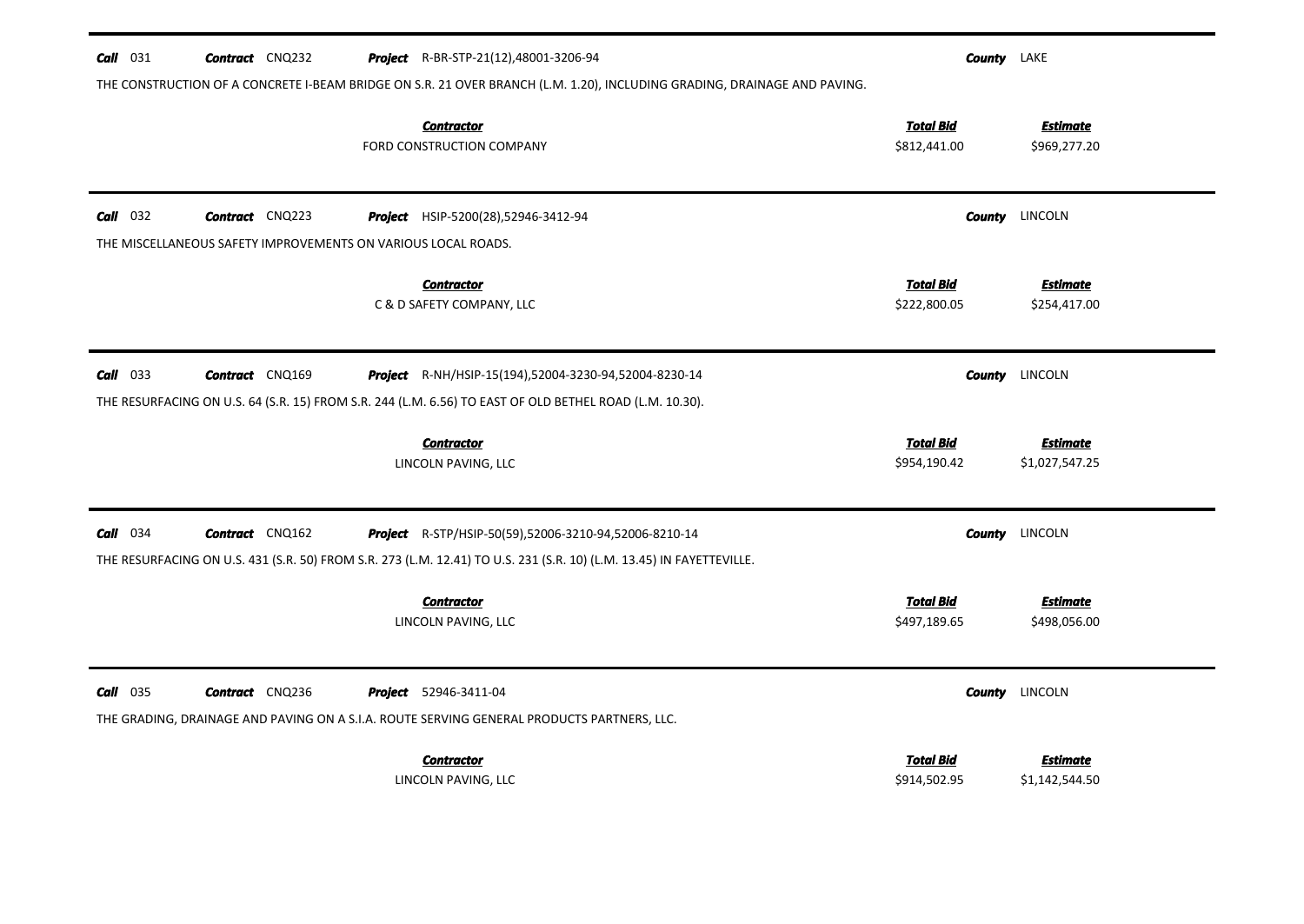| <b>Call</b> 036<br><b>Contract</b> CNQ166 | <b>Project</b> R-STP/HSIP-95(13),53011-3211-94,53011-8211-14<br>THE RESURFACING OF S.R. 95 FROM U.S. 411 (S.R. 33) (L.M. 0.00) TO U.S. 321 (S.R. 73) (L.M. 9.88).                                                   |                                    | <b>County</b> LOUDON              |
|-------------------------------------------|---------------------------------------------------------------------------------------------------------------------------------------------------------------------------------------------------------------------|------------------------------------|-----------------------------------|
|                                           | <b>Contractor</b><br>PATTY CONSTRUCTION INC.                                                                                                                                                                        | <b>Total Bid</b><br>\$1,154,079.00 | <b>Estimate</b><br>\$1,187,401.65 |
| $Call$ 037<br><b>Contract</b> CNQ184      | <b>Project</b> R-BR-STP-151(3),56009-3210-94                                                                                                                                                                        | <b>County</b>                      | MACON                             |
|                                           | THE CONSTRUCTION OF A CONCRETE SLAB BRIDGE ON S.R. 151 OVER SALT LICK CREEK (L.M. 2.47), INCLUDING GRADING, DRAINAGE AND PAVING.<br><b>Contractor</b><br>ADAMS CONTRACTING, LLC                                     | <b>Total Bid</b><br>\$697,868.54   | <b>Estimate</b><br>\$608,663.64   |
| $Call$ 038<br><b>Contract</b> CNQ202      | <b>Project</b> R-STP/HSIP-27(51),58009-3232-94,58009-8232-14                                                                                                                                                        | <b>County</b>                      | <b>MARION</b>                     |
|                                           | THE RESURFACING ON S.R. 27 FROM NORTH OF BIG FORK ROAD (L.M. 22.36) TO SUCK CREEK AT THE HAMILTON COUNTY LINE (L.M. 28.06).<br><b>Contractor</b><br>TALLEY CONSTRUCTION COMPANY, INC.                               | <b>Total Bid</b><br>\$906,726.44   | <b>Estimate</b><br>\$911,529.00   |
| Call 039<br><b>Contract</b> CNQ230        | <b>Project</b> HSIP-417(11),59071-3207-94                                                                                                                                                                           |                                    | <b>County</b> MARSHALL            |
|                                           | THE MISCELLANEOUS SAFETY IMPROVEMENTS INCLUDING GRADING, PAVING AND INSTALLATION OF SCHOOL SPEED LIMIT SIGNS ON S.R. 417 AT OLD COLUMBIA ROAD (L.M. 1.29 TO L.M. 1.32).<br><b>Contractor</b><br>LINCOLN PAVING, LLC | <b>Total Bid</b><br>\$302,344.60   | <b>Estimate</b><br>\$409,345.00   |
| $Call$ 040<br><b>Contract</b> CNQ100      | <b>Project</b> HSIP-50(50),59069-3211-94<br>THE MISCELLANEOUS SAFETY IMPROVEMENTS ON U.S. 431(S.R. 50) FROM BELFAST/FARMINGTON ROAD (L.M. 11.69) TO NEAR LIBERTY VALLEY ROAD (L.M. 11.80).                          | County                             | MARSHALL                          |
|                                           | <b>Contractor</b><br><b>SESSIONS PAVING COMPANY</b>                                                                                                                                                                 | <b>Total Bid</b><br>\$175,369.00   | <b>Estimate</b><br>\$153,579.00   |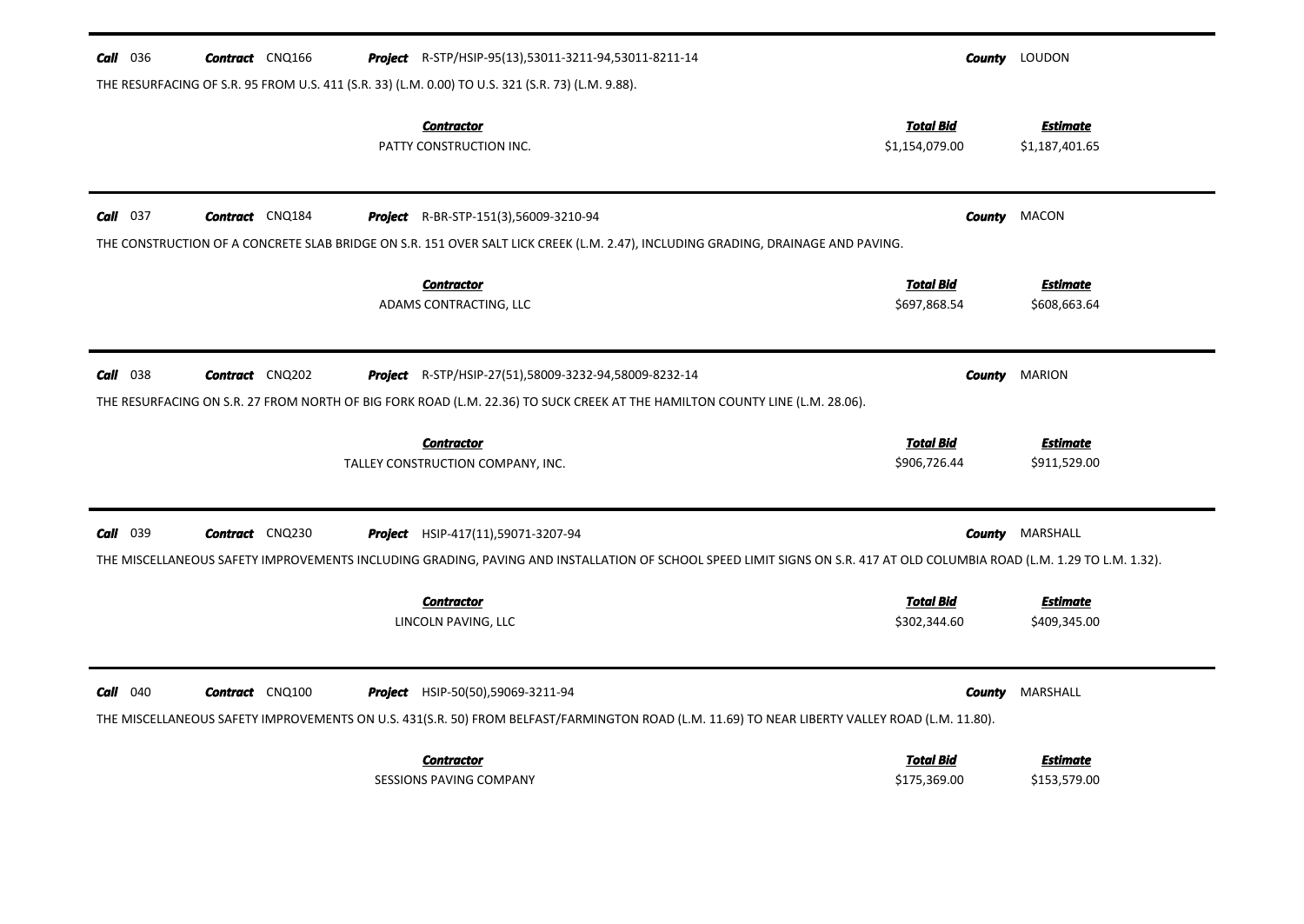| $Call$ 041 | <b>Contract</b> CNQ135 |  | <b>Project</b> NH-30(59),54007-3220-14                                                                                                       |                                  | <b>County</b> MCMINN            |
|------------|------------------------|--|----------------------------------------------------------------------------------------------------------------------------------------------|----------------------------------|---------------------------------|
|            |                        |  | THE GRADING, DRAINAGE AND PAVING ON S.R. 30 (WHITE STREET) FROM NEAR PARK STREET (L.M. 10.95) TO EAST OF KNIGHT ROAD (L.M. 12.05) IN ATHENS. |                                  |                                 |
|            |                        |  |                                                                                                                                              |                                  |                                 |
|            |                        |  |                                                                                                                                              |                                  |                                 |
|            |                        |  | <b>CONTRACT WITHDRAWN</b>                                                                                                                    |                                  |                                 |
|            |                        |  |                                                                                                                                              |                                  |                                 |
|            |                        |  |                                                                                                                                              |                                  |                                 |
| $Call$ 042 | <b>Contract</b> CNQ244 |  | <b>Project</b> R-HSIP-305(12),54016-3223-94,54016-4223-04                                                                                    |                                  | <b>County</b> MCMINN            |
|            |                        |  | THE RESURFACING ON U.S. 11BR (S.R. 305) FROM S.R. 30 (L.M. 0.00) TO U.S. 11 (S.R. 2) (L.M. 2.85).                                            |                                  |                                 |
|            |                        |  |                                                                                                                                              |                                  |                                 |
|            |                        |  | <b>Contractor</b>                                                                                                                            | <b>Total Bid</b>                 | <b>Estimate</b>                 |
|            |                        |  | ROGERS GROUP, INC.                                                                                                                           | \$809,491.18                     | \$846,808.25                    |
|            |                        |  |                                                                                                                                              |                                  |                                 |
|            |                        |  |                                                                                                                                              |                                  |                                 |
| $Call$ 043 | <b>Contract</b> CNQ248 |  | <b>Project</b> 61945-4455-04                                                                                                                 |                                  | <b>County MEIGS</b>             |
|            |                        |  | THE RESURFACING ON OLD S.R. 30 FROM COTTONPORT ROAD EAST OF NEW S.R. 30 (L.M. 0.15) TO WEST MEMORIAL DRIVE (L.M. 2.48).                      |                                  |                                 |
|            |                        |  |                                                                                                                                              |                                  |                                 |
|            |                        |  |                                                                                                                                              |                                  |                                 |
|            |                        |  | <b>Contractor</b>                                                                                                                            | <b>Total Bid</b>                 | <b>Estimate</b>                 |
|            |                        |  | ROGERS GROUP, INC.                                                                                                                           | \$230,389.75                     | \$222,626.00                    |
|            |                        |  |                                                                                                                                              |                                  |                                 |
| $Call$ 044 | <b>Contract</b> CNQ247 |  | <b>Project</b> R-NH-I-75-2(36),62001-8111-44                                                                                                 |                                  | <b>County</b> MONROE            |
|            |                        |  |                                                                                                                                              |                                  |                                 |
|            |                        |  | THE RESURFACING ON 1-75 FROM THE MCMINN COUNTY LINE (L.M. 0.00) TO THE LOUDON COUNTY LINE (L.M. 6.49).                                       |                                  |                                 |
|            |                        |  |                                                                                                                                              |                                  |                                 |
|            |                        |  | ALL BIDS REJECTED                                                                                                                            |                                  |                                 |
|            |                        |  |                                                                                                                                              |                                  |                                 |
|            |                        |  |                                                                                                                                              |                                  |                                 |
| $Call$ 045 | <b>Contract</b> CNQ157 |  | Project R-STP-NH/HSIP-33(124),62004-3254-94,62004-8254-14                                                                                    |                                  | <b>County</b> MONROE            |
|            |                        |  | THE RESURFACING ON U.S. 411 (S.R. 33) FROM WARREN STREET (L.M. 7.01) TO STINNETT RIDGE ROAD (L.M. 8.88).                                     |                                  |                                 |
|            |                        |  |                                                                                                                                              |                                  |                                 |
|            |                        |  | <b>Contractor</b><br>ROGERS GROUP, INC.                                                                                                      | <b>Total Bid</b><br>\$646,909.55 | <b>Estimate</b><br>\$707,405.60 |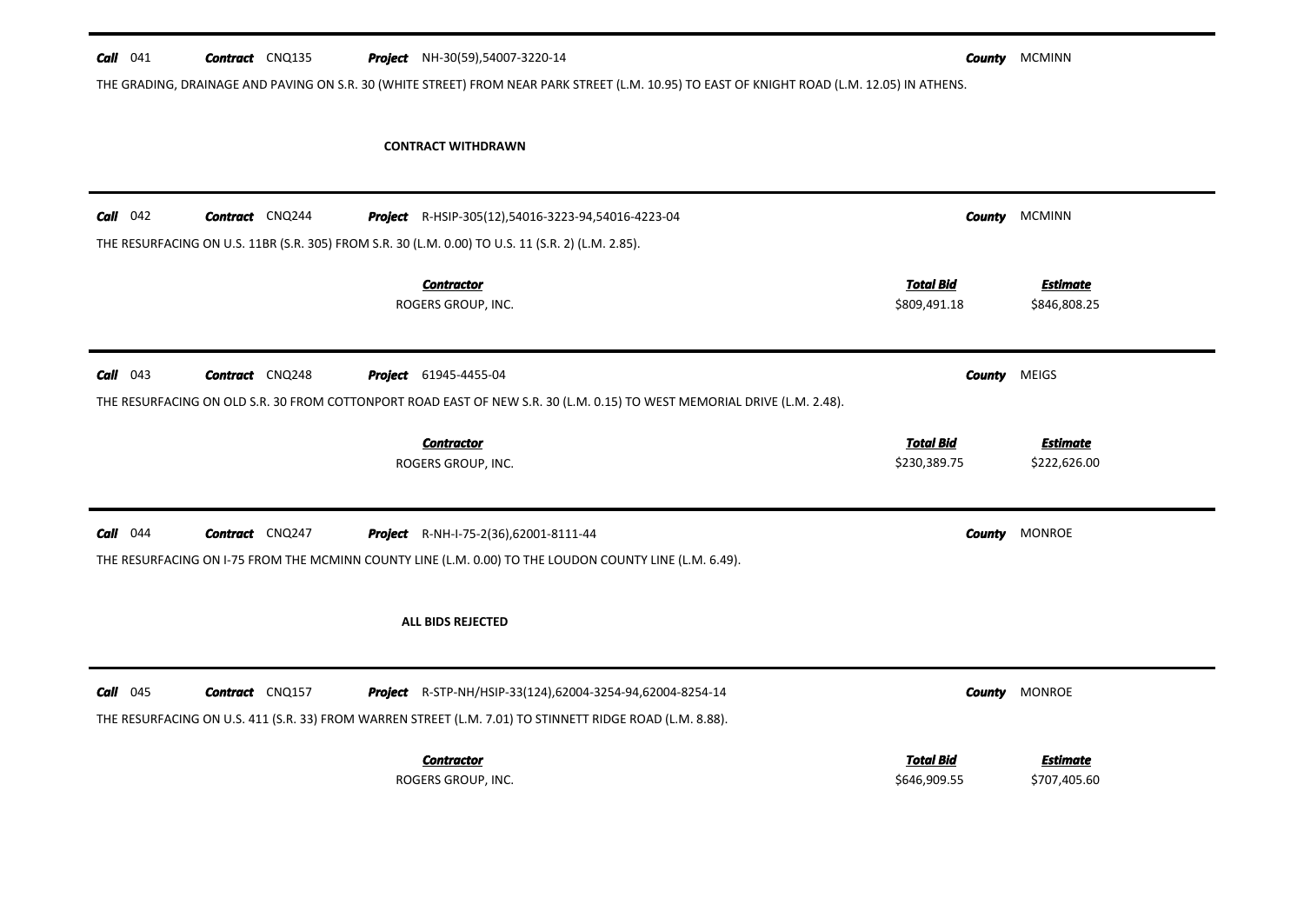| $Call$ 046  | <b>Contract</b> CNQ191                                        | <b>Project</b> R-STP/HSIP-76(99),63015-3220-94,63015-8220-14                                                                     | County                             | MONTGOMERY                        |
|-------------|---------------------------------------------------------------|----------------------------------------------------------------------------------------------------------------------------------|------------------------------------|-----------------------------------|
|             |                                                               | THE RESURFACING ON U.S. 79 (S.R. 76) FROM S.R. 374 (L.M. 9.56) TO U.S. 41A (S.R. 12) (L.M. 13.29).                               |                                    |                                   |
|             |                                                               | <b>Contractor</b><br>EUBANK ASPHALT PAVING & SEALING                                                                             | <b>Total Bid</b><br>\$1,113,535.20 | <b>Estimate</b><br>\$1,272,918.50 |
| $Call$ 047  | <b>Contract</b> CNQ047                                        | <b>Project</b> 65001-4269-04<br>THE REPAIR OF THE BRIDGE ON U.S. 27 (S.R. 29) OVER THE NORFOLK SOUTHERN RAILROAD (L.M. 21.19).   | County                             | MORGAN                            |
|             |                                                               | ALL BIDS REJECTED                                                                                                                |                                    |                                   |
| $Call$ 048  | <b>Contract</b> CNQ224                                        | <b>Project</b> HRRR-6600(23),66945-3463-94                                                                                       | <b>County</b>                      | OBION                             |
|             | THE MISCELLANEOUS SAFETY IMPROVEMENTS ON VARIOUS LOCAL ROADS. |                                                                                                                                  |                                    |                                   |
|             |                                                               | <b>Contractor</b><br>HIGHWAY MARKINGS, INC.                                                                                      | <b>Total Bid</b><br>\$214,042.62   | <b>Estimate</b><br>\$215,531.75   |
| Call<br>049 | <b>Contract</b> CNQ245                                        | <b>Project</b> HRRR/HSIP-136(14),71012-3224-94,HSIP-136(13),67008-3244-94,HSIP-85(23),<br>67020-3215-94                          | <b>County</b>                      | <b>OVERTON &amp; PUTNAM</b>       |
|             |                                                               | THE MISCELLANEOUS SAFETY IMPROVEMENTS ON S.R. 85 IN OVERTON COUNTY AND ON S.R. 136 IN OVERTON AND PUTNAM COUNTIES.               |                                    |                                   |
|             |                                                               | <b>Contractor</b><br>HIGHWAY MARKINGS, INC.                                                                                      | <b>Total Bid</b><br>\$236,455.98   | <b>Estimate</b><br>\$272,054.50   |
| $Call$ 050  | <b>Contract</b> CNQ204                                        | <b>Project</b> R-STP/HSIP-24(64),71002-3221-94,71002-8221-14,R-STP/HSIP-24(65),<br>71002-3222-94,71002-8222-14                   |                                    | <b>County</b> PUTNAM              |
|             |                                                               | THE RESURFACING ON U.S. 70N (S.R. 24) FROM MILLER ROAD TO WEST 4TH STREET AND FROM WEST OF OLD KENTUCKY ROAD TO HITCHCOCK DRIVE. |                                    |                                   |
|             |                                                               | <b>Contractor</b><br>ROGERS GROUP, INC.                                                                                          | <b>Total Bid</b><br>\$1,174,471.77 | <b>Estimate</b><br>\$1,110,977.65 |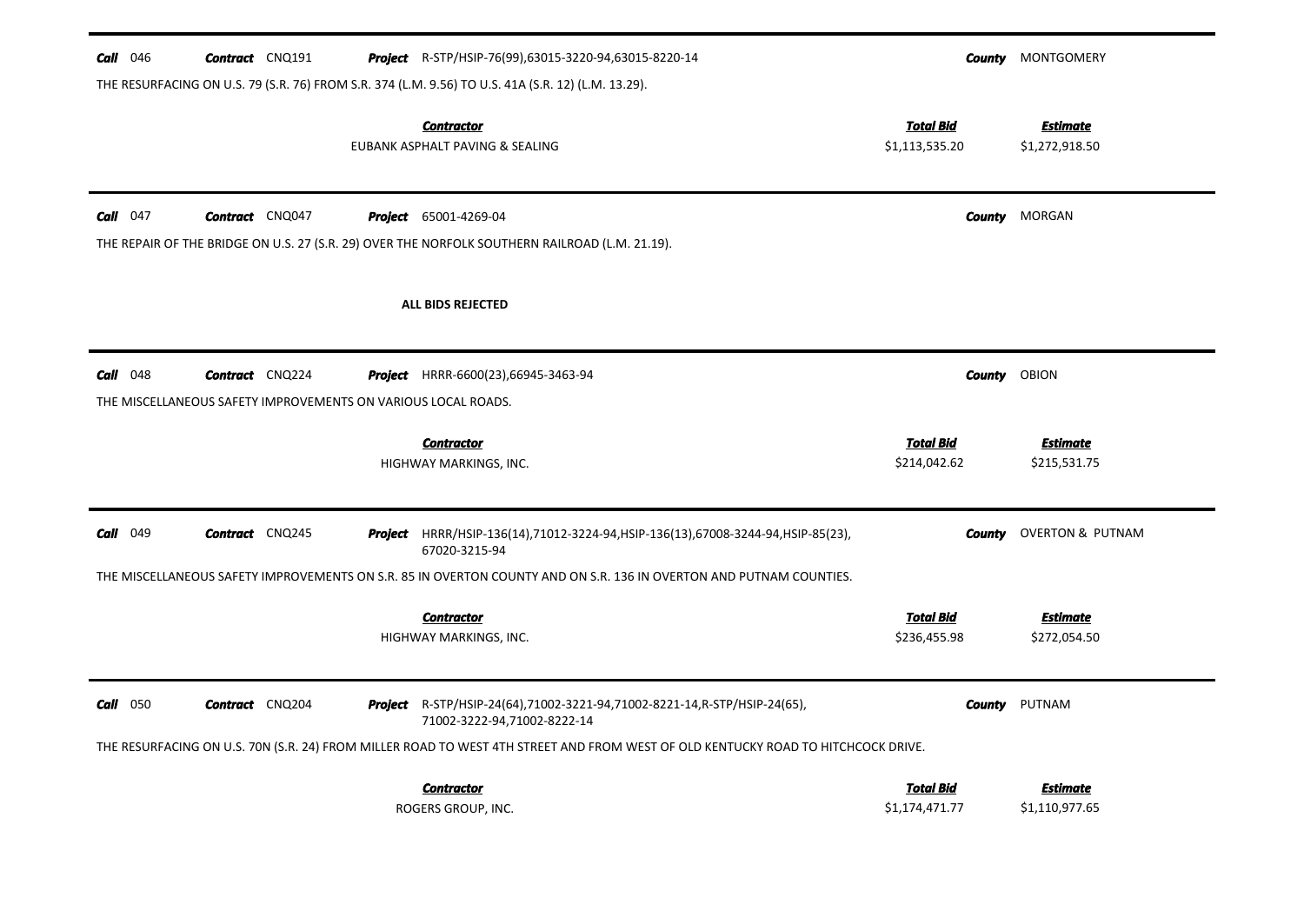| <b>Call</b> 051 | <b>Contract</b> CNQ205 | <b>Project</b> R-NH/HSIP-29(98),72079-3206-94,72079-8206-14                                                                                                                              | <b>County</b> RHEA                 |                                   |
|-----------------|------------------------|------------------------------------------------------------------------------------------------------------------------------------------------------------------------------------------|------------------------------------|-----------------------------------|
|                 |                        | THE RESURFACING ON U.S. 27 (S.R. 29) FROM THE HAMILTON COUNTY LINE (L.M. 0.00) TO NORTH OF BLACK OAK ESTATES ROAD (L.M. 2.50).                                                           |                                    |                                   |
|                 |                        | <b>Contractor</b><br>ROGERS GROUP, INC.                                                                                                                                                  | <b>Total Bid</b><br>\$1,111,007.96 | <b>Estimate</b><br>\$1,249,668.55 |
| $Call$ 052      | <b>Contract</b> CNQ179 | Project R-HSIP-161(10),74016-3216-94,74016-4216-04                                                                                                                                       | County                             | <b>ROBERTSON</b>                  |
|                 |                        | THE RESURFACING ON S.R. 161 FROM S.R. 25 (L.M. 5.22) TO THE KENTUCKY STATE LINE (L.M. 9.92).                                                                                             |                                    |                                   |
|                 |                        | <b>Contractor</b><br>EUBANK ASPHALT PAVING & SEALING                                                                                                                                     | <b>Total Bid</b><br>\$545,318.50   | <b>Estimate</b><br>\$630,614.50   |
| $Call$ 053      | <b>Contract</b> CNQ198 | <b>Project</b> 75027-4228-04, R-STP/HSIP-266(24), 75027-3228-94, 75027-8228-14                                                                                                           | County                             | <b>RUTHERFORD</b>                 |
|                 |                        | THE RESURFACING ON S.R. 266 FROM NOLAN DRIVE (L.M. 3.33) TO S.R. 102 (L.M. 5.01), INCLUDING BRIDGE DECK REPAIR.                                                                          |                                    |                                   |
|                 |                        | <b>Contractor</b><br>HOOVER, INC.                                                                                                                                                        | <b>Total Bid</b><br>\$565,178.00   | <b>Estimate</b><br>\$608,846.65   |
| $Call$ 054      | <b>Contract</b> CNQ222 | <b>Project</b> R-STP/HSIP-266(25),75028-3206-94,75028-8206-14<br>THE RESURFACING ON S.R. 266 FROM THE S.R. 840 WB RAMP (L.M. 8.65) TO U.S. 231 (S.R. 10) (L.M. 13.30).                   | <b>County</b>                      | RUTHERFORD                        |
|                 |                        | <b>Contractor</b><br>HOOVER, INC.                                                                                                                                                        | Total Bid<br>\$499,243.25          | <b>Estimate</b><br>\$526,652.30   |
| Call 055        | <b>Contract</b> CNQ231 | Project 76003-3262-04<br>THE GRADING, DRAINAGE, WIDENING OF A CONCRETE I-BEAM BRIDGE OVER FLAT CREEK (L.M. 1.96) AND PAVING ON S.R. 63 FROM WATER PLANT ROAD TO PARK ROAD IN HUNTSVILLE. | <b>County</b> SCOTT                |                                   |
|                 |                        | <b>Contractor</b><br>POTTER SOUTH EAST LLC                                                                                                                                               | <b>Total Bid</b><br>\$502,093.06   | Estimate<br>\$676,552.25          |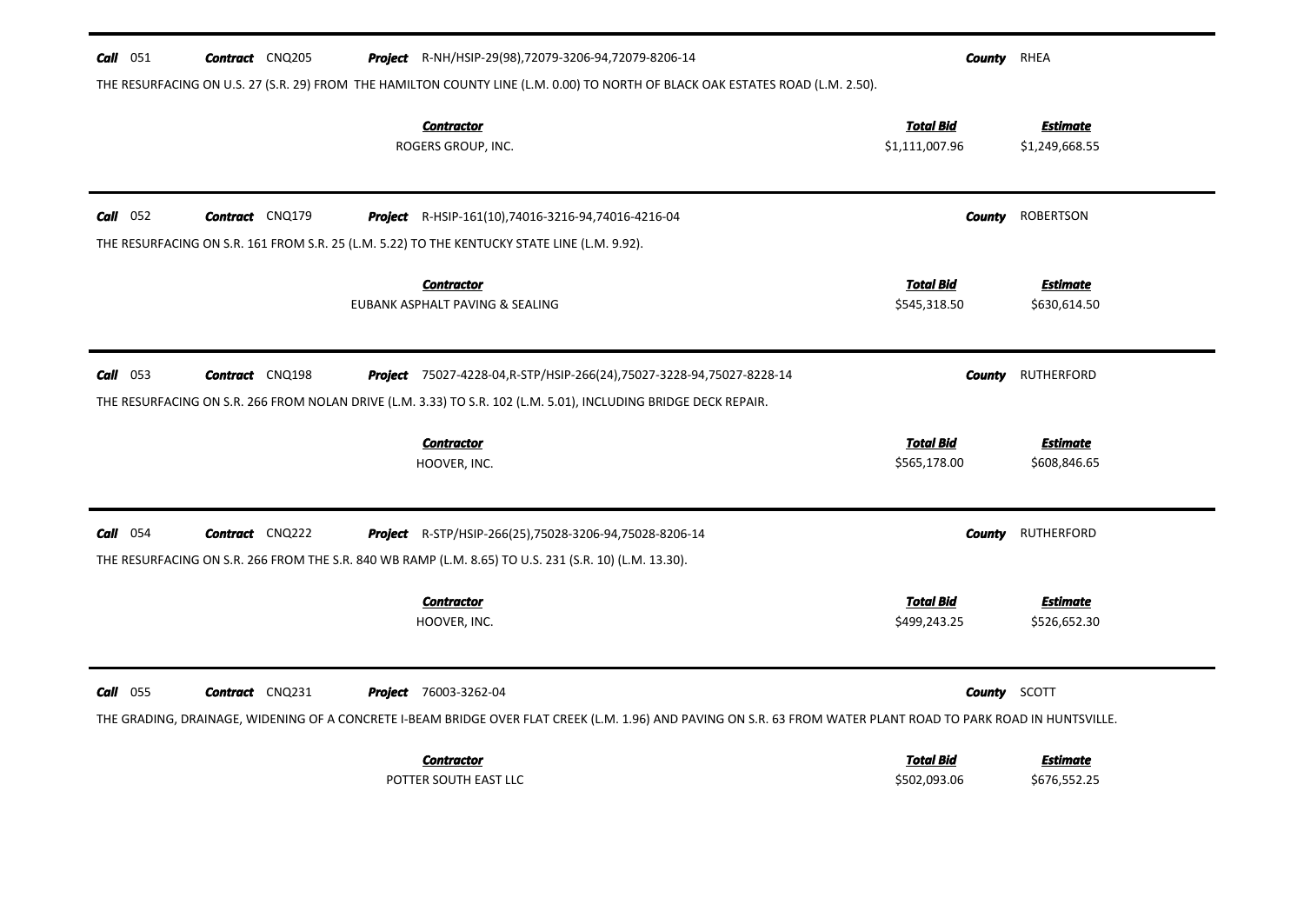| Call 056<br><b>Contract</b> CNQ206<br>Project R-NH/HSIP-28(59),77004-3212-94,77004-8212-14<br>THE RESURFACING ON S.R. 28 FROM SOUTH OF THE BRIDGE OVER WOODCOCK CREEK (L.M. 4.00) TO U.S. 127 (S.R. 8) (L.M. 7.49). |                                    | <b>County</b> SEQUATCHIE          |
|---------------------------------------------------------------------------------------------------------------------------------------------------------------------------------------------------------------------|------------------------------------|-----------------------------------|
| <b>Contractor</b><br>ROGERS GROUP, INC.                                                                                                                                                                             | <b>Total Bid</b><br>\$1,113,736.23 | <b>Estimate</b><br>\$1,051,991.70 |
| Call 057<br><b>Contract</b> CNQ238<br><b>Project</b>                                                                                                                                                                | <b>County</b>                      |                                   |
| THE REPAIR OF THE BRIDGE ON S.R. 385 OVER I-240 (L.M. 0.09).                                                                                                                                                        |                                    |                                   |
| <b>ALL BIDS REJECTED</b>                                                                                                                                                                                            |                                    |                                   |
| <b>Contract</b> CNQ243<br><b>Call</b> 058<br><b>Project</b> NH-I-81-1(128),82001-8183-44                                                                                                                            |                                    | <b>County</b> SULLIVAN            |
| THE RESURFACING ON I-81 FROM THE BRIDGE OVER WALNUT HILL ROAD (L.M. 20.60) TO THE VIRGINIA STATE LINE (L.M. 22.06).                                                                                                 |                                    |                                   |
| <b>ALL BIDS REJECTED</b>                                                                                                                                                                                            |                                    |                                   |
| Call 059<br><b>Contract</b> CNQ158<br>Project 82013-4231-04, R-STP/HSIP-126(21), 82013-3231-94, 82013-8231-14                                                                                                       | County                             | SULLIVAN                          |
| THE RESURFACING ON S.R. 126 FROM S.R. 93 (L.M. 0.00) TO S.R. 36 (L.M. 3.11), INCLUDING BRIDGE DECK REPAIR.                                                                                                          |                                    |                                   |
| <b>Contractor</b><br>W-L CONSTRUCTION & PAVING, INC.                                                                                                                                                                | <b>Total Bid</b><br>\$1,296,824.17 | <b>Estimate</b><br>\$1,349,742.10 |
| $Call$ 060<br><b>Contract</b> CNQ182<br><b>Project</b> R-STP/HSIP-25(53),83005-3247-94,83005-8247-14                                                                                                                |                                    | <b>County</b> SUMNER              |
| THE RESURFACING ON S.R. 25 FROM HALL TOWN ROAD (L.M. 4.95) TO WEST OF BRADFORD DRIVE (L.M. 11.98).                                                                                                                  |                                    |                                   |
| <b>Contractor</b><br>ROGERS GROUP, INC.                                                                                                                                                                             | <b>Total Bid</b><br>\$730,380.00   | <b>Estimate</b><br>\$793,082.00   |
|                                                                                                                                                                                                                     |                                    |                                   |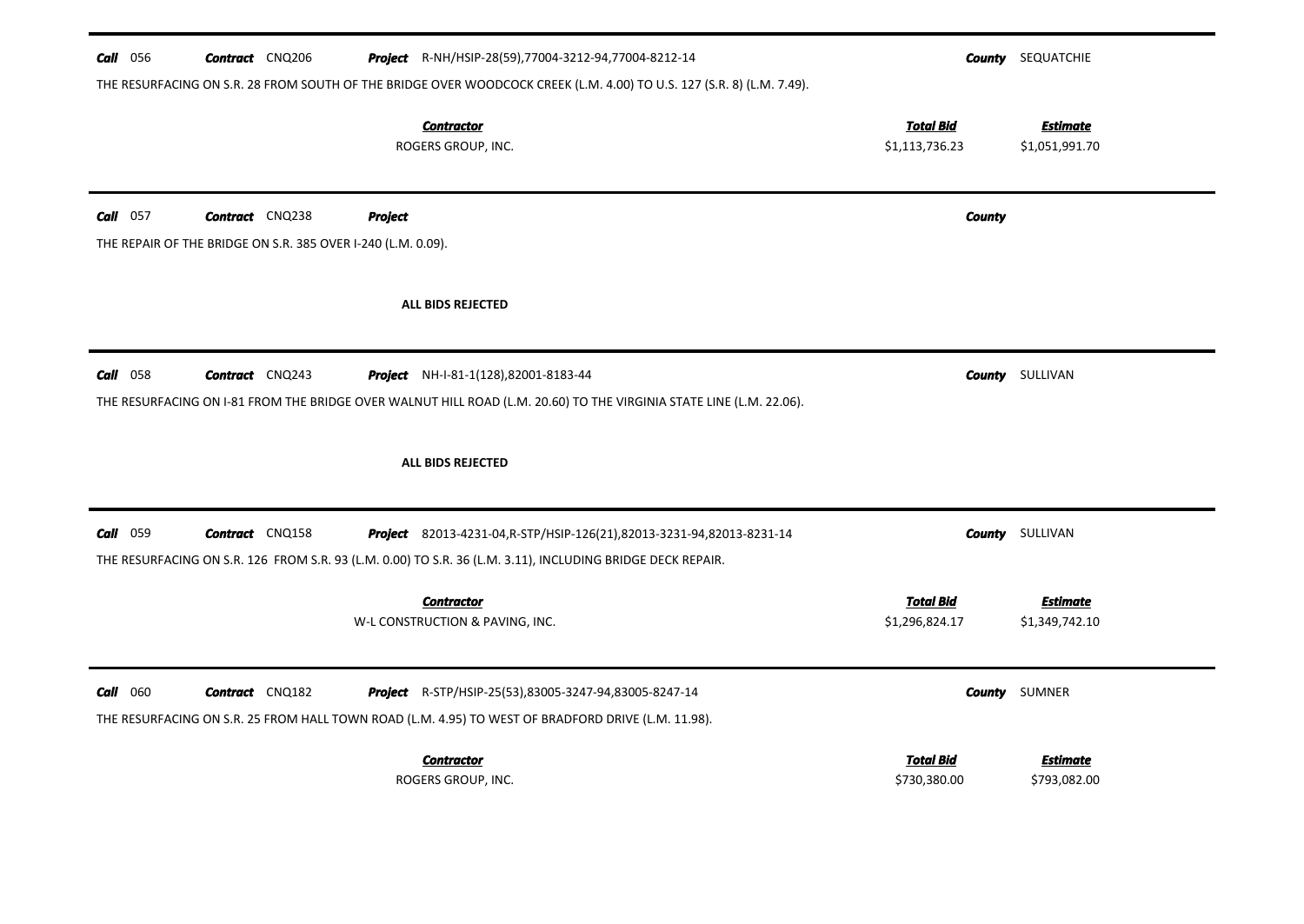| Call 061        | <b>Contract</b> CNQ251 |         | <b>Project</b> 86950-3528-04                                                                                                                                                                                           |                                    |               | <b>County</b> UNICOI              |
|-----------------|------------------------|---------|------------------------------------------------------------------------------------------------------------------------------------------------------------------------------------------------------------------------|------------------------------------|---------------|-----------------------------------|
|                 |                        |         | THE GRADING, DRAINAGE, CONSTRUCTION OF A CONCRETE BOX BRIDGE AND PAVING ON A S.I.A. ROUTE SERVING NUCLEAR FUEL SERVICES (NFS) IN ERWIN.<br><b>Contractor</b><br>SUMMERS-TAYLOR, INC.                                   | <b>Total Bid</b><br>\$1,011,116.20 |               | <b>Estimate</b><br>\$983,406.75   |
| 062<br>Call     | <b>Contract</b> CNQ177 |         | Project R-NH/HSIP-397(13),94092-3230-94,94092-8230-14<br>THE RESURFACING ON S.R. 397 FROM U.S. 31 (S.R. 6) (L.M. 0.00) TO S.R. 96 (L.M. 3.20) IN FRANKLIN.                                                             |                                    | County        | WILLIAMSON                        |
|                 |                        |         | <b>Contractor</b><br>LOJAC ENTERPRISES, INC.                                                                                                                                                                           | <b>Total Bid</b><br>\$637,841.65   |               | <b>Estimate</b><br>\$659,470.95   |
| $Call$ 063      | <b>Contract</b> CNQ165 | Project | R-NH/HSIP-6(116),94003-3274-94,94003-8274-14,R-STP/HSIP-6(117),94003-3275-94,<br>94003-8275-14                                                                                                                         |                                    | <b>County</b> | WILLIAMSON                        |
|                 |                        |         | THE RESURFACING ON U.S. 31 (S.R. 6) FROM THE MAURY COUNTY LINE (L.M. 0.00) TO SOUTH OF THE S.R. 840 OVERHEAD BRIDGE (L.M. 5.00).                                                                                       |                                    |               |                                   |
|                 |                        |         | <b>Contractor</b><br>LOJAC ENTERPRISES, INC.                                                                                                                                                                           | <b>Total Bid</b><br>\$1,238,375.00 |               | <b>Estimate</b><br>\$1,302,502.00 |
| <b>Call</b> 064 | <b>Contract</b> CNQ225 |         | <b>Project</b> STP/HSIP-246(4),94029-3211-94,94029-8211-14<br>THE RESURFACING ON S.R. 246 FROM MILE END ROAD (L.M. 9.67) TO FORREST STREET (L.M. 12.97).                                                               |                                    | County        | WILLIAMSON                        |
|                 |                        |         | <b>Contractor</b><br>LOJAC ENTERPRISES, INC.                                                                                                                                                                           | <b>Total Bid</b><br>\$415,329.00   |               | <b>Estimate</b><br>\$434,138.00   |
| $Call$ 065      | <b>Contract</b> CNQ221 |         | <b>Project</b> 95010-4206-04, STP/HSIP-96(47), 95010-3206-94, 95010-8206-14<br>THE RESURFACING ON S.R. 96 FROM THE CANNON COUNTY LINE (L.M. 0.00) TO THE DEKALB COUNTY LINE (L.M. 3.94), INCLUDING BRIDGE DECK REPAIR. |                                    |               | <b>County</b> WILSON              |
|                 |                        |         | <b>Contractor</b><br>HOOVER, INC.                                                                                                                                                                                      | <b>Total Bid</b><br>\$659,807.25   |               | <b>Estimate</b><br>\$706,176.20   |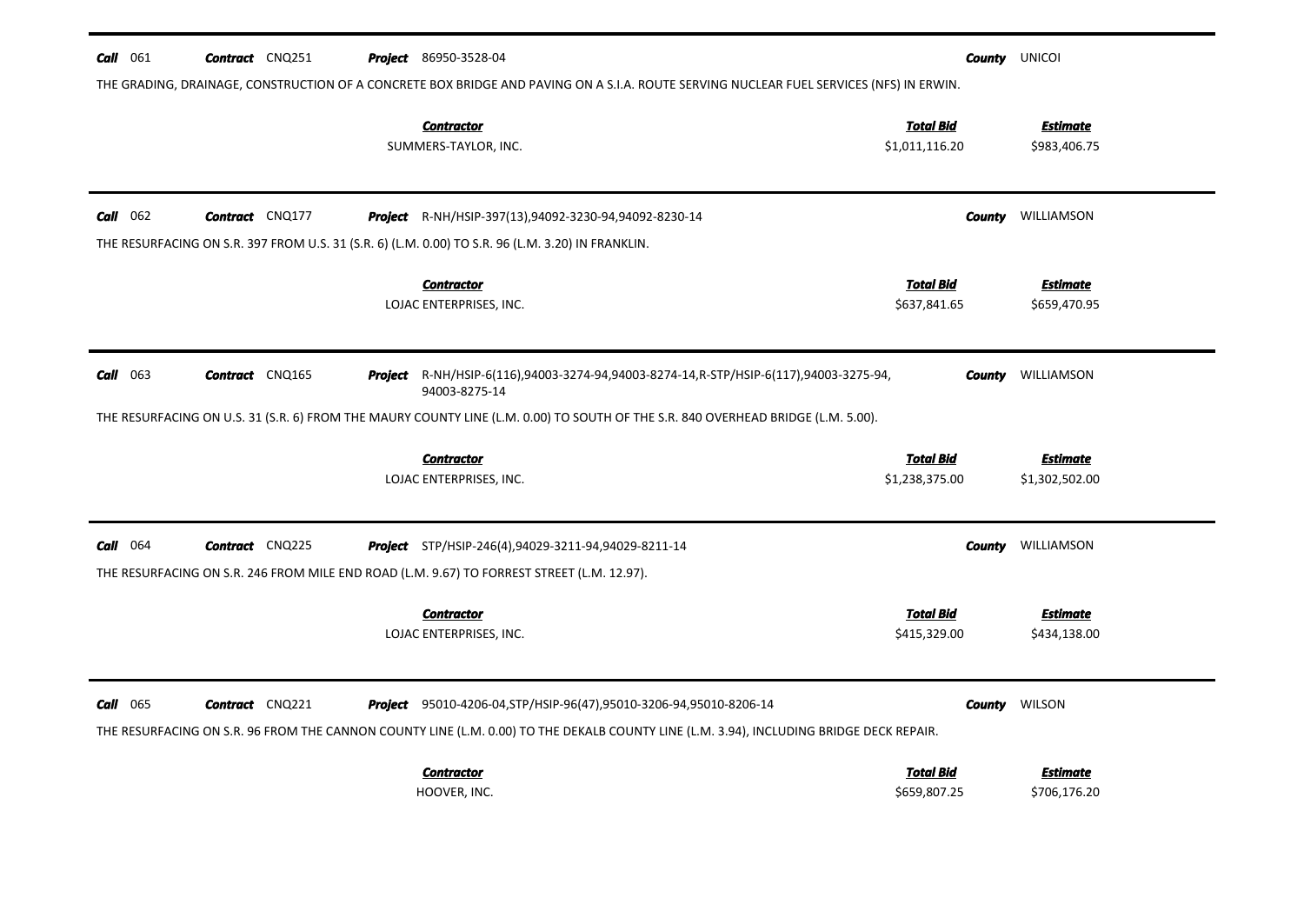| <b>Call</b> 066 | <b>Contract</b> CNQ929 | <b>Project</b>                                                                                                                                                   |                      |                       | <b>County</b>  |                     |
|-----------------|------------------------|------------------------------------------------------------------------------------------------------------------------------------------------------------------|----------------------|-----------------------|----------------|---------------------|
|                 |                        | THE RESURFACING ON S.R. 11 FROM WEST OF SOUTH 5TH STREET TO U.S. 31 (S.R. 7) AND ON U.S. 31 (S.R. 7) FROM SOUTH OF COLLEGE STREET TO NORTH OF PIGEON ROOST ROAD. |                      |                       |                |                     |
|                 |                        | ALL BIDS REJECTED                                                                                                                                                |                      |                       |                |                     |
| <b>Call</b> 067 | <b>Contract</b> CNQ928 | <b>Project</b> STP-66(52),32006-3234-14,45009-3216-14<br>THE PAVING ON S.R. 66 FROM NORTH OF I-81 IN JEFFERSON COUNTY TO S.R. 160 IN MORRISTOWN.                 |                      |                       | County         | HAMBLEN & JEFFERSON |
|                 |                        | <b>CONTRACT WITHDRAWN</b>                                                                                                                                        |                      |                       |                |                     |
| <b>Call</b> 068 | <b>Contract</b> CNQ927 | <b>Project</b> PHSIP-I-275-3(134),47005-3159-94<br>THE IMPROVEMENT OF THE INTERCHANGE ON I-275 AT THE I-640 EASTBOUND RAMP (EXIT 3).                             |                      |                       | KNOX<br>County |                     |
|                 |                        | ALL BIDS REJECTED                                                                                                                                                |                      |                       |                |                     |
|                 |                        |                                                                                                                                                                  | <b>Total Awarded</b> | <b>Total Estimate</b> |                |                     |
|                 |                        | Letting Totals -                                                                                                                                                 | \$50,087,552.68      | \$51,568,992.34       |                |                     |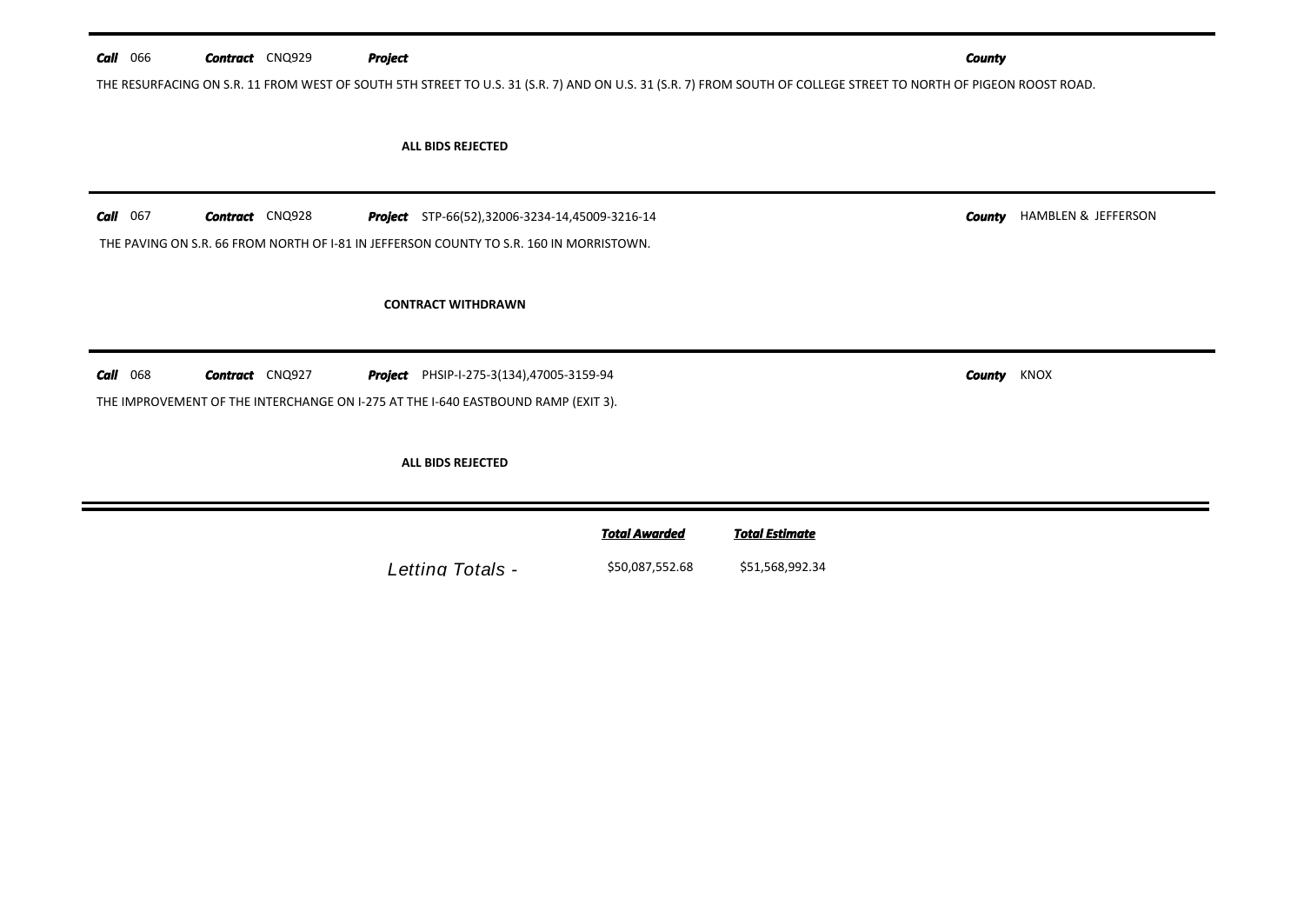### *Contract Awards for Letting Of August 19, 2016*

| $Call$ 001 | <b>Contract</b> CNQ930                                       |                | <b>Project</b> 26016-4206-04                                                                                    |                                    | <b>County</b> FRANKLIN            |
|------------|--------------------------------------------------------------|----------------|-----------------------------------------------------------------------------------------------------------------|------------------------------------|-----------------------------------|
|            |                                                              |                | THE REPAIR OF THE BRIDGES ON S.R. 476 OVER THE ELK RIVER (L.M. 3.39) AND HURRICANE CREEK (L.M. 7.40).           |                                    |                                   |
|            |                                                              |                | <b>Contractor</b><br>MID-STATE CONSTRUCTION COMPANY, INC.                                                       | <b>Total Bid</b><br>\$3,148,415.11 | <b>Estimate</b><br>\$2,906,160.53 |
| $Call$ 002 | <b>Contract</b> CNQ933                                       |                | Project PHSIP-I-275-3(134),47005-3159-94                                                                        |                                    | <b>County</b> KNOX                |
|            |                                                              |                | THE IMPROVEMENT OF THE INTERCHANGE ON I-275 AT THE I-640 EASTBOUND RAMP (EXIT 3).                               |                                    |                                   |
|            |                                                              |                | <b>Contractor</b><br>TWIN K CONSTRUCTION, INC.                                                                  | <b>Total Bid</b><br>\$860,000.00   | <b>Estimate</b><br>\$806,015.45   |
| $Call$ 003 | <b>Contract</b> CNQ931                                       |                | <b>Project</b> 79006-4196-04                                                                                    |                                    | <b>County</b> SHELBY              |
|            | THE REPAIR OF THE BRIDGE ON S.R. 385 OVER I-240 (L.M. 0.09). |                |                                                                                                                 |                                    |                                   |
|            |                                                              |                | <b>Contractor</b><br>DEMENT CONSTRUCTION COMPANY, LLC                                                           | <b>Total Bid</b><br>\$847,518.58   | <b>Estimate</b><br>\$810,673.63   |
| $Call$ 004 | <b>Contract</b> CNQ281                                       | <b>Project</b> |                                                                                                                 | <b>County</b>                      |                                   |
|            |                                                              |                | THE RANDOM ON-CALL CABLE BARRIER REPAIR ON VARIOUS INTERSTATE AND STATE ROUTES.                                 |                                    |                                   |
|            |                                                              |                | ALL BIDS REJECTED                                                                                               |                                    |                                   |
| $Call$ 005 | <b>Contract</b> CNQ276                                       |                | <b>Project</b> 98049-4124-04<br>THE RANDOM ON-CALL CABLE BARRIER REPAIR ON VARIOUS INTERSTATE AND STATE ROUTES. | County                             | BENTON, CROCKETT, ETC.            |
|            |                                                              |                | <b>Contractor</b><br>TRI-STATE GUARDRAIL & SIGN CO., INC.                                                       | <b>Total Bid</b><br>\$434,780.00   | <b>Estimate</b><br>\$450,880.00   |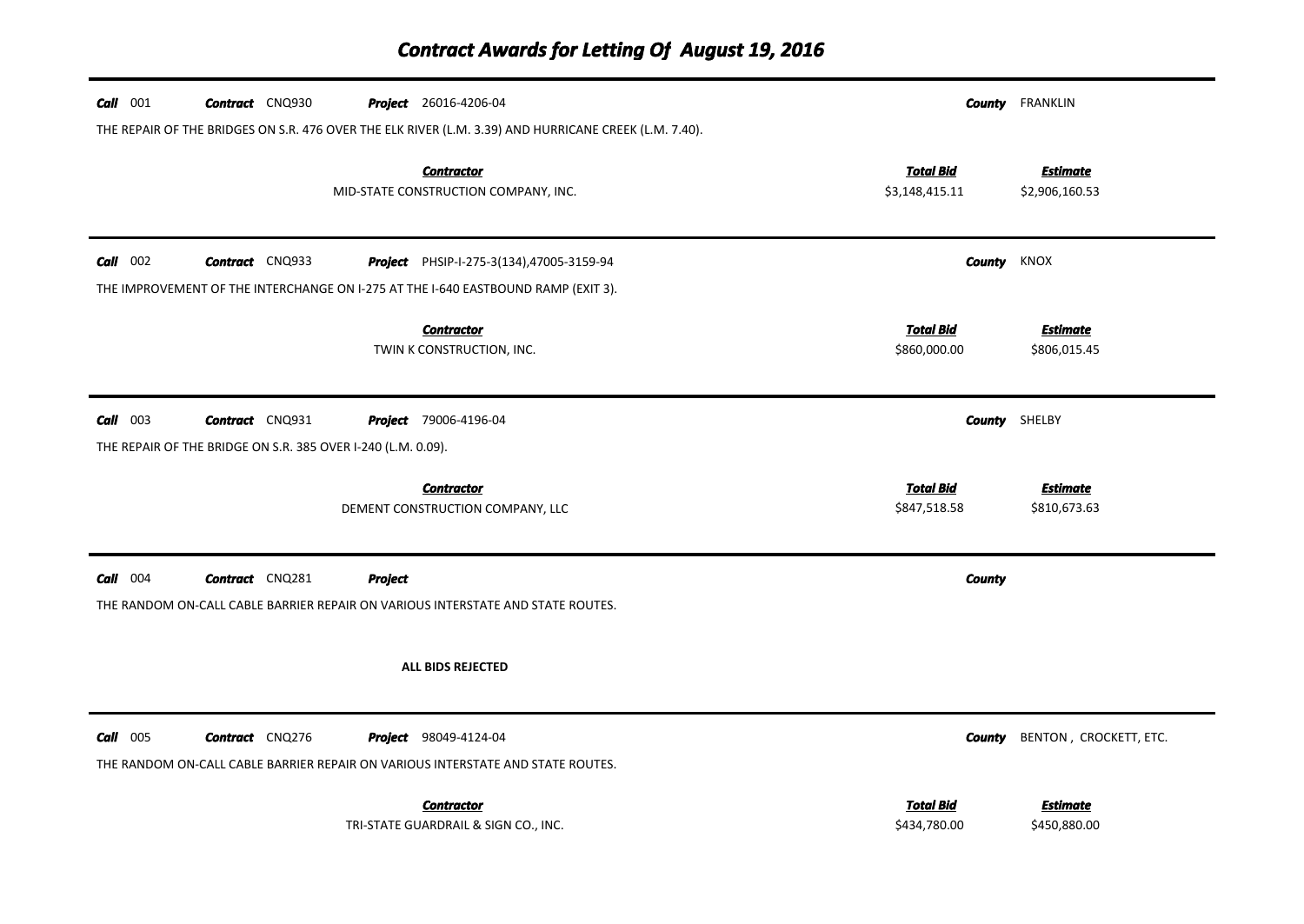| $Call$ 006       | <b>Contract</b> CNQ261                                        | <b>Project</b> HSIP-2000(16),20945-3440-94, HSIP-300(31),03945-3490-94, HSIP-3600(37),<br>36945-3490-94, HSIP-3900(25), 39945-3488-94                                                                                | County                           | BENTON, DECATUR, ETC.              |
|------------------|---------------------------------------------------------------|----------------------------------------------------------------------------------------------------------------------------------------------------------------------------------------------------------------------|----------------------------------|------------------------------------|
|                  | THE MISCELLANEOUS SAFETY IMPROVEMENTS ON VARIOUS LOCAL ROADS. |                                                                                                                                                                                                                      |                                  |                                    |
|                  |                                                               | <b>Contractor</b><br>HIGHWAY MARKINGS, INC.                                                                                                                                                                          | <b>Total Bid</b><br>\$679,182.60 | <u>Estimate</u><br>\$798,126.90    |
| 007<br>Call      | <b>Contract</b> CNQ282                                        | <b>Project</b> 98029-4125-04                                                                                                                                                                                         | <b>County</b>                    | BRADLEY, COFFEE, ETC.              |
|                  |                                                               | THE RANDOM ON-CALL CABLE BARRIER REPAIR ON VARIOUS INTERSTATE AND STATE ROUTES.                                                                                                                                      |                                  |                                    |
|                  |                                                               | <b>Contractor</b><br>RMD HOLDINGS, LTD DBA NATIONWIDE CONSTRUCTION GROUP                                                                                                                                             | <b>Total Bid</b><br>\$310,550.00 | <u>Estimate</u><br>\$322,161.00    |
| <b>Call</b> 008  | <b>Contract</b> CNQ287                                        | <b>Project</b> NH-I-098-2(17),98029-3120-44                                                                                                                                                                          | County                           | BRADLEY, COFFEE, ETC.              |
| $(2016 - 2018).$ |                                                               | THE ANNUAL PREVENTATIVE AND UNSCHEDULED MAINTENANCE ON THE CHATTANOOGA SMARTWAY I.T.S. SYSTEM EQUIPMENT, INCLUDING THE TRANSPORTATION MANAGEMENT CENTER                                                              |                                  |                                    |
|                  |                                                               | <b>Contractor</b>                                                                                                                                                                                                    | <b>Total Bid</b>                 | <b>Estimate</b>                    |
|                  |                                                               | NABCO ELECTRIC COMPANY, INC.                                                                                                                                                                                         | \$3,761,150.00                   | \$4,060,000.00                     |
| Call 009         | <b>Contract</b> CNQ228                                        | <b>Project</b> BRZE-900(35),09946-3454-94                                                                                                                                                                            | <b>County</b>                    | CARROLL                            |
|                  |                                                               | THE CONSTRUCTION OF A CONCRETE BOX BRIDGE ON AUCTION LANE OVER THE RUTHERFORD FORK OBION RIVER (L.M. 1.24).                                                                                                          |                                  |                                    |
|                  |                                                               | <b>Contractor</b>                                                                                                                                                                                                    | <b>Total Bid</b>                 | <b>Estimate</b>                    |
|                  |                                                               | JONES BROS., INC.                                                                                                                                                                                                    | \$445,177.90                     | \$443,982.80                       |
| $Call$ 010       | <b>Contract</b> CNQ286                                        | Project HSIP-107(23),86006-3234-94,PHSIP-1365(3),90946-3452-94,PHSIP-359(12),10008-3220-94<br>THE MISCELLANEOUS SAFETY IMPROVEMENTS ON S.R. 359 AT GOVERNOR ALFRED TAYLOR ROAD, ON S.R. 107 AND OLD STAGECOACH ROAD. |                                  | <b>County</b> CARTER, UNICOI, ETC. |
|                  |                                                               | <b>Contractor</b><br>SUPERIOR PAVEMENT MARKING, INC.                                                                                                                                                                 | <b>Total Bid</b><br>\$147,287.65 | <b>Estimate</b><br>\$169,911.75    |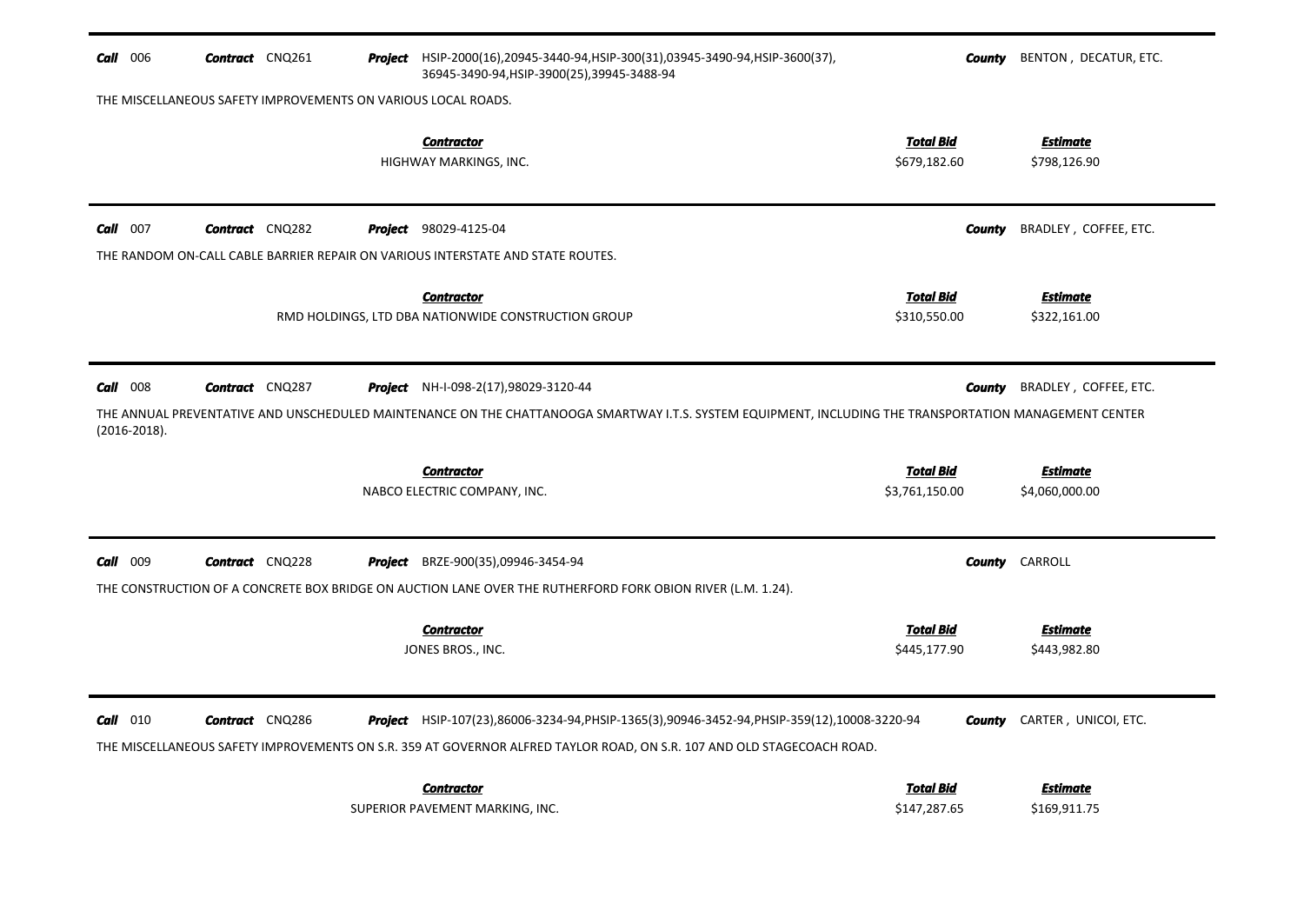| Call 011   | <b>Contract</b> CNQ275 |                                                               | <b>Project</b> 98302-4108-04                                                                          |                                                                                                                                        | County        | CHEATHAM, DAVIDSON, ETC.        |
|------------|------------------------|---------------------------------------------------------------|-------------------------------------------------------------------------------------------------------|----------------------------------------------------------------------------------------------------------------------------------------|---------------|---------------------------------|
|            |                        |                                                               | THE RANDOM ON-CALL CABLE BARRIER REPAIR ON VARIOUS INTERSTATE AND STATE ROUTES.                       |                                                                                                                                        |               |                                 |
|            |                        |                                                               | <b>Contractor</b><br>LU, INC.                                                                         | <b>Total Bid</b><br>\$399,340.00                                                                                                       |               | <b>Estimate</b><br>\$390,090.00 |
| $Call$ 012 | <b>Contract</b> CNQ254 |                                                               |                                                                                                       | Project HSIP-1200(25),12945-3436-94,HSIP-3500(40),35946-3403-94,HSIP-5500(55),55946-3446-94                                            | <b>County</b> | CHESTER, HARDEMAN, ETC.         |
|            |                        | THE MISCELLANEOUS SAFETY IMPROVEMENTS ON VARIOUS LOCAL ROADS. |                                                                                                       |                                                                                                                                        |               |                                 |
|            |                        |                                                               | <b>Contractor</b><br>SUPERIOR TRAFFIC CONTROL, INC.                                                   | <b>Total Bid</b><br>\$559,409.95                                                                                                       |               | <b>Estimate</b><br>\$662,718.00 |
| $Call$ 013 | <b>Contract</b> CNQ257 | THE MISCELLANEOUS SAFETY IMPROVEMENTS ON VARIOUS LOCAL ROADS. |                                                                                                       | Project HSIP-1700(21),17945-3425-94,HSIP-2400(33),24946-3403-94,HSIP-3800(15),38945-3462-94                                            | <b>County</b> | CROCKETT, FAYETTE, ETC.         |
|            |                        |                                                               | <b>Contractor</b>                                                                                     | <b>Total Bid</b>                                                                                                                       |               | <b>Estimate</b>                 |
|            |                        |                                                               | SUPERIOR TRAFFIC CONTROL, INC.                                                                        | \$527,823.35                                                                                                                           |               | \$631,311.75                    |
| $Call$ 014 | <b>Contract</b> CNQ255 |                                                               | <b>Project</b> 18006-3214-04                                                                          | THE GRADING, DRAINAGE AND PAVING ON U.S. 127 (S.R. 28) FROM S.R. 68 (L.M. 9.76) TO SOUTH OF THE BRIDGE OVER BYRD'S CREEK (L.M. 10.70). | <b>County</b> | CUMBERLAND                      |
|            |                        |                                                               | <b>CONTRACT WITHDRAWN</b>                                                                             |                                                                                                                                        |               |                                 |
| $Call$ 015 | <b>Contract</b> CNQ253 |                                                               | <b>Project</b> 19005-4164-04<br>THE REPLACEMENT OF AN OVERHEAD SIGN STRUCTURE ON I-40EB (L.M. 17.97). |                                                                                                                                        | County        | DAVIDSON                        |
|            |                        |                                                               | <b>Contractor</b>                                                                                     | <b>Total Bid</b>                                                                                                                       |               | <b>Estimate</b>                 |
|            |                        |                                                               | LOJAC SAFETY, INC.                                                                                    | \$56,000.00                                                                                                                            |               | \$46,200.00                     |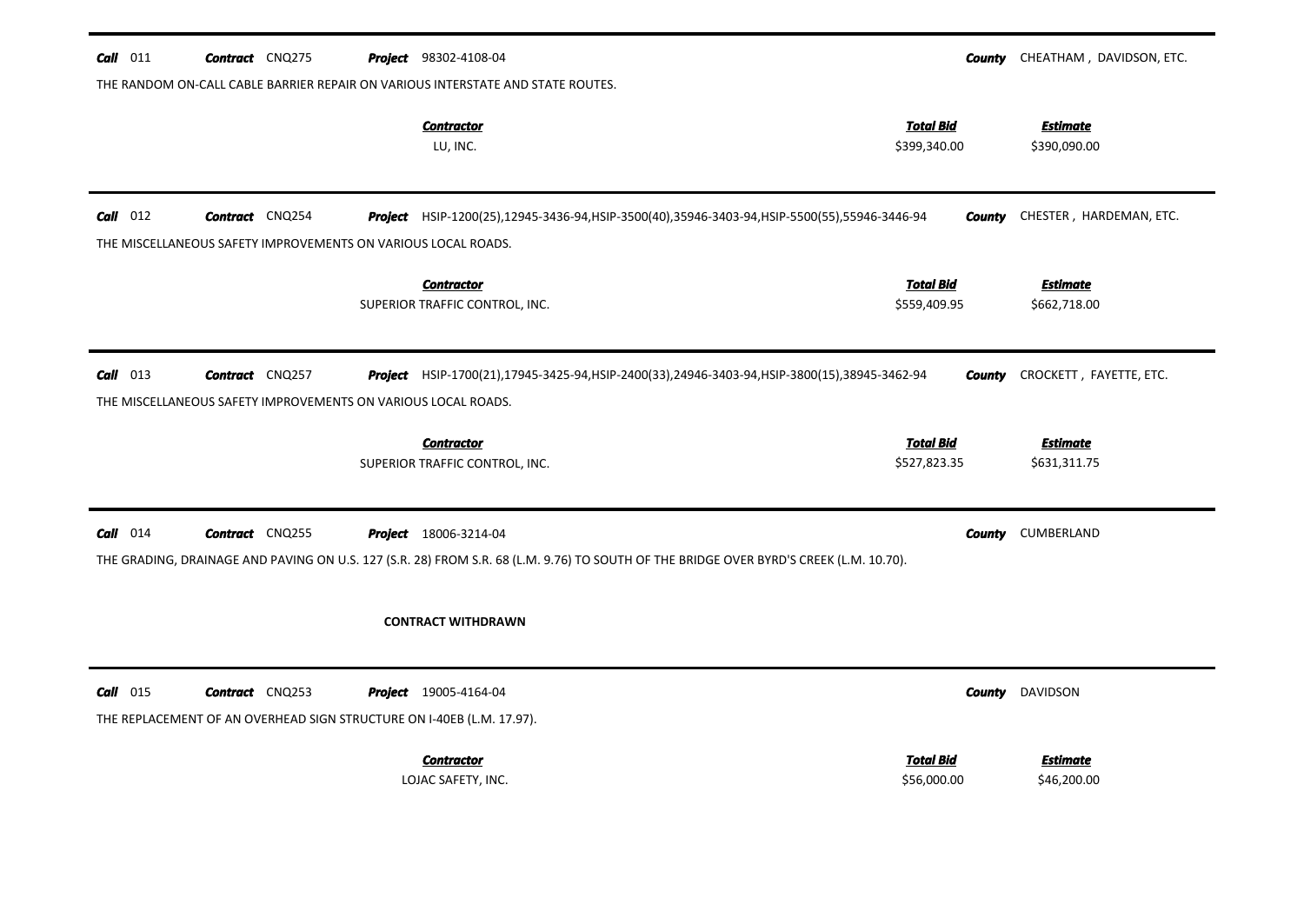| Call<br>016     | <b>Contract</b> CNQ220                                        | <b>Project</b> 19009-4189-04                                                                                                                                                 | County                           | DAVIDSON                        |
|-----------------|---------------------------------------------------------------|------------------------------------------------------------------------------------------------------------------------------------------------------------------------------|----------------------------------|---------------------------------|
|                 | THE INSTALLATION OF A CANTILEVER SIGN ON I-65 NB (L.M. 7.07). |                                                                                                                                                                              |                                  |                                 |
|                 |                                                               | <b>Contractor</b><br>LOJAC SAFETY, INC.                                                                                                                                      | <b>Total Bid</b><br>\$90,020.00  | <b>Estimate</b><br>\$94,100.00  |
| $Call$ 017      | <b>Contract</b> CNQ283                                        | <b>Project</b> 24004-4223-04                                                                                                                                                 | County                           | FAYETTE                         |
|                 |                                                               | THE REPAIR OF THE BRIDGE ON U.S. 64 (S.R. 15) OVER HOWELL CREEK (L.M. 19.55).                                                                                                |                                  |                                 |
|                 |                                                               | <b>Contractor</b><br>VOLUNTEER BRIDGE CONSTRUCTION, INC.                                                                                                                     | <b>Total Bid</b><br>\$391,063.20 | <b>Estimate</b><br>\$405,389.00 |
| Call<br>018     | <b>Contract</b> CNQ252                                        | Project HSIP/PHSIP-2500(27),25945-3479-94, HSIP/PHSIP-6700(32),67945-3472-94,<br>HSIP/PHSIP-6900(7),69946-3434-94                                                            | County                           | FENTRESS, OVERTON, ETC.         |
|                 | THE MISCELLANEOUS SAFETY IMPROVEMENTS ON VARIOUS LOCAL ROADS. |                                                                                                                                                                              |                                  |                                 |
|                 |                                                               | <b>Contractor</b><br>HIGHWAY MARKINGS, INC.                                                                                                                                  | <b>Total Bid</b><br>\$808,188.44 | <b>Estimate</b><br>\$964,327.25 |
| 019<br>Call     | <b>Contract</b> CNQ260                                        | Project HSIP/HRRR-2700(54),27946-3401-94,HSIP-420(10),27032-3210-94,HSIP-4800(14),<br>48945-3417-94                                                                          | <b>County</b>                    | <b>GIBSON &amp; LAKE</b>        |
|                 | THE MISCELLANEOUS SAFETY IMPROVEMENTS ON VARIOUS LOCAL ROADS. |                                                                                                                                                                              |                                  |                                 |
|                 |                                                               | <b>Contractor</b><br>SUPERIOR TRAFFIC CONTROL, INC.                                                                                                                          | <b>Total Bid</b><br>\$531,698.25 | <b>Estimate</b><br>\$553,981.75 |
| <b>Call</b> 020 | <b>Contract</b> CNQ267                                        | Project PHSIP/STP-SIP-131(36),29007-3219-94<br>THE INSTALLATION OF SCHOOL SPEED LIMIT FLASHING SIGNS ON S.R. 131 AT THE ENTRANCE TO WASHBURN SCHOOL (L.M. 7.13 - L.M. 7.48). |                                  | <b>County GRAINGER</b>          |
|                 |                                                               | <b>Contractor</b><br>STANSELL ELECTRIC COMPANY, INC.                                                                                                                         | <b>Total Bid</b><br>\$27,709.50  | <b>Estimate</b><br>\$27,101.25  |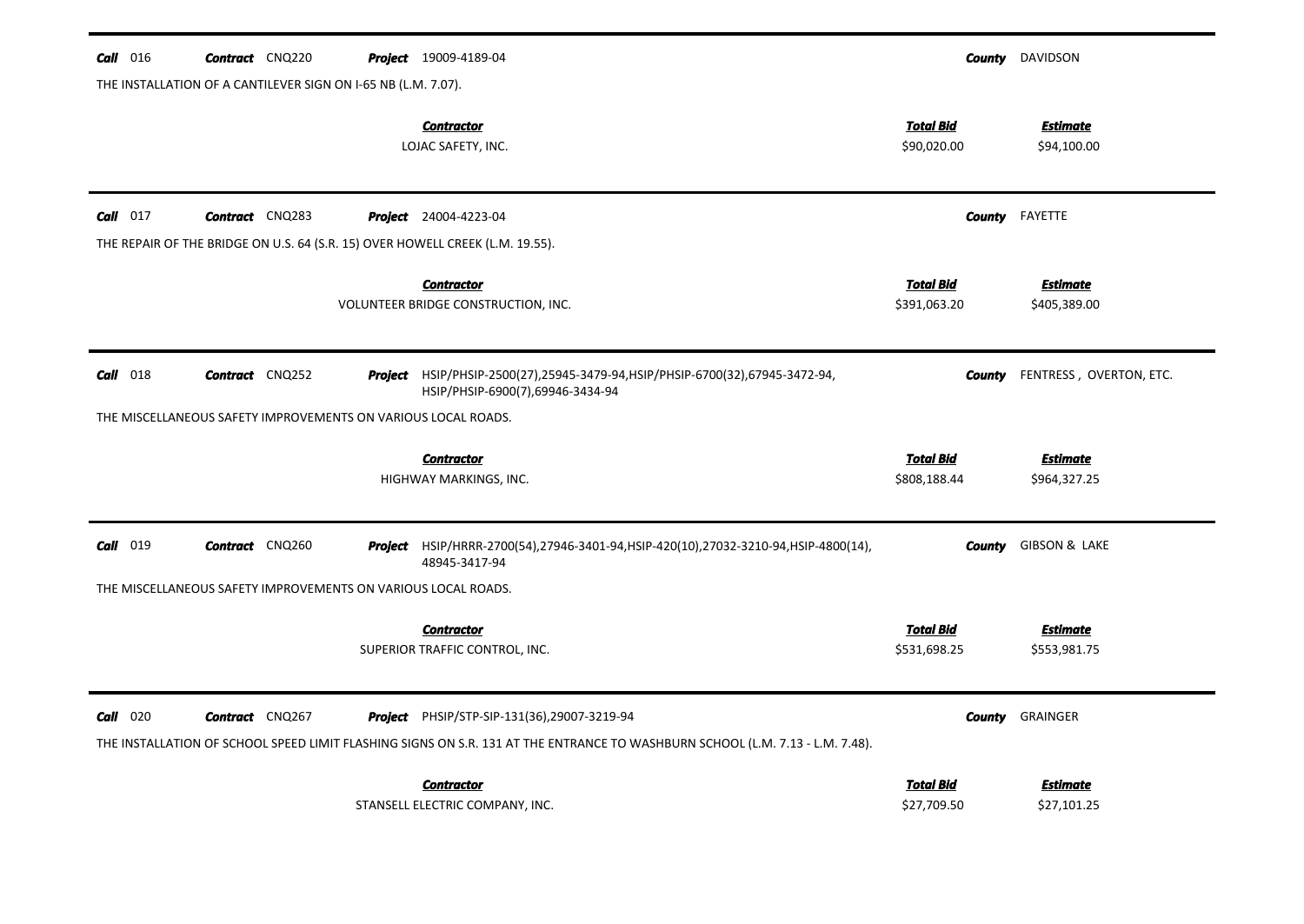| $Call$ 021 | <b>Contract</b> CNQ256                                        | <b>Project</b> NH/HSIP-107(26),30011-3230-94,30011-8230-14                                                                      |                                    | <b>County GREENE</b>              |
|------------|---------------------------------------------------------------|---------------------------------------------------------------------------------------------------------------------------------|------------------------------------|-----------------------------------|
|            |                                                               | THE RESURFACING ON S.R. 107 FROM U.S. 321 (S.R. 35) (L.M. 7.87) TO U.S. 11E (S.R. 34) (L.M. 10.50).                             |                                    |                                   |
|            |                                                               | <b>Contractor</b><br>SUMMERS-TAYLOR, INC.                                                                                       | <b>Total Bid</b><br>\$730,971.50   | <b>Estimate</b><br>\$718,216.80   |
| $Call$ 022 | <b>Contract</b> CNQ259                                        | Project HSIP/PHSIP-4100(17),41945-3460-94, HSIP/PHSIP-4300(29),43946-3419-94                                                    |                                    | <b>County</b> HICKMAN & HUMPHREYS |
|            | THE MISCELLANEOUS SAFETY IMPROVEMENTS ON VARIOUS LOCAL ROADS. |                                                                                                                                 |                                    |                                   |
|            |                                                               | <b>CONTRACT PENDING</b>                                                                                                         |                                    |                                   |
| $Call$ 023 | <b>Contract</b> CNQ285                                        | <b>Project</b> IM/NH-40-3(149),41001-3151-44                                                                                    | County                             | HICKMAN & HUMPHREYS               |
|            |                                                               | THE GRADING, DRAINAGE AND PAVING ON 1-40 WB NEAR M.M. 161 FOR A TRUCK CLIMBING LANE (L.M. 0.22 - L.M. 1.33).                    |                                    |                                   |
|            |                                                               |                                                                                                                                 |                                    |                                   |
|            |                                                               | <b>Contractor</b><br>DEMENT CONSTRUCTION COMPANY, LLC                                                                           | <b>Total Bid</b><br>\$6,320,635.72 | <b>Estimate</b><br>\$5,825,630.05 |
|            |                                                               |                                                                                                                                 |                                    |                                   |
| $Call$ 024 | <b>Contract</b> CNQ262                                        | Project HSIP-135(19),44945-3285-94, HSIP-4400(53),44945-3486-94                                                                 | County                             | <b>JACKSON</b>                    |
|            |                                                               | THE MISCELLANEOUS SAFETY IMPROVEMENTS ON VARIOUS LOCAL ROADS AND ON S.R. 135 FROM THE PUTNAM COUNTY LINE TO LANKFORD MILL ROAD. |                                    |                                   |
|            |                                                               | <b>Contractor</b>                                                                                                               | <b>Total Bid</b>                   | <b>Estimate</b>                   |
|            |                                                               |                                                                                                                                 |                                    |                                   |
|            |                                                               | CUMBERLAND GUARDRAIL, INC.                                                                                                      | \$469,004.85                       | \$497,440.50                      |
|            |                                                               |                                                                                                                                 |                                    |                                   |
| $Call$ 025 | <b>Contract</b> CNQ264                                        | <b>Project</b> HSIP/PHSIP-4600(25),46946-3407-94                                                                                |                                    | <b>County</b> JOHNSON             |
|            | THE MISCELLANEOUS SAFETY IMPROVEMENTS ON VARIOUS LOCAL ROADS. |                                                                                                                                 |                                    |                                   |
|            |                                                               | <b>Contractor</b>                                                                                                               | <b>Total Bid</b>                   | <b>Estimate</b>                   |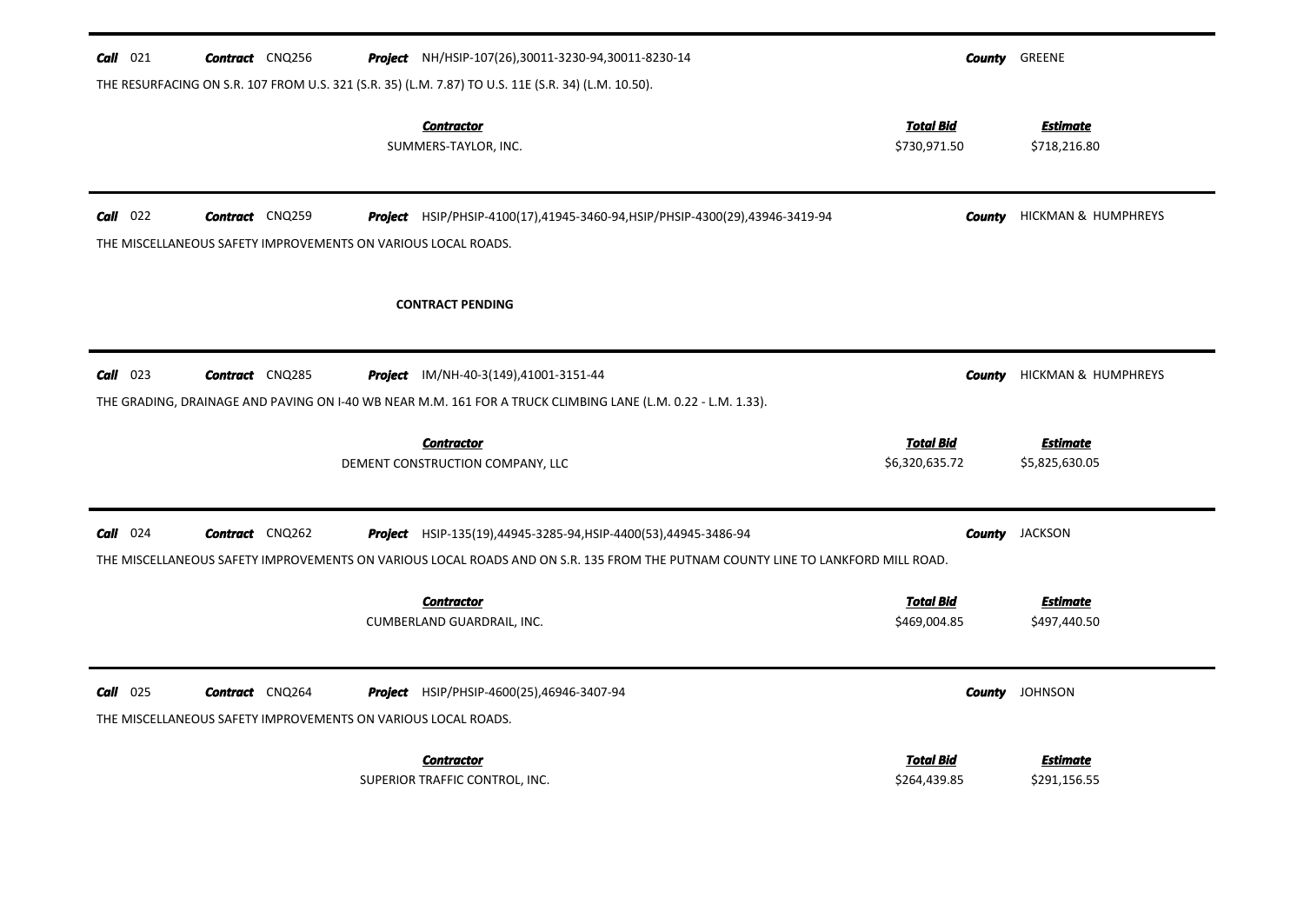| $Call$ 026               | <b>Contract</b> CNQ271 |  | <b>Project</b> 51003-4216-04                                                                                                                     |                  | <b>County</b> LEWIS |                                  |
|--------------------------|------------------------|--|--------------------------------------------------------------------------------------------------------------------------------------------------|------------------|---------------------|----------------------------------|
|                          |                        |  | THE CONSTRUCTION OF A CONCRETE BOX BEAM BRIDGE ON S.R. 48 OVER ROCKHOUSE CREEK (L.M. 9.08), INCLUDING GRADING, DRAINAGE AND PAVING.              |                  |                     |                                  |
|                          |                        |  | <b>CONTRACT WITHDRAWN</b>                                                                                                                        |                  |                     |                                  |
| $Call$ 027               | <b>Contract</b> CNQ290 |  | Project HSIP-72(15),53007-3216-94                                                                                                                |                  |                     | <b>County</b> LOUDON             |
|                          |                        |  | THE MISCELLANEOUS SAFETY IMPROVEMENTS ON S.R. 72 FROM THE LOUDON CITY LIMITS (L.M. 12.06) TO NEAR THE ROANE COUNTY LINE (L.M. 16.97).            |                  |                     |                                  |
|                          |                        |  | <b>Contractor</b>                                                                                                                                | <u>Total Bid</u> |                     | <b>Estimate</b>                  |
|                          |                        |  | SUPERIOR PAVEMENT MARKING, INC.                                                                                                                  | \$95,078.50      |                     | \$109,357.50                     |
|                          | <b>Contract</b> CNQ263 |  | Project HSIP/PHSIP-5600(48),56946-3439-94, HSIP/PHSIP-8000(22),80945-3499-94,                                                                    |                  |                     | <b>County</b> MACON, SMITH, ETC. |
|                          |                        |  |                                                                                                                                                  |                  |                     |                                  |
| $Call$ 028               |                        |  | HSIP/PHSIP-8500(19),85945-3469-94<br>THE MISCELLANEOUS SAFETY IMPROVEMENTS ON VARIOUS LOCAL ROADS.                                               |                  |                     |                                  |
|                          |                        |  | <b>CONTRACT PENDING</b>                                                                                                                          |                  |                     |                                  |
|                          | <b>Contract</b> CNQ266 |  | <b>Project</b> HSIP-1629(10),57031-3418-94                                                                                                       |                  |                     | <b>County MADISON</b>            |
|                          |                        |  | THE MISCELLANEOUS SAFETY IMPROVEMENTS ON RIVERSIDE DRIVE FROM S.R. 18 (L.M. 0.00) TO STEAM MILL FERRY ROAD (L.M. 8.90).                          |                  |                     |                                  |
|                          |                        |  | <b>Contractor</b>                                                                                                                                | <b>Total Bid</b> |                     | <b>Estimate</b>                  |
|                          |                        |  | SUPERIOR TRAFFIC CONTROL, INC.                                                                                                                   | \$107,745.55     |                     | \$159,519.25                     |
| $Call$ 029<br>$Call$ 030 | <b>Contract</b> CNQ210 |  | Project R-PHSIP-373(12),59007-3214-94                                                                                                            |                  | County              | MARSHALL                         |
|                          |                        |  | THE IMPROVEMENT OF THE INTERSECTION ON S.R. 373 AT HEIL QUAKER AVENUE IN LEWISBURG (L.M. 8.25), INCLUDING GRADING, DRAINAGE, SIGNALS AND PAVING. |                  |                     |                                  |
|                          |                        |  | <b>Contractor</b>                                                                                                                                | <b>Total Bid</b> |                     | <b>Estimate</b>                  |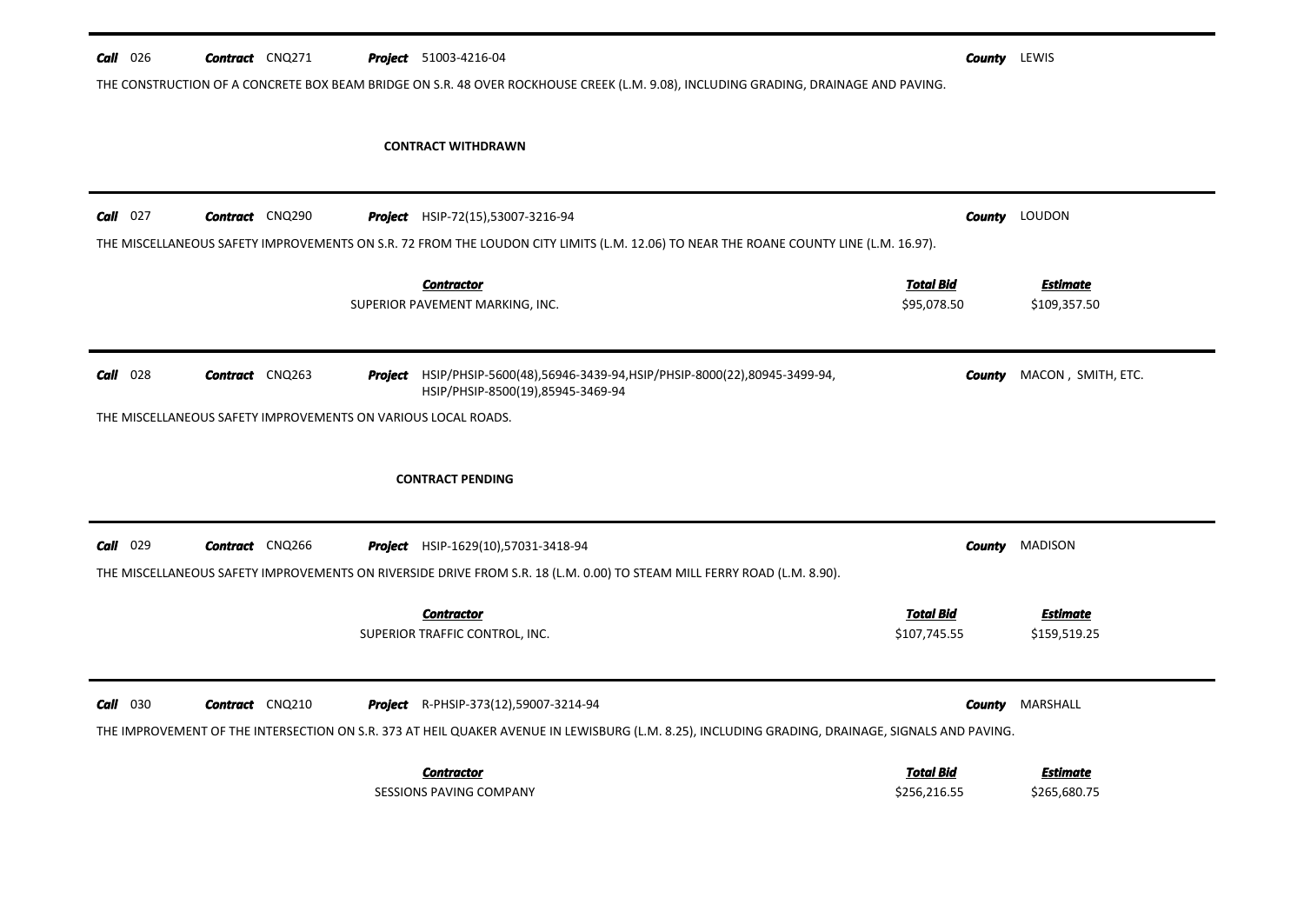| $Call$ 031      | <b>Contract</b> CNQ277 | <b>Project</b> HSIP-I-24-1(112), 75100-3105-94                                                                                                                             |                                    | <b>County</b> RUTHERFORD          |
|-----------------|------------------------|----------------------------------------------------------------------------------------------------------------------------------------------------------------------------|------------------------------------|-----------------------------------|
|                 |                        | THE INSTALLATION OF LONGITUDINAL CABLE BARRIER ON I-24 FROM S.R. 102 (L.M. 6.80) TO S.R. 840 (L.M. 11.47).<br><b>Contractor</b>                                            | <u>Total Bid</u>                   | <b>Estimate</b>                   |
|                 |                        | GEORGE B. STONE CO., LLC                                                                                                                                                   | \$235,500.00                       | \$193,500.00                      |
| $Call$ 032      | <b>Contract</b> CNQ269 | <b>Project</b> R-STP/HSIP-35(65),78004-3234-94,78004-8234-14<br>THE RESURFACING ON U.S. 411 (S.R. 35) FROM NEAR FOOTHILLS DRIVE (L.M. 2.75) TO FRED KING LANE (L.M. 9.90). | County                             | SEVIER                            |
|                 |                        | <b>Contractor</b><br>CHARLES BLALOCK & SONS, INC.                                                                                                                          | <u>Total Bid</u><br>\$2,006,669.71 | <b>Estimate</b><br>\$2,117,515.00 |
| $Call$ 033      | <b>Contract</b> CNQ289 | Project HSIP-1384(10),82017-3406-94, HSIP-357(2),82946-3255-94, PHSIP/HSIP-93(16),<br>82010-3238-94                                                                        |                                    | <b>County</b> SULLIVAN            |
|                 |                        | THE MISCELLANEOUS SAFETY IMPROVEMENTS ON S.R. 357 AND BLOOMINGDALE PIKE, AND INSTALLATION OF LONGITUDINAL CABLE BARRIER ON S.R. 93.                                        |                                    |                                   |
|                 |                        |                                                                                                                                                                            |                                    |                                   |
|                 |                        | <b>Contractor</b>                                                                                                                                                          | <b>Total Bid</b>                   | <b>Estimate</b>                   |
|                 |                        | SUPERIOR PAVEMENT MARKING, INC.                                                                                                                                            | \$240,736.40                       | \$308,207.50                      |
| $Call$ 034      | <b>Contract</b> CNQ291 | <b>Project</b> 85945-3468-04                                                                                                                                               |                                    | <b>County</b> TROUSDALE           |
|                 |                        | THE GRADING, DRAINAGE AND PAVING ON A S.I.A. ROUTE SERVING CCA & ARC AUTOMOTIVE.                                                                                           |                                    |                                   |
|                 |                        | <b>Contractor</b><br>LOJAC ENTERPRISES, INC.                                                                                                                               | <b>Total Bid</b><br>\$1,498,417.40 | <u>Estimate</u><br>\$1,660,592.75 |
| <b>Call</b> 035 | <b>Contract</b> CNQ272 | <b>Project</b> HSIP-144(3),87006-3215-94<br>THE MISCELLANEOUS SAFETY IMPROVEMENTS ON S.R. 144 FROM S.R. 131 (L.M. 0.00) TO S.R. 33 (S.R. 61) (L.M. 5.03).                  | County                             | <b>UNION</b>                      |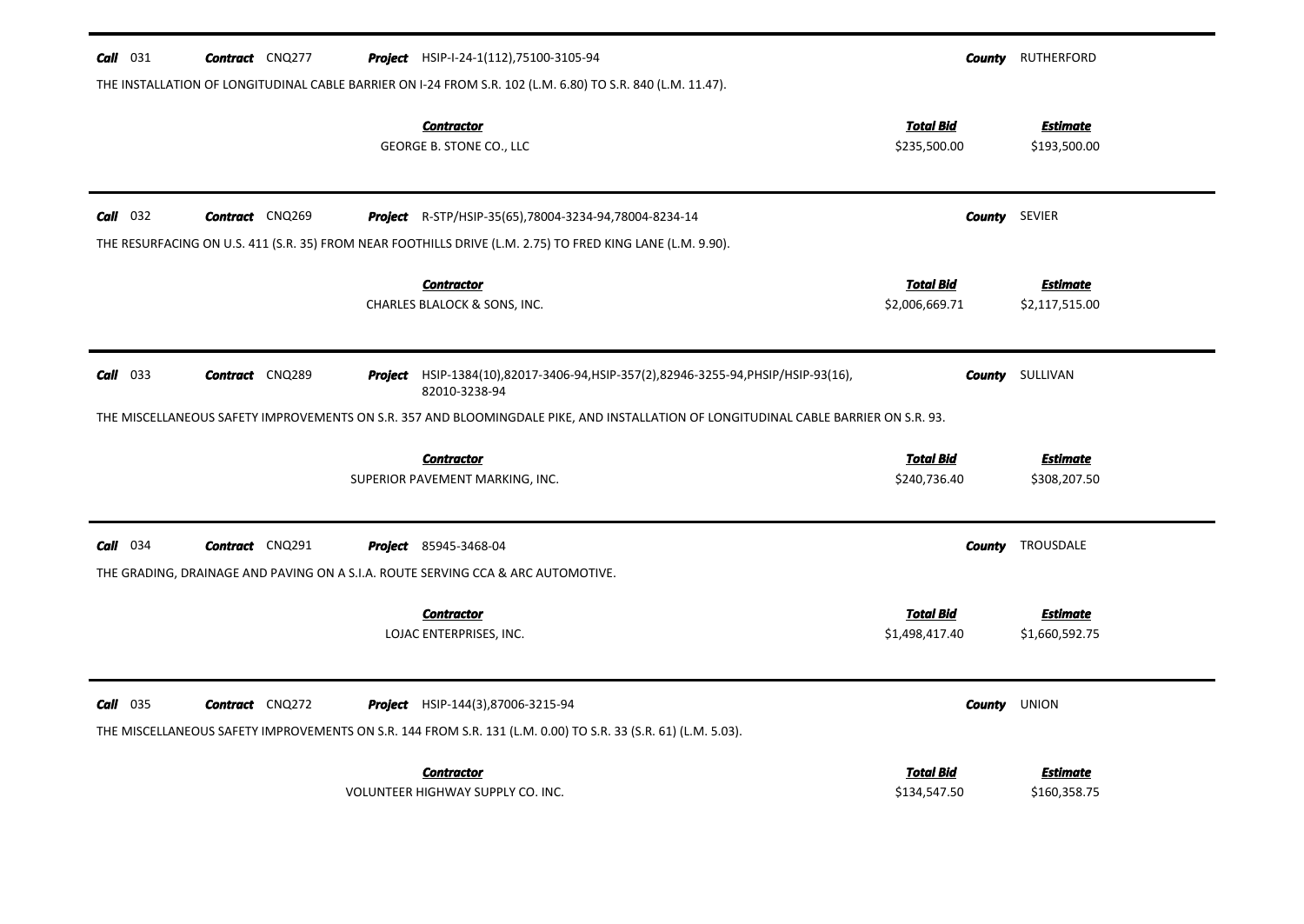| Call       | 036 | <b>Contract</b> CNQ265 |  | Project HSIP/PHSIP-8800(10),88945-3450-94, HSIP/PHSIP-9300(41),93945-3472-94                                                                                                                           |                      |                       | County                             | VAN BUREN & WHITE                 |
|------------|-----|------------------------|--|--------------------------------------------------------------------------------------------------------------------------------------------------------------------------------------------------------|----------------------|-----------------------|------------------------------------|-----------------------------------|
|            |     |                        |  | THE MISCELLANEOUS SAFETY IMPROVEMENTS INCLUDING HFSC ON VARIOUS LOCAL ROADS.                                                                                                                           |                      |                       |                                    |                                   |
|            |     |                        |  | <b>Contractor</b><br>SUPERIOR TRAFFIC CONTROL, INC.                                                                                                                                                    |                      |                       | <b>Total Bid</b><br>\$508,375.20   | <b>Estimate</b><br>\$613,407.75   |
| $Call$ 037 |     | <b>Contract</b> CNQ163 |  | <b>Project</b> 94953-3501-04<br>THE GRADING, DRAINAGE, CONSTRUCTION OF A CONCRETE BOX BRIDGE, SIGNALS AND PAVING ON A S.I.A. ROUTE SERVING MARS PETCARE IN THOMPSON'S STATION.                         |                      |                       | County                             | WILLIAMSON                        |
|            |     |                        |  | <b>Contractor</b><br>LOJAC ENTERPRISES, INC.                                                                                                                                                           |                      |                       | <b>Total Bid</b><br>\$2,971,459.11 | <b>Estimate</b><br>\$3,625,493.74 |
| Call       | 038 | <b>Contract</b> CNQ258 |  | Project R-PHSIP-10(62),95002-3229-94<br>THE CONSTRUCTION OF TURN LANES ON U.S. 231 (S.R. 10) AT THE ENTRANCE TO PARKLAND FLEA MARKET (L.M. 6.07 TO L.M. 6.25), INCLUDING GRADING, DRAINAGE AND PAVING. |                      |                       |                                    | <b>County</b> WILSON              |
|            |     |                        |  | <b>Contractor</b><br>CIVIL CONSTRUCTORS, LLC                                                                                                                                                           |                      |                       | <b>Total Bid</b><br>\$195,161.70   | <b>Estimate</b><br>\$200,122.00   |
|            |     |                        |  |                                                                                                                                                                                                        | <b>Total Awarded</b> | <b>Total Estimate</b> |                                    |                                   |
|            |     |                        |  |                                                                                                                                                                                                        |                      |                       |                                    |                                   |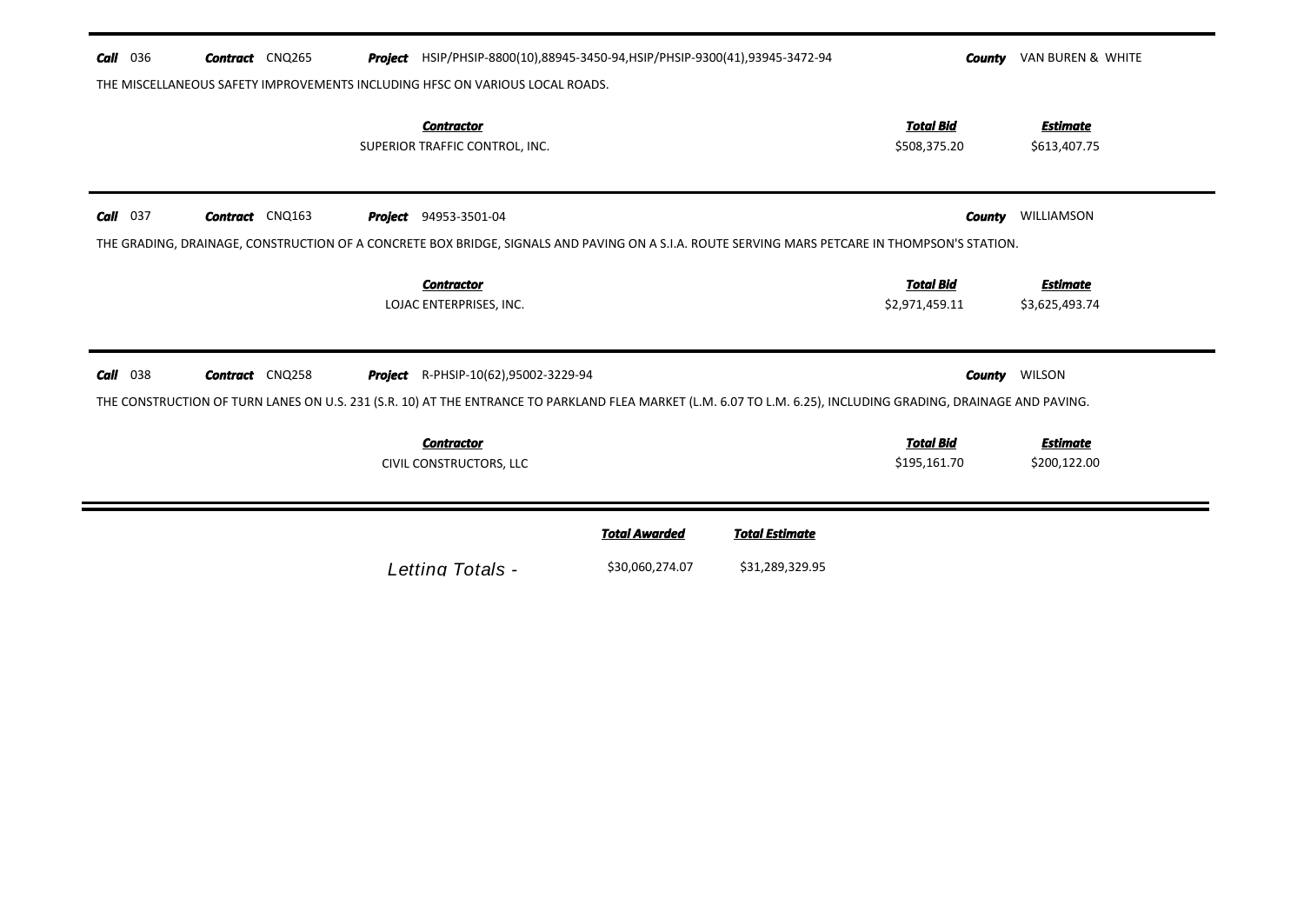# *Contract Awards for Letting Of August 26, 2016*

| $Call$ 001 | <b>Contract</b> CNQ326 | <b>Project</b> HSIP-I-40-3(157), 22001-3190-94<br>THE GRADING, DRAINAGE, SIGNALS, CONSTRUCTION OF RETAINING WALLS AND PAVING ON THE I-40 WB RAMP TO S.R. 46 (EXIT 172). |                      |                       | County                             | <b>DICKSON</b>             |  |
|------------|------------------------|-------------------------------------------------------------------------------------------------------------------------------------------------------------------------|----------------------|-----------------------|------------------------------------|----------------------------|--|
|            |                        | <b>Contractor</b><br>EUBANK ASPHALT PAVING & SEALING                                                                                                                    |                      |                       | <b>Total Bid</b><br>\$1,291,294.90 | Estimate<br>\$1,347,792.25 |  |
|            |                        |                                                                                                                                                                         | <b>Total Awarded</b> | <b>Total Estimate</b> |                                    |                            |  |
|            |                        | Letting Totals -                                                                                                                                                        | \$1,291,294.90       | \$1,347,792.25        |                                    |                            |  |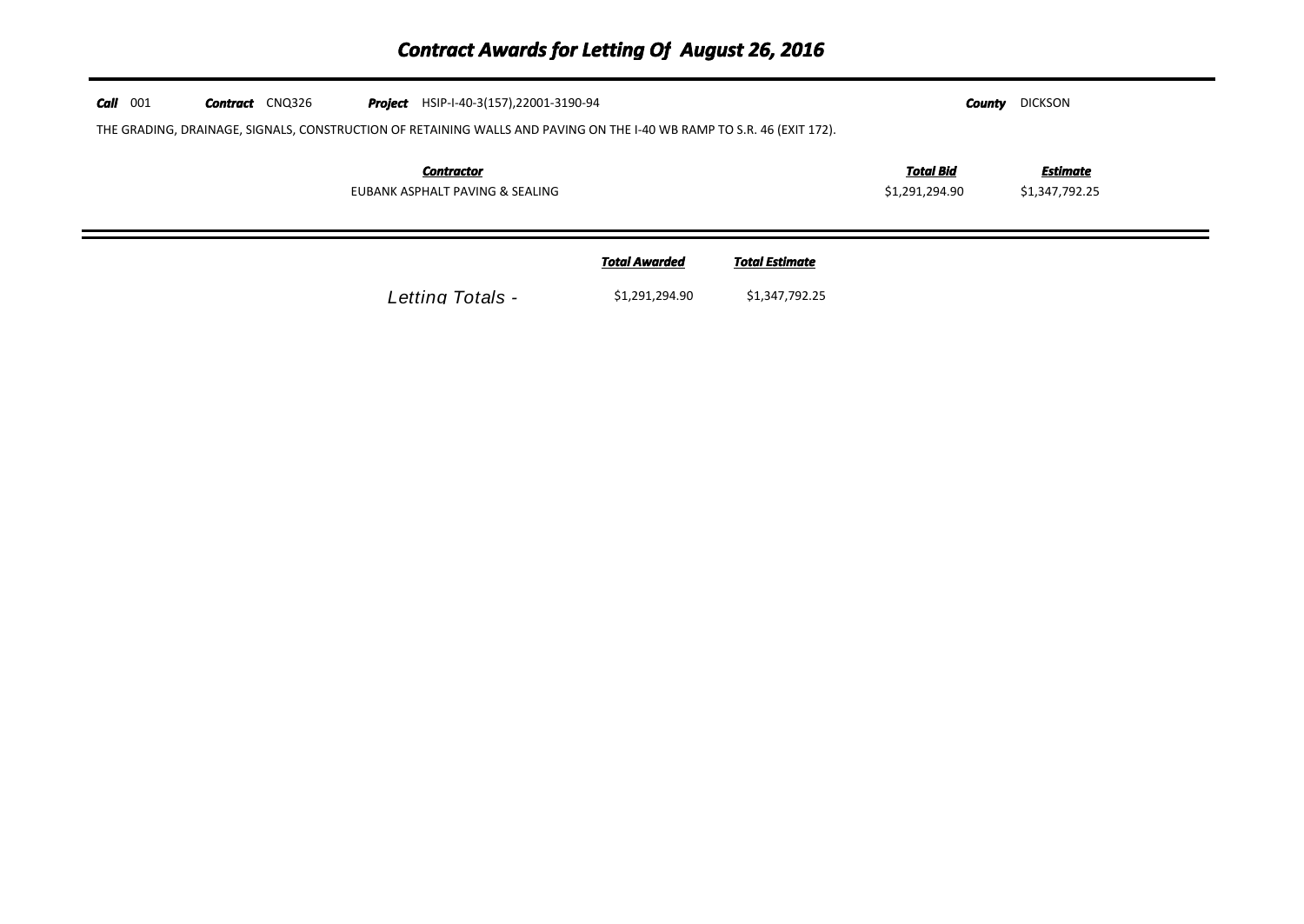| $Call$ 001 | <b>Contract</b> CNQ935 | <b>Project</b> 98019-4150-04                                                                                                                                                                                        |                                    | <b>County</b> ANDERSON, BLOUNT, ETC. |
|------------|------------------------|---------------------------------------------------------------------------------------------------------------------------------------------------------------------------------------------------------------------|------------------------------------|--------------------------------------|
|            |                        | THE RANDOM ON-CALL CABLE BARRIER REPAIR ON VARIOUS INTERSTATE AND STATE ROUTES.                                                                                                                                     |                                    |                                      |
|            |                        | <b>Contractor</b><br>R.D. CONSTRUCTION, LLC                                                                                                                                                                         | <b>Total Bid</b><br>\$489,580.00   | <u>Estimate</u><br>\$501,755.00      |
| $Call$ 002 | <b>Contract</b> CNQ934 | <b>Project</b> 65001-4269-04                                                                                                                                                                                        |                                    | <b>County</b> MORGAN                 |
|            |                        | THE REPAIR OF THE BRIDGE ON U.S. 27 (S.R. 29) OVER THE NORFOLK SOUTHERN RAILROAD (L.M. 21.19).                                                                                                                      |                                    |                                      |
|            |                        | <b>ALL BIDS REJECTED</b>                                                                                                                                                                                            |                                    |                                      |
| $Call$ 003 | Contract CNQ327        | Project 98019-4153-04,98019-4154-04                                                                                                                                                                                 |                                    | <b>County</b> ANDERSON, BLOUNT, ETC. |
|            |                        | THE SWEEPING AND DRAIN CLEANING ON VARIOUS INTERSTATE AND STATE ROUTES.                                                                                                                                             |                                    |                                      |
|            |                        | <b>Contractor</b><br>SWEEPING CORPORATION OF AMERICA, INC.                                                                                                                                                          | <b>Total Bid</b><br>\$511,029.78   | <b>Estimate</b><br>\$519,562.00      |
| $Call$ 004 | Contract CNQ314        | Project HSIP-REG1(125),98018-3267-94                                                                                                                                                                                |                                    | <b>County</b> ANDERSON, BLOUNT, ETC. |
|            |                        | THE ADDITION OF HIGH FRICTION SURFACE TREATMENT AND MISCELLANEOUS PAVEMENT MARKINGS ON VARIOUS STATE ROUTES.                                                                                                        |                                    |                                      |
|            |                        | <b>Contractor</b><br>THE TRUESDELL CORPORATION                                                                                                                                                                      | <b>Total Bid</b><br>\$3,477,477.00 | <b>Estimate</b><br>\$3,581,014.25    |
| $Call$ 005 | <b>Contract</b> CNQ317 | <b>Project</b> IM/NH-40-2(90),03001-3190-44<br>THE CONSTRUCTION OF A TRUCK CLIMBING LANE ON I-40 WB FROM WEST OF S.R. 191 TO WEST OF THE TENNESSEE RIVER (L.M. 5.90 - 8.01) INCLUDING GRADING, DRAINAGE AND PAVING. |                                    | <b>County</b> BENTON                 |
|            |                        | <b>Contractor</b><br>DELTA CONTRACTING COMPANY, LLC                                                                                                                                                                 | <b>Total Bid</b><br>\$8,268,516.65 | <b>Estimate</b><br>\$8,617,388.38    |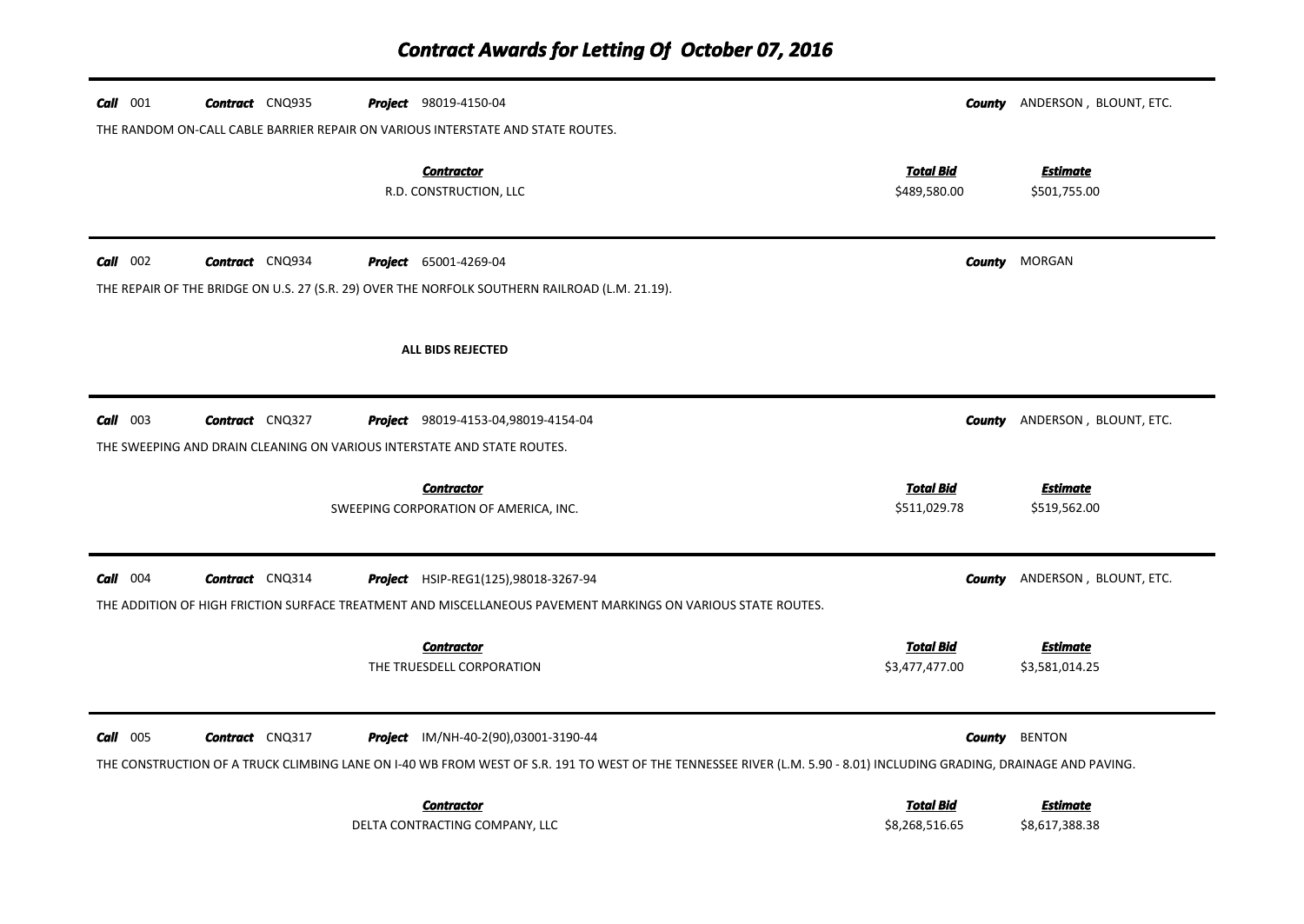| $Call$ 006<br><b>Contract</b> CNQ324<br>THE SWEEPING AND DRAIN CLEANING ON VARIOUS INTERSTATE AND STATE ROUTES. | Project 98049-4126-04,98049-4127-04                                                                                                                                                                           | <b>County</b>                    | BENTON, CARROLL, ETC.           |  |  |  |  |
|-----------------------------------------------------------------------------------------------------------------|---------------------------------------------------------------------------------------------------------------------------------------------------------------------------------------------------------------|----------------------------------|---------------------------------|--|--|--|--|
|                                                                                                                 | <b>Contractor</b><br>SWEEPING CORPORATION OF AMERICA, INC.                                                                                                                                                    | <b>Total Bid</b><br>\$381,072.81 | <b>Estimate</b><br>\$389,629.00 |  |  |  |  |
| $Call$ 007<br><b>Contract</b> CNQ328                                                                            | Project 98029-4128-04,98029-4129-04                                                                                                                                                                           | <b>County</b>                    | BRADLEY, GRUNDY, ETC.           |  |  |  |  |
| THE SWEEPING AND DRAIN CLEANING ON VARIOUS INTERSTATE AND STATE ROUTES.                                         |                                                                                                                                                                                                               |                                  |                                 |  |  |  |  |
|                                                                                                                 | <b>Contractor</b>                                                                                                                                                                                             | <b>Total Bid</b>                 | <b>Estimate</b>                 |  |  |  |  |
|                                                                                                                 | BLEVINS ENTERPRISES, INC.                                                                                                                                                                                     | \$397,726.00                     | \$390,851.00                    |  |  |  |  |
| $Call$ 008<br><b>Contract</b> CNQ300                                                                            | CAMPBELL<br><b>Project</b> BR-STP-297(4),07026-3210-94<br>County<br>THE CONSTRUCTION OF A CONCRETE BULB-TEE BEAM BRIDGE ON S.R. 297 OVER ELK FORK CREEK (L.M. 14.79), INCLUDING GRADING, DRAINAGE AND PAVING. |                                  |                                 |  |  |  |  |
|                                                                                                                 | <b>Contractor</b>                                                                                                                                                                                             | <b>Total Bid</b>                 | <b>Estimate</b>                 |  |  |  |  |
|                                                                                                                 | TWIN K CONSTRUCTION, INC.                                                                                                                                                                                     | \$2,263,715.73                   | \$2,864,344.72                  |  |  |  |  |
| <b>Call</b> 009<br><b>Contract</b> CNQ322                                                                       | Project 98019-4152-04                                                                                                                                                                                         | County                           | CARTER, SULLIVAN, ETC.          |  |  |  |  |
| THE SWEEPING ON VARIOUS INTERSTATE AND STATE ROUTES.                                                            |                                                                                                                                                                                                               |                                  |                                 |  |  |  |  |
|                                                                                                                 | <b>Contractor</b><br>BLEVINS ENTERPRISES, INC.                                                                                                                                                                | <b>Total Bid</b><br>\$99,726.00  | <b>Estimate</b><br>\$103,503.50 |  |  |  |  |
| $Call$ 010<br><b>Contract</b> CNQ318                                                                            | Project 15018-4207-04                                                                                                                                                                                         | County                           | <b>COCKE</b>                    |  |  |  |  |
| THE REPAIR OF THE BRIDGE ON S.R. 73 OVER THE PIGEON RIVER (L.M. 4.56).                                          |                                                                                                                                                                                                               |                                  |                                 |  |  |  |  |
|                                                                                                                 | <b>Contractor</b>                                                                                                                                                                                             | <b>Total Bid</b>                 | <b>Estimate</b>                 |  |  |  |  |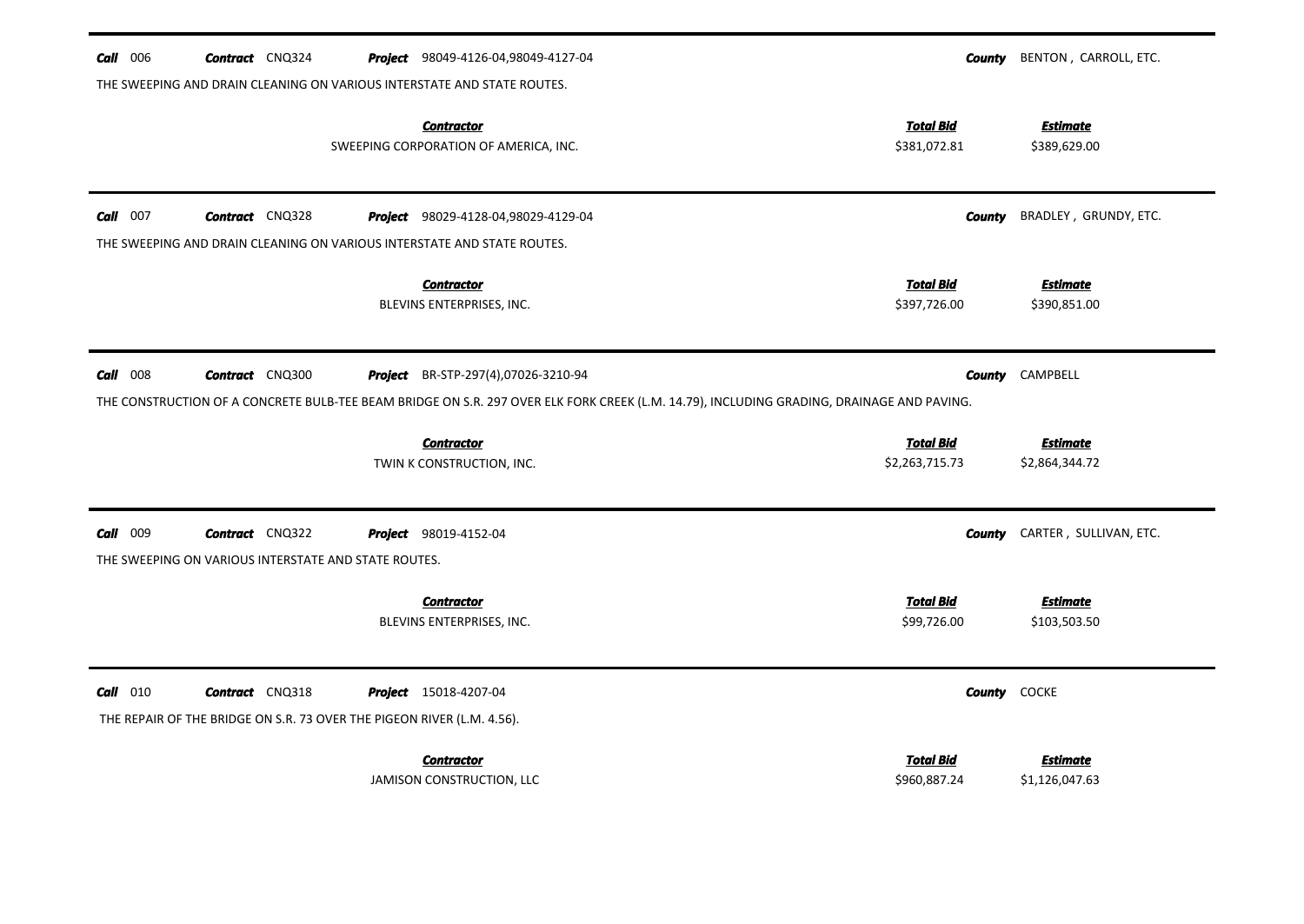| $Call$ 011<br><b>Contract</b> CNQ320                                    | <b>Project</b> HSIP-REG4(129),98042-3242-94                                                                                                                             | County           | <b>CROCKETT &amp; GIBSON</b> |
|-------------------------------------------------------------------------|-------------------------------------------------------------------------------------------------------------------------------------------------------------------------|------------------|------------------------------|
|                                                                         | THE MISCELLANEOUS SAFETY IMPROVEMENTS ON VARIOUS STATE ROUTES AND LOCAL ROADS IN CROCKETT AND GIBSON COUNTIES.                                                          |                  |                              |
|                                                                         | <b>Contractor</b>                                                                                                                                                       | <b>Total Bid</b> | <b>Estimate</b>              |
|                                                                         | HIGHWAY MARKINGS, INC.                                                                                                                                                  | \$887,976.06     | \$1,440,220.25               |
|                                                                         |                                                                                                                                                                         |                  |                              |
| $Call$ 012<br><b>Contract</b> CNQ329                                    | <b>Project</b> IM/NH-40-6(152), 18100-3146-44                                                                                                                           | County           | CUMBERLAND                   |
|                                                                         | THE CONSTRUCTION OF A TRUCK CLIMBING LANE ON I-40 WB NEAR MILE MARKER 326 (L.M. 20.80 - 22.08) INCLUDING GRADING, DRAINAGE, CONSTRUCTION OF RETAINING WALLS AND PAVING. |                  |                              |
|                                                                         | <b>Contractor</b>                                                                                                                                                       | <b>Total Bid</b> | <b>Estimate</b>              |
|                                                                         | ROGERS GROUP, INC.                                                                                                                                                      | \$6,691,081.61   | \$6,761,424.70               |
|                                                                         |                                                                                                                                                                         |                  |                              |
| $Call$ 013<br><b>Contract</b> CNQ323                                    | <b>Project</b> 98302-4111-04,98302-4112-04                                                                                                                              | County           | DAVIDSON, MONTGOMERY, ETC.   |
| THE SWEEPING AND DRAIN CLEANING ON VARIOUS INTERSTATE AND STATE ROUTES. |                                                                                                                                                                         |                  |                              |
|                                                                         | <b>Contractor</b>                                                                                                                                                       | <b>Total Bid</b> | <b>Estimate</b>              |
|                                                                         | SWEEPING CORPORATION OF AMERICA, INC.                                                                                                                                   | \$813,635.46     | \$815,987.00                 |
|                                                                         |                                                                                                                                                                         |                  |                              |
| $Call$ 014<br><b>Contract</b> CNQ004                                    | <b>Project</b> HSIP-104(37), 23006-3439-94, HSIP-2914(10), 23031-3404-94                                                                                                | County           | <b>DYER</b>                  |
|                                                                         | MISCELLANEOUS SAFETY IMPROVEMENTS ON S.R. 104 FROM S.R. 181 TO S.R. 182, AND AT THE INTERSECTION OF PARR AVENUE AND EAST PARKVIEW STREET.                               |                  |                              |
|                                                                         |                                                                                                                                                                         |                  |                              |
|                                                                         | <b>Contractor</b>                                                                                                                                                       | <b>Total Bid</b> | <b>Estimate</b>              |
|                                                                         | SUPERIOR TRAFFIC CONTROL, INC.                                                                                                                                          | \$138,538.92     | \$186,038.00                 |
|                                                                         |                                                                                                                                                                         |                  |                              |
| $Call$ 015<br><b>Contract</b> CNQ321                                    | <b>Project</b> HSIP-REG4(130),98048-3249-94                                                                                                                             | County           | FAYETTE, HARDEMAN, ETC.      |
|                                                                         | THE MISCELLANEOUS SAFETY IMPROVEMENTS ON VARIOUS STATE ROUTES AND LOCAL ROADS IN FAYETTE, HARDEMAN AND HAYWOOD COUNTIES.                                                |                  |                              |
|                                                                         | <b>Contractor</b>                                                                                                                                                       | <b>Total Bid</b> | <b>Estimate</b>              |
|                                                                         | HIGHWAY MARKINGS, INC.                                                                                                                                                  | \$1,086,393.89   | \$1,704,292.50               |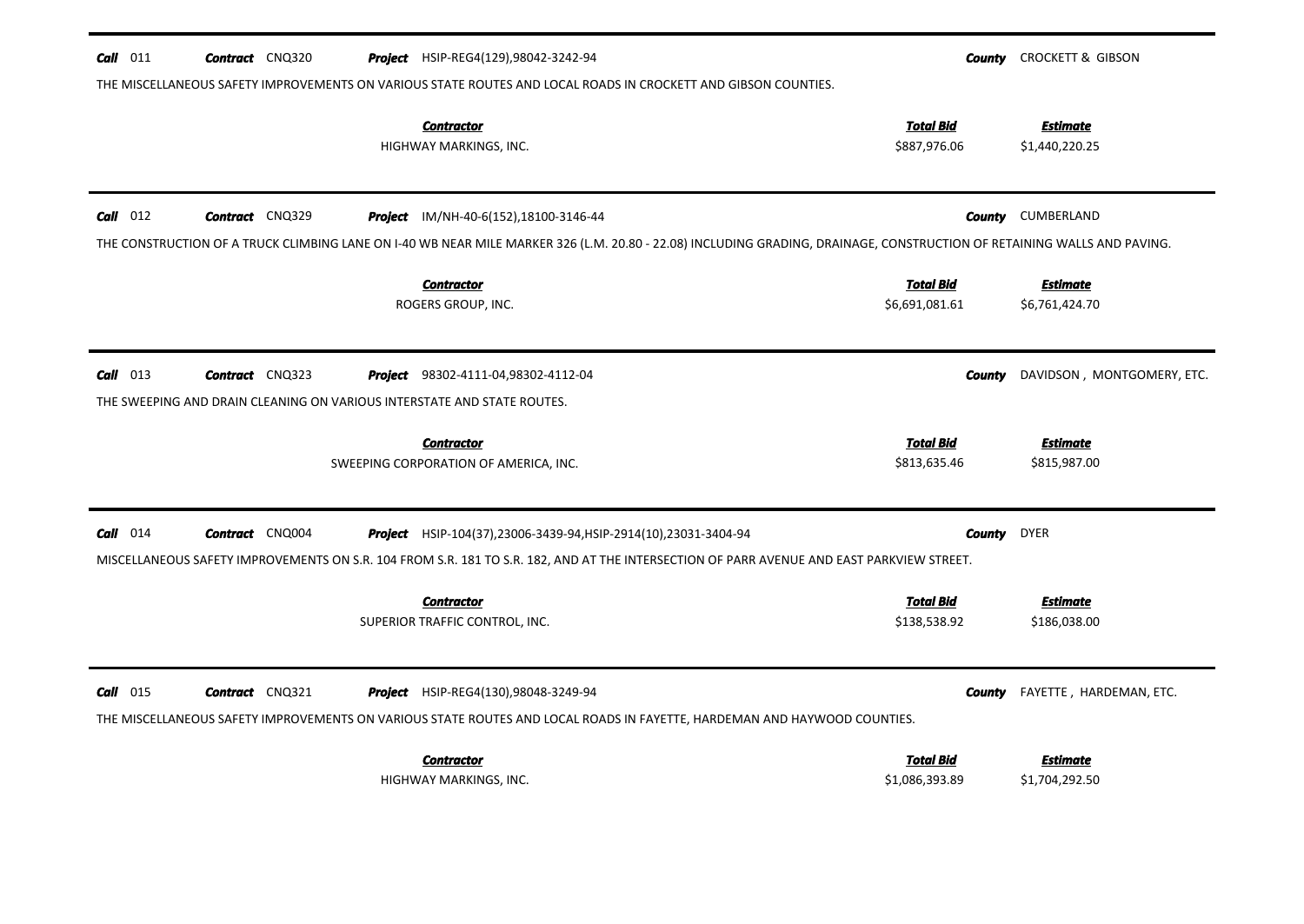| $\frac{Call}{016}$ | <b>Contract</b> CNQ279                                                                                                                        |  | <b>Project</b> HSIP-10(56),52002-3236-94,HSIP-10(60),52002-3238-94,HSIP-2800(36),28946-3420-94                                | County                             | GILES & LINCOLN                   |  |  |  |
|--------------------|-----------------------------------------------------------------------------------------------------------------------------------------------|--|-------------------------------------------------------------------------------------------------------------------------------|------------------------------------|-----------------------------------|--|--|--|
|                    | MISCELLANEOUS SAFETY IMPROVEMENTS ON U.S. 431/U.S. 231 (S.R. 10) FROM THE ALABAMA STATE LINE TO U.S. 64 (S.R. 15) AND ON VARIOUS LOCAL ROADS. |  |                                                                                                                               |                                    |                                   |  |  |  |
|                    |                                                                                                                                               |  | <b>Contractor</b><br>HIGHWAY MARKINGS, INC.                                                                                   | <b>Total Bid</b><br>\$422,564.45   | <b>Estimate</b><br>\$550,274.00   |  |  |  |
| $Call$ 017         | <b>Contract</b> CNQ293                                                                                                                        |  | <b>Project</b> HSIP-56(75),31005-3269-94,HSIP-8(48),77001-3243-94                                                             | County                             | <b>GRUNDY &amp; SEQUATCHIE</b>    |  |  |  |
|                    |                                                                                                                                               |  | THE MISCELLANEOUS SAFETY IMPROVEMENTS ON S.R. 56 AND S.R. 8 IN SEQUATCHIE AND GRUNDY COUNTIES.                                |                                    |                                   |  |  |  |
|                    |                                                                                                                                               |  | <b>Contractor</b><br>SUPERIOR TRAFFIC CONTROL, INC.                                                                           | <b>Total Bid</b><br>\$197,237.05   | <b>Estimate</b><br>\$240,817.50   |  |  |  |
| $Call$ 018         | <b>Contract</b> CNQ319                                                                                                                        |  | Project HSIP-58(46),33044-3248-94                                                                                             | <b>County</b>                      | HAMILTON                          |  |  |  |
|                    |                                                                                                                                               |  | THE MISCELLANEOUS SAFETY IMPROVEMENTS ON S.R. 58 FROM HARRISON BAY ROAD (L.M. 12.86) TO S.R. 60 (L.M. 26.19).                 |                                    |                                   |  |  |  |
|                    |                                                                                                                                               |  | <b>Contractor</b><br>SUPERIOR TRAFFIC CONTROL, INC.                                                                           | <b>Total Bid</b><br>\$72,945.60    | Estimate<br>\$104,198.75          |  |  |  |
| $Call$ 019         | <b>Contract</b> CNQ189                                                                                                                        |  | <b>Project</b> R-NH/HSIP-29(99),33036-3289-94,33036-8289-14                                                                   | County                             | HAMILTON                          |  |  |  |
|                    |                                                                                                                                               |  | THE RESURFACING ON U.S. 27 (S.R. 29) FROM NORTH OF SIGNAL MOUNTAIN ROAD (L.M. 3.02) TO NORTH OF S.R. 29 M.M. 6.0 (L.M. 6.07). |                                    |                                   |  |  |  |
|                    |                                                                                                                                               |  | <b>Contractor</b><br>WRIGHT BROTHERS CONSTRUCTION COMPANY, INC.                                                               | <b>Total Bid</b><br>\$1,604,712.30 | <b>Estimate</b><br>\$1,626,890.35 |  |  |  |
| $Call$ 020         | <b>Contract</b> CNQ274                                                                                                                        |  | <b>Project</b> HSIP-179(9),38011-3204-94,HSIP-18(31),35003-3230-94,HSIP-369(8),38008-3220-94,<br>HSIP-3800(17),38945-3465-94  | County                             | HARDEMAN & HAYWOOD                |  |  |  |
|                    |                                                                                                                                               |  | THE MISCELLANEOUS SAFETY IMPROVEMENTS ON VARIOUS STATE ROUTES AND LOCAL ROADS.                                                |                                    |                                   |  |  |  |
|                    |                                                                                                                                               |  | <b>Contractor</b><br>HIGHWAY MARKINGS, INC.                                                                                   | Total Bid<br>\$322,885.07          | <b>Estimate</b><br>\$503,974.25   |  |  |  |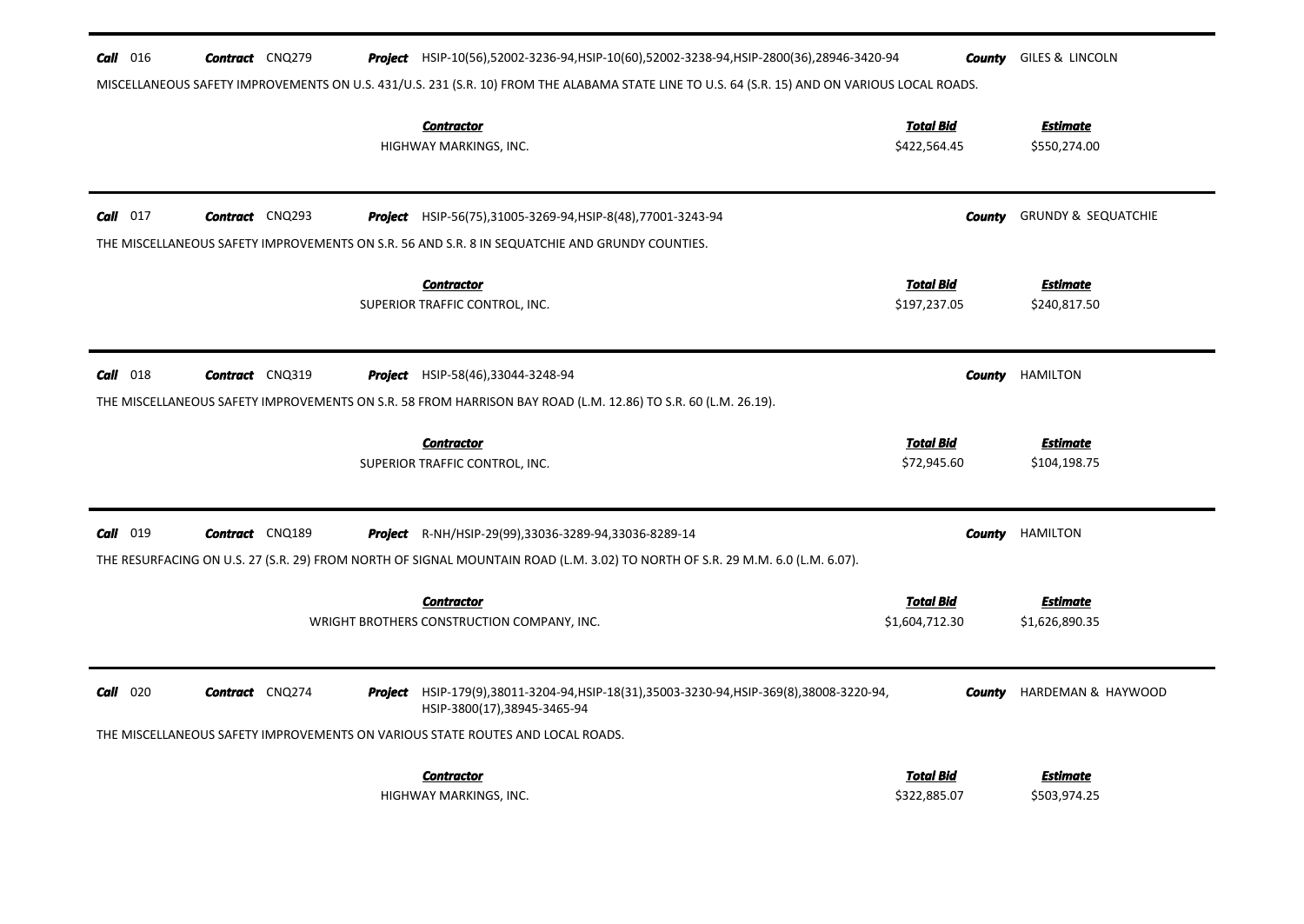| $Call$ 021 | <b>Contract</b> CNQ312                                                  | <b>Project</b> 41049-4228-04                                                                                                                                                     |                                    | <b>County HICKMAN</b>             |
|------------|-------------------------------------------------------------------------|----------------------------------------------------------------------------------------------------------------------------------------------------------------------------------|------------------------------------|-----------------------------------|
|            | THE REPAIR OF THE BRIDGE ON S.R. 230 OVER THE PINEY RIVER (L.M. 11.46). |                                                                                                                                                                                  |                                    |                                   |
|            |                                                                         | <b>CONTRACT WITHDRAWN</b>                                                                                                                                                        |                                    |                                   |
|            |                                                                         |                                                                                                                                                                                  |                                    |                                   |
| $Call$ 022 | <b>Contract</b> CNQ315                                                  | Project 43003-4242-04                                                                                                                                                            | County                             | <b>HUMPHREYS</b>                  |
|            |                                                                         | THE REPAIR OF THE BRIDGE ON U.S. 70 (S.R. 1) OVER TRACE CREEK (L.M. 10.49) IN WAVERLY.                                                                                           |                                    |                                   |
|            |                                                                         | <b>Contractor</b>                                                                                                                                                                | <b>Total Bid</b>                   | <b>Estimate</b>                   |
|            |                                                                         | THOMSON & THOMSON, INC.                                                                                                                                                          | \$284,644.50                       | \$327,914.50                      |
| $Call$ 023 | <b>Contract</b> CNQ310                                                  | Project BR-STP-131(27),47027-3220-94                                                                                                                                             | County                             | KNOX                              |
|            |                                                                         | THE CONSTRUCTION OF A CONCRETE BOX BRIDGE ON S.R. 131 OVER KERNS BRANCH (L.M. 23.86) IN HARBISON CROSSROADS INCLUDING GRADING, DRAINAGE AND PAVING.                              |                                    |                                   |
|            |                                                                         |                                                                                                                                                                                  |                                    |                                   |
|            |                                                                         | <b>Contractor</b>                                                                                                                                                                | <b>Total Bid</b>                   | <b>Estimate</b>                   |
|            |                                                                         | J & M GRADING DIVISION LLC                                                                                                                                                       | \$2,917,277.65                     | \$2,465,062.50                    |
| $Call$ 024 | <b>Contract</b> CNQ297                                                  | Project HPP/NH-62(34),47023-3264-14                                                                                                                                              | <b>County</b> KNOX                 |                                   |
|            |                                                                         | THE GRADING, DRAINAGE, CONSTRUCTION OF TWO (2) STEEL BRIDGES AND ELEVEN (11) RETAINING WALLS ON S.R. 62 (WESTERN AVE) FROM TEXAS AVENUE (L.M. 13.9) TO MAJOR AVENUE (L.M. 14.8). |                                    |                                   |
|            |                                                                         | <b>Contractor</b>                                                                                                                                                                | <b>Total Bid</b>                   | <b>Estimate</b>                   |
|            |                                                                         | JONES BROS., INC.                                                                                                                                                                | \$38,449,919.62                    | \$38,921,928.32                   |
|            |                                                                         |                                                                                                                                                                                  |                                    |                                   |
| $Call$ 025 | <b>Contract</b> CNQ313                                                  | Project STP-M-1(316),53003-3209-94                                                                                                                                               | County                             | KNOX & LOUDON                     |
|            |                                                                         | THE GRADING, DRAINAGE AND PAVING AT THE INTERSECTION OF U.S. 70 (S.R. 1) AND U.S. 11 (S.R. 2) (L.M. 7.12), INCLUDING RETAINING WALLS AND SIGNALS.                                |                                    |                                   |
|            |                                                                         | <b>Contractor</b><br>WHALEY & SONS, INC.                                                                                                                                         | <b>Total Bid</b><br>\$3,496,631.16 | <b>Estimate</b><br>\$3,349,297.30 |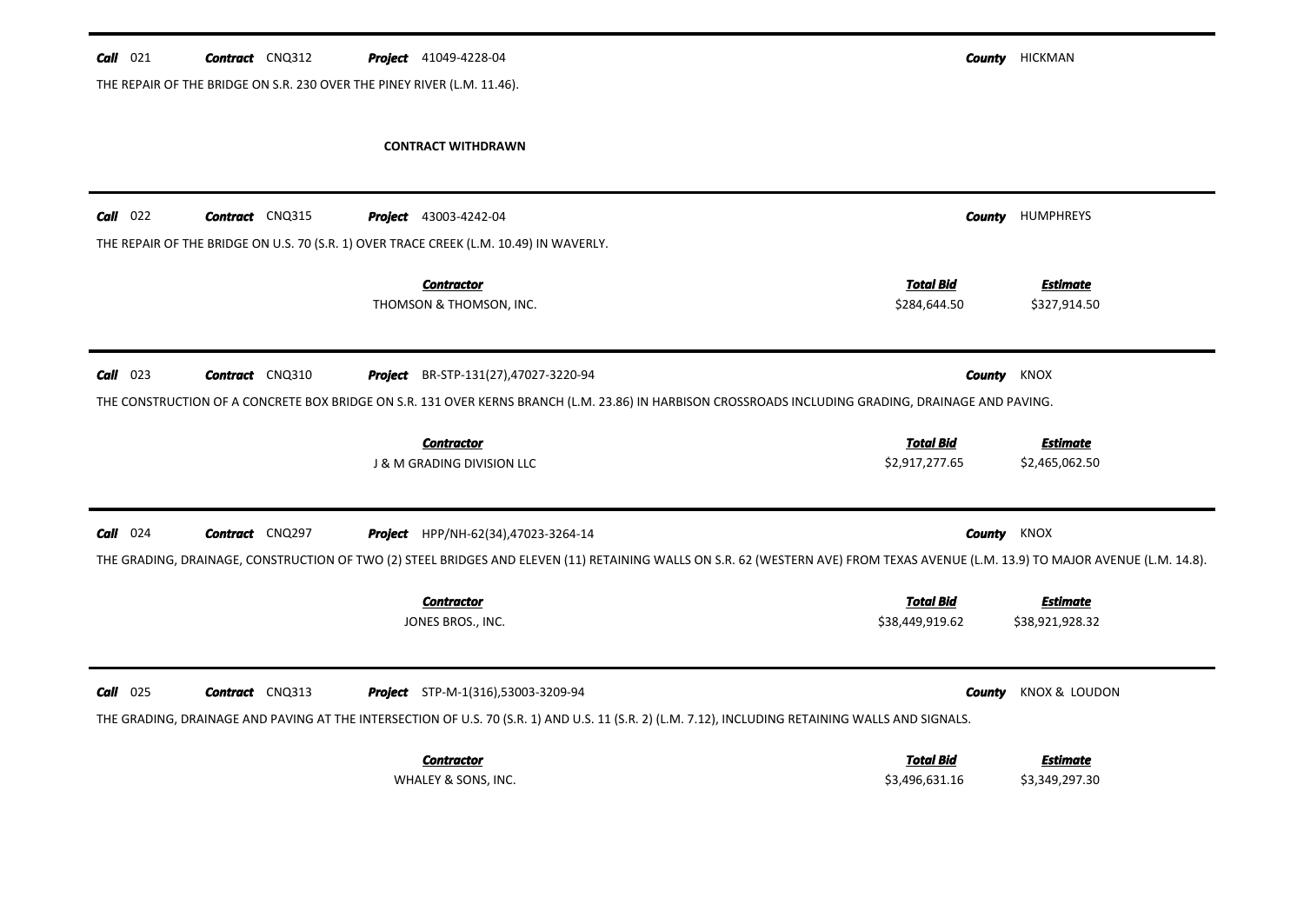| $Call$ 026 | <b>Contract</b> CNQ273                                             | Project HSIP-9100(42),91946-3401-94,HSIP-99(44),51005-3229-94<br>THE MISCELLANEOUS SAFETY IMPROVEMENTS ON S.R. 99 IN LEWIS COUNTY FROM ALLEN CREEK ROAD TO S.R. 20 AND ON VARIOUS LOCAL ROADS IN WAYNE COUNTY. |                                  | County | LEWIS & WAYNE                   |
|------------|--------------------------------------------------------------------|----------------------------------------------------------------------------------------------------------------------------------------------------------------------------------------------------------------|----------------------------------|--------|---------------------------------|
|            |                                                                    | <b>Contractor</b><br>HIGHWAY MARKINGS, INC.                                                                                                                                                                    | <b>Total Bid</b><br>\$357,306.88 |        | <b>Estimate</b><br>\$449,305.25 |
| $Call$ 027 | <b>Contract</b> CNQ288                                             | <b>Project</b> BH-STP-156(7),58016-3239-94                                                                                                                                                                     |                                  | County | <b>MARION</b>                   |
|            |                                                                    | THE REHABILITATION OF THE CONCRETE I-BEAM BRIDGE ON S.R. 156 OVER RUNNING WATER CREEK (L.M. 25.58).                                                                                                            |                                  |        |                                 |
|            |                                                                    | <b>CONTRACT WITHDRAWN</b>                                                                                                                                                                                      |                                  |        |                                 |
| $Call$ 028 | <b>Contract</b> CNQ217                                             | <b>Project</b> 60017-4220-04                                                                                                                                                                                   |                                  | County | MAURY                           |
|            | THE REPAIR OF THE BRIDGE ON S.R. 166 OVER SUGAR CREEK (L.M. 3.10). |                                                                                                                                                                                                                |                                  |        |                                 |
|            |                                                                    | <b>Contractor</b><br>JAMISON CONSTRUCTION, LLC                                                                                                                                                                 | <b>Total Bid</b><br>\$181,650.90 |        | <b>Estimate</b><br>\$183,380.75 |
| $Call$ 029 | <b>Contract</b> CNQ303                                             | <b>Project</b> PHSIP/HSIP-48(51),63014-3205-94                                                                                                                                                                 |                                  | County | <b>MONTGOMERY</b>               |
|            |                                                                    | THE IMPROVEMENT OF THE INTERSECTION ON S.R. 48 AT TYLERTOWN ROAD (L.M. 11.75 - L.M. 11.96) IN CLARKSVILLE, INCLUDING GRADING, DRAINAGE, SIGNALS AND PAVING.                                                    |                                  |        |                                 |
|            |                                                                    | <b>ALL BIDS REJECTED</b>                                                                                                                                                                                       |                                  |        |                                 |
| $Call$ 030 | <b>Contract</b> CNQ305                                             | <b>Project</b> PHSIP/HSIP-76(89),63110-3208-94, R-PHSIP-76(92),63018-3215-94                                                                                                                                   |                                  | County | <b>MONTGOMERY</b>               |
|            |                                                                    | CONSTRUCTION OF TURN LANES ON S.R. 76 AT THE INTERSECTION OF TROUGH SPRINGS ROAD, AND IMPROVEMENT OF THE INTERSECTION AT FIRE STATION ROAD/VAUGHAN ROAD IN CLARKSVILLE.                                        |                                  |        |                                 |
|            |                                                                    | <b>Contractor</b>                                                                                                                                                                                              | <b>Total Bid</b>                 |        | Estimate                        |
|            |                                                                    | JONES BROS. CONTRACTORS, LLC                                                                                                                                                                                   | \$1,619,220.10                   |        | \$1,438,557.15                  |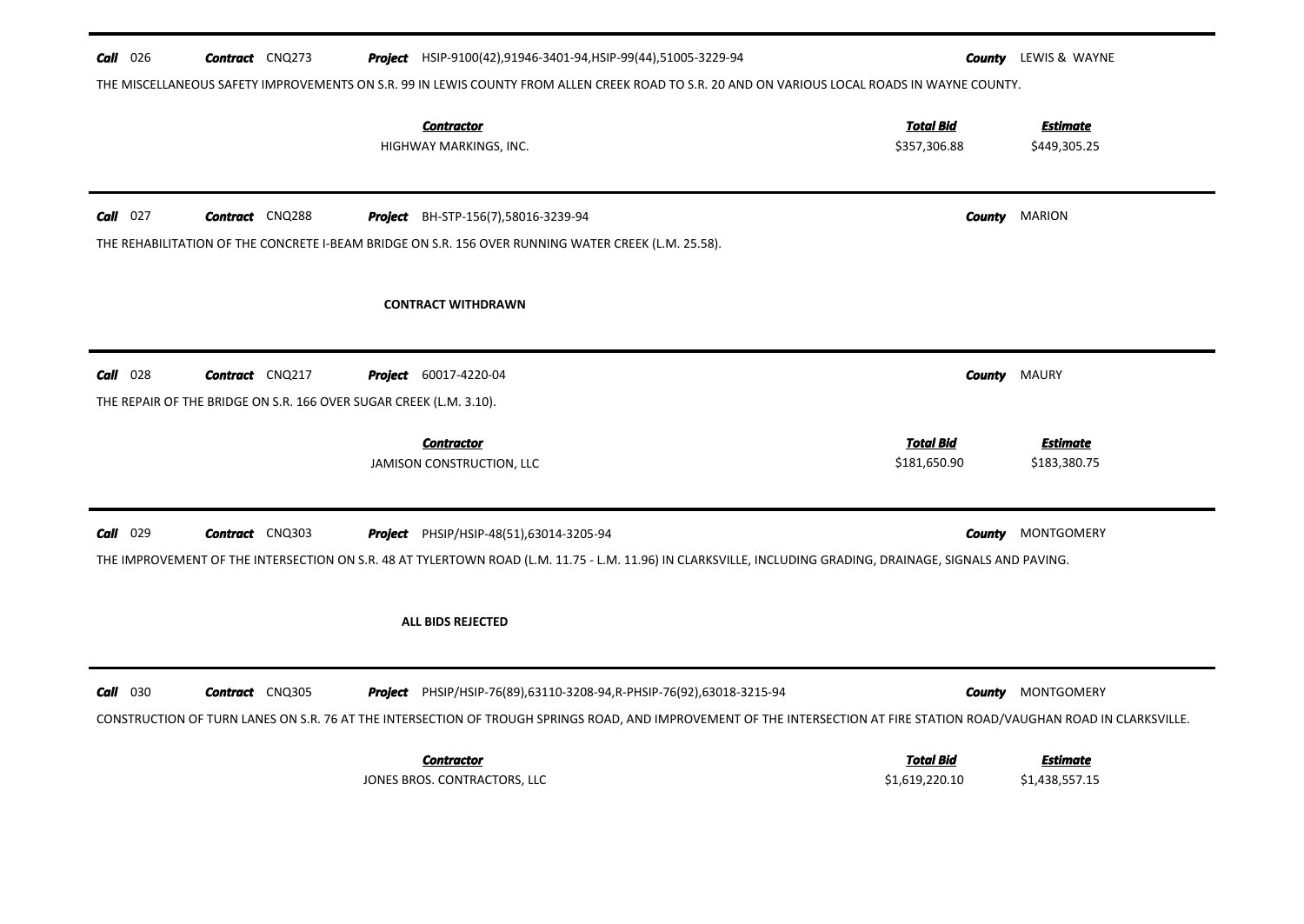| $Call$ 031 | <b>Contract</b> CNQ136                                                                         | <b>Project</b> 71950-3503-04                                                                                                                                                                       |                                    | <b>County</b> PUTNAM              |
|------------|------------------------------------------------------------------------------------------------|----------------------------------------------------------------------------------------------------------------------------------------------------------------------------------------------------|------------------------------------|-----------------------------------|
|            |                                                                                                | THE GRADING, DRAINAGE AND PAVING ON A S.I.A. ROUTE SERVING INSTITUTIONAL WHOLESALE IN ALGOOD.                                                                                                      |                                    |                                   |
|            |                                                                                                | <b>Contractor</b><br>ROGERS GROUP, INC.                                                                                                                                                            | <b>Total Bid</b><br>\$2,120,493.02 | <b>Estimate</b><br>\$2,180,302.80 |
| $Call$ 032 | <b>Contract</b> CNQ216                                                                         | Project R-PHSIP-2(238), 75004-3211-94<br>THE CONSTRUCTION OF TURN LANES ON U.S. 41 (S.R. 2) AT THE INTERSECTION OF DILTON-MANKIN ROAD (L.M. 3.57), INCLUDING SIGNALS.                              | County                             | RUTHERFORD                        |
|            |                                                                                                | <b>Contractor</b><br>SESSIONS PAVING COMPANY                                                                                                                                                       | <b>Total Bid</b><br>\$616,325.50   | <b>Estimate</b><br>\$633,659.75   |
| $Call$ 034 | <b>Contract</b> CNQ316<br>THE REPAIR OF THE BRIDGE ON SHADY GROVE ROAD OVER I-240 (L.M. 1.48). | <b>Project</b> 79947-4111-04                                                                                                                                                                       |                                    | <b>County</b> SHELBY              |
|            |                                                                                                | ALL BIDS REJECTED                                                                                                                                                                                  |                                    |                                   |
| $Call$ 035 | <b>Contract</b> CNQ304                                                                         | Project IM/NH-81-1(119),82001-3184-44                                                                                                                                                              |                                    | <b>County</b> SULLIVAN            |
| PAVING.    |                                                                                                | THE CONSTRUCTION OF A TRUCK CLIMBING LANE ON I-81 EB (MILE MARKER 60, L.M. 6.76 - 9.48) INCLUDING GRADING, DRAINAGE, CONSTRUCTION OF TWO (2) CONCRETE BOX BEAM BRIDGES AND                         |                                    |                                   |
|            |                                                                                                | <b>Contractor</b><br>SUMMERS-TAYLOR, INC.                                                                                                                                                          | <b>Total Bid</b><br>\$8,369,782.35 | <b>Estimate</b><br>\$9,039,738.15 |
| $Call$ 036 | <b>Contract</b> CNQ307                                                                         | <b>Project</b> PHSIP-3(130),84102-3211-94<br>THE CONSTRUCTION OF TURN LANES ON U.S. 51 (S.R. 3) AT THE INTERSECTION OF CHARLES PLACE (L.M. 2.27) IN ATOKA, INCLUDING GRADING, DRAINAGE AND PAVING. |                                    | <b>County</b> TIPTON              |
|            |                                                                                                | ALL BIDS REJECTED                                                                                                                                                                                  |                                    |                                   |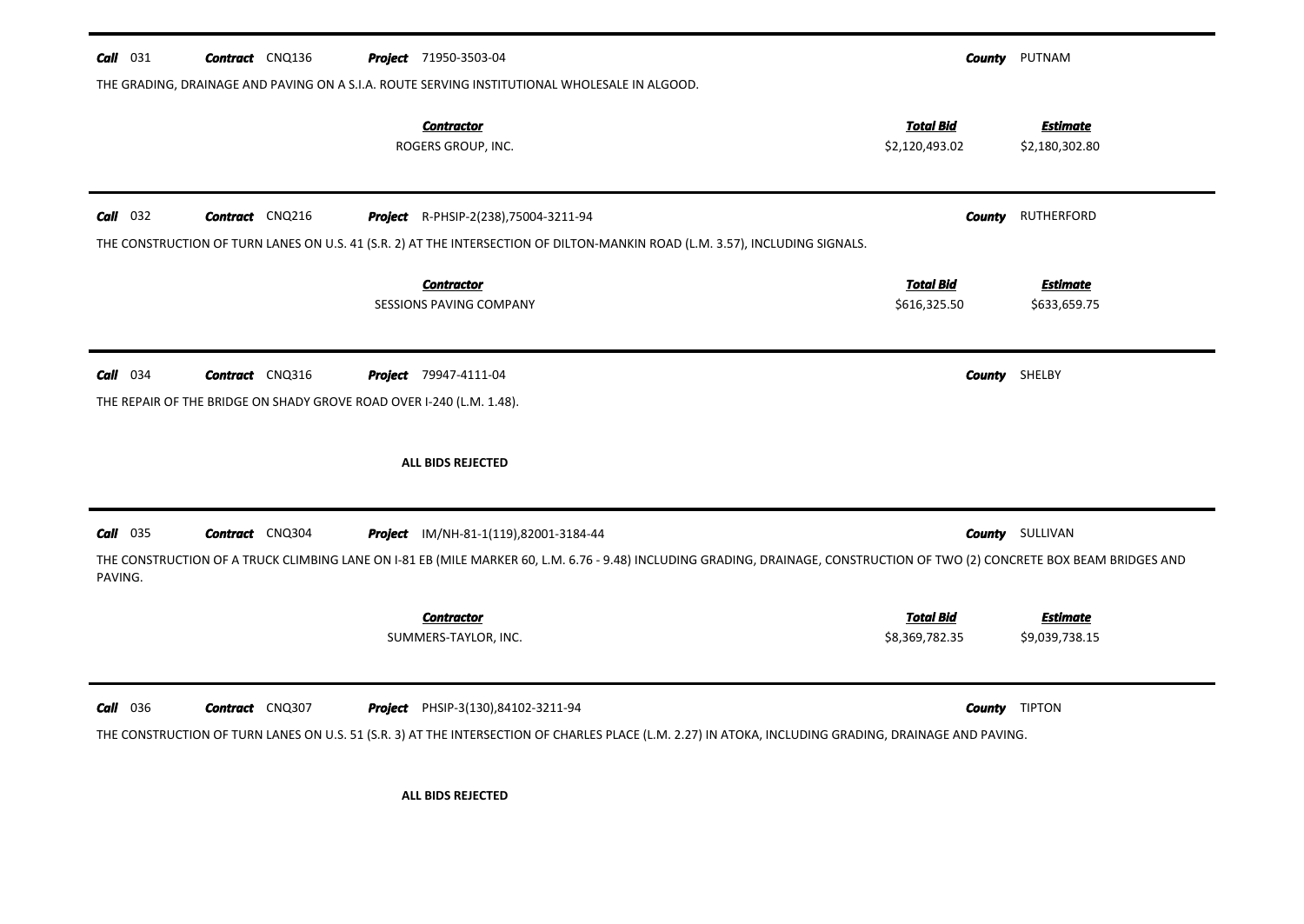| $Call$ 037 | <b>Contract</b> CNQ268 |         | <b>Project</b> STP-285(8),88018-3211-94                                                                                                                                 |        | <b>County VAN BUREN</b> |
|------------|------------------------|---------|-------------------------------------------------------------------------------------------------------------------------------------------------------------------------|--------|-------------------------|
|            |                        |         | THE GRADING, DRAINAGE AND PAVING ON S.R. 285 FROM L.M. 4.34 TO L.M. 4.68 FOR ROCKFALL AND SLIDE MITIGATION.                                                             |        |                         |
|            |                        |         |                                                                                                                                                                         |        |                         |
|            |                        |         | ALL BIDS REJECTED                                                                                                                                                       |        |                         |
|            |                        |         |                                                                                                                                                                         |        |                         |
| $Call$ 038 | <b>Contract</b> CNQ270 | Project | BR-STP-288(7),89024-3213-94                                                                                                                                             | County | WARREN                  |
|            |                        |         | THE CONSTRUCTION OF A CONCRETE BULB-TEE BEAM BRIDGE ON S.R. 288 OVER COLLINS RIVER (L.M. 4.97), INCLUDING GRADING, DRAINAGE AND PAVING.                                 |        |                         |
|            |                        |         | <b>Total Bid</b><br><b>Contractor</b>                                                                                                                                   |        | <b>Estimate</b>         |
|            |                        |         | PALMERTREE CONSTRUCTION COMPANY, LLC<br>\$4,494,046.81                                                                                                                  |        | \$4,157,290.00          |
|            |                        |         |                                                                                                                                                                         |        |                         |
| Call 039   | <b>Contract</b> CNQ308 | Project | BR-NH-34(80),90002-3258-94                                                                                                                                              | County | WASHINGTON              |
|            |                        |         | THE CONSTRUCTION OF A CONCRETE BOX BEAM BRIDGE ON U.S. 321 SB (U.S. 11, S.R. 34) OVER LIMESTONE CREEK (L.M. 1.72), INCLUDING GRADING, DRAINAGE AND PAVING.              |        |                         |
|            |                        |         | <b>Total Bid</b><br><b>Contractor</b>                                                                                                                                   |        | <b>Estimate</b>         |
|            |                        |         | SUMMERS-TAYLOR, INC.<br>\$3,045,866.94                                                                                                                                  |        | \$3,445,686.85          |
|            |                        |         |                                                                                                                                                                         |        |                         |
| $Call$ 040 | <b>Contract</b> CNQ301 |         | <b>Project</b> NH-I-26(45),90085-3165-44                                                                                                                                | County | WASHINGTON              |
|            |                        |         | THE GRADING, DRAINAGE, CONSTRUCTION OF A RETAINING WALL AND PAVING WITH PORTLAND CEMENT CONCRETE ON I-26 EB FROM EAST OF S.R. 91 TO U.S. 321 (S.R. 67) IN JOHNSON CITY. |        |                         |
|            |                        |         | <b>Total Bid</b><br><b>Contractor</b>                                                                                                                                   |        | <b>Estimate</b>         |
|            |                        |         | \$3,422,244.16<br>SUMMERS-TAYLOR, INC.                                                                                                                                  |        | \$4,088,653.25          |
|            |                        |         |                                                                                                                                                                         |        |                         |
| $Call$ 041 | <b>Contract</b> CNQ298 |         | <b>Project</b> BR-STP-297(5),07026-3211-94                                                                                                                              | County | CAMPBELL                |
|            |                        |         | THE CONSTRUCTION OF A CONCRETE I-BEAM BRIDGE ON S.R. 297 OVER LICK FORK CREEK (L.M. 5.25), INCLUDING GRADING, DRAINAGE AND PAVING.                                      |        |                         |

\$900,000.00 \$1,122,585.00 *Estimate* TWIN K CONSTRUCTION, INC. *Contractor Total Bid*

|                  | <b>Total Awarded</b> | Total Estimate   |
|------------------|----------------------|------------------|
| Letting Totals - | \$99,363,111.21      | \$103,831,574.35 |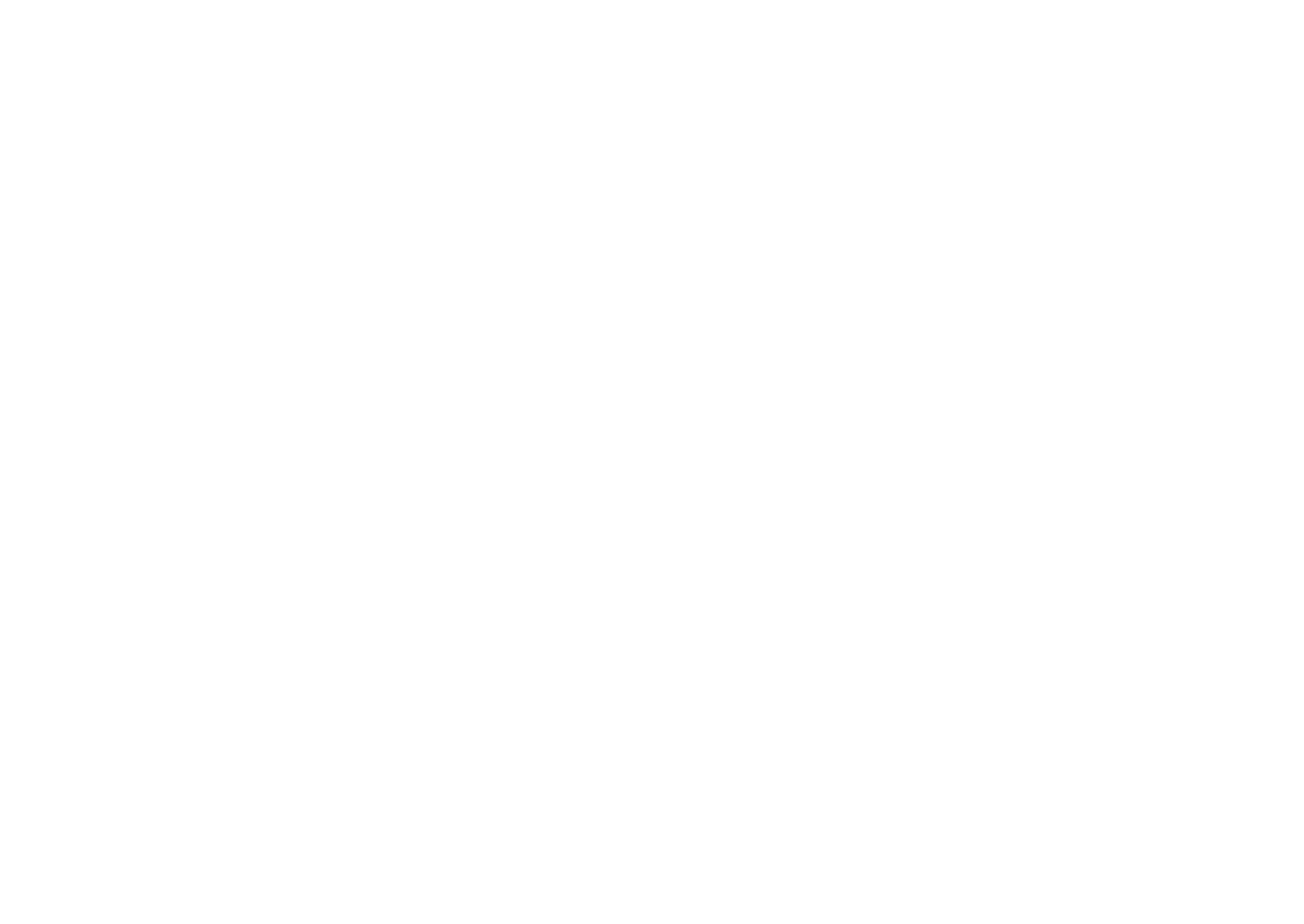| $Call$ 001 | <b>Contract</b> CNQ702<br>THE MOWING ON VARIOUS STATE ROUTES. | <b>Project</b> 98019-4257-04                    |                                  | <b>County</b> ANDERSON, GRAINGER, ETC. |
|------------|---------------------------------------------------------------|-------------------------------------------------|----------------------------------|----------------------------------------|
|            |                                                               | <b>Contractor</b><br>ORR CONTRACTING, INC.      | <b>Total Bid</b><br>\$106,841.85 | <b>Estimate</b><br>\$98,970.60         |
| $Call$ 002 | <b>Contract</b> CNQ703                                        | <b>Project</b> 98302-4214-04,98302-4215-04      | <b>County</b>                    | BEDFORD, MARSHALL, ETC.                |
|            | THE MOWING AND LITTER REMOVAL ON VARIOUS STATE ROUTES.        |                                                 |                                  |                                        |
|            |                                                               | <b>Contractor</b><br>CAUDILL MOWING, INC.       | <b>Total Bid</b><br>\$261,879.00 | <b>Estimate</b><br>\$242,769.40        |
| $Call$ 003 | <b>Contract</b> CNQ704                                        | Project 98049-4128-04,98049-4129-04             | <b>County</b>                    | BENTON, CARROLL, ETC.                  |
|            | THE SWATH MOWING AND LITTER REMOVAL ON I-40.                  |                                                 |                                  |                                        |
|            |                                                               | <b>Contractor</b><br>J. R. FARMS                | <b>Total Bid</b><br>\$166,043.23 | <b>Estimate</b><br>\$153,526.00        |
| $Call$ 004 | <b>Contract</b> CNQ705                                        | Project 98049-4230-04,98049-4231-04             | County                           | BENTON, CARROLL, ETC.                  |
|            | THE MOWING AND LITTER REMOVAL ON VARIOUS STATE ROUTES.        |                                                 |                                  |                                        |
|            |                                                               | <b>Contractor</b><br>VANDERBILT LANDSCAPING LLC | <b>Total Bid</b><br>\$579,056.00 | <u>Estimate</u><br>\$545,232.00        |
| $Call$ 005 | <b>Contract</b> CNQ706<br>THE MOWING ON VARIOUS STATE ROUTES. | Project 98029-4230-04                           | County                           | BLEDSOE, GRUNDY, ETC.                  |

**ALL BIDS REJECTED**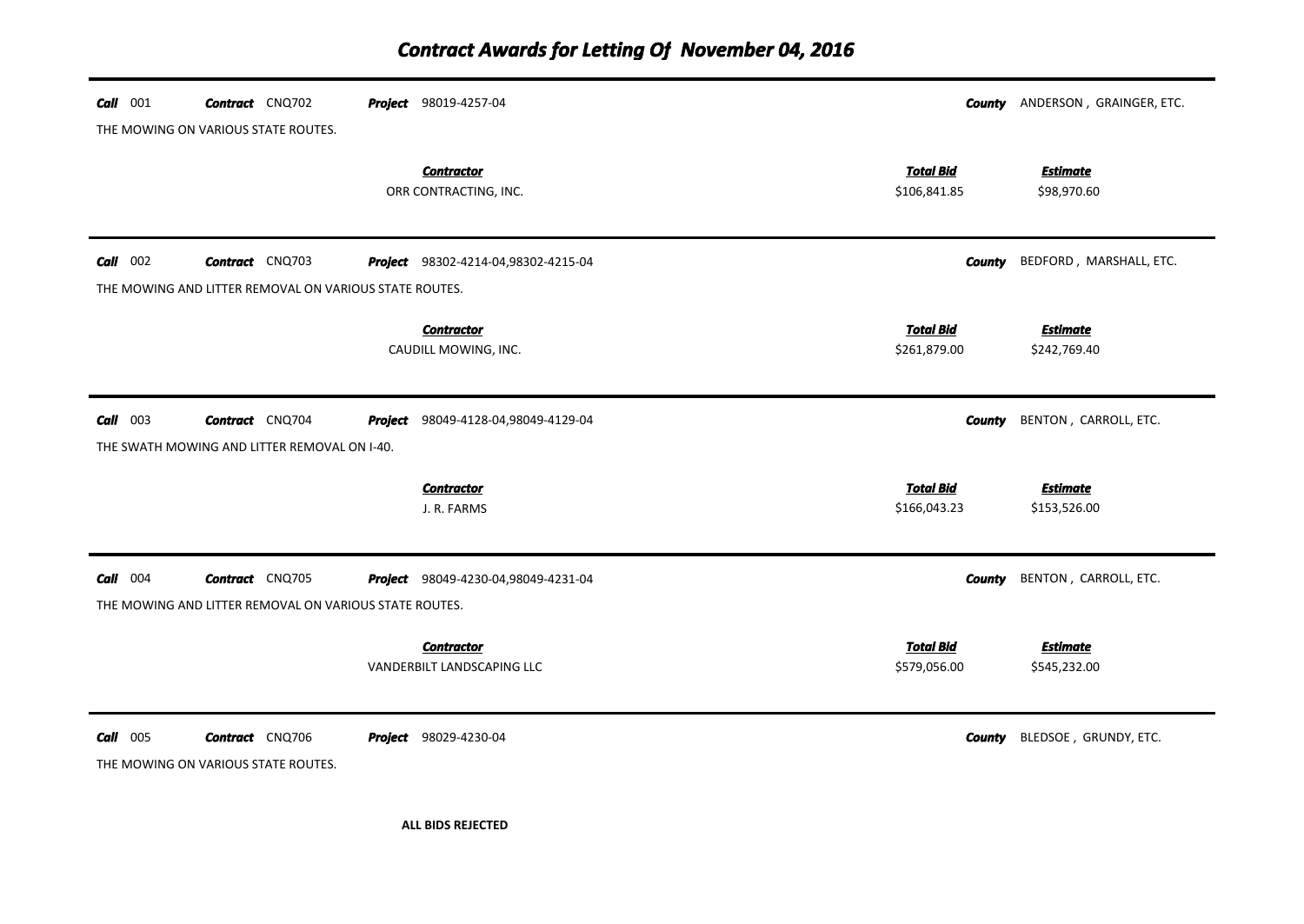| $Call$ 006 | <b>Contract</b> CNQ707                                                           | <b>Project</b> 98019-4158-04,98019-4159-04                                                                          |                                  | <b>County</b> BLOUNT & KNOX              |
|------------|----------------------------------------------------------------------------------|---------------------------------------------------------------------------------------------------------------------|----------------------------------|------------------------------------------|
|            |                                                                                  | THE MOWING AND LITTER REMOVAL ON VARIOUS INTERSTATE AND STATE ROUTES.<br><b>Contractor</b><br>ORR CONTRACTING, INC. | <b>Total Bid</b><br>\$564,592.00 | <b>Estimate</b><br>\$557,128.00          |
| $Call$ 007 | <b>Contract</b> CNQ708<br>THE MOWING ON VARIOUS STATE ROUTES.                    | <b>Project</b> 98019-4260-04                                                                                        |                                  | <b>County</b> BLOUNT, LOUDON, ETC.       |
|            |                                                                                  | <b>Contractor</b><br>M & M CONTRACT MOWING, LLC                                                                     | <b>Total Bid</b><br>\$284,156.00 | <b>Estimate</b><br>\$278,767.00          |
| $Call$ 008 | <b>Contract</b> CNQ709<br>THE MOWING AND LITTER REMOVAL ON VARIOUS STATE ROUTES. | <b>Project</b> 98029-4231-04,98029-4232-04                                                                          |                                  | BRADLEY, MCMINN, ETC.<br>County          |
|            |                                                                                  | <b>ALL BIDS REJECTED</b>                                                                                            |                                  |                                          |
| Call 009   | <b>Contract</b> CNQ710<br>THE MOWING ON VARIOUS STATE ROUTES.                    | <b>Project</b> 98019-4261-04                                                                                        |                                  | County<br>CAMPBELL, CLAIBORNE, ETC.      |
|            |                                                                                  | <b>Contractor</b><br>ORR CONTRACTING, INC.                                                                          | <b>Total Bid</b><br>\$175,919.52 | <b>Estimate</b><br>\$175,988.40          |
| $Call$ 010 | <b>Contract</b> CNQ711<br>THE MOWING AND LITTER REMOVAL ON VARIOUS STATE ROUTES. | Project 98029-4233-04,98029-4234-04                                                                                 |                                  | CANNON, VAN BUREN, ETC.<br><b>County</b> |
|            |                                                                                  | <b>Contractor</b><br>BLEVINS ENTERPRISES, INC.                                                                      | <b>Total Bid</b><br>\$244,963.00 | <b>Estimate</b><br>\$231,177.00          |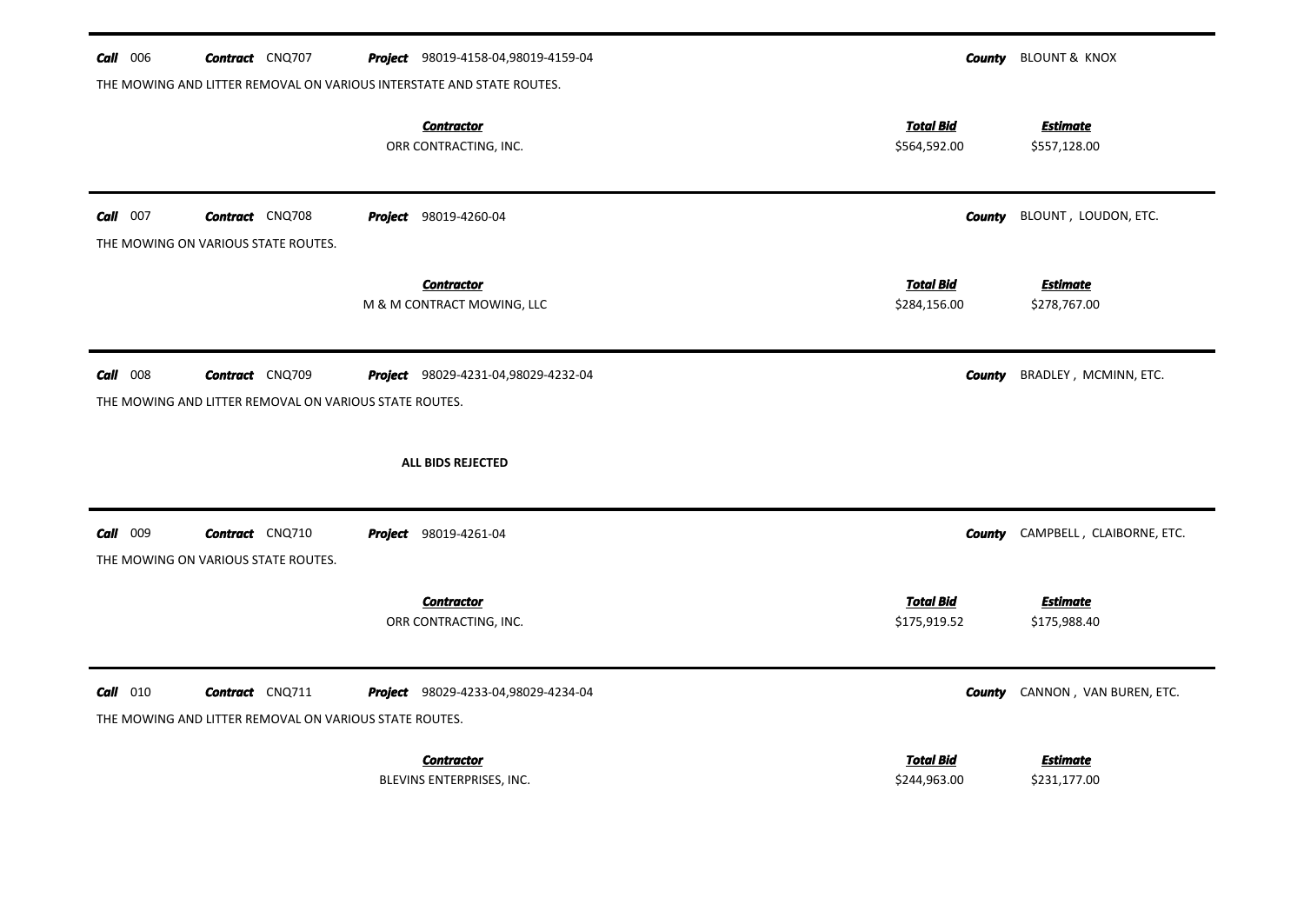| $Call$ 011 | <b>Contract</b> CNQ713                                 | <b>Project</b> 98019-4264-04                                                        |                  | <b>County</b> CARTER, JOHNSON, ETC.  |
|------------|--------------------------------------------------------|-------------------------------------------------------------------------------------|------------------|--------------------------------------|
|            | THE MOWING ON VARIOUS STATE ROUTES.                    |                                                                                     |                  |                                      |
|            |                                                        | <b>Contractor</b>                                                                   | <b>Total Bid</b> | <b>Estimate</b>                      |
|            |                                                        | ORR CONTRACTING, INC.                                                               | \$289,792.03     | \$298,545.50                         |
|            |                                                        |                                                                                     |                  |                                      |
| $Call$ 012 | <b>Contract</b> CNQ714                                 | Project 98302-4116-04,98302-4117-04                                                 | County           | CHEATHAM, MONTGOMERY, ETC.           |
|            |                                                        | THE MOWING, SWATH MOWING AND LITTER REMOVAL ON VARIOUS INTERSTATE AND STATE ROUTES. |                  |                                      |
|            |                                                        | <b>Contractor</b>                                                                   | <b>Total Bid</b> | <b>Estimate</b>                      |
|            |                                                        | M & M CONTRACT MOWING, LLC                                                          | \$361,355.00     | \$349,250.50                         |
|            |                                                        |                                                                                     |                  |                                      |
| $Call$ 013 | <b>Contract</b> CNQ715                                 | Project 98049-4232-04,98049-4233-04                                                 | County           | CHESTER, HARDEMAN, ETC.              |
|            | THE MOWING AND LITTER REMOVAL ON VARIOUS STATE ROUTES. |                                                                                     |                  |                                      |
|            |                                                        | <b>Contractor</b>                                                                   | <b>Total Bid</b> | <b>Estimate</b>                      |
|            |                                                        | VANDERBILT LANDSCAPING LLC                                                          | \$446,677.00     | \$414,246.00                         |
|            |                                                        |                                                                                     |                  |                                      |
| $Call$ 014 | <b>Contract</b> CNQ716                                 | <b>Project</b> 98029-4235-04                                                        |                  | <b>County</b> CLAY, CUMBERLAND, ETC. |
|            | THE MOWING ON VARIOUS STATE ROUTES.                    |                                                                                     |                  |                                      |
|            |                                                        | <b>Contractor</b>                                                                   | <b>Total Bid</b> | <b>Estimate</b>                      |
|            |                                                        | ORR CONTRACTING, INC.                                                               | \$258,844.95     | \$254,345.00                         |
|            |                                                        |                                                                                     |                  |                                      |
| $Call$ 015 | <b>Contract</b> CNQ717                                 | <b>Project</b> 98029-4237-04                                                        |                  | <b>County</b> CLAY, DEKALB, ETC.     |
|            | THE MOWING ON VARIOUS STATE ROUTES.                    |                                                                                     |                  |                                      |
|            |                                                        |                                                                                     |                  |                                      |
|            |                                                        | <b>ALL BIDS REJECTED</b>                                                            |                  |                                      |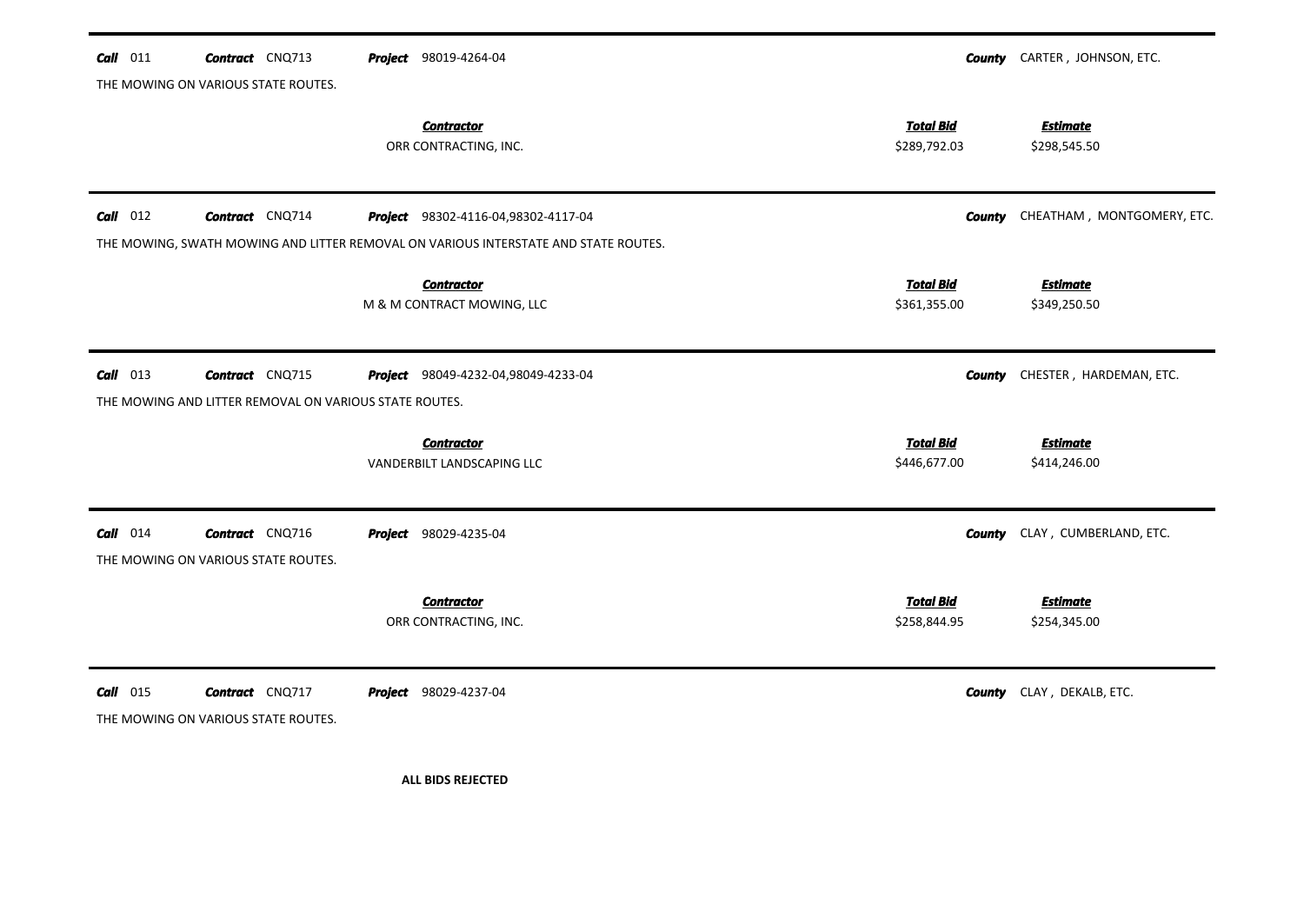| $Call$ 016                          | <b>Contract</b> CNQ718 |                                                             | <b>Project</b> 98019-4265-04                   |                                  | <b>County</b> COCKE, HAMBLEN, ETC. |
|-------------------------------------|------------------------|-------------------------------------------------------------|------------------------------------------------|----------------------------------|------------------------------------|
| THE MOWING ON VARIOUS STATE ROUTES. |                        |                                                             |                                                |                                  |                                    |
|                                     |                        |                                                             | ALL BIDS REJECTED                              |                                  |                                    |
| $Call$ 017                          | <b>Contract</b> CNQ719 |                                                             | Project 98029-4239-04,98029-4244-04            | County                           | COFFEE & FRANKLIN                  |
|                                     |                        | THE MOWING AND LITTER REMOVAL ON VARIOUS STATE ROUTES.      |                                                |                                  |                                    |
|                                     |                        |                                                             | <b>Contractor</b><br>BLEVINS ENTERPRISES, INC. | <b>Total Bid</b><br>\$224,460.00 | <b>Estimate</b><br>\$221,843.00    |
| $Call$ 018                          | <b>Contract</b> CNQ720 |                                                             | Project 98029-4140-04,98029-4141-04            | <b>County</b>                    | COFFEE, GRUNDY, ETC.               |
|                                     |                        | THE MOWING AND LITTER REMOVAL ON VARIOUS INTERSTATE ROUTES. |                                                |                                  |                                    |
|                                     |                        |                                                             | <b>Contractor</b><br>BLEVINS ENTERPRISES, INC. | <b>Total Bid</b><br>\$201,610.00 | <b>Estimate</b><br>\$211,151.00    |
| $Call$ 019                          | <b>Contract</b> CNQ721 |                                                             | Project 98049-4234-04,98049-4235-04            | County                           | CROCKETT, DECATUR, ETC.            |
|                                     |                        | THE MOWING AND LITTER REMOVAL ON VARIOUS STATE ROUTES.      |                                                |                                  |                                    |
|                                     |                        |                                                             | <b>Contractor</b><br>J. R. FARMS               | <b>Total Bid</b><br>\$419,070.12 | <b>Estimate</b><br>\$408,294.00    |
| $Call$ 020                          | <b>Contract</b> CNQ723 |                                                             | Project 19014-4167-04,19014-4168-04            | County                           | <b>DAVIDSON</b>                    |
|                                     |                        | THE MOWING AND LITTER REMOVAL ON I-440.                     |                                                |                                  |                                    |
|                                     |                        |                                                             | <b>Contractor</b><br>ORR CONTRACTING, INC.     | <b>Total Bid</b><br>\$284,962.75 | <b>Estimate</b><br>\$288,285.00    |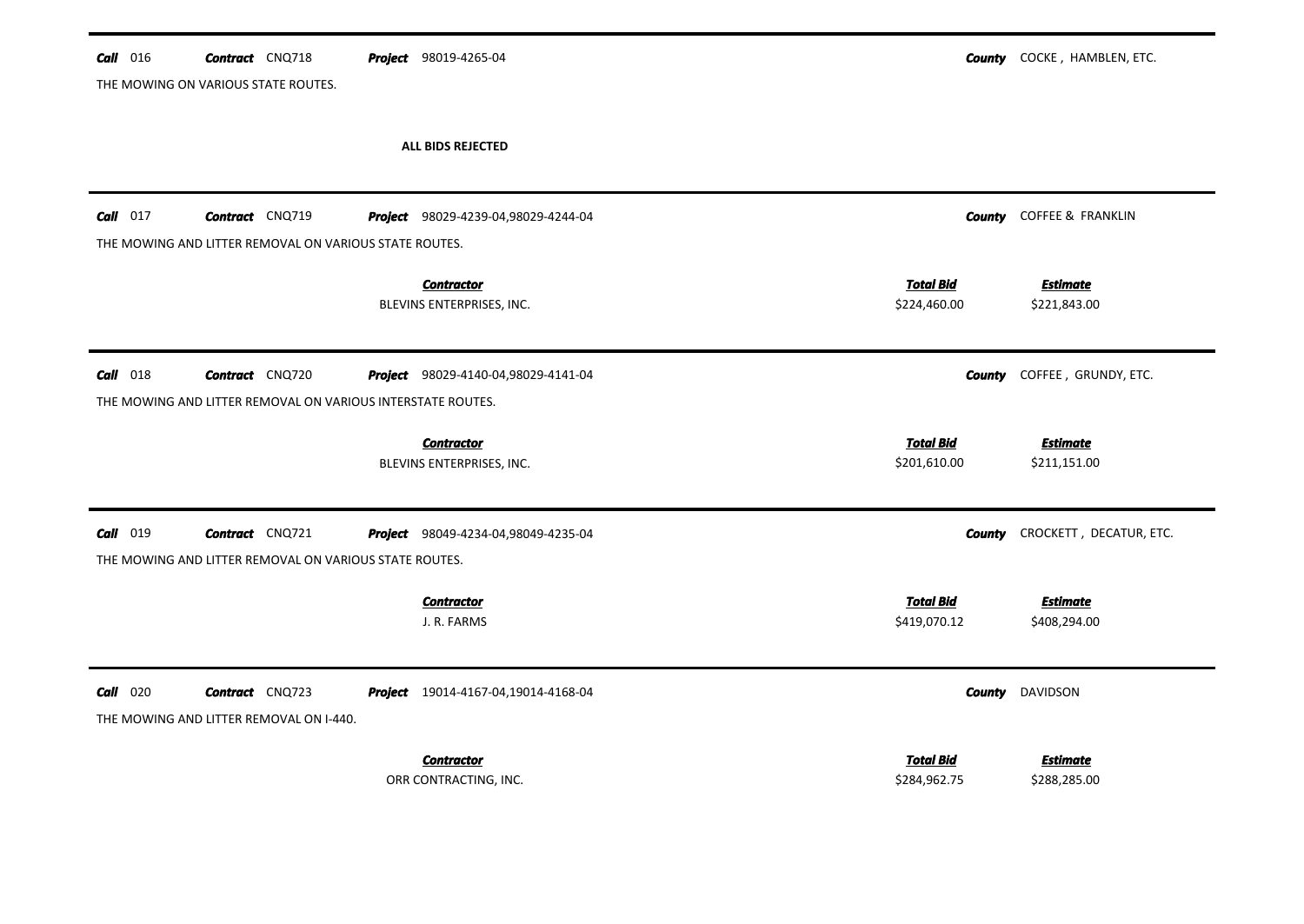| $Call$ 021<br><b>Contract</b> CNQ722<br><b>Project</b> 19948-4203-04                                                               |                                  | <b>County</b> DAVIDSON               |
|------------------------------------------------------------------------------------------------------------------------------------|----------------------------------|--------------------------------------|
| THE MOWING ON VARIOUS STATE ROUTES.                                                                                                |                                  |                                      |
| <b>Contractor</b><br>BILL LEDFORD & SON, INC.                                                                                      | <b>Total Bid</b><br>\$172,860.00 | <b>Estimate</b><br>\$167,900.00      |
| $Call$ 022<br><b>Contract</b> CNQ724<br>Project 98302-4118-04,98302-4119-04                                                        |                                  | <b>County</b> DAVIDSON & WILLIAMSON  |
| THE MOWING AND LITTER REMOVAL ON VARIOUS INTERSTATE AND STATE ROUTES.                                                              |                                  |                                      |
| <b>NO BIDS RECEIVED</b>                                                                                                            |                                  |                                      |
| $Call$ 023<br><b>Contract</b> CNQ725<br>Project 98302-4220-04,98302-4221-04                                                        |                                  | <b>County</b> DICKSON, HICKMAN, ETC. |
| THE MOWING AND LITTER REMOVAL ON VARIOUS STATE ROUTES.                                                                             |                                  |                                      |
| ALL BIDS REJECTED                                                                                                                  |                                  |                                      |
| Call 024<br><b>Contract</b> CNQ726<br>Project 98049-4136-04,98049-4137-04                                                          | County                           | DYER, GIBSON, ETC.                   |
| THE MOWING AND LITTER REMOVAL ON VARIOUS INTERSTATE AND STATE ROUTES.                                                              |                                  |                                      |
| ALL BIDS REJECTED                                                                                                                  |                                  |                                      |
| $Call$ 025<br><b>Contract</b> CNQ727<br><b>Project</b> 98049-4138-04,98049-4139-04<br>THE SWATH MOWING AND LITTER REMOVAL ON I-40. |                                  | <b>County</b> FAYETTE, HAYWOOD, ETC. |
| <b>Contractor</b><br>J. R. FARMS                                                                                                   | <b>Total Bid</b><br>\$169,495.50 | <b>Estimate</b><br>\$179,230.00      |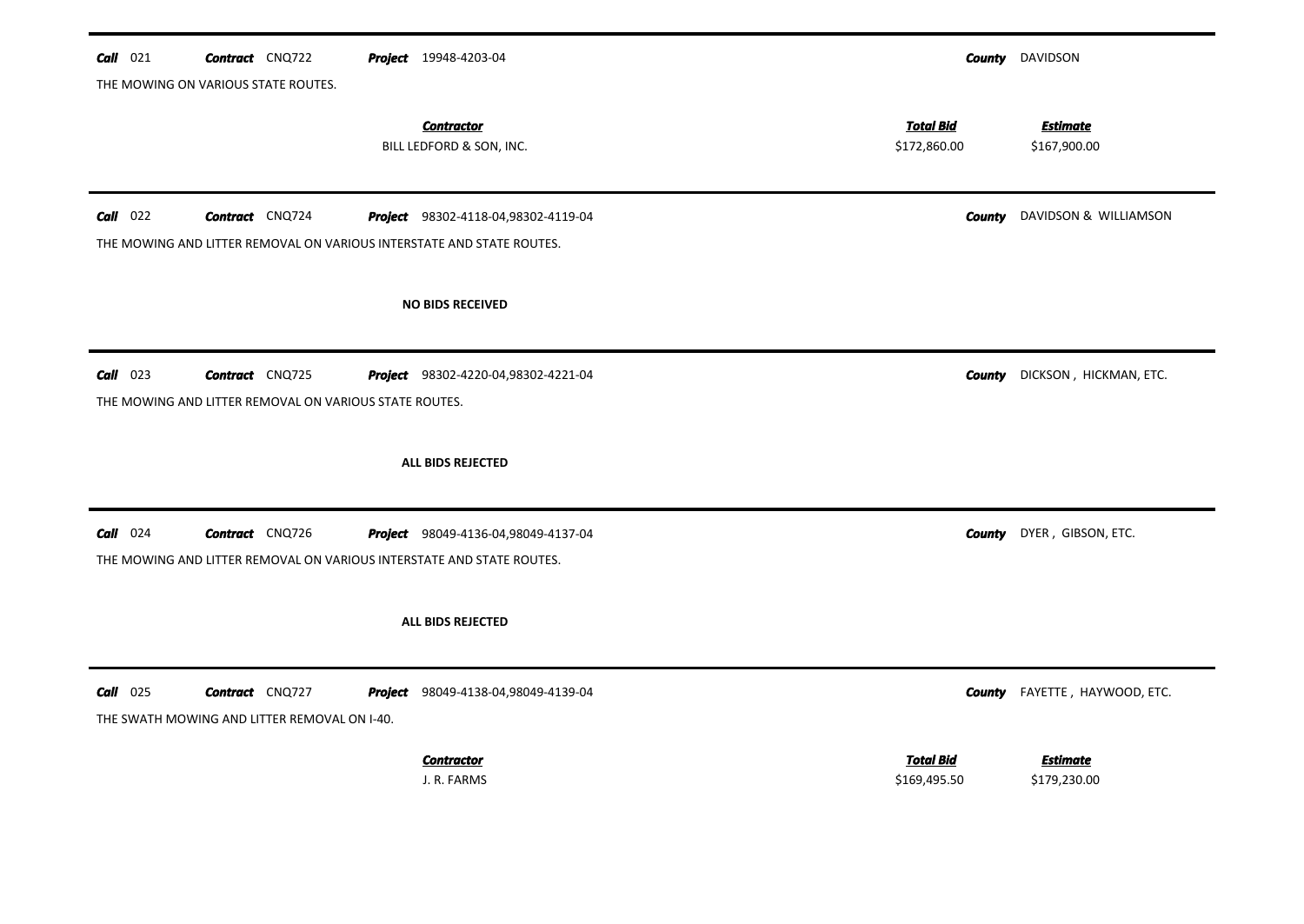|                 |                                                                                  | THE MOWING AND LITTER REMOVAL ON VARIOUS INTERSTATE AND STATE ROUTES.                                                      |                                                                     |
|-----------------|----------------------------------------------------------------------------------|----------------------------------------------------------------------------------------------------------------------------|---------------------------------------------------------------------|
|                 |                                                                                  | <b>ALL BIDS REJECTED</b>                                                                                                   |                                                                     |
| $Call$ 027      | <b>Contract</b> CNQ729<br>THE MOWING AND LITTER REMOVAL ON VARIOUS STATE ROUTES. | Project 98302-4222-04,98302-4223-04                                                                                        | GILES & LAWRENCE<br><b>County</b>                                   |
|                 |                                                                                  | <b>Contractor</b><br>CAUDILL MOWING, INC.                                                                                  | <b>Total Bid</b><br><b>Estimate</b><br>\$131,807.08<br>\$128,496.40 |
| $Call$ 028      | <b>Contract</b> CNQ730                                                           | Project 98302-4124-04,98302-4125-04<br>THE MOWING, SWATH MOWING AND LITTER REMOVAL ON VARIOUS INTERSTATE AND STATE ROUTES. | GILES, MARSHALL, ETC.<br>County                                     |
|                 |                                                                                  | <b>Contractor</b><br>CAUDILL MOWING, INC.                                                                                  | <b>Total Bid</b><br><b>Estimate</b><br>\$181,671.98<br>\$186,306.70 |
| <b>Call</b> 029 | <b>Contract</b> CNQ731<br>THE MOWING ON VARIOUS STATE ROUTES.                    | <b>Project</b> 98019-4266-04                                                                                               | GREENE, HAMBLEN, ETC.<br><b>County</b>                              |
|                 |                                                                                  | <b>Contractor</b><br>ORR CONTRACTING, INC.                                                                                 | <b>Total Bid</b><br><b>Estimate</b><br>\$272,863.50<br>\$278,860.50 |
| Call 030        | <b>Contract</b> CNQ732<br>THE MOWING ON VARIOUS INTERSTATE AND STATE ROUTES.     | Project 33948-4144-04                                                                                                      | <b>HAMILTON</b><br>County                                           |
|                 |                                                                                  | <b>Contractor</b><br>SALAZAR CONTRACTING, LLC                                                                              | <b>Total Bid</b><br><b>Estimate</b><br>\$247,050.00<br>\$234,970.00 |

## *Call* 026 *Contract* CNQ728 *Project*

**County** FAYETTE, LAUDERDALE, ETC.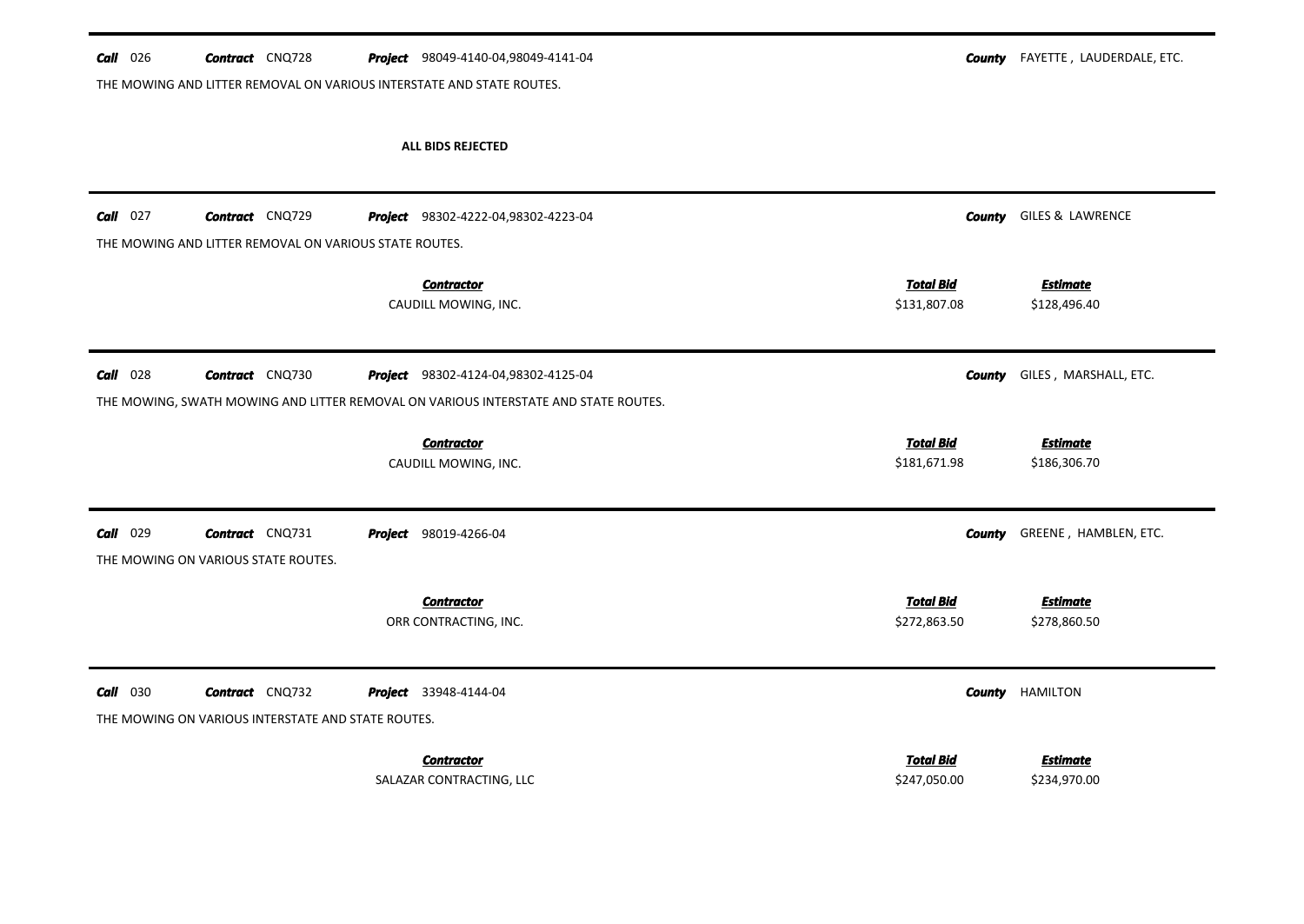| $Call$ 031      | <b>Contract</b> CNQ733                                        | Project 98029-4242-04,98029-4243-04             |                                  | <b>County</b> HAMILTON, MEIGS, ETC. |
|-----------------|---------------------------------------------------------------|-------------------------------------------------|----------------------------------|-------------------------------------|
|                 | THE MOWING AND LITTER REMOVAL ON VARIOUS STATE ROUTES.        |                                                 |                                  |                                     |
|                 |                                                               | <b>Contractor</b><br>M & M CONTRACT MOWING, LLC | <b>Total Bid</b><br>\$238,646.00 | <b>Estimate</b><br>\$225,910.00     |
| $Call$ 032      | <b>Contract</b> CNQ734<br>THE MOWING ON VARIOUS STATE ROUTES. | <b>Project</b> 98302-4226-04                    | County                           | HOUSTON, MONTGOMERY, ETC.           |
|                 |                                                               | <b>Contractor</b><br>VANDERBILT LANDSCAPING LLC | <b>Total Bid</b><br>\$190,950.00 | <b>Estimate</b><br>\$184,819.50     |
| $Call$ 033      | <b>Contract</b> CNQ735<br>THE MOWING ON VARIOUS STATE ROUTES. | <b>Project</b> 98302-4227-04                    | County                           | LAWRENCE, LEWIS, ETC.               |
|                 |                                                               | <b>Contractor</b>                               | <b>Total Bid</b>                 | <b>Estimate</b>                     |
|                 |                                                               | CAUDILL MOWING, INC.                            | \$128,047.91                     | \$124,695.00                        |
| <b>Call</b> 034 | <b>Contract</b> CNQ736                                        | Project 98302-4228-04,98302-4229-04             | <b>County</b>                    | LEWIS, PERRY, ETC.                  |
|                 | THE MOWING AND LITTER REMOVAL ON VARIOUS STATE ROUTES.        |                                                 |                                  |                                     |
|                 |                                                               | <b>Contractor</b><br>CAUDILL MOWING, INC.       | <b>Total Bid</b><br>\$95,722.40  | <b>Estimate</b><br>\$88,280.00      |
| $Call$ 035      | <b>Contract</b> CNQ737<br>THE MOWING ON VARIOUS STATE ROUTES. | <b>Project</b> 98302-4230-04                    | County                           | MACON, SMITH, ETC.                  |
|                 |                                                               | <b>Contractor</b>                               | <b>Total Bid</b>                 | <b>Estimate</b>                     |
|                 |                                                               | SALAZAR CONTRACTING, LLC                        | \$166,560.00                     | \$168,642.00                        |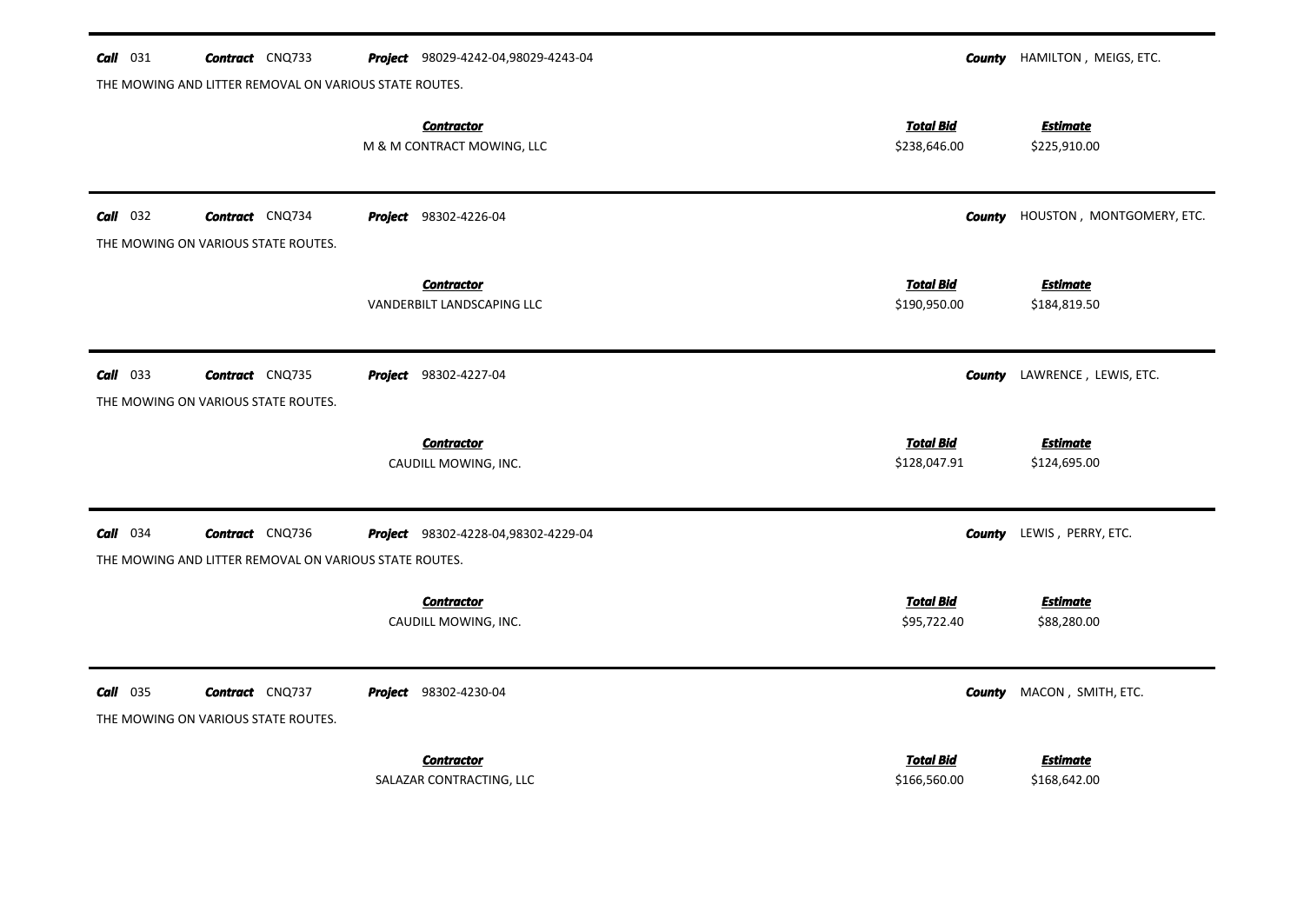| <b>Call</b> 036 | <b>Contract</b> CNQ738<br>THE MOWING AND LITTER REMOVAL ON VARIOUS STATE ROUTES. | <b>Project</b> 60946-4240-04,60946-4241-04      |                                        |                                         |                                  | <b>County MAURY</b>                    |
|-----------------|----------------------------------------------------------------------------------|-------------------------------------------------|----------------------------------------|-----------------------------------------|----------------------------------|----------------------------------------|
|                 |                                                                                  | <b>Contractor</b><br>VANDERBILT LANDSCAPING LLC |                                        |                                         | <u>Total Bid</u><br>\$195,149.00 | <b>Estimate</b><br>\$178,647.00        |
| $Call$ 037      | <b>Contract</b> CNQ739<br>THE MOWING AND LITTER REMOVAL ON VARIOUS STATE ROUTES. | <b>Project</b> 98302-4231-04,98302-4232-04      |                                        |                                         |                                  | <b>County</b> RUTHERFORD, SUMNER, ETC. |
|                 |                                                                                  | ALL BIDS REJECTED                               |                                        |                                         |                                  |                                        |
| <b>Call</b> 038 | <b>Contract</b> CNQ740<br>THE MOWING ON VARIOUS STATE ROUTES.                    | <b>Project</b> 98302-4233-04                    |                                        |                                         | County                           | RUTHERFORD & WILLIAMSON                |
|                 |                                                                                  | <b>Contractor</b><br>BLEVINS ENTERPRISES, INC.  |                                        |                                         | <b>Total Bid</b><br>\$109,218.00 | <b>Estimate</b><br>\$109,718.00        |
| <b>Call</b> 039 | <b>Contract</b> CNQ742<br>THE MOWING ON VARIOUS STATE ROUTES.                    | <b>Project</b> 91946-4203-04                    |                                        |                                         |                                  | <b>County</b> WAYNE                    |
|                 |                                                                                  | <b>Contractor</b><br>CAUDILL MOWING, INC.       |                                        |                                         | <b>Total Bid</b><br>\$98,973.60  | <b>Estimate</b><br>\$93,104.00         |
| $Call$ 040      | <b>Contract</b> CNQ741<br>THE MOWING ON VARIOUS STATE ROUTES.                    | <b>Project</b> 94946-4233-04                    |                                        |                                         |                                  | <b>County</b> WILLIAMSON               |
|                 |                                                                                  | ALL BIDS REJECTED                               |                                        |                                         |                                  |                                        |
|                 |                                                                                  | Letting Totals -                                | <b>Total Awarded</b><br>\$7,269,237.42 | <b>Total Estimate</b><br>\$7,079,097.50 |                                  |                                        |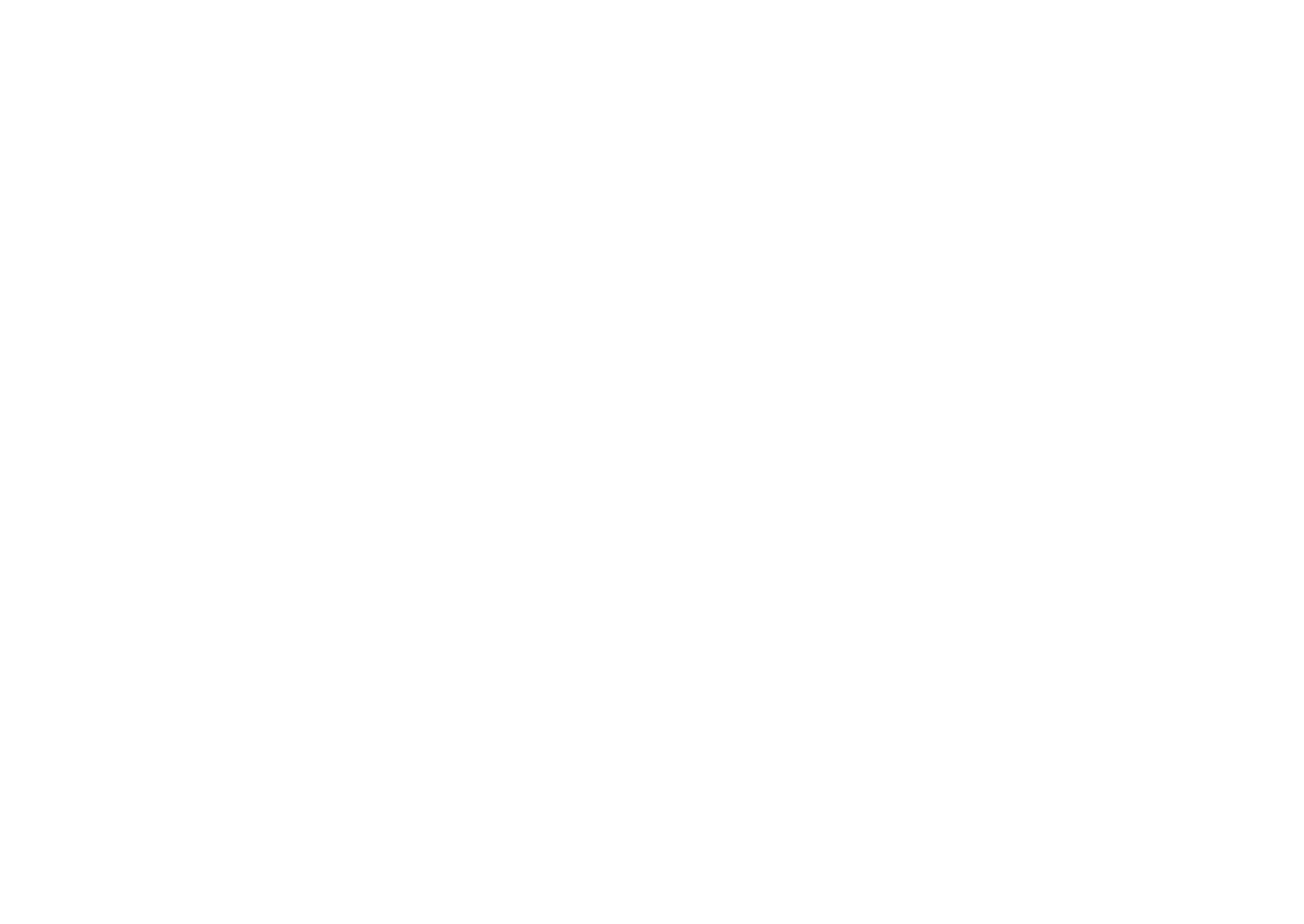| $Call$ 001 | <b>Contract</b> CNQ921                                                                             | <b>Project</b> R-STP-101(17), 18038-3242-14, STP-101(16), 18038-3240-14<br>THE GRADING, DRAINAGE AND PAVING ON S.R. 101 FROM FIRETOWER ROAD TO EAST OF WESTCHESTER DRIVE/CATOOSA BOULEVARD IN FAIRFIELD GLADE. | County                              | CUMBERLAND                         |
|------------|----------------------------------------------------------------------------------------------------|----------------------------------------------------------------------------------------------------------------------------------------------------------------------------------------------------------------|-------------------------------------|------------------------------------|
|            |                                                                                                    | <b>Contractor</b><br>ROGERS GROUP, INC.                                                                                                                                                                        | <b>Total Bid</b><br>\$49,265,404.73 | <b>Estimate</b><br>\$46,226,547.41 |
| $Call$ 002 | <b>Contract</b> CNQ928                                                                             | <b>Project</b> STP-66(52),32006-3234-14,45009-3216-14<br>THE PAVING ON S.R. 66 FROM NORTH OF 1-81 IN JEFFERSON COUNTY TO S.R. 160 IN MORRISTOWN.                                                               | County                              | <b>HAMBLEN &amp; JEFFERSON</b>     |
|            |                                                                                                    | <b>Contractor</b><br>APAC-ATLANTIC, INC.                                                                                                                                                                       | <b>Total Bid</b><br>\$7,647,910.65  | <b>Estimate</b><br>\$6,513,149.60  |
| $Call$ 003 | <b>Contract</b> CNQ941<br>THE REPAIR OF THE BRIDGE ON HIXSON PIKE OVER S.R. 153 (L.M. 4.32 L & R). | <b>Project</b> 33052-4248-04                                                                                                                                                                                   | County                              | <b>HAMILTON</b>                    |
|            |                                                                                                    | <b>Contractor</b><br>MID-STATE CONSTRUCTION COMPANY, INC.                                                                                                                                                      | <b>Total Bid</b><br>\$1,112,907.59  | <b>Estimate</b><br>\$931,147.70    |
| $Call$ 004 | <b>Contract</b> CNQ936<br>THE MISCELLANEOUS SAFETY IMPROVEMENTS ON VARIOUS LOCAL ROADS.            | <b>Project</b> HSIP/PHSIP-4100(17),41945-3460-94,HSIP/PHSIP-4300(29),43946-3419-94                                                                                                                             | County                              | HICKMAN & HUMPHREYS                |
|            |                                                                                                    | <b>Contractor</b><br>HIGHWAY MARKINGS, INC.                                                                                                                                                                    | <b>Total Bid</b><br>\$388,367.02    | <b>Estimate</b><br>\$449,939.75    |
| $Call$ 005 | <b>Contract</b> CNQ937<br>THE MISCELLANEOUS SAFETY IMPROVEMENTS ON VARIOUS LOCAL ROADS.            | Project HSIP/PHSIP-5600(48),56946-3439-94, HSIP/PHSIP-8000(22), 80945-3499-94,<br>HSIP/PHSIP-8500(19),85945-3469-94                                                                                            | County                              | MACON, SMITH, ETC.                 |
|            |                                                                                                    | <b>Contractor</b><br>HIGHWAY MARKINGS, INC.                                                                                                                                                                    | <b>Total Bid</b><br>\$491,585.56    | <b>Estimate</b><br>\$579,920.00    |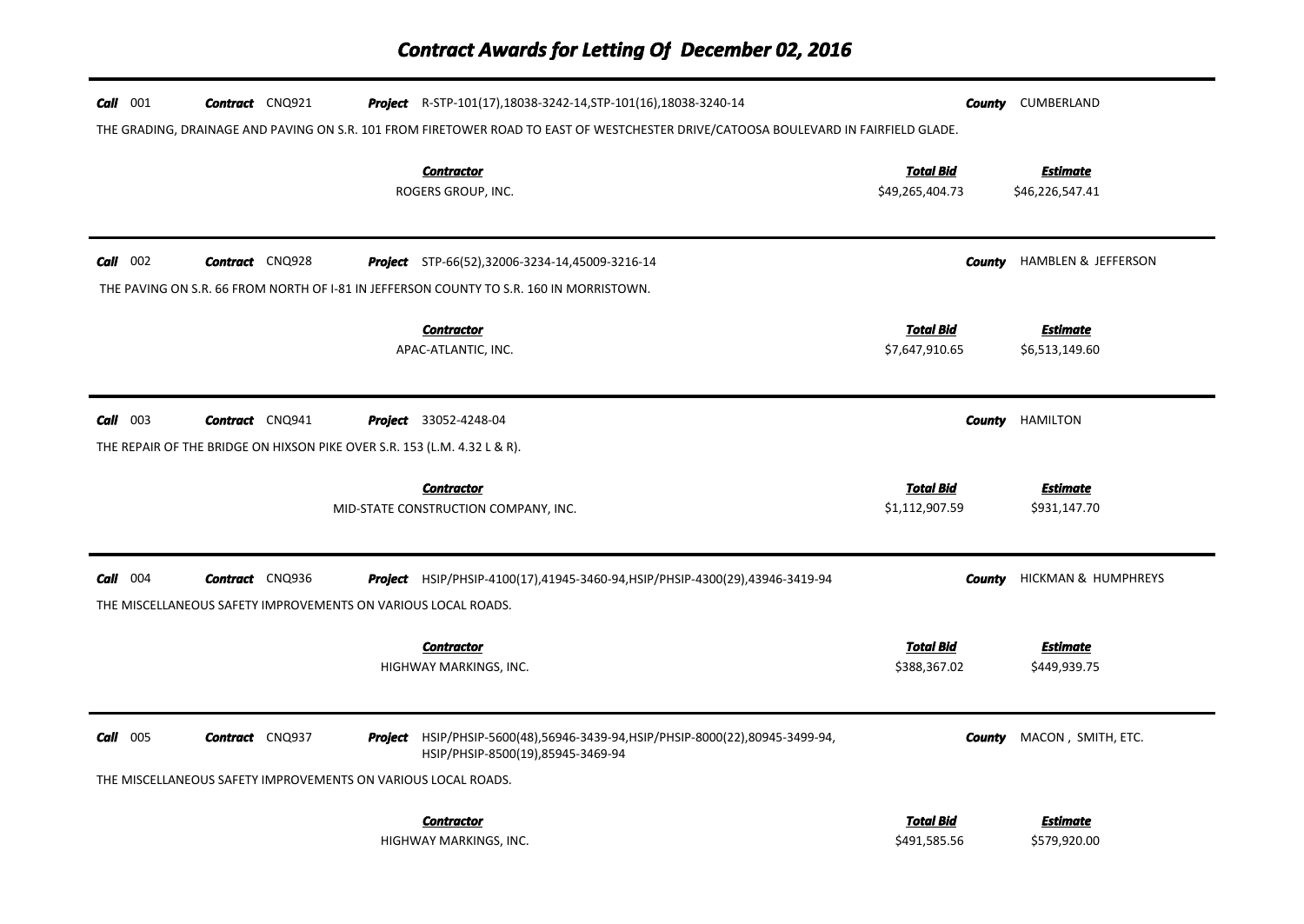THE RESURFACING ON I-75 FROM THE MCMINN COUNTY LINE (L.M. 0.00) TO THE LOUDON COUNTY LINE (L.M. 6.49).

## ALL BIDS REJECTED

| Call<br>007 | <b>Contract</b> CNQ942                                                                  |                | <b>Project</b> PHSIP/HSIP-48(51),63014-3205-94<br>THE IMPROVEMENT OF THE INTERSECTION ON S.R. 48 AT TYLERTOWN ROAD (L.M. 11.75 - L.M. 11.96) IN CLARKSVILLE, INCLUDING GRADING, DRAINAGE, SIGNALS AND PAVING. | <b>County</b>                      | MONTGOMERY                        |
|-------------|-----------------------------------------------------------------------------------------|----------------|---------------------------------------------------------------------------------------------------------------------------------------------------------------------------------------------------------------|------------------------------------|-----------------------------------|
|             |                                                                                         |                | <b>Contractor</b><br>PARCHMAN CONSTRUCTION COMPANY, INC.                                                                                                                                                      | <b>Total Bid</b><br>\$1,653,922.52 | <b>Estimate</b><br>\$1,237,420.50 |
| Call<br>008 | <b>Contract</b> CNQ945                                                                  | Project        | 65001-4269-04<br>THE REPAIR OF THE BRIDGE ON U.S. 27 (S.R. 29) OVER THE NORFOLK SOUTHERN RAILROAD (L.M. 21.19).                                                                                               | <b>County</b>                      | MORGAN                            |
|             |                                                                                         |                | <b>Contractor</b><br>TWIN K CONSTRUCTION, INC.                                                                                                                                                                | <b>Total Bid</b><br>\$1,178,968.57 | <b>Estimate</b><br>\$1,183,174.50 |
| Call<br>009 | <b>Contract</b> CNQ940<br>THE REPAIR OF THE BRIDGE ON S.R. 84 OVER BRANCH (L.M. 10.16). |                | <b>Project</b> 67004-4215-04                                                                                                                                                                                  | County                             | OVERTON                           |
|             |                                                                                         |                | <b>Contractor</b><br>JAMISON CONSTRUCTION, LLC                                                                                                                                                                | <b>Total Bid</b><br>\$348,498.65   | <b>Estimate</b><br>\$432,156.40   |
| Call<br>010 | <b>Contract</b> CNQ939                                                                  | <b>Project</b> | THE RESURFACING ON I-81 FROM THE BRIDGE OVER WALNUT HILL ROAD (L.M. 20.60) TO THE VIRGINIA STATE LINE (L.M. 22.06).                                                                                           | <b>County</b>                      |                                   |

CONTRACT WITHDRAWN

*County*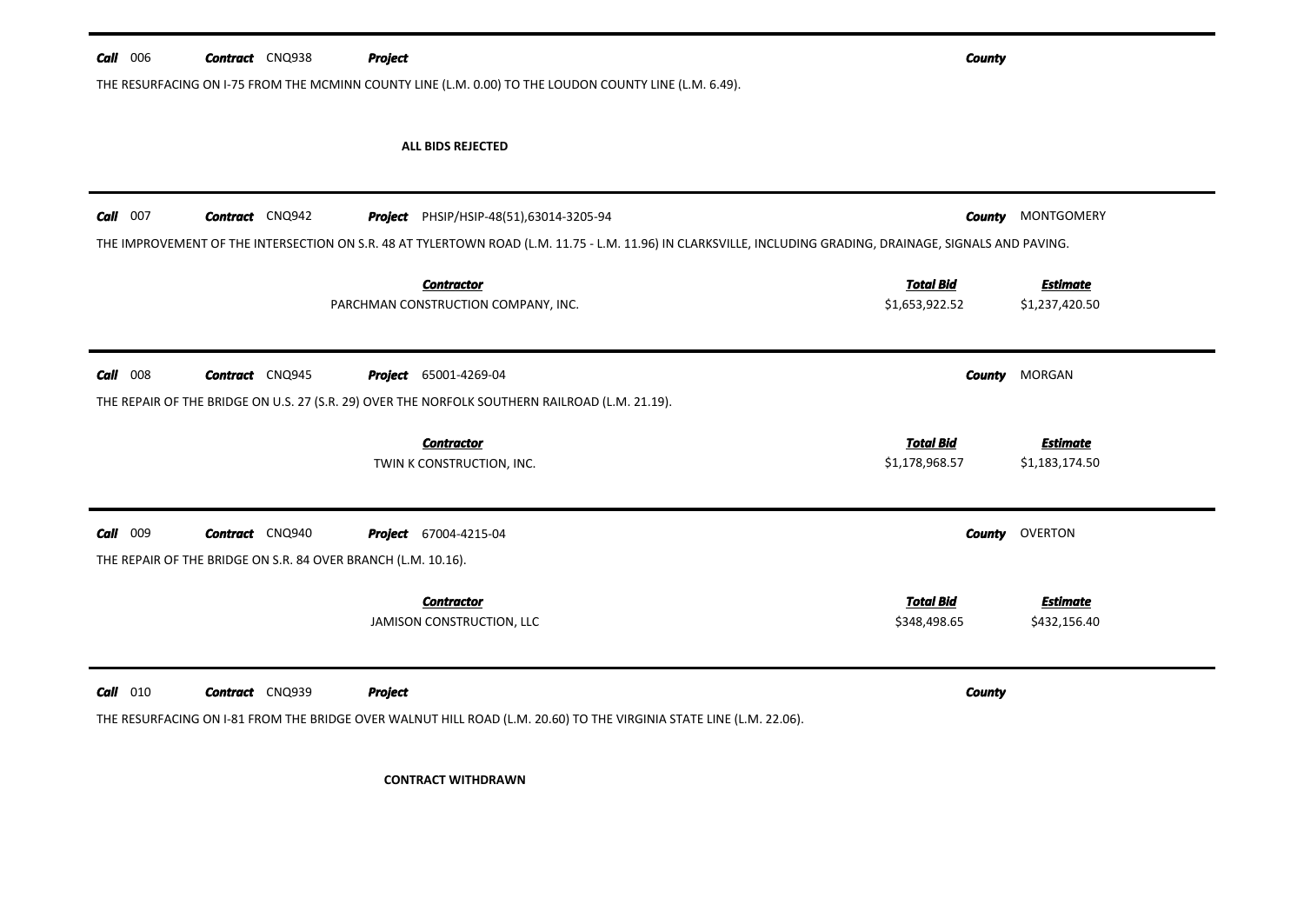## **Call** 011 **Contract** CNQ943 THE CONSTRUCTION OF TURN LANES ON U.S. 51 (S.R. 3) AT THE INTERSECTION OF CHARLES PLACE (L.M. 2.27) IN ATOKA, INCLUDING GRADING, DRAINAGE AND PAVING. PHSIP-3(130),84102-3211-94 *County* TIPTON

## ALL BIDS REJECTED

| Call<br>012        | <b>Contract</b> CNQ379 |         | <b>Project</b> 98019-4167-04                                                                           | <b>County</b>    | ANDERSON, BLOUNT, ETC. |
|--------------------|------------------------|---------|--------------------------------------------------------------------------------------------------------|------------------|------------------------|
|                    |                        |         | THE ON-CALL CONCRETE PAVEMENT REPAIR ON VARIOUS INTERSTATE AND STATE ROUTES.                           |                  |                        |
|                    |                        |         | <b>Contractor</b>                                                                                      | <b>Total Bid</b> | <b>Estimate</b>        |
|                    |                        |         | LOJAC, INC.                                                                                            | \$723,740.00     | \$795,585.00           |
| Call<br>013        | <b>Contract</b> CNQ359 | Project | 98049-4142-04                                                                                          | <b>County</b>    | BENTON, CARROLL, ETC.  |
|                    |                        |         | THE ON-CALL CONCRETE PAVEMENT REPAIR ON VARIOUS INTERSTATE AND STATE ROUTES.                           |                  |                        |
|                    |                        |         | <b>Contractor</b>                                                                                      | <b>Total Bid</b> | <b>Estimate</b>        |
|                    |                        |         | LOJAC, INC.                                                                                            | \$1,109,985.00   | \$1,065,087.50         |
| 014<br>Call        | <b>Contract</b> CNQ144 |         | <b>Project</b> R-PHSIP/STP-NH-SIP-35(58),05950-3238-94                                                 | <b>County</b>    | <b>BLOUNT</b>          |
|                    |                        |         | THE IMPROVEMENT OF THE INTERSECTION ON U.S. 129 BYPASS (S.R. 35) AT LINCOLN ROAD IN ALCOA (L.M. 1.85). |                  |                        |
|                    |                        |         | <b>Contractor</b>                                                                                      | <b>Total Bid</b> | <b>Estimate</b>        |
|                    |                        |         | APAC-ATLANTIC, INC.                                                                                    | \$119,486.75     | \$105,354.25           |
| <b>Call</b><br>015 | <b>Contract</b> CNQ145 |         | <b>Project</b> R-PHSIP-115(55),05005-3246-94                                                           | <b>County</b>    | <b>BLOUNT</b>          |
|                    |                        |         | THE IMPROVEMENT OF THE INTERSECTION ON U.S. 129 (S.R. 115) AT LOUISVILLE ROAD IN ALCOA (L.M. 13.02).   |                  |                        |
|                    |                        |         | <b>Contractor</b>                                                                                      | <b>Total Bid</b> | <b>Estimate</b>        |
|                    |                        |         | APAC-ATLANTIC, INC.                                                                                    | \$365,646.20     | \$394,212.25           |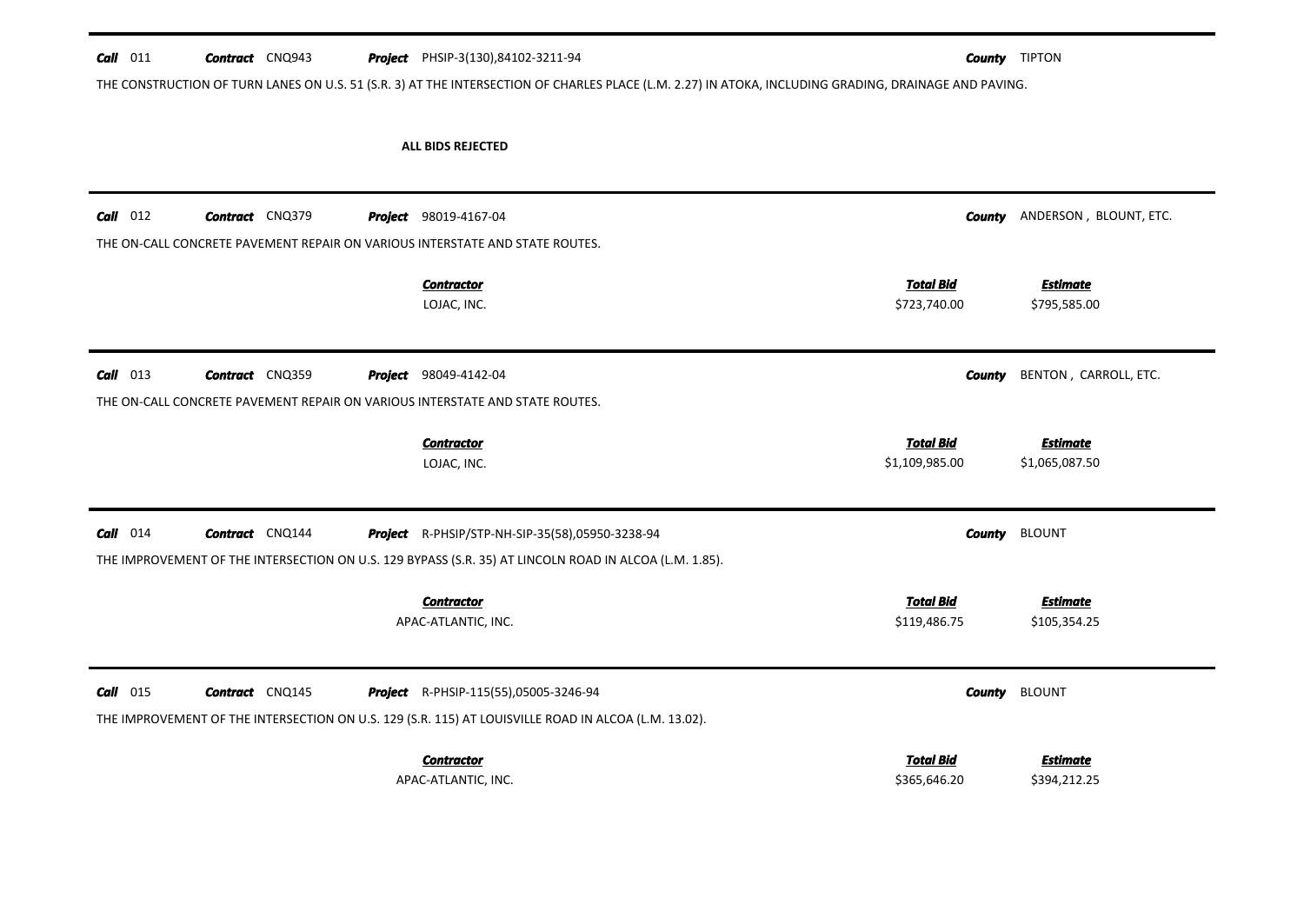| $Call$ 016 | <b>Contract</b> CNQ143 |  | <b>Project</b> R-PHSIP-33(115),05001-3287-94                                                                                                                          | County                             | <b>BLOUNT</b>                     |
|------------|------------------------|--|-----------------------------------------------------------------------------------------------------------------------------------------------------------------------|------------------------------------|-----------------------------------|
|            |                        |  | THE IMPROVEMENT OF THE INTERSECTIONS ON S.R. 33 AT DEFOE CIRCLE (L.M. 15.05) AND AT OLD KNOXVILLE PIKE (L.M. 14.86), INCLUDING GRADING, DRAINAGE, SIGNALS AND PAVING. |                                    |                                   |
|            |                        |  | <b>Contractor</b><br>WHALEY & SONS, INC.                                                                                                                              | <b>Total Bid</b><br>\$1,033,685.82 | <b>Estimate</b><br>\$1,035,037.00 |
| $Call$ 017 | <b>Contract</b> CNQ380 |  | <b>Project</b> 98029-4145-04                                                                                                                                          | <b>County</b>                      | BRADLEY, COFFEE, ETC.             |
|            |                        |  | THE ON-CALL CONCRETE PAVEMENT REPAIR ON VARIOUS INTERSTATE AND STATE ROUTES.                                                                                          |                                    |                                   |
|            |                        |  | <b>Contractor</b><br>LOJAC, INC.                                                                                                                                      | <b>Total Bid</b><br>\$744,952.50   | <b>Estimate</b><br>\$783,545.00   |
| $Call$ 018 | <b>Contract</b> CNQ377 |  | Project HSIP-700(36),07060-3405-94,HSIP-9(82),07003-3244-94                                                                                                           | County                             | CAMPBELL                          |
|            |                        |  | THE MISCELLANEOUS SAFETY IMPROVEMENTS ON S.R. 9 FROM HUNTERS BRANCH ROAD TO MAIN STREET, AND ON MIDDLESBORO HIGHWAY FROM S.R. 63 TO DOAKS CREEK ROAD.                 |                                    |                                   |
|            |                        |  | <b>Contractor</b><br>ROGERS GROUP, INC.                                                                                                                               | <b>Total Bid</b><br>\$752,026.84   | <b>Estimate</b><br>\$690,191.25   |
| $Call$ 019 | <b>Contract</b> CNQ294 |  | Project NH-I-75-3(175),07100-8148-44                                                                                                                                  | County                             | CAMPBELL                          |
|            |                        |  | THE RESURFACING ON I-75 FROM THE ANDERSON COUNTY LINE (L.M. 0.00) TO THE U.S. 25W (S.R. 9) RAMP (L.M. 4.69 SB, L.M. 4.92 NB).                                         |                                    |                                   |
|            |                        |  | <b>Contractor</b><br>ROGERS GROUP, INC.                                                                                                                               | <b>Total Bid</b><br>\$2,368,383.62 | <b>Estimate</b><br>\$2,418,527.90 |
| $Call$ 020 | <b>Contract</b> CNQ358 |  | <b>Project</b> 98302-4135-04<br>THE ON-CALL CONCRETE PAVEMENT REPAIR ON VARIOUS INTERSTATE AND STATE ROUTES.                                                          | County                             | CHEATHAM, DAVIDSON, ETC.          |
|            |                        |  |                                                                                                                                                                       |                                    |                                   |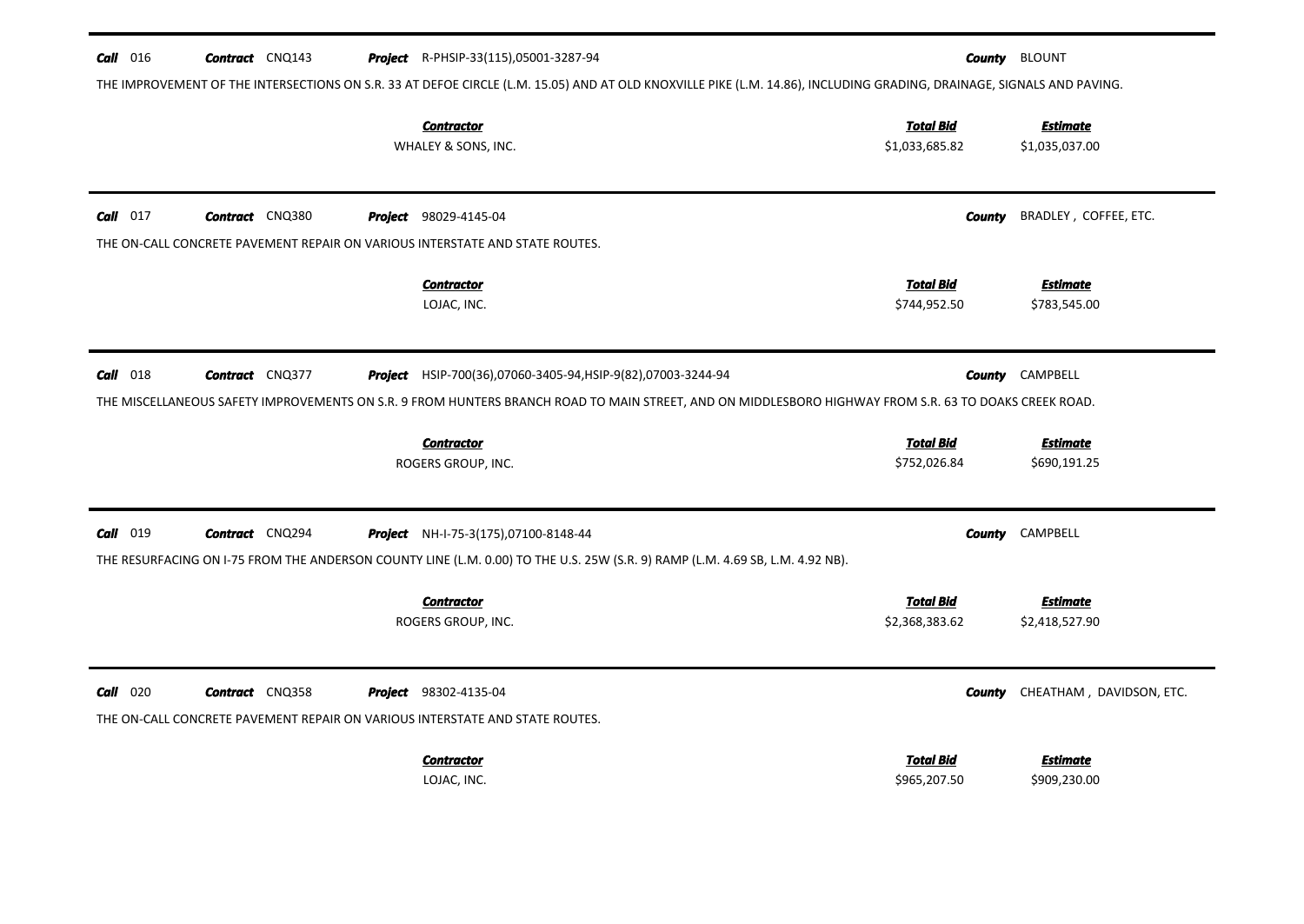| $Call$ 021<br><b>Contract</b> CNQ349                                                      | <b>Project</b> NH-I-40-6(164), 18100-8151-44                                                                                                                                                                 |                                     | <b>County</b> CUMBERLAND           |
|-------------------------------------------------------------------------------------------|--------------------------------------------------------------------------------------------------------------------------------------------------------------------------------------------------------------|-------------------------------------|------------------------------------|
|                                                                                           | THE RESURFACING ON I-40 FROM EAST OF U.S. 70 (S.R. 1) (L.M. 24.60) TO THE BRIDGES OVER OZONE ROAD (L.M. 29.19).<br><b>Contractor</b><br>ROGERS GROUP, INC.                                                   | <b>Total Bid</b><br>\$3,316,512.51  | <b>Estimate</b><br>\$3,525,352.32  |
| $Call$ 022<br><b>Contract</b> CNQ330                                                      | <b>Project</b> NH-I-65-2(110), 19012-8128-44                                                                                                                                                                 | County                              | DAVIDSON                           |
|                                                                                           | THE RESURFACING ON I-65 FROM THE WILLIAMSON COUNTY LINE (L.M. 0.00) TO SOUTH OF ARMORY DRIVE (L.M. 4.50).<br><b>Contractor</b><br>HOOVER, INC.                                                               | <b>Total Bid</b><br>\$5,497,401.23  | <b>Estimate</b><br>\$5,928,464.75  |
| $Call$ 023<br><b>Contract</b> CNQ370                                                      | <b>Project</b> 19013-4130-04                                                                                                                                                                                 | County                              | DAVIDSON                           |
| THE REPAIR OF THE BRIDGE ON 1-65 OVER THE CUMBERLAND RIVER AND COWAN STREET (L.M. 10.24). | <b>Contractor</b><br>MID-STATE CONSTRUCTION COMPANY, INC.                                                                                                                                                    | <b>Total Bid</b><br>\$897,699.09    | <b>Estimate</b><br>\$819,547.50    |
| $Call$ 024<br><b>Contract</b> CNQ331                                                      | <b>Project</b> NH-I-840(5),41840-8106-44, NH-I-840(6),22840-8106-44                                                                                                                                          | County                              | DICKSON & HICKMAN                  |
|                                                                                           | THE RESURFACING ON I-840 FROM THE I-40 WESTBOUND RAMP IN DICKSON COUNTY (L.M. 0.00) TO THE WILLIAMSON COUNTY LINE IN HICKMAN COUNTY (L.M. 1.38).                                                             |                                     |                                    |
|                                                                                           | <b>Contractor</b><br>EUBANK ASPHALT PAVING & SEALING                                                                                                                                                         | <b>Total Bid</b><br>\$3,375,170.00  | <b>Estimate</b><br>\$3,457,250.50  |
| $Call$ 025<br><b>Contract</b> CNQ292                                                      | Project IM/NH-40-1(302),24001-3144-44<br>THE GRADING, DRAINAGE, CONSTRUCTION OF A CONCRETE BULB-TEE BEAM BRIDGE AND PAVING ON I-40 AT THE S.R. 196 (HICKORY WITHE ROAD) INTERCHANGE (L.M. 1.38 - L.M. 2.35). | County                              | FAYETTE                            |
|                                                                                           | <b>Contractor</b><br>HAROLD COFFEY CONSTRUCTION CO., INC.                                                                                                                                                    | <b>Total Bid</b><br>\$15,807,411.41 | <b>Estimate</b><br>\$14,921,339.99 |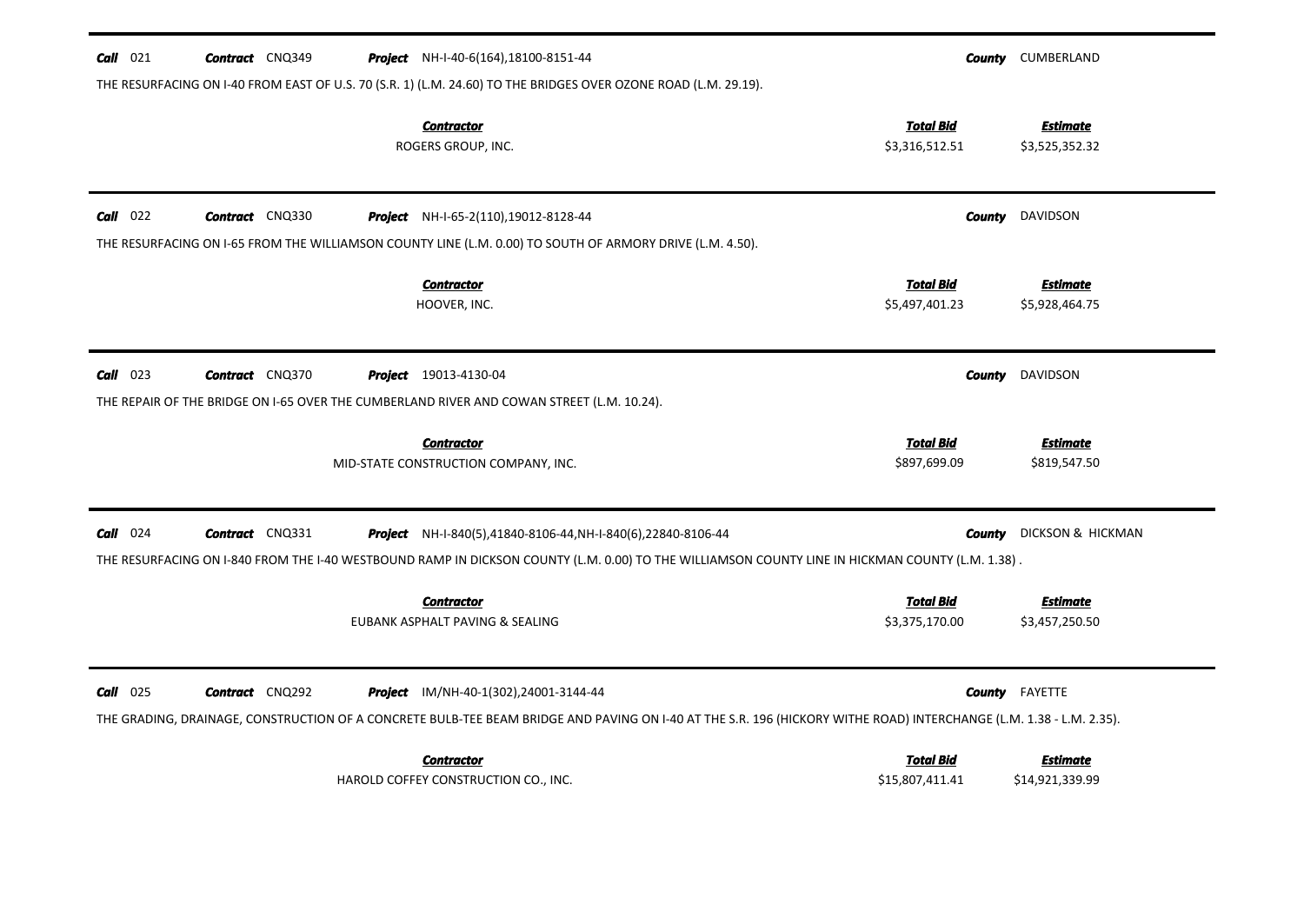| <b>Call</b> 026       | <b>Contract</b> CNQ332                                                                              |         | <b>Project</b> NH-I-40-1(349), 24001-8148-44<br>THE LONGITUDINAL JOINT STABILIZATION ON I-40 (FROM L.M. 0.00 TO L.M. 7.86) AND EITHER HOT-IN-PLACE RECYCLING OR MILLING AND FILLING WITH SURFACE MIX (FROM L.M. 7.86 TO L.M. 16.10).  |                                            | <b>County</b> FAYETTE                                     |
|-----------------------|-----------------------------------------------------------------------------------------------------|---------|---------------------------------------------------------------------------------------------------------------------------------------------------------------------------------------------------------------------------------------|--------------------------------------------|-----------------------------------------------------------|
|                       |                                                                                                     |         | <b>Contractor</b><br>PAVEMENT RESTORATIONS, INC.                                                                                                                                                                                      | <b>Total Bid</b><br>\$547,653.82           | <u>Estimate</u><br>\$566,475.10                           |
| $Call$ 027<br>PAVING. | <b>Contract</b> CNQ333                                                                              |         | Project BRZ-2700(56),27946-3403-94<br>THE CONSTRUCTION OF CONCRETE BULB-TEE BEAM BRIDGES ON CREEKWOOD ROAD OVER BRANCH OF SUGAR CREEK (L.M. 0.50) AND SUGAR CREEK (L.M. 0.56), INCLUDING GRADING, DRAINAGE AND                        |                                            | <b>County GIBSON</b>                                      |
|                       |                                                                                                     |         | <b>Contractor</b><br>DEMENT CONSTRUCTION COMPANY, LLC                                                                                                                                                                                 | <b>Total Bid</b><br>\$845,782.06           | <b>Estimate</b><br>\$860,453.66                           |
| $Call$ 028            | <b>Contract</b> CNQ345<br>THE REPAIR OF THE BRIDGE ON S.R. 56 OVER PEPPER HOLLOW BRANCH (LM 31.24). |         | <b>Project</b> 31005-4271-04<br><b>Contractor</b><br>JAMISON CONSTRUCTION, LLC                                                                                                                                                        | County<br><b>Total Bid</b><br>\$894,555.40 | GRUNDY<br><b>Estimate</b><br>\$1,095,417.55               |
| Call 029              | <b>Contract</b> CNQ341<br>THE MISCELLANEOUS SAFETY IMPROVEMENTS ON VARIOUS LOCAL ROADS.             |         | <b>Project</b> HSIP-3300(53), 33948-3438-94<br><b>Contractor</b><br>SUPERIOR PAVEMENT MARKING, INC.                                                                                                                                   | <b>Total Bid</b><br>\$222,316.40           | <b>County</b> HAMILTON<br><b>Estimate</b><br>\$295,056.25 |
| <b>Call</b> 030       | <b>Contract</b> CNQ356                                                                              | Project | BRZE-3500(41),35030-3402-94<br>THE CONSTRUCTION OF A CONCRETE I-BEAM BRIDGE ON FAYETTE CORNER ROAD OVER LITTLE CREEK (L.M. 0.41), INCLUDING GRADING, DRAINAGE AND PAVING.<br><b>Contractor</b><br>VOLUNTEER BRIDGE CONSTRUCTION, INC. | County<br><b>Total Bid</b><br>\$455,475.85 | HARDEMAN<br><b>Estimate</b><br>\$487,066.50               |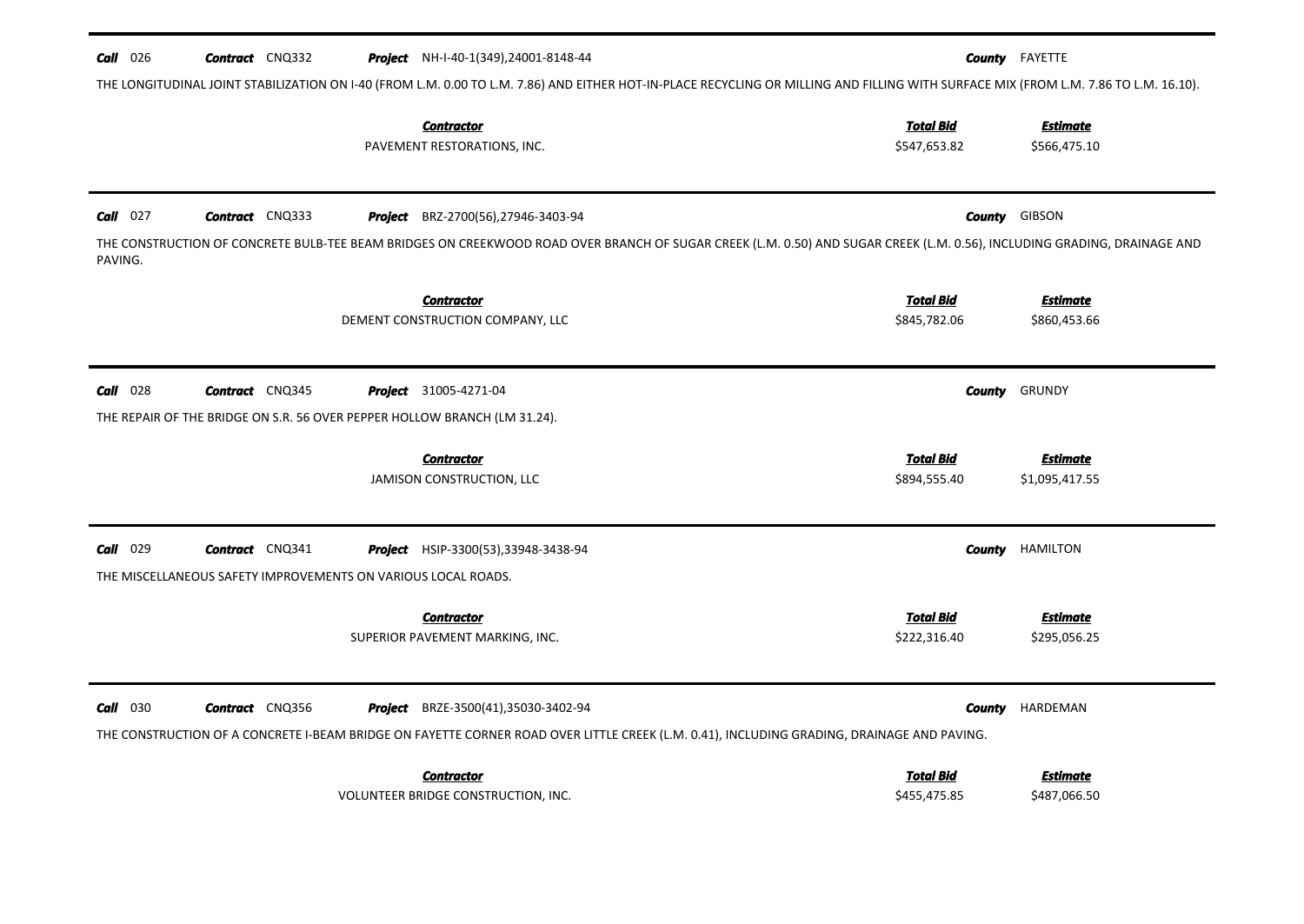| $Call$ 031 | <b>Contract</b> CNQ347 | <b>Project</b> NH-19(52),38004-3218-14<br>THE GRADING, DRAINAGE AND PAVING ON S.R. 19 (BROWNSVILLE BYPASS) FROM WEST OF WINDROW ROAD TO S.R. 76 SOUTH OF BROWNSVILLE.  |                                    | <b>County</b> HAYWOOD             |
|------------|------------------------|------------------------------------------------------------------------------------------------------------------------------------------------------------------------|------------------------------------|-----------------------------------|
|            |                        | <b>Contractor</b><br>FORD CONSTRUCTION COMPANY                                                                                                                         | <b>Total Bid</b><br>\$5,111,657.79 | <b>Estimate</b><br>\$5,613,065.23 |
| $Call$ 032 | <b>Contract</b> CNQ351 | <b>Project</b> NH-I-40-1(350),38001-8196-44                                                                                                                            | County                             | HAYWOOD                           |
|            |                        | THE RESURFACING ON 1-40 FROM MILE MARKER 46 (L.M. 2.86) TO NEAR KOKO ROAD (L.M. 8.36).                                                                                 |                                    |                                   |
|            |                        | <b>Contractor</b><br>FORD CONSTRUCTION COMPANY                                                                                                                         | <b>Total Bid</b><br>\$3,435,520.78 | <b>Estimate</b><br>\$3,680,834.45 |
| $Call$ 033 | <b>Contract</b> CNQ352 | Project NH-I-40-2(96),39001-8176-44                                                                                                                                    | County                             | HENDERSON                         |
|            |                        | THE RESURFACING ON I-40 FROM THE MADISON COUNTY LINE (L.M. 0.00) TO EAST OF S.R. 104 (L.M. 6.00).                                                                      |                                    |                                   |
|            |                        | <u>Contractor</u><br>DELTA CONTRACTING COMPANY, LLC                                                                                                                    | <b>Total Bid</b><br>\$3,797,232.06 | <b>Estimate</b><br>\$3,853,978.31 |
| $Call$ 034 | <b>Contract</b> CNQ353 | Project NH-I-40-3(162),41001-8152-44                                                                                                                                   | County                             | <b>HICKMAN</b>                    |
|            |                        | THE RESURFACING ON I-40 FROM THE HUMPHREYS COUNTY LINE (L.M. 0.00) TO THE BRIDGE OVER SUGAR CREEK (L.M. 4.56).                                                         |                                    |                                   |
|            |                        | <b>Contractor</b><br>DELTA CONTRACTING COMPANY, LLC                                                                                                                    | <b>Total Bid</b><br>\$3,339,365.77 | <b>Estimate</b><br>\$3,076,365.00 |
| $Call$ 035 | <b>Contract</b> CNQ357 | Project PHSIP/HSIP-I-40-3(160),43001-3157-44<br>THE GRADING, DRAINAGE AND PAVING WITH PORTLAND CEMENT CONCRETE ON 1-40 AT THE S.R. 13 WESTBOUND EXIT RAMP (L.M. 8.21). | County                             | <b>HUMPHREYS</b>                  |
|            |                        | <b>Contractor</b><br>JONES BROS. CONTRACTORS, LLC                                                                                                                      | <b>Total Bid</b><br>\$1,766,225.22 | Estimate<br>\$1,818,742.48        |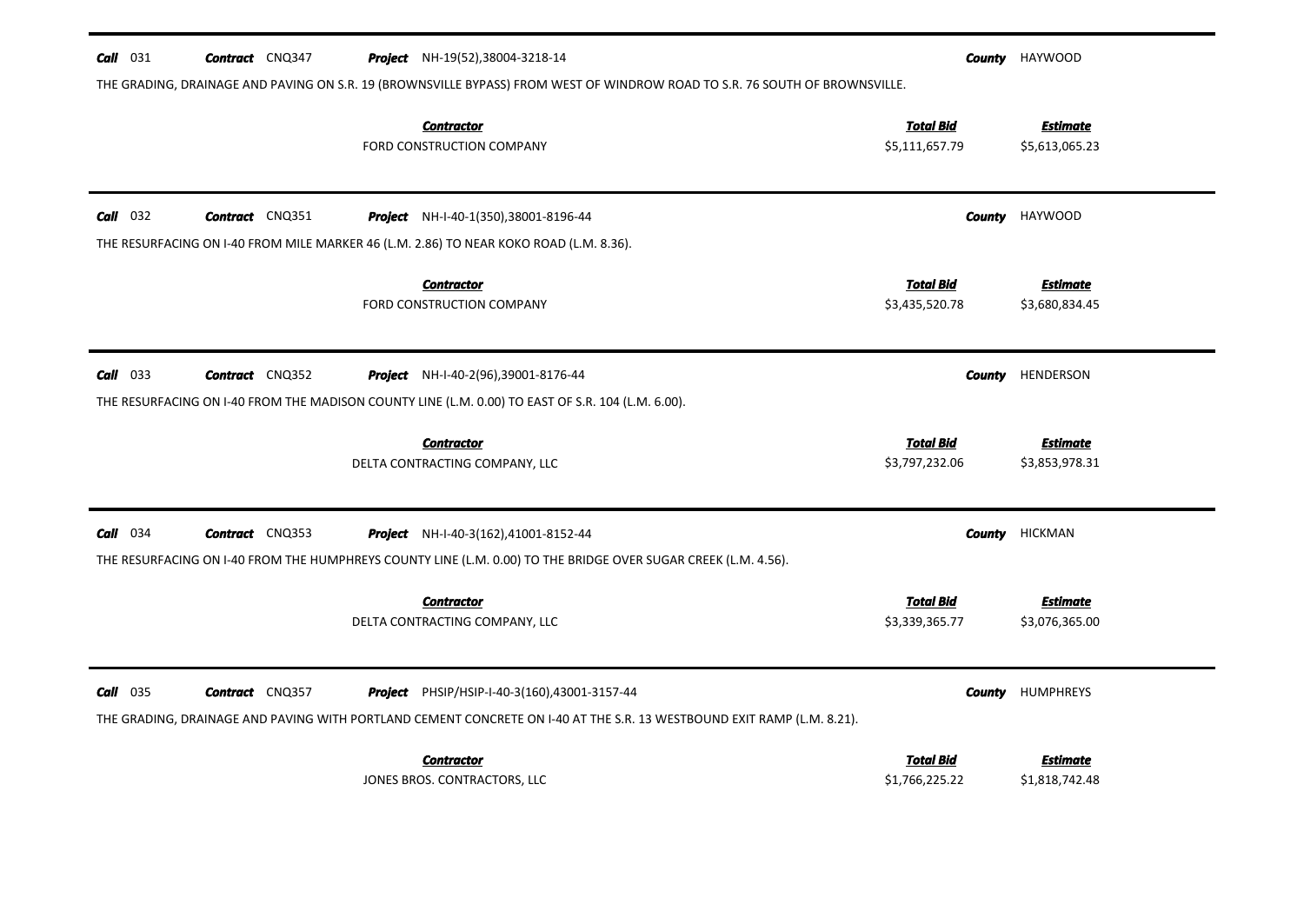| <b>Call</b> 036 | <b>Contract</b> CNQ334                                                                  | <b>Project</b> HSIP-4700(56),47947-3447-94                                                                                                                                | County                             | KNOX                              |
|-----------------|-----------------------------------------------------------------------------------------|---------------------------------------------------------------------------------------------------------------------------------------------------------------------------|------------------------------------|-----------------------------------|
|                 | THE MISCELLANEOUS SAFETY IMPROVEMENTS ON VARIOUS LOCAL ROADS.                           |                                                                                                                                                                           |                                    |                                   |
|                 |                                                                                         | <b>Contractor</b><br>SUPERIOR PAVEMENT MARKING, INC.                                                                                                                      | <b>Total Bid</b><br>\$216,962.20   | <b>Estimate</b><br>\$312,966.00   |
| $Call$ 037      | <b>Contract</b> CNQ296                                                                  | Project 47004-4156-04, NH-I-40-8 (170), 47004-8157-44                                                                                                                     | County                             | <b>KNOX</b>                       |
|                 |                                                                                         | THE RESURFACING ON 1-40 FROM THE HOLSTON RIVER BRIDGE TO THE SEVIER COUNTY LINE AND REPAIR OF THE BRIDGE ON OGLESBY ROAD OVER 1-40.                                       |                                    |                                   |
|                 |                                                                                         | <b>Contractor</b><br>APAC-ATLANTIC, INC.                                                                                                                                  | <b>Total Bid</b><br>\$8,392,386.55 | <b>Estimate</b><br>\$8,659,998.25 |
| <b>Call</b> 038 | <b>Contract</b> CNQ369                                                                  | Project BR-STP-78(18),48005-3217-94                                                                                                                                       | County                             | LAKE                              |
|                 |                                                                                         | THE CONSTRUCTION OF A CONCRETE BULB-TEE BEAM BRIDGE ON S.R. 78 OVER DRAINAGE DITCH (L.M. 16.51), INCLUDING GRADING, DRAINAGE AND PAVING.                                  |                                    |                                   |
|                 |                                                                                         | <b>Contractor</b><br>HAROLD COFFEY CONSTRUCTION CO., INC.                                                                                                                 | <b>Total Bid</b><br>\$1,136,379.63 | <b>Estimate</b><br>\$1,299,720.42 |
| 039<br>Call     | <b>Contract</b> CNQ361<br>THE MISCELLANEOUS SAFETY IMPROVEMENTS ON VARIOUS LOCAL ROADS. | <b>Project</b> HSIP-5700(67),57946-3468-94                                                                                                                                | <b>County</b>                      | <b>MADISON</b>                    |
|                 |                                                                                         | <b>Contractor</b><br>HIGHWAY MARKINGS, INC.                                                                                                                               | <b>Total Bid</b><br>\$163,587.48   | Estimate<br>\$249,348.00          |
| $Call$ 040      | <b>Contract</b> CNQ381                                                                  | Project NH-I-24-2(158),58100-8173-44<br>THE RESURFACING ON I-24 (EB ONLY) FROM THE GRUNDY COUNTY LINE (L.M. 0.00) TO EAST OF THE BRIDGE OVER CAVE COVE CREEK (L.M. 6.36). | <b>County</b>                      | <b>MARION</b>                     |
|                 |                                                                                         | <b>Contractor</b><br>ROGERS GROUP, INC.                                                                                                                                   | <b>Total Bid</b><br>\$3,318,011.05 | Estimate<br>\$4,342,114.75        |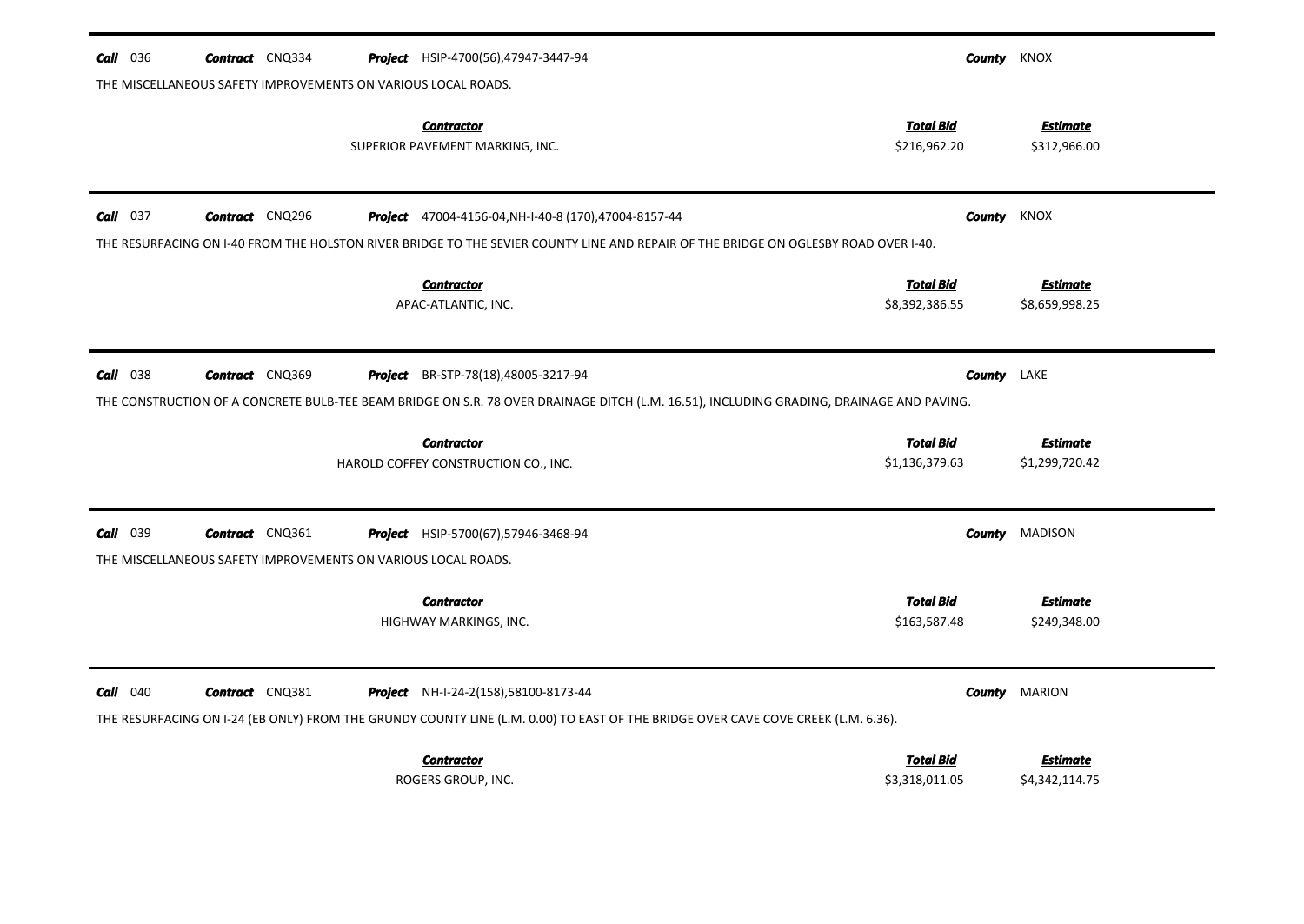| $Call$ 041 | <b>Contract</b> CNQ335 | <b>Project</b> HSIP-108(95),58013-3233-94, HSIP-108(96),89010-3223-94                                                                                                                  | <b>County MARION &amp; WARREN</b><br>THE MISCELLANEOUS SAFETY IMPROVEMENTS ON S.R. 108 FROM SPRING STREET TO NORTH OF POCKET ROAD IN MARION COUNTY, AND FROM S.R. 287 TO S.R. 55 IN WARREN COUNTY.   |                                 |
|------------|------------------------|----------------------------------------------------------------------------------------------------------------------------------------------------------------------------------------|------------------------------------------------------------------------------------------------------------------------------------------------------------------------------------------------------|---------------------------------|
|            |                        | <b>Contractor</b><br>TINSLEY ASPHALT, LLC                                                                                                                                              | <u>Total Bid</u><br>\$643,326.95                                                                                                                                                                     | <b>Estimate</b><br>\$789,012.50 |
| $Call$ 042 | <b>Contract</b> CNQ346 | <b>Project</b> STP/NH-50(27),59006-3221-14                                                                                                                                             | MARSHALL<br>County<br>THE GRADING, DRAINAGE, SIGNALS, CONSTRUCTION OF TWO (2) BRIDGES, RETAINING WALLS AND PAVING ON U.S. 431 (S.R. 50) FROM U.S. 431 (S.R. 106) TO U.S. 31A (S.R. 11) IN LEWISBURG. |                                 |
|            |                        | <b>Contractor</b><br>CIVIL CONSTRUCTORS, LLC                                                                                                                                           | <b>Total Bid</b><br>\$37,154,959.01<br>\$29,716,017.69                                                                                                                                               | Estimate                        |
| $Call$ 043 | <b>Contract</b> CNQ373 | <b>Project</b> 60015-4204-04<br>THE REPAIR OF THE BRIDGES ON S.R. 246 OVER CARTERS CREEK (L.M. 1.07) AND MAYHORN BRANCH (L.M. 2.34).                                                   | County<br>MAURY                                                                                                                                                                                      |                                 |
|            |                        | <b>Contractor</b><br>JAMISON CONSTRUCTION, LLC                                                                                                                                         | <b>Total Bid</b><br>\$844,762.10                                                                                                                                                                     | <b>Estimate</b><br>\$970,310.00 |
| $Call$ 044 | <b>Contract</b> CNQ135 | <b>Project</b> NH-30(59),54007-3220-14<br>THE GRADING, DRAINAGE AND PAVING ON S.R. 30 (WHITE STREET) FROM NEAR PARK STREET (L.M. 10.95) TO EAST OF KNIGHT ROAD (L.M. 12.05) IN ATHENS. | <b>County</b><br><b>MCMINN</b>                                                                                                                                                                       |                                 |
|            |                        | <b>CONTRACT WITHDRAWN</b>                                                                                                                                                              |                                                                                                                                                                                                      |                                 |
| Call 045   | <b>Contract</b> CNQ343 | <b>Project</b> R-PHSIP-2(240),54002-3244-94,R-PHSIP-30(68),54005-3236-94,R-PHSIP-305(10),<br>54016-3222-94                                                                             | <b>MCMINN</b><br>County                                                                                                                                                                              |                                 |
|            |                        | THE MISCELLANEOUS SAFETY IMPROVEMENTS ON U.S. 11 (S.R. 2), S.R. 30 AND S.R. 305.<br><b>Contractor</b><br>CAUTION, INC                                                                  | <b>Total Bid</b><br>\$304,832.84                                                                                                                                                                     | <b>Estimate</b><br>\$424,642.50 |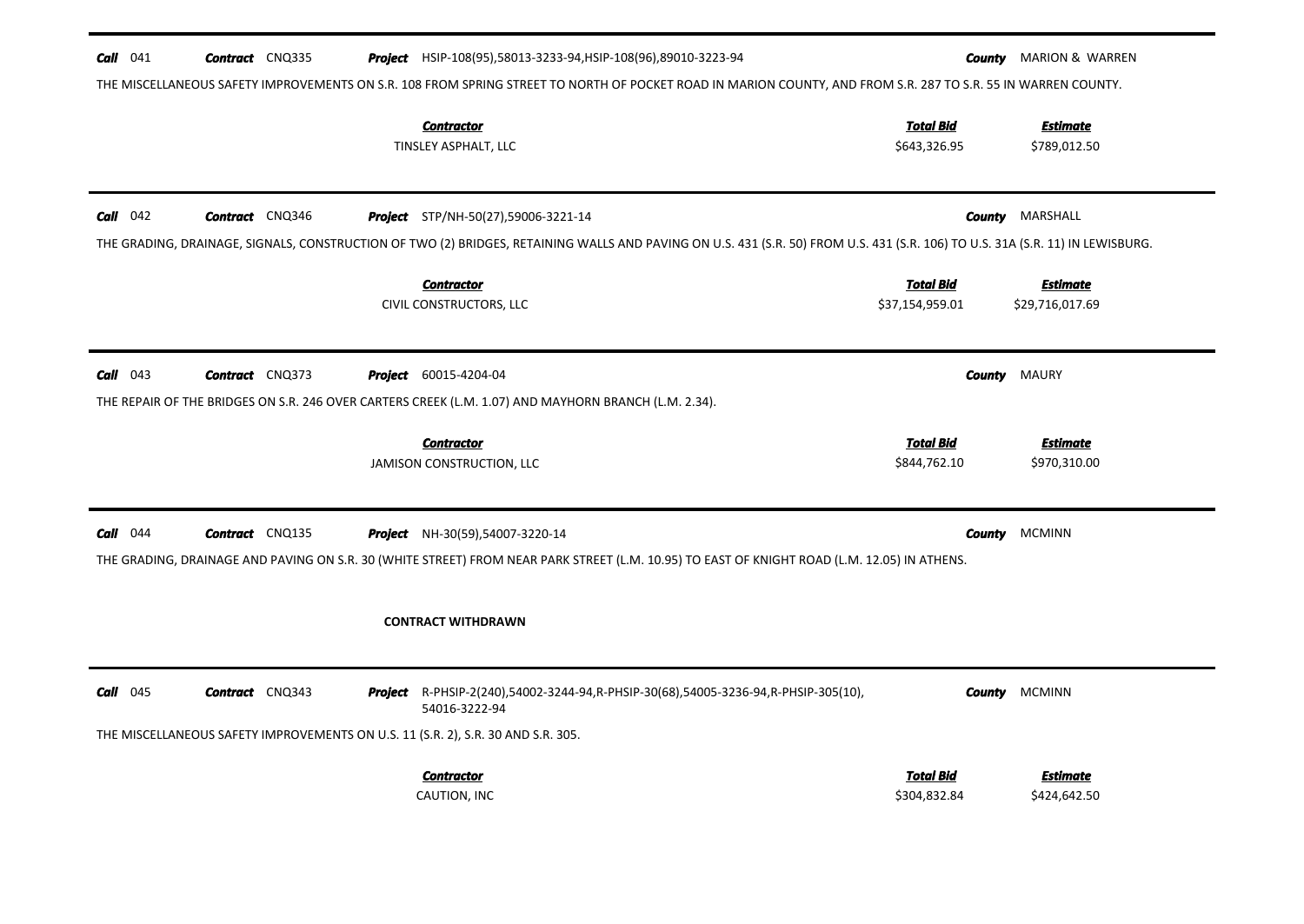| <b>Call</b> $046$ | <b>Contract</b> CNQ342                                                                       |                                                                                | Project HSIP-30(65),70002-3228-94,HSIP-858(10),54946-3459-94,R-HSIP-304(12),61007-3212-94<br>THE MISCELLANEOUS SAFETY IMPROVEMENTS ON S.R. 30, S.R. 304 AND CLEARWATER ROAD.                                                                                                          |               | <b>County</b> MCMINN, MEIGS, ETC.                |
|-------------------|----------------------------------------------------------------------------------------------|--------------------------------------------------------------------------------|---------------------------------------------------------------------------------------------------------------------------------------------------------------------------------------------------------------------------------------------------------------------------------------|---------------|--------------------------------------------------|
|                   |                                                                                              | <b>ALL BIDS REJECTED</b>                                                       |                                                                                                                                                                                                                                                                                       |               |                                                  |
| 047<br>Call       | <b>Contract</b> CNQ365<br>THE MISCELLANEOUS SAFETY IMPROVEMENTS ON VARIOUS LOCAL ROADS.      |                                                                                | <b>Project</b> HSIP-6300(22),63945-3484-94                                                                                                                                                                                                                                            | <b>County</b> | MONTGOMERY                                       |
|                   |                                                                                              | <b>Contractor</b><br>SUPERIOR TRAFFIC CONTROL, INC.                            | <b>Total Bid</b><br>\$188,713.18                                                                                                                                                                                                                                                      |               | <b>Estimate</b><br>\$248,244.00                  |
| $Call$ 048        | <b>Contract</b> CNQ340                                                                       | <b>Contractor</b><br>JONES BROS. CONTRACTORS, LLC                              | Project STP-13(66),63011-3248-14, STP-M-9301(21),63945-3485-54<br>THE GRADING, DRAINAGE, SIGNALS AND PAVING ON U.S. 79 (S.R. 13) FROM CRACKER BARREL DRIVE TO INTERNATIONAL BOULEVARD, AND AT THE INTERSECTION OF OAKLAND ROAD IN CLARKSVILLE.<br><b>Total Bid</b><br>\$11,317,411.92 | County        | MONTGOMERY<br><b>Estimate</b><br>\$13,142,152.58 |
| <b>Call</b> 049   | <b>Contract</b> CNQ104<br>THE REPAIR OF THE BRIDGE ON S.R. 302 OVER CLEAR CREEK (L.M. 2.57). | <b>Project</b> 72010-4213-04<br><b>Contractor</b><br>JAMISON CONSTRUCTION, LLC | <b>Total Bid</b><br>\$602,782.00                                                                                                                                                                                                                                                      | <b>County</b> | RHEA<br><b>Estimate</b><br>\$571,859.00          |
| $Call$ 050        | <b>Contract</b> CNQ354                                                                       |                                                                                | Project PHSIP/HSIP-257(10),74020-3208-94<br>THE IMPROVEMENT OF THE INTERSECTION ON S.R. 257 AT S.R. 49 IN COOPERTOWN, INCLUDING GRADING, DRAINAGE, SIGNALS AND PAVING.                                                                                                                | County        | <b>ROBERTSON</b>                                 |

| Contractor              | <b>Total Bid</b> | <b>Estimate</b> |
|-------------------------|------------------|-----------------|
| LOJAC ENTERPRISES. INC. | \$578,699.00     | \$636,828.20    |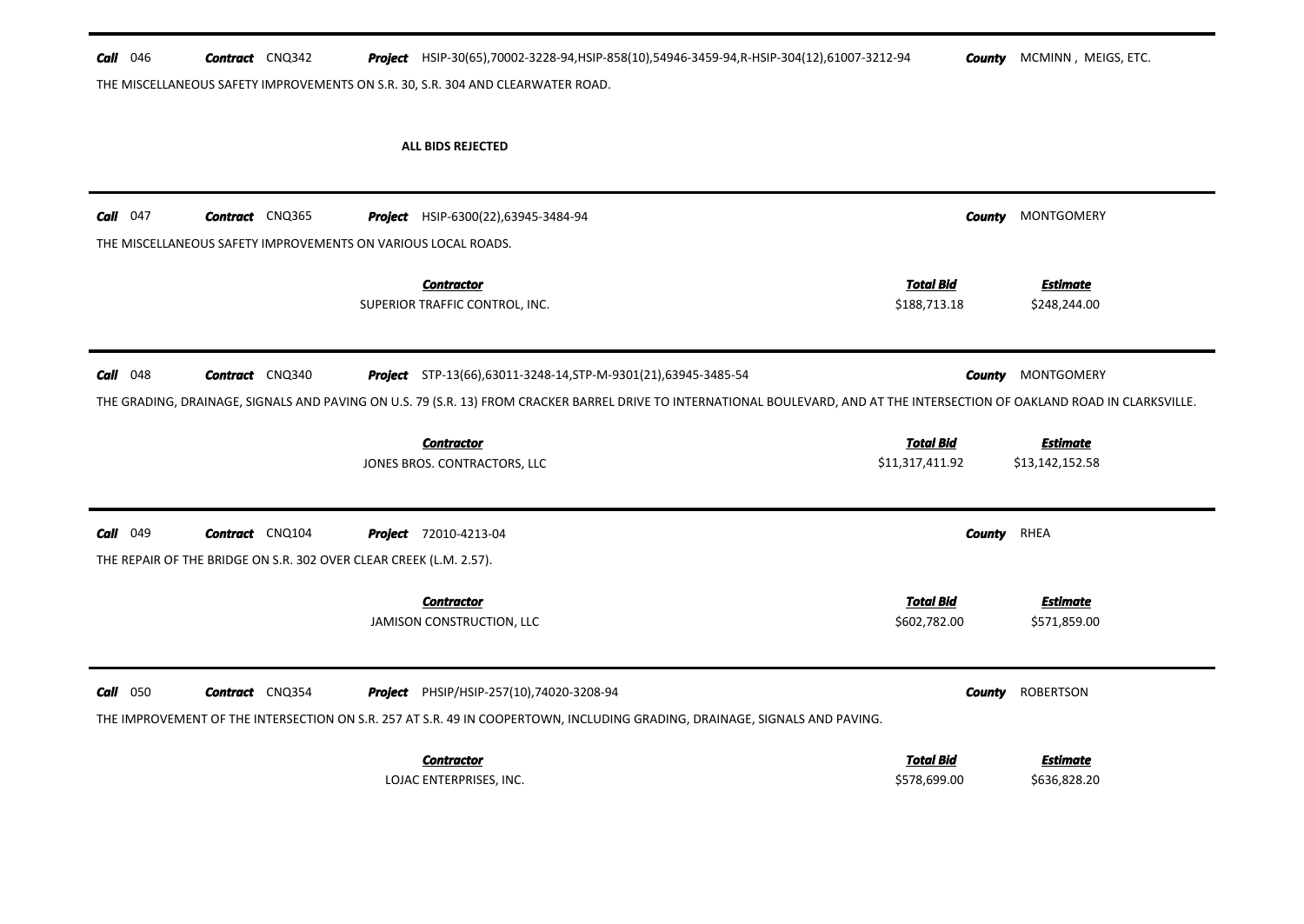| Call 051        | <b>Contract</b> CNQ366                                        | Project HSIP-7500(28),75946-3460-94                                                                                                                             |                                    | <b>County</b> RUTHERFORD          |
|-----------------|---------------------------------------------------------------|-----------------------------------------------------------------------------------------------------------------------------------------------------------------|------------------------------------|-----------------------------------|
|                 | THE MISCELLANEOUS SAFETY IMPROVEMENTS ON VARIOUS LOCAL ROADS. |                                                                                                                                                                 |                                    |                                   |
|                 |                                                               | <b>Contractor</b><br>SUPERIOR TRAFFIC CONTROL, INC.                                                                                                             | <b>Total Bid</b><br>\$174,905.63   | <b>Estimate</b><br>\$248,549.25   |
| $Call$ 052      | <b>Contract</b> CNQ362                                        | <b>Project</b> NH-I-24-1(117), 75100-8110-44                                                                                                                    | County                             | RUTHERFORD                        |
|                 |                                                               | THE RESURFACING ON I-24 FROM EAST OF THE CSX RAILROAD BRIDGE (L.M. 19.07) TO EAST OF EPPS MILL ROAD (L.M. 26.55).                                               |                                    |                                   |
|                 |                                                               | <b>Contractor</b><br>HOOVER, INC.                                                                                                                               | <b>Total Bid</b><br>\$4,382,648.88 | <b>Estimate</b><br>\$4,899,318.30 |
| <b>Call</b> 053 | <b>Contract</b> CNQ376                                        | <b>Project</b> NH-I-840(4),75840-8128-44                                                                                                                        |                                    | <b>County</b> RUTHERFORD          |
|                 |                                                               | THE RESURFACING ON I-840 USING OGFC AND PORTLAND CEMENT CONCRETE FROM WEST FORK STONES RIVER BRIDGE (L.M. 10.46) TO EAST FORK STONES RIVER BRIDGE (L.M. 15.60). |                                    |                                   |
|                 |                                                               | <b>Contractor</b>                                                                                                                                               | <b>Total Bid</b>                   | <b>Estimate</b>                   |
|                 |                                                               | JONES BROS. CONTRACTORS, LLC                                                                                                                                    | \$3,214,205.60                     | \$3,840,295.25                    |
| $Call$ 054      | <b>Contract</b> CNQ375                                        | <b>Project</b> 75002-4287-04                                                                                                                                    | County                             | RUTHERFORD                        |
|                 |                                                               | THE REPAIR OF THE BRIDGE ON U.S. 41 (U.S. 70S, S.R. 1) OVER HARTS BRANCH (L.M. 4.76).                                                                           |                                    |                                   |
|                 |                                                               | <b>Contractor</b><br>SUPERIOR CONSTRUCTION COMPANY SOUTHEAST, LLC                                                                                               | <b>Total Bid</b><br>\$2,174,179.46 | Estimate<br>\$1,269,777.25        |
| $Call$ 055      | <b>Contract</b> CNQ374                                        | <b>Project</b> 75008-4207-04                                                                                                                                    | County                             | RUTHERFORD                        |
|                 |                                                               | THE REPAIR OF THE BRIDGE ON U.S. 41A (S.R. 16) OVER THE HARPETH RIVER (L.M. 1.71).                                                                              |                                    |                                   |
|                 |                                                               | <b>Contractor</b>                                                                                                                                               | <b>Total Bid</b>                   | <b>Estimate</b>                   |
|                 |                                                               | JAMISON CONSTRUCTION, LLC                                                                                                                                       | \$1,095,628.20                     | \$1,581,164.25                    |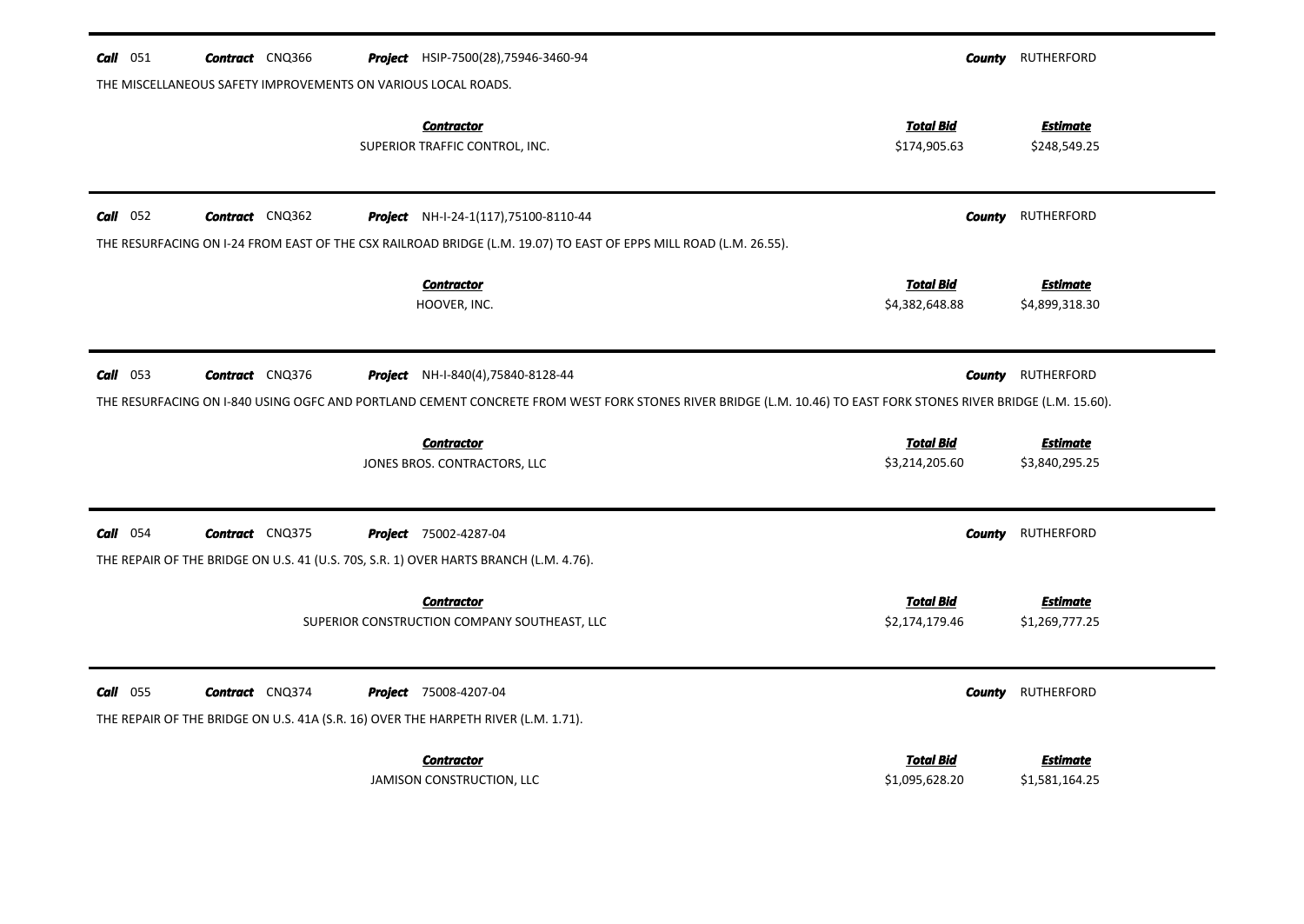| <b>Call</b> 056 | <b>Contract</b> CNQ237 |                                                                        | <b>Project</b> HSIP-2807(7), 79947-3403-94                                                                                                                        |                                    | <b>County</b> SHELBY              |
|-----------------|------------------------|------------------------------------------------------------------------|-------------------------------------------------------------------------------------------------------------------------------------------------------------------|------------------------------------|-----------------------------------|
|                 |                        |                                                                        | THE MISCELLANEOUS SAFETY IMPROVEMENTS ON SOUTH PARKWAY EAST AT CUMMINGS STREET (L.M. 2.83), INCLUDING GRADING, DRAINAGE AND PAVING WITH PORTLAND CEMENT CONCRETE. |                                    |                                   |
|                 |                        |                                                                        | <b>Contractor</b><br>FERRELL PAVING, INC.                                                                                                                         | <b>Total Bid</b><br>\$408,455.04   | <b>Estimate</b><br>\$491,771.30   |
| <b>Call</b> 057 | <b>Contract</b> CNQ338 |                                                                        | <b>Project</b> HSIP-7900(53), 79947-3433-94, HSIP-REG4(148), 98048-3268-94                                                                                        |                                    | <b>County</b> SHELBY              |
|                 |                        |                                                                        | THE MISCELLANEOUS SAFETY IMPROVEMENTS ON VARIOUS LOCAL ROADS AND RURAL INTERSECTIONS OF STATE ROUTES.                                                             |                                    |                                   |
|                 |                        |                                                                        | <b>Contractor</b><br>HIGHWAY MARKINGS, INC.                                                                                                                       | <b>Total Bid</b><br>\$314,252.15   | <b>Estimate</b><br>\$415,728.00   |
| <b>Call</b> 058 | <b>Contract</b> CNQ355 |                                                                        | <b>Project</b> NH-I-55-1(132), 79005-8172-44                                                                                                                      |                                    | <b>County</b> SHELBY              |
|                 |                        |                                                                        | THE RESURFACING ON I-55 FROM NEAR HORN LAKE ROAD (L.M. 8.00) TO MCLEMORE ROAD (L.M. 11.00).                                                                       |                                    |                                   |
|                 |                        |                                                                        | <b>Contractor</b><br>LEHMAN-ROBERTS COMPANY                                                                                                                       | <b>Total Bid</b><br>\$2,140,034.60 | <b>Estimate</b><br>\$2,343,381.85 |
| <b>Call</b> 059 | <b>Contract</b> CNQ372 |                                                                        | Project 79903-4122-04                                                                                                                                             |                                    | <b>County</b> SHELBY              |
|                 |                        | THE INSTALLATION OF AN OVERHEAD SIGN STRUCTURE ON I-40 WB (L.M. 1.00). |                                                                                                                                                                   |                                    |                                   |
|                 |                        |                                                                        | <b>ALL BIDS REJECTED</b>                                                                                                                                          |                                    |                                   |
| <b>Call</b> 060 | <b>Contract</b> CNQ360 |                                                                        | <b>Project</b> 80003-4260-04<br>THE ROCKFALL MITIGATION ON S.R. 25 FROM L.M. 8.50 TO L.M. 9.60, INCLUDING GRADING, DRAINAGE AND PAVING.                           |                                    | <b>County</b> SMITH               |
|                 |                        |                                                                        |                                                                                                                                                                   |                                    |                                   |
|                 |                        |                                                                        | <b>Contractor</b><br>CIVIL CONSTRUCTORS, LLC                                                                                                                      | <b>Total Bid</b><br>\$4,136,137.65 | <b>Estimate</b><br>\$6,185,150.50 |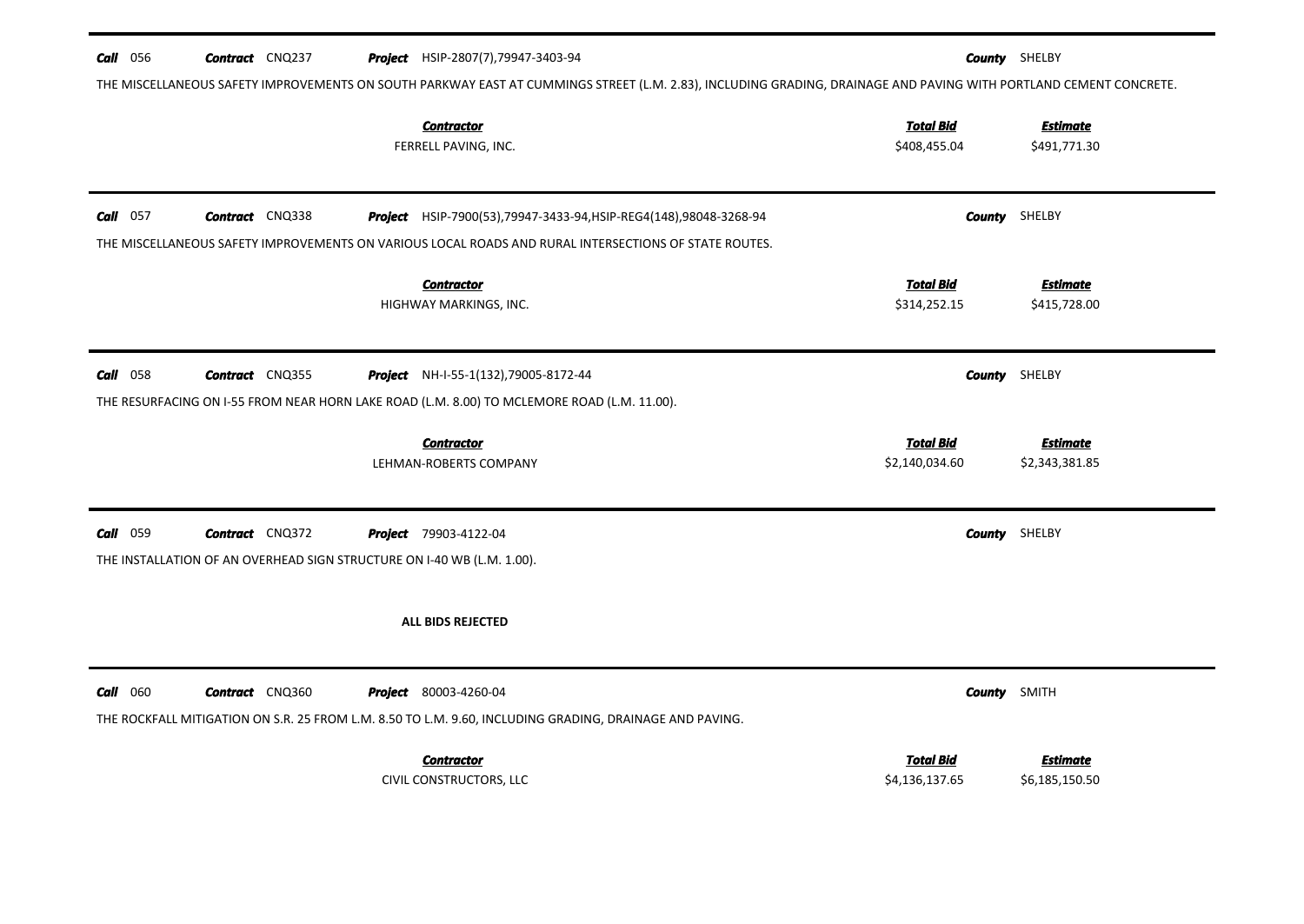| <b>Call</b> 061              | <b>Contract</b> CNQ149                                        | <b>Project</b> 83950-3562-04, HPP-9306(16), 83950-3559-54                                                                                                                                                              |                                    | <b>County</b> SUMNER              |
|------------------------------|---------------------------------------------------------------|------------------------------------------------------------------------------------------------------------------------------------------------------------------------------------------------------------------------|------------------------------------|-----------------------------------|
|                              |                                                               | THE GRADING, DRAINAGE AND PAVING ON AIRPORT ROAD FROM NORTH OF CAIRO ROAD TO EAST OF STEAM PLANT ROAD, AND ON A S.I.A. ROUTE SERVING ABC AND OTHER INDUSTRIES IN GALLATIN.                                             |                                    |                                   |
|                              |                                                               | <b>Contractor</b><br>HOOVER, INC.                                                                                                                                                                                      | <b>Total Bid</b><br>\$5,319,415.57 | <b>Estimate</b><br>\$6,088,042.34 |
| <b>Call</b> 062              | <b>Contract</b> CNQ367                                        | <b>Project</b> HSIP-8300(78),83947-3439-94                                                                                                                                                                             |                                    | <b>County</b> SUMNER              |
|                              | THE MISCELLANEOUS SAFETY IMPROVEMENTS ON VARIOUS LOCAL ROADS. |                                                                                                                                                                                                                        |                                    |                                   |
|                              |                                                               | <b>Contractor</b><br>HIGHWAY MARKINGS, INC.                                                                                                                                                                            | <b>Total Bid</b><br>\$174,874.40   | <b>Estimate</b><br>\$240,842.25   |
| $Call$ 063                   | <b>Contract</b> CNQ339                                        | <b>Project</b> 83950-3563-04                                                                                                                                                                                           |                                    | <b>County</b> SUMNER              |
|                              |                                                               | THE GRADING, DRAINAGE AND PAVING ON A S.I.A. ROUTE SERVING BERETTA USA IN GALLATIN.                                                                                                                                    |                                    |                                   |
|                              |                                                               | <b>Contractor</b><br>HOOVER, INC.                                                                                                                                                                                      | <b>Total Bid</b><br>\$867,461.00   | <b>Estimate</b><br>\$967,723.25   |
| <b>Call</b> 064              | <b>Contract</b> CNQ295                                        | Project NH-I-26(67),90085-8167-44<br>THE RESURFACING ON I-26 FROM THE SULLIVAN COUNTY LINE (L.M. 0.00) TO NEAR S.R. 354 (L.M. 6.79).                                                                                   | County                             | WASHINGTON                        |
|                              |                                                               | <b>Contractor</b><br>SUMMERS-TAYLOR, INC.                                                                                                                                                                              | <b>Total Bid</b><br>\$3,121,701.93 | <b>Estimate</b><br>\$2,957,876.20 |
| <b>Call</b> 065<br>CONCRETE. | <b>Contract</b> CNQ344                                        | <b>Project</b> HSIP-26(59),93002-3215-94<br>THE MISCELLANEOUS SAFETY IMPROVEMENTS ON U.S. 70 (S.R. 26) AT THE INTERSECTION OF S.R. 111 IN SPARTA, INCLUDING GRADING, DRAINAGE, SIGNALS AND PAVING WITH PORTLAND CEMENT |                                    | <b>County</b> WHITE               |

ALL BIDS REJECTED